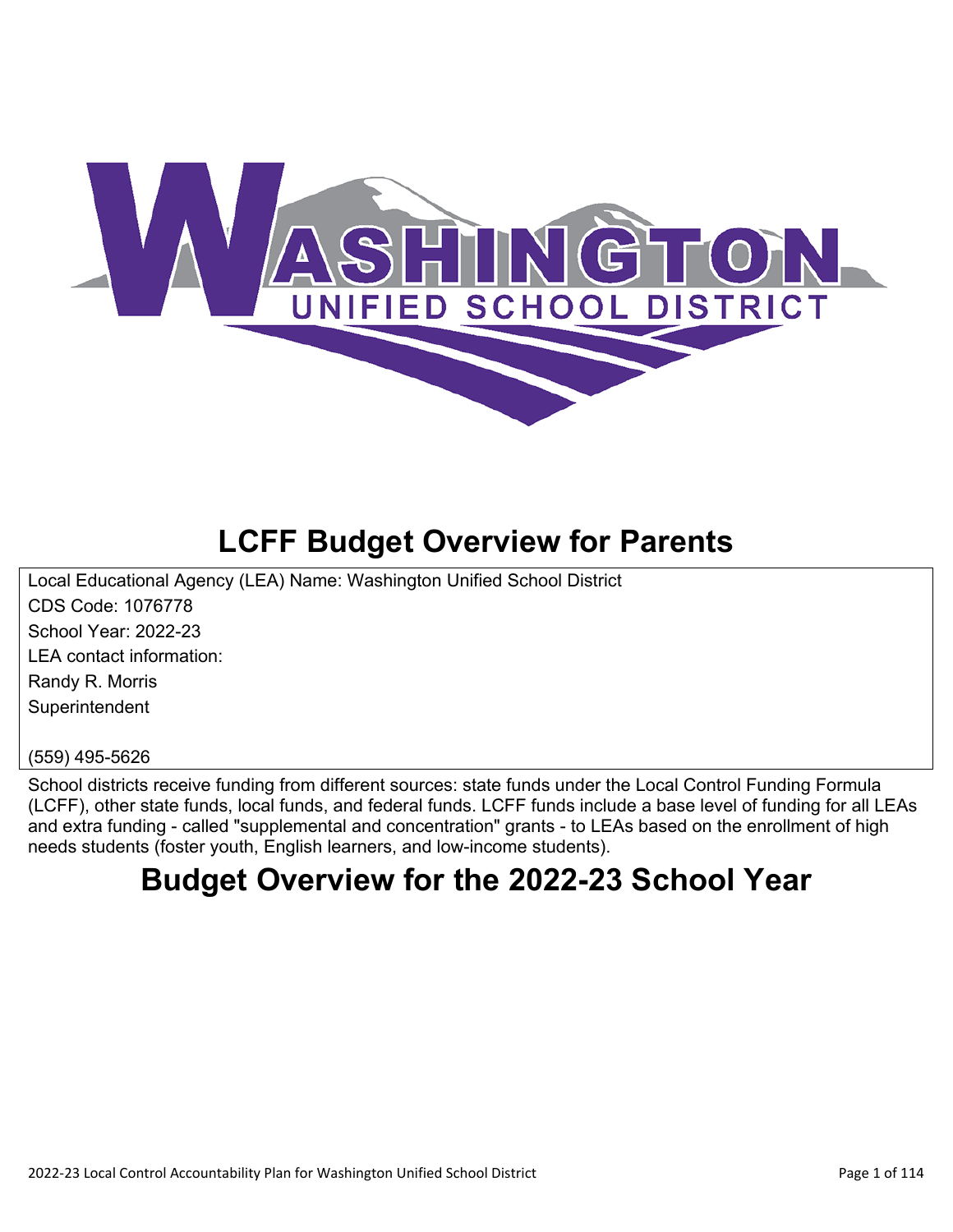## **Projected Revenue by Fund Source**

**Total LCFF funds**  $50$  $0\%$ 

This chart shows the total general purpose revenue Washington Unified School District expects to receive in the coming year from all sources.

The text description for the above chart is as follows: The total revenue projected for Washington Unified School District is \$, of which \$ is Local Control Funding Formula (LCFF), \$ is other state funds, \$ is local funds, and \$ is federal funds. Of the \$ in LCFF Funds, \$ is generated based on the enrollment of high needs students (foster youth, English learner, and low-income students).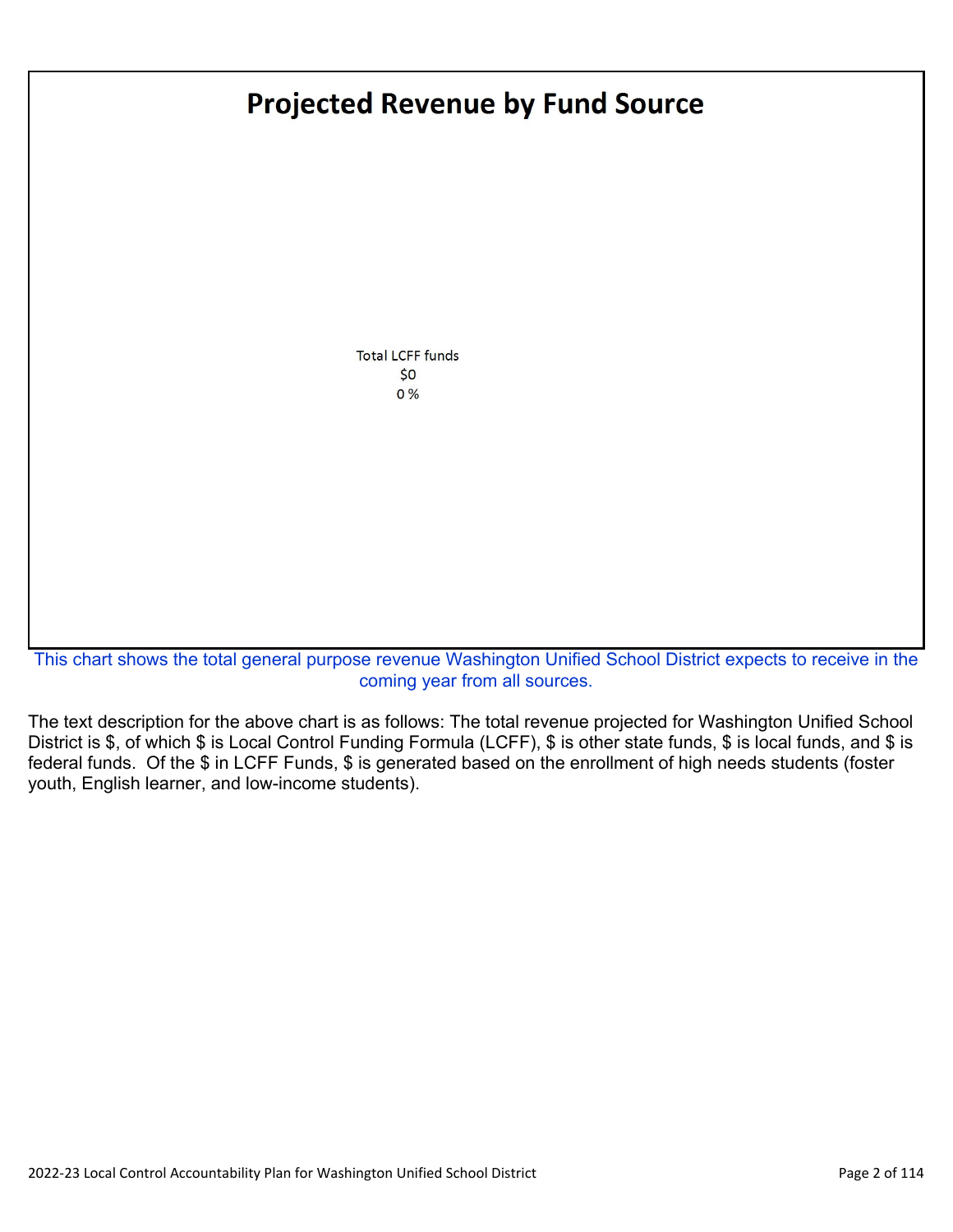## **LCFF Budget Overview for Parents**

The LCFF gives school districts more flexibility in deciding how to use state funds. In exchange, school districts must work with parents, educators, students, and the community to develop a Local Control and Accountability Plan (LCAP) that shows how they will use these funds to serve students.



This chart provides a quick summary of how much Washington Unified School District plans to spend for 2022- 23. It shows how much of the total is tied to planned actions and services in the LCAP.

The text description of the above chart is as follows: Washington Unified School District plans to spend \$ for the 2022-23 school year. Of that amount, \$ is tied to actions/services in the LCAP and \$ is not included in the LCAP. The budgeted expenditures that are not included in the LCAP will be used for the following:

#### **Increased or Improved Services for High Needs Students in the LCAP for the 2022-23 School Year**

In 2022-23, Washington Unified School District is projecting it will receive \$ based on the enrollment of foster youth, English learner, and low-income students. Washington Unified School District must describe how it intends to increase or improve services for high needs students in the LCAP. Washington Unified School District plans to spend \$ towards meeting this requirement, as described in the LCAP.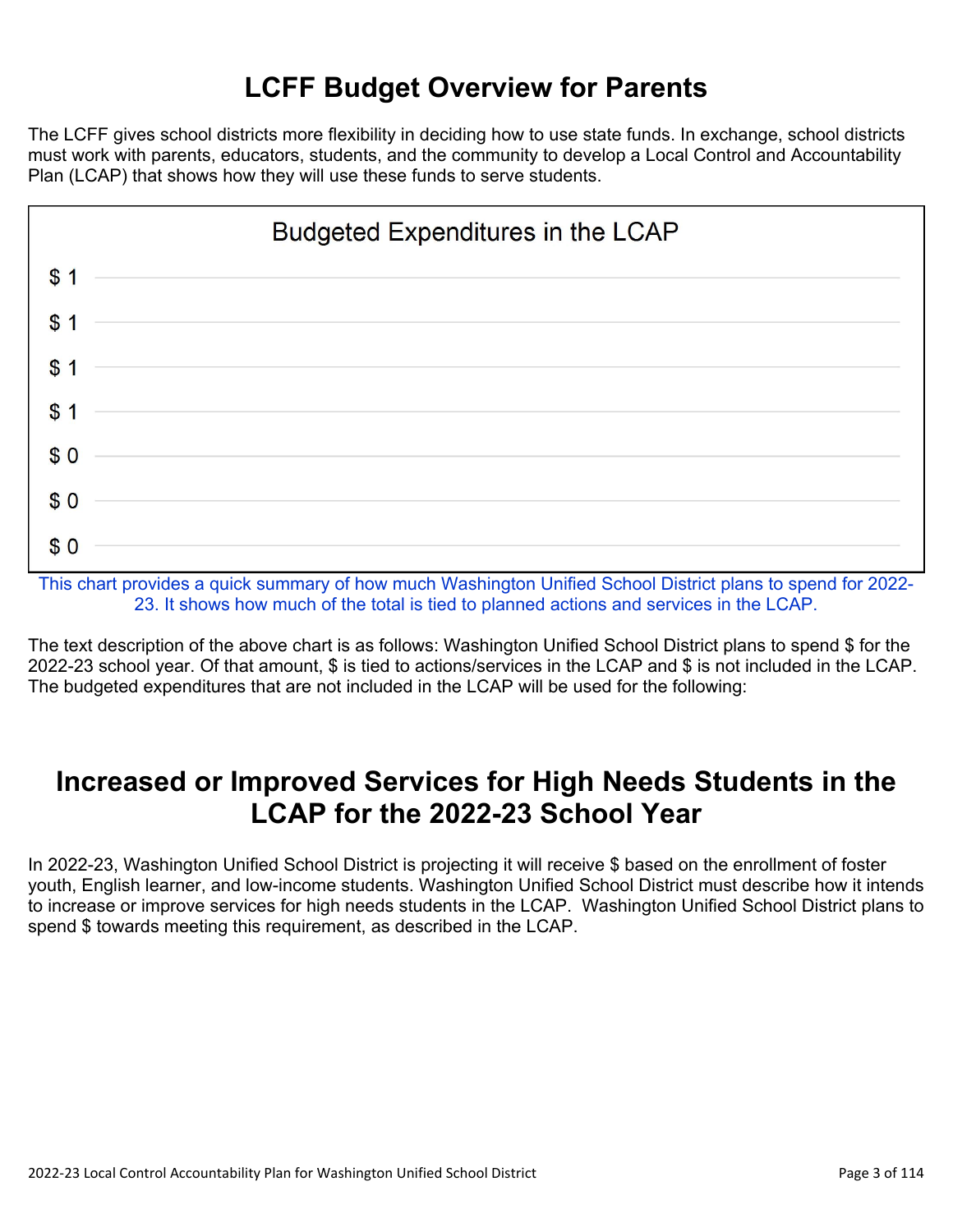## **LCFF Budget Overview for Parents**

## **Update on Increased or Improved Services for High Needs Students in 2021-22**



This chart compares what Washington Unified School District budgeted last year in the LCAP for actions and services that contribute to increasing or improving services for high needs students with what Washington Unified School District estimates it has spent on actions and services that contribute to increasing or improving services for high needs students in the current year.

The text description of the above chart is as follows: In 2021-22, Washington Unified School District's LCAP budgeted \$ for planned actions to increase or improve services for high needs students. Washington Unified School District actually spent \$ for actions to increase or improve services for high needs students in 2021-22.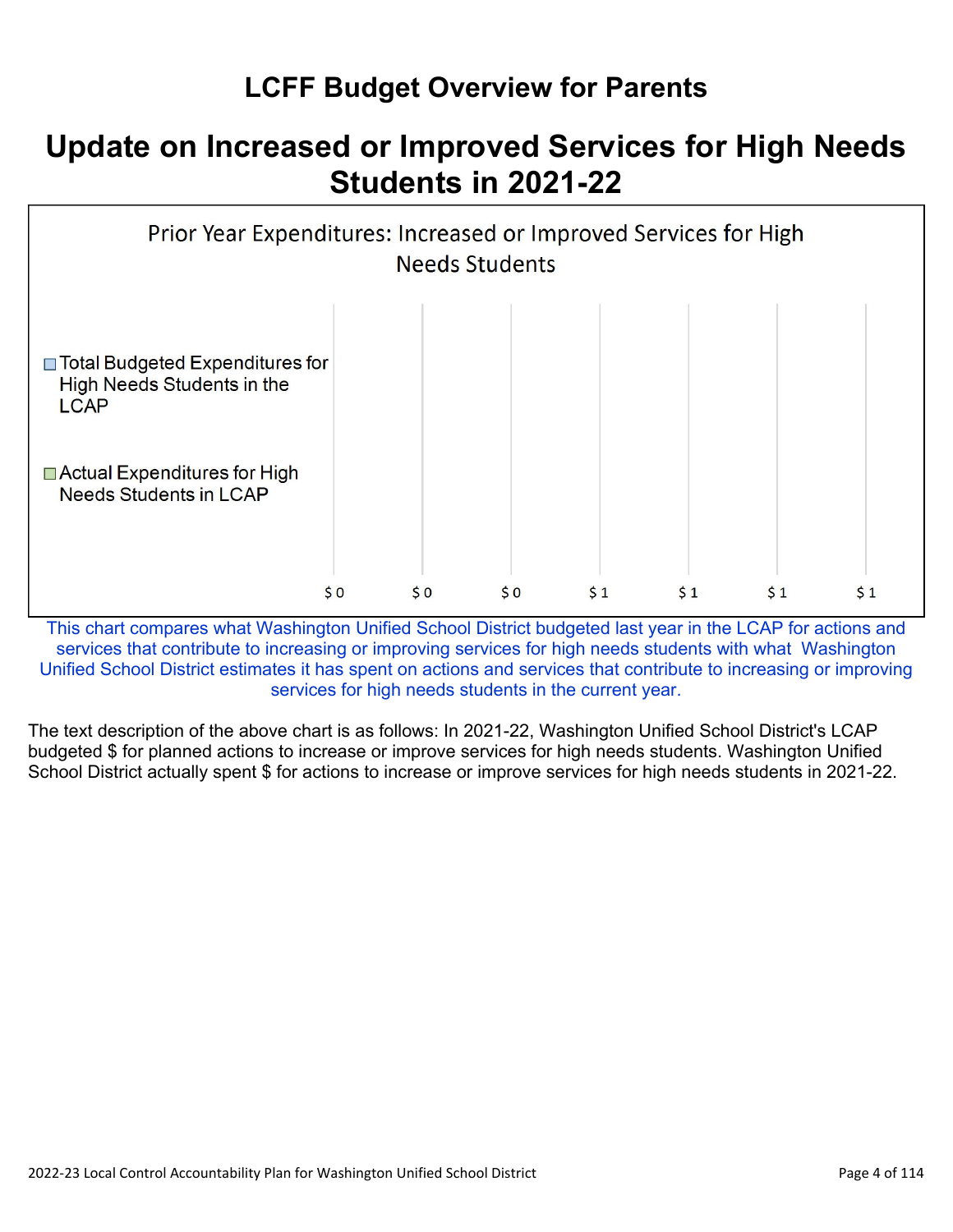

## **Supplement to the Annual Update to the 2021–22 Local Control and Accountability Plan**

| <b>Local Educational Agency (LEA) Name</b> | <b>Contact Name and Title</b>                           | <b>Email and Phone</b>        |
|--------------------------------------------|---------------------------------------------------------|-------------------------------|
| Washington Unified School District         | John L. Sherron<br>Director of Curriculum & Instruction | sherron@wusd.ws<br>5594955621 |

California's 2021–22 Budget Act, the federal American Rescue Plan Act of 2021, and other state and federal relief acts have provided local educational agencies (LEAs) with a significant increase in funding to support students, teachers, staff, and their communities in recovering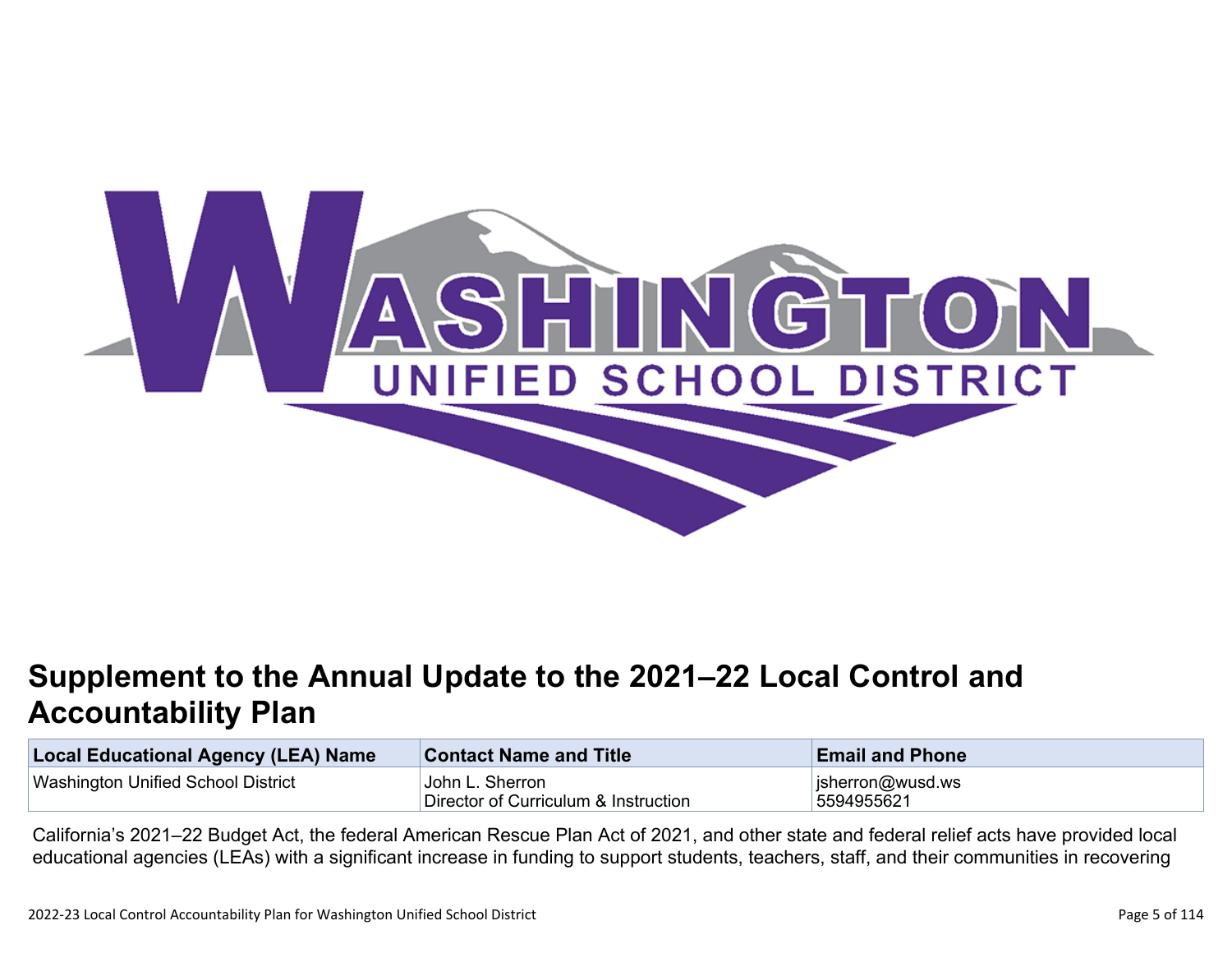from the COVID-19 pandemic and to address the impacts of distance learning on students. The following is a one-time mid-year report to the local governing board or body and educational partners related to engagement on, and implementation of, these Acts.

A description of how and when the LEA engaged, or plans to engage, its educational partners on the use of funds provided through the Budget Act of 2021 that were not included in the 2020–21 Local Control and Accountability Plan (LCAP).

Washington Unified School District has a long-established foundational principle of meaningful educational partner engagement. These efforts were refined and improved through the Local Control Accountability Plan (LCAP) development process. Washington Unified will continue to engage community partners regarding the additional COLA and 15% increase to concentration funds during the LCAP community partners engagement opportunities in the first half of 2022. Previous engagement opportunities include: Local Control and Accountability Plan 2021- 2022 located at www.washingtonunified.org Upcoming engagement opportunities for these funds include:

District Parent Advisory Committee (PAC) Meetings: February 3, 2022

School Site Council (SSC) and English Learner Advisory Committee (ELAC) meetings: American Union Elementary School: February 2, 2022, West Fresno Middle School & Washington Union High School: February 3, 2022

District English Learner Advisory Committee (DELAC): February 3, 2022

District Director/Cabinet/Principal Meetings: February 7 & 8, 2022

WUSD Board Meeting: February 9, 2022

Washington Unified School District will offer all meetings with our educational partners in-person and via the web as an option for participation. All feedback will be considered and reviewed.

A description of how the LEA used, or plans to use, the additional concentration grant add-on funding it received to increase the number of staff who provide direct services to students on school campuses with an enrollment of students who are low-income, English learners, and/or foster youth that is greater than 55 percent.

All school sites in Washington Unified School District have an enrollment of unduplicated student groups greater than 55%. The school sites are: West Fresno Elementary School, West Fresno Middle School, American Union Elementary, and Washington Union High School. The methodology we used for determining sites that have the greatest need for additional staffing is based on the number of students in our TK-2 grade program, SBAC and local assessment data. Staff positions that will be increased at each school include aides within our and TK-2 classrooms. The direct increased/improved services that the additional positions will provide to students include tier three intervention, small group instruction, and one-to-one instruction for our students. Our aides will also be able to assist the classroom teacher with the duties required in the classroom.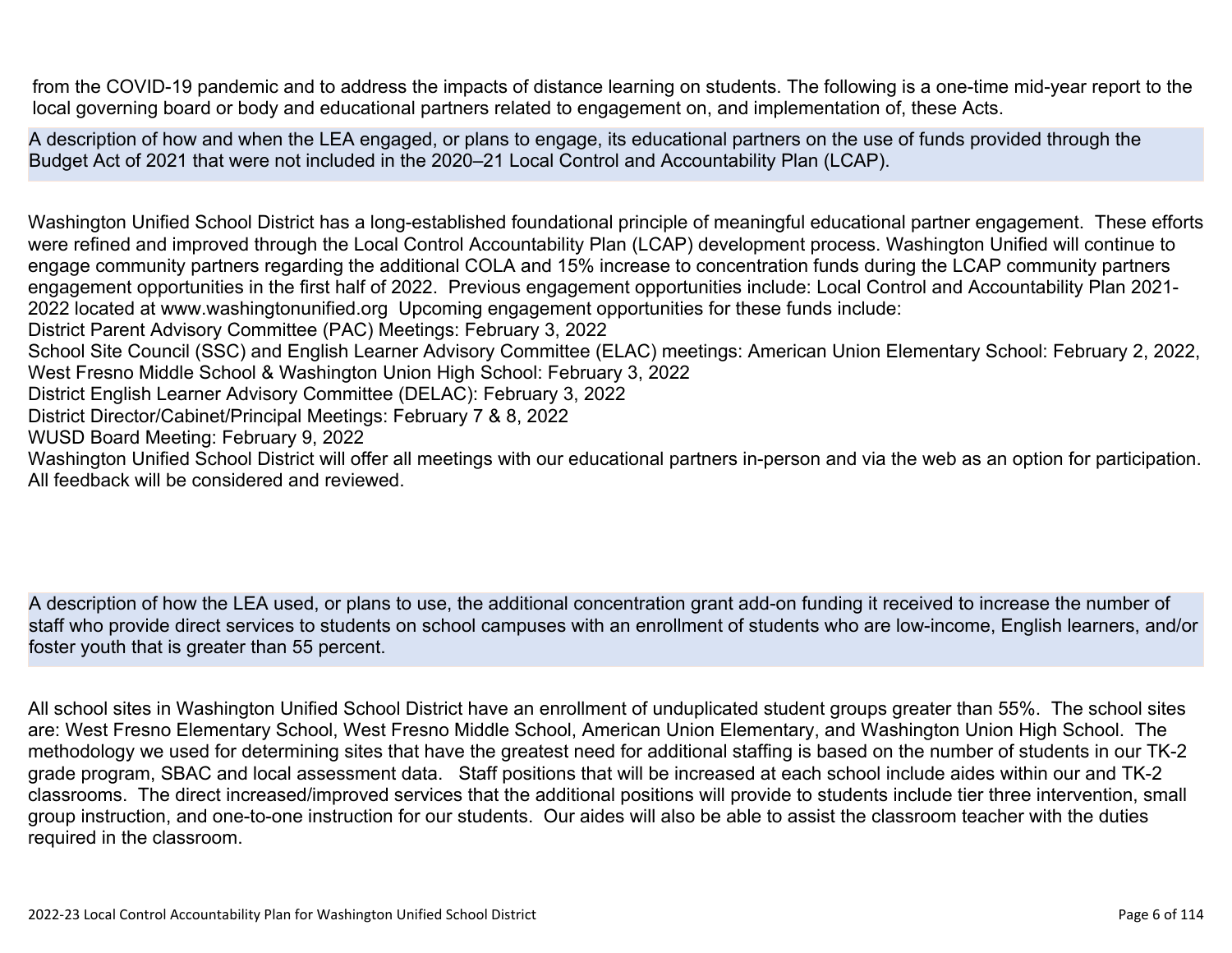A description of how and when the LEA engaged its educational partners on the use of one-time federal funds received that are intended to support recovery from the COVID-19 pandemic and the impacts of distance learning on pupils.

Washington Unified School District has a long-established foundational principle of meaningful educational partner engagement. These efforts were refined and improved through the Local Control and Accountability Plan (LCAP) development process. The district's practices have been further enhanced during the pandemic as Washington Unified School District sought the input and feedback of its educational partner groups from the onset of the pandemic and continuing through the development of the Learning Continuity Plan, the 2021-2022 LCAP, Expanded Learning Opportunities Grant and the ESSER III Expenditure Plan.

The following links and page numbers indicate how and when the LEA engaged its education partners in the use of funds received to support recovery for the COVID-19 Pandemic.

- Learning Continuity and Attendance Plan: www.washingtonunified.org (pgs. 3-7)
- Expanded Learning Opportunities Grant Plan: www.washingtonunified.org (pgs. 2-3)
- Local Control and Accountability Plan: www.washingtonunified.org (pgs. 85-89)
- ESSER III Expenditure Plan: www.washingtonunified.org (pgs. 2-5)

A description of how the LEA is implementing the federal American Rescue Plan Act and federal Elementary and Secondary School Emergency Relief expenditure plan, and the successes and challenges experienced during implementation.

Implementation of ESSER III Safe Return to In-Person Instruction & Continuity of Services Plan

• See: www.washingtonunified.org for the full report.

Health and safety of students, educators, and other staff

Successes: Washington Unified School District (WUSD) can report many successes throughout the COVID 19 pandemic. However challenging this has been, there are several areas to highlight. WUSD has always been able to supply ample personal protective equipment (PPE) and rapid antigen testing to all our sites. Furthermore, WUSD has established a routine COVID 19 office hour for all staff to be able to ask questions and understand the processes and procedures established by our district concerning the health and safety of our staff and students. In addition, we have also established several community feedback sessions to ensure our community understands and has the opportunity to ask questions concerning our safety protocols. These opportunities have allowed feedback from all educational partners. WUSD also decided to extend the COVID 19 leave policy internally to ensure the support of our staff. Lastly, WUSD has maintained a low percentage of positivity rates throughout the pandemic.

Challenges: As WUSD finds many successes, we also have experienced several challenges throughout the COVID 19 pandemic. Absences have been a significant challenge for WUSD. Students absences due to testing positive to COVID 19 or the protocol procedures for being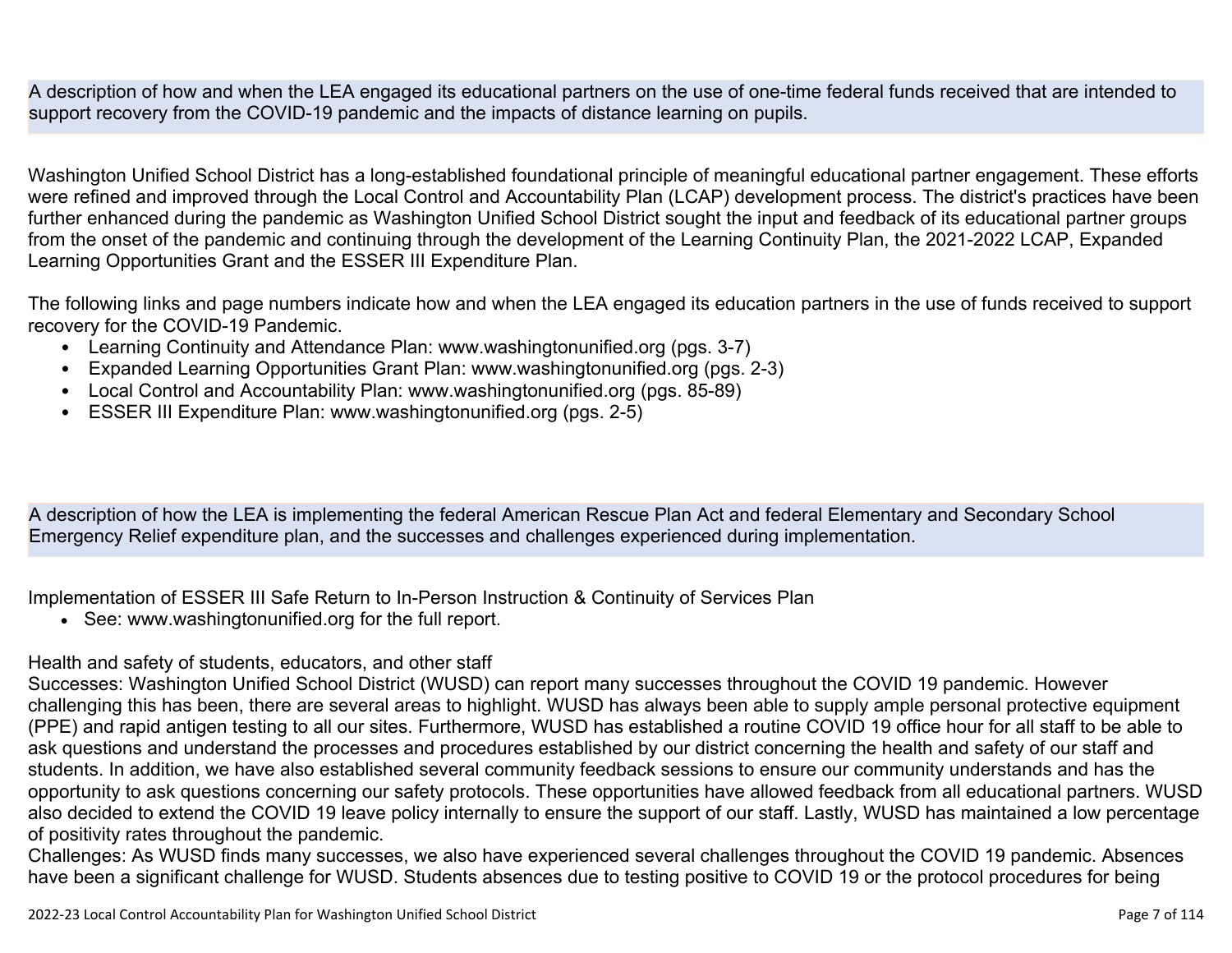exposed. This has a direct impact on student learning when not present for the academic lesson of the day. Furthermore, WUSD certificated and classified also has provided many challenges. Maintaining consistency in the classroom with the certificated teacher is always best practice. However, the pandemic has caused certificated staff to be absent more than normal. With that in mind, there is a substitute shortage throughout WUSD. In addition to certificated absences, we have also experienced a high volume of classified absences. In addition to the staff and student absence challenge, throughout the pandemic there has been times where staff just feels overwhelmed. Lastly, the constant changing of mandates from state and local officials has been challenging on many levels.

#### Continuity of services

Successes: Washington Unified School District (WUSD) can report successes throughout the continuity plan. To begin, maintaining our safety protocols has been very successful. All sites were trained and continually train students, classified, and certificated staff. Safety procedures were implemented and carried on throughout and currently. From screening students on a daily basis, to disinfecting class and all high trafficked areas on a routine basis. Students overwhelmingly have been receptive to wearing a mask and maintaining social distancing where required. Overall, WUSD has maintained a low infection rate throughout the continuity plan. Furthermore, WUSD exceeded expectation by providing one-to-one chromebooks in the beginning of the pandemic and we are still operating in this capacity. Hotspots were issued and technology issues resolved which required very few students to be solely on an independent study based program throughout distance learning. Currently, there are a small percentage of students on a long-term independent study program. WUSD Food Services Department also was on overwhelming success. We were able to provide meals to families throughout the continuity plan. Lastly, our staff as a whole was able to come together, recognize the importance of our work, and support our students the best we could under extreme circumstances. Challenges: There are three specific challenges that WUSD faced and worked diligently to keep to a minimum. 1) Maintaining a robust staff development calendar. 2) Rural connectivity to the internet. 3) Students who were not engaged in their learning through the distance learning 2020-2021 school year.

#### Implementation of the ESSER III Expenditure Plan

Successes: Washington Unified School District (WUSD) can report successes with our ESSERIII Expenditure Plan. WUSD has been able to hire additional staff to support students. Specifically, WUSD has been able to add a three academic counselors; one at West Fresno Middle School and two at West Fresno Elementary School. The hiring of academic counselors will support students directly with SEL supports and guidance with academics. In addition, WUSD has been able to hire an additional nurse to help ensure safety protocols are maintained with staff and students throughout the district. WUSD maintenance staff has been able to maintain safety protocols concerning the sanitization of all sites throughout the COVID 19 pandemic. This has a direct impact on staff morale and building a positive culture on all of our sites. Challenges: The biggest challenge for WUSD is the on-going quarantine policies for our students and staff. To maintain consistency in our academic program, students and teachers need to be present. With the on-going COVID 19 pandemic, staff and students have fallen ill or have been exposed tot he virus which causes absences. Navigating the original learning loss due to distance learning and now bridging the absences of staff and students has been an on-going challenge.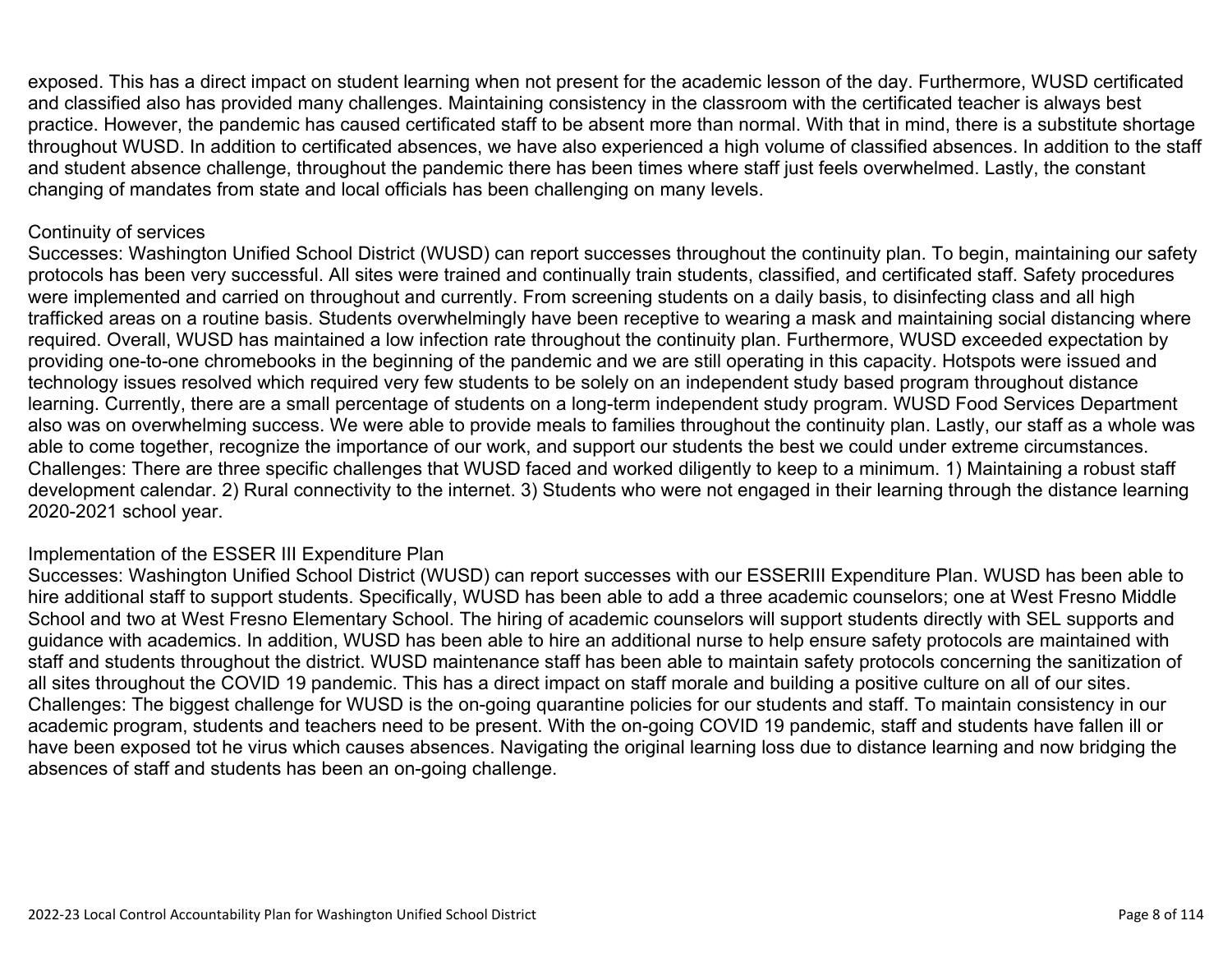A description of how the LEA is using its fiscal resources received for the 2021–22 school year in a manner that is consistent with the applicable plans and is aligned with the LEA's 2021–22 LCAP and Annual Update.

Safe Return to In-Person Instruction and Continuity Plan

Washington Unified School District (WUSD) used its fiscal resources to implement the requirements of the Safe Return to In-Person Instruction and Continuity of Services Plan by supporting best first instruction with all of our new teachers. All new teachers are provided induction coaching services. In addition to supporting new teachers, our plan is providing all the necessary basic educational services. WUSD is also maintaining class sizes. Lastly, WUSD is providing appropriate and timely health care services, staff, and supplies to students and will focus on the detection of COVID 19 and the prevention of infection. The implementation of these additional funds received in the 2021-2022 school year are specifically aligned to the LCAP by supporting each of the four goals identified in the LCAP. ESSER III Expenditure Plan

Washington Unified School District used its fiscal resources to implement the requirements of the ESSER III Expenditure Plan by committing a significant amount of resources to ensure all sites were ready for students to return to in-person learning. Cleaning supplies, replacement of filters, and the on-going work by an increased custodial staff to ensure sites were in accordance with the polices and procedures set forth. Furthermore, there was a significant amount of training that occurred for classified personnel to ensure safety policies and procedures were implemented according to plan. Lost instructional time is another of our ESSER III focus points. A considerable amount of resources is allocated to ensure and minimize lost instructional time. After school program where we can offer myriad of services to help bridge the gap of lost instructional time. In addition to our after school program, a robust summer school program will be offered throughout the district to recover learning loss.

The implementation of the additional funds received in the 2021-2022 school year are specifically aligned to the LCAP by supporting two specific goals in the LCAP.

## **Instructions for the Supplement to the Annual Update for the 2021–22 Local Control and Accountability Plan Year**

*For additional questions or technical assistance related to the completion of the Supplement to the Annual Update to the 2021–22 Local Control and Accountability Plan (LCAP), please contact the local county office of education (COE), or the California Department of Education's (CDE's) Local Agency Systems Support Office, by phone at 916-319-0809 or by email at <i>[lcff@cde.ca.gov](mailto:lcff@cde.ca.gov)*.

#### **Introduction**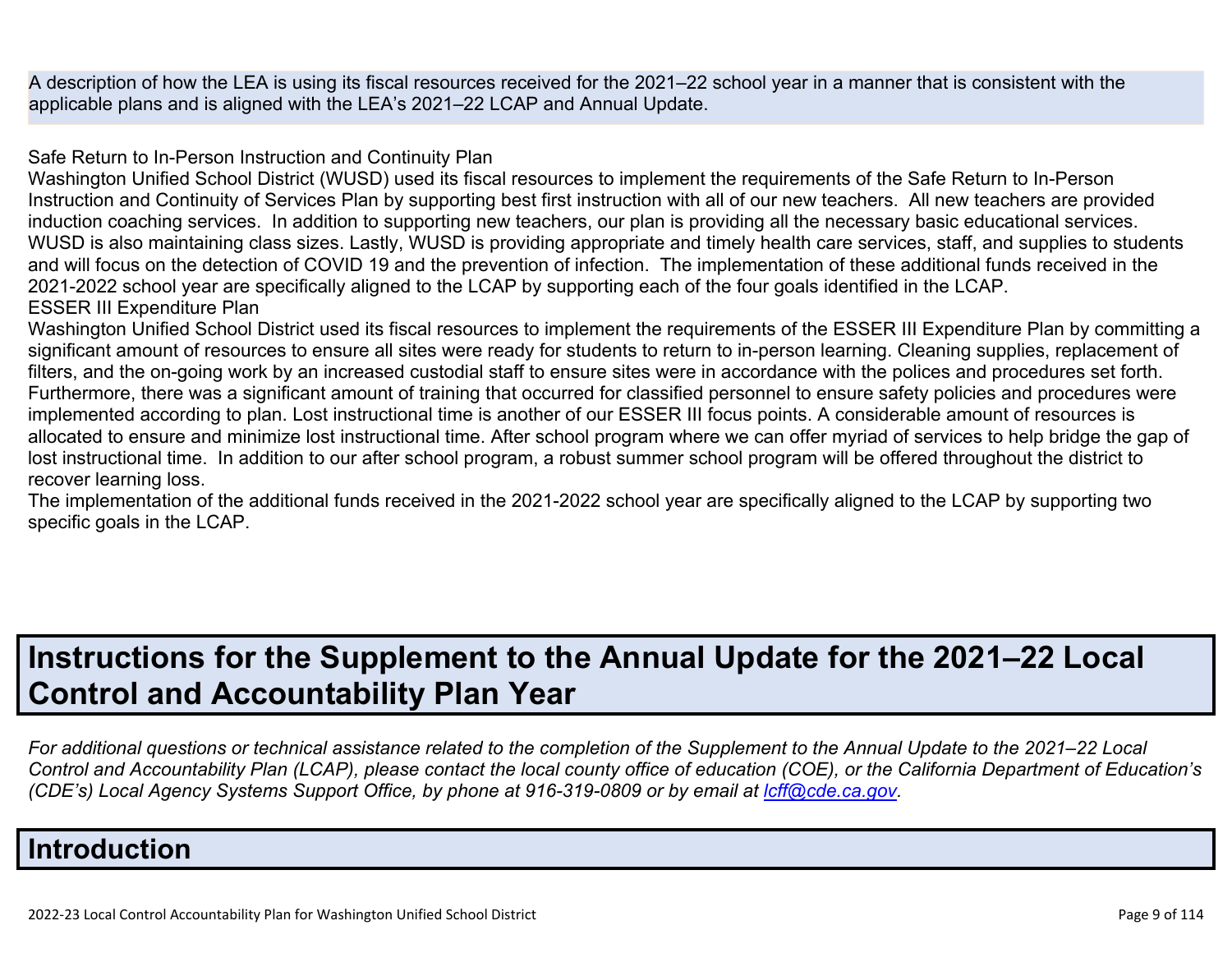California's 2021–22 Budget Act, the federal American Rescue Plan Act of 2021, and other state and federal relief acts have provided local educational agencies (LEAs) with a significant increase in funding to support students, teachers, staff, and their communities in recovering from the COVID-19 pandemic and to address the impacts of distance learning on students. Section 124(e) of Assembly Bill 130 requires LEAs to present an update on the Annual Update to the 2021–22 LCAP and Budget Overview for Parents on or before February 28, 2022, at a regularly scheduled meeting of the governing board or body of the LEA. At this meeting, the LEA must include all of the following:

- The Supplement to the Annual Update for the 2021–22 LCAP (2021–22 Supplement);
- All available mid-year outcome data related to metrics identified in the 2021–22 LCAP; and
- Mid-year expenditure and implementation data on all actions identified in the 2021–22 LCAP.

When reporting available mid-year outcome, expenditure, and implementation data, LEAs have flexibility to provide this information as best suits the local context, provided that it is succinct and contains a level of detail that is meaningful and accessible for the LEA's educational partners.

The 2021–22 Supplement is considered part of the 2022–23 LCAP for the purposes of adoption, review, and approval, and must be included with the LCAP as follows:

- The 2022–23 Budget Overview for Parents
- The 2021-22 Supplement
- The 2022-23 LCAP
- The Action Tables for the 2022–23 LCAP
- The Instructions for the LCAP Template

As such, the 2021–22 Supplement will be submitted for review and approval as part of the LEA's 2022–23 LCAP.

### **Instructions**

Respond to the following prompts, as required. In responding to these prompts, LEAs must, to the greatest extent practicable, provide succinct responses that contain a level of detail that will be meaningful and accessible for the LEA's educational partners and the broader public and must, to the greatest extent practicable, use language that is understandable and accessible to parents.

In responding to these prompts, the LEA has flexibility to reference information provided in other planning documents. An LEA that chooses to reference information provided in other planning documents must identify the plan(s) being referenced, where the plan(s) are located (such as a link to a web page), and where in the plan the information being referenced may be found.

**Prompt 1:** "*A description of how and when the LEA engaged, or plans to engage, its* educational partners *on the use of funds provided through the Budget Act of 2021 that were not included in the 2020–21 Local Control and Accountability Plan (LCAP).*"

In general, LEAs have flexibility in deciding what funds are included in the LCAP and to what extent those funds are included. If the LEA received funding through the Budget Act of 2021 that it would have typically included within its LCAP, identify the funds provided in the Budget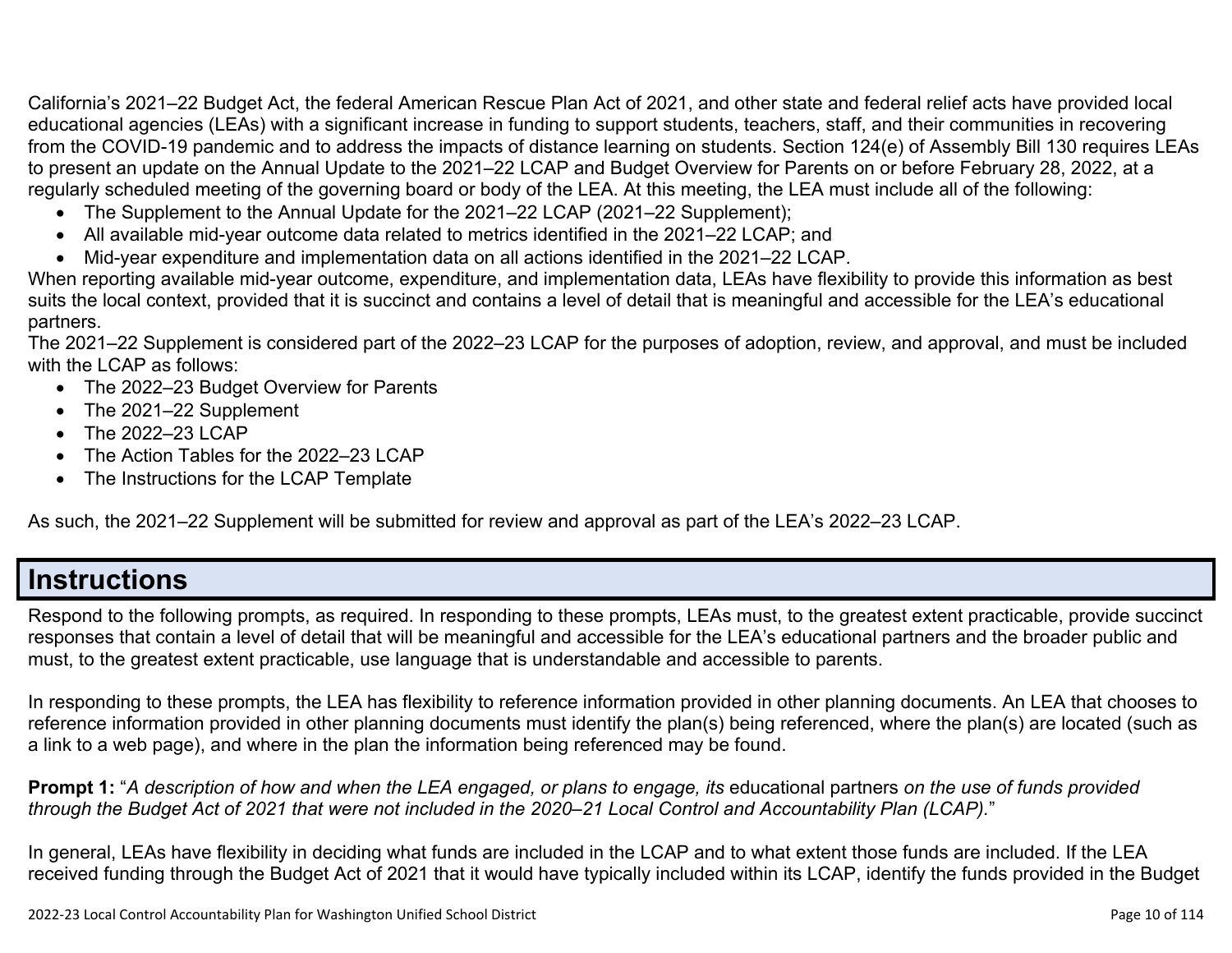Act of 2021 that were not included in the LCAP and provide a description of how the LEA has engaged its educational partners on the use of funds. If an LEA included the applicable funds in its adopted 2021–22 LCAP, provide this explanation.

**Prompt 2:** "*A description of how LEA used, or plans to use, the concentration grant add-on funding it received to increase the number of staff who provide direct services to students on school campuses with an enrollment of students who are low-income, English learners, and/or foster youth that is greater than 55 percent.*"

If LEA does not receive a concentration grant or the concentration grant add-on, provide this explanation.

Describe how the LEA is using, or plans to use, the concentration grant add-on funds received consistent with California *Education Code* Section 42238.02, as amended, to increase the number of certificated staff, classified staff, or both, including custodial staff, who provide direct services to students on school campuses with greater than 55 percent unduplicated pupil enrollment, as compared to schools with an enrollment of unduplicated students that is equal to or less than 55 percent.

In the event that the additional concentration grant add-on is not sufficient to increase the number of staff providing direct services to students at a school with an enrollment of unduplicated students that is greater than 55 percent, describe how the LEA is using the funds to retain staff providing direct services to students at a school with an enrollment of unduplicated students that is greater than 55 percent.

**Prompt 3:** "*A description of how and when the LEA engaged its educational partners on the use of one-time federal funds received that are intended to support recovery from the COVID-19 pandemic and the impacts of distance learning on pupils.*"

If the LEA did not receive one-time federal funding to support recovery from the COVID-19 pandemic and the impacts of distance learning on students, provide this explanation.

Describe how and when the LEA engaged its educational partners on the use of one-time federal funds it received that are intended to support recovery from the COVID-19 pandemic and the impacts of distance learning on students. See the COVID-19 Relief Funding Summary Sheet web page [\(https://www.cde.ca.gov/fg/cr/relieffunds.asp\)](https://www.cde.ca.gov/fg/cr/relieffunds.asp) for a listing of COVID-19 relief funding and the Federal Stimulus Funding web page (<https://www.cde.ca.gov/fg/cr/>) for additional information on these funds. The LEA is not required to describe engagement that has taken place related to state funds.

**Prompt 4:** "A description of how the LEA is implementing the federal American Rescue Plan Act and federal Elementary and Secondary School Emergency Relief expenditure plan, and the successes and challenges experienced during implementation."

If an LEA does not receive ESSER III funding, provide this explanation.

Describe the LEA's implementation of its efforts to maintain the health and safety of students, educators, and other staff and ensure the continuity of services, as required by the federal American Rescue Plan Act of 2021, and its implementation of the federal Elementary and Secondary School Emergency Relief (ESSER) expenditure plan to date, including successes and challenges.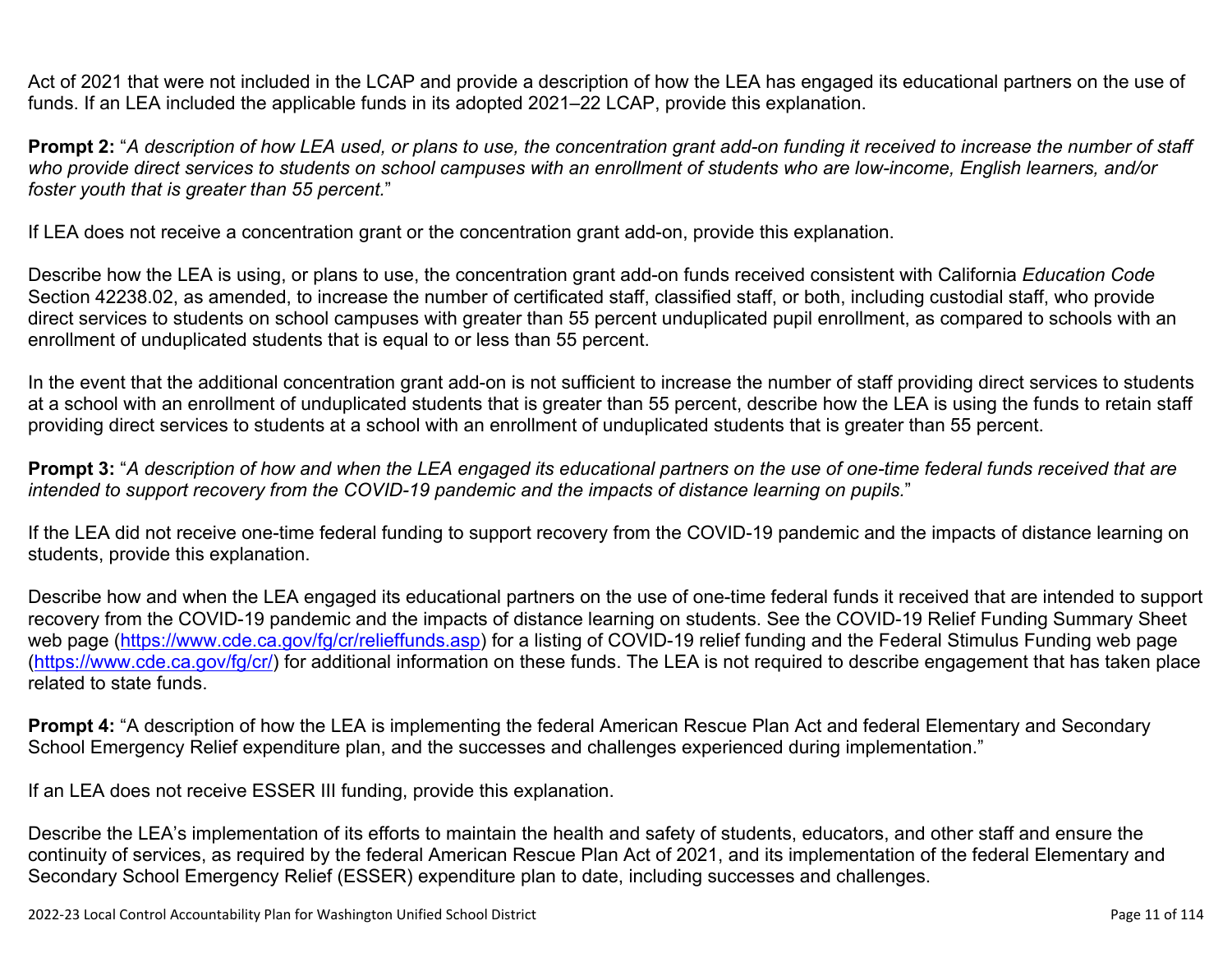**Prompt 5:** "A description of how the LEA is using its fiscal resources received for the 2021–22 school year in a manner that is consistent with the applicable plans and is aligned with the LEA's 2021–22 LCAP and Annual Update."

Summarize how the LEA is using its fiscal resources received for the 2021–22 school year to implement the requirements of applicable plans in a manner that is aligned with the LEA's 2021–22 LCAP. For purposes of responding to this prompt, "applicable plans" include the Safe Return to In-Person Instruction and Continuity of Services Plan and the ESSER III Expenditure Plan.

California Department of Education November 2021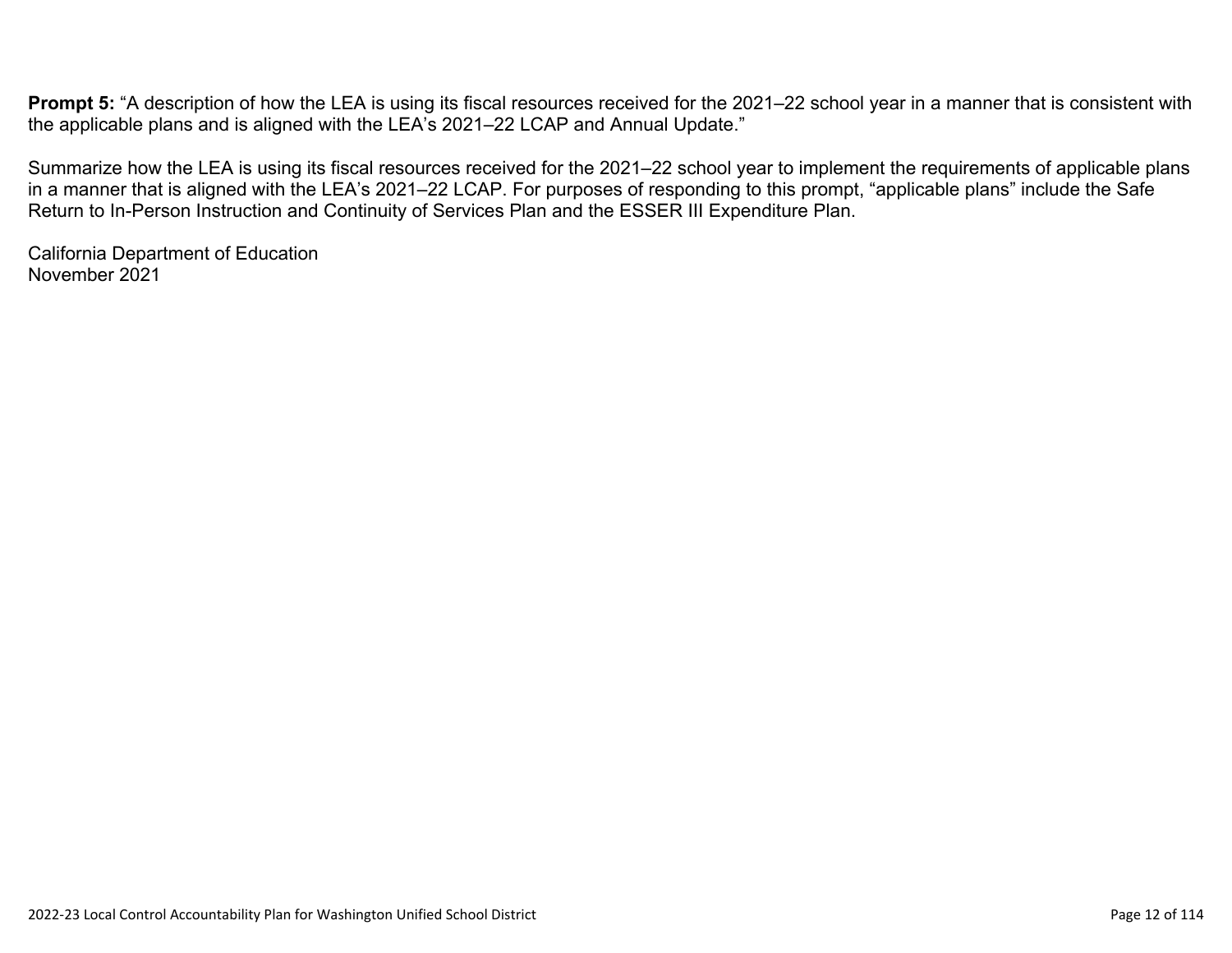

## **Local Control Accountability Plan**

**The instructions for completing the Local Control and Accountability Plan (LCAP) follow the template.**

| Local Educational Agency (LEA) Name       | Contact Name and Title            | <b>Email and Phone</b>                 |
|-------------------------------------------|-----------------------------------|----------------------------------------|
| <b>Washington Unified School District</b> | Randy R. Morris<br>Superintendent | randy.morris@wusd.ws<br>(559) 495-5626 |

# **[Plan Summary \[2022-23\]](http://www.doc-tracking.com/screenshots/22LCAP/Instructions/22LCAPInstructions.htm#PlanSummary)**

2022-23 Local Control Accountability Plan for Washington Unified School District **Page 13** of 114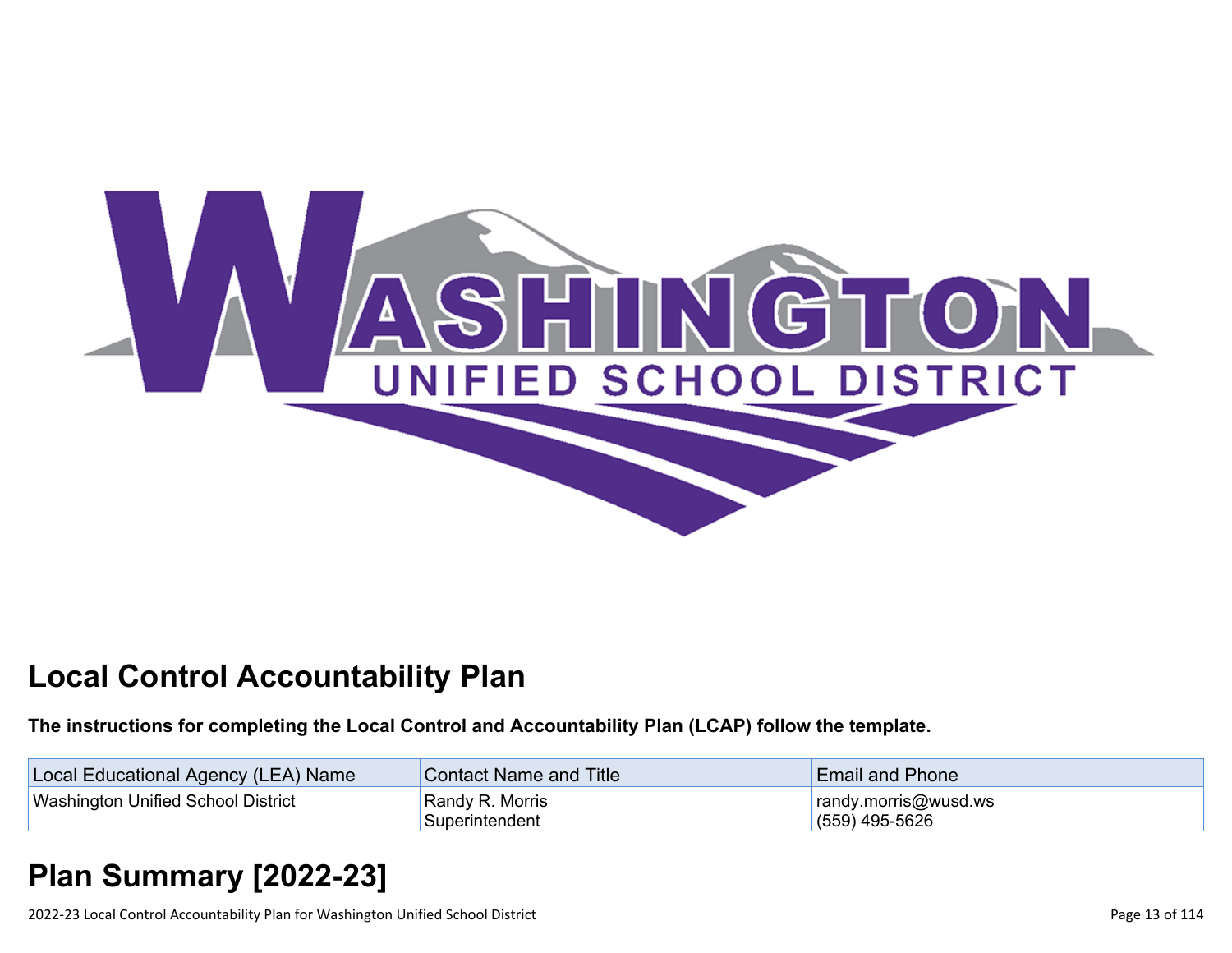#### **[General Information](http://www.doc-tracking.com/screenshots/22LCAP/Instructions/22LCAPInstructions.htm#generalinformation)**

A description of the LEA, its schools, and its students in grades transitional kindergarten–12, as applicable to the LEA.

The Washington Unified School District (WUSD) serves approximately 2,688 students, grades TK-12 and employs approximately 309 staff members. The District's boundaries encompass a diverse area ranging from agricultural farmland in the community of Easton, which lies just south of Fresno, and extends to a more urban section of Southwest Fresno that has been found to have the third-largest level of concentrated poverty in the United States. 89% of the students in WUSD are considered socio-economically disadvantaged. Basic student demographics indicate that 80% are of Hispanic descent, 7% are Asian, 6% are Caucasian, 6% are Black or African American, 37% are English Learners, and 324 of our students come from Migrant families.

Washington Unified School District is comprised of American Union Elementary, West Fresno Elementary, West Fresno Middle, and Washington Union High schools, along with two preschools and three alternative education choices. Four non-unified K-8 schools also feed into our high school. Washington Unified schools exist to engage, educate, and empower students to achieve their College and Career goals. From positive relationships with students, parents, and community, to the ability of our teachers to deliver the best instruction for our students each and every day, we are dedicated to preparing students for the challenge of college and careers.

Washington Unified School District is unique and provides students with a diverse set of experiences that include the traditions of a 129-yearold district blended with a modern instructional program. We seek to provide a variety of rigorous and relevant educational programs designed to prepare students for college and career. We also partner with local organizations, including colleges. For example, through our partnership with the Wonderful Company and Reedley College, we can offer the Wonderful Agriculture Career Preparatory Program which allows students to earn both a high school diploma and an associate of arts degree from Reedley College. Another important partner is the Fresno County Superintendent of Schools (FCSS). Through our partnership with FCSS, our staff receives important training related to instruction and compliance. We are currently working with FCSS to receive Differentiated Assistance to address academic performance gaps among struggling student groups. It is our hope that this process will further contribute to the success of all students. As our vision statement declares, Washington Unified is a district of academic excellence committed to ensuring that all students graduate college and/or career ready.

The 2021-22 school year continues to bring challenges for our schools and community at large; as we continue to navigate COVID 19 and the processes and procedures that accompany the pandemic response. Quarantining for staff and students has presented a variety of challenges. WUSD prides ourselves on building relationship and a sense of collective educator efficacy. Through this sense of collective efficacy, we continue to work together to serve our community.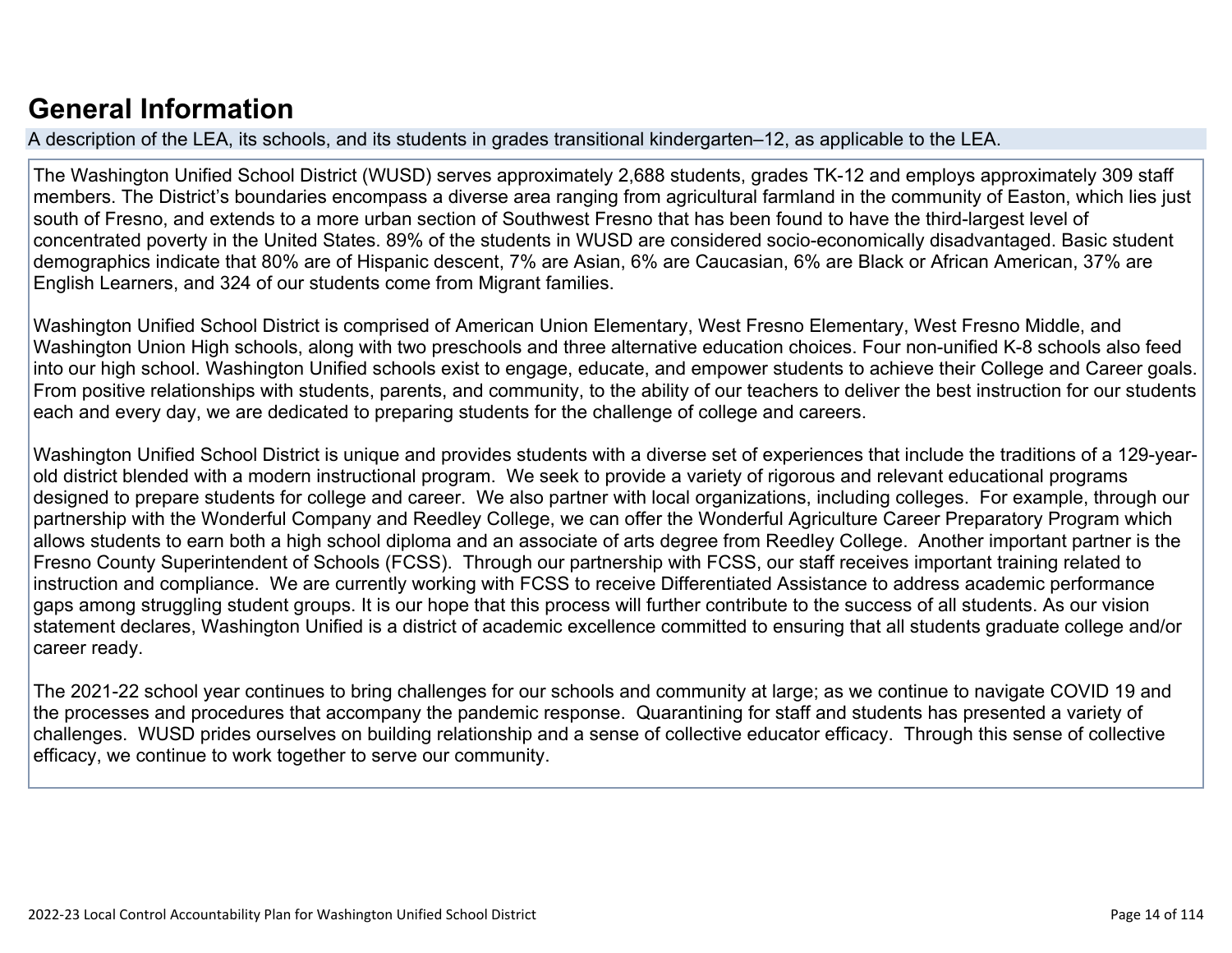### **[Reflections: Successes](http://www.doc-tracking.com/screenshots/22LCAP/Instructions/22LCAPInstructions.htm#ReflectionsSuccesses)**

A description of successes and/or progress based on a review of the California School Dashboard (Dashboard) and local data.

Based on a review of performance on the state and local indicators measured by the California Dashboard, a review of our annual selfassessment tools, a review of educational partner input, and a review of progress made towards LCAP goals, Washington Unified is most proud of:

California Dashboard and Progress made towards LCAP goals:

Note: Senate Bill 98 and AB130 suspended the reporting of performance indicator on the dashboard for 2020-21 and 2021-22.

1. WUSD has 96% of our teachers that are fully credentialed.

2. WUSD increased our CTE pathway completion rate. In 2019-20, 24% of WUSD seniors students completed a CTE pathway. In 2020-21, our CTE pathway completion rate increased to 37%.

3. WUSD increased our A-G completion rate. In 2019-20, 45% of WUSD seniors were A-G eligible. In 2020-21, our A-G completion rate was 48%.

4. WUSD increased our reclassification of EL students. In 2020-21, 16 EL students were reclassified. In 2021-22, WUSD will reclassify 50 EL students.

5. WUSD overall suspension rate was .4% for the 2020-21 school year. In addition, WUSD African American suspension rate was .5%, Students with Disabilities was .3%, Homeless Students was 0%, Foster Youth suspension rate was 0%, EL students .1%, and Low income student group was .4%.

6. WUSD met standard for all 5 local indicators.

#### Annual Self-Assessment

An annual survey was administered to all staff, all students in grades 3-12, and offered to all parents. We increased our online and phone dialer efforts to collect surveys this year, creating multiple opportunities for educational partners to provide survey feedback through phone calls and Google Forms. An annual survey was administered to all staff, all students in grades 3-12, and offered to all parents.

1. 93% of parents who had an opinion feel welcome to participate in school activities.

2. 90% of staff and 93% of parents feel that WUSD provides a quality education that focuses on the academic success of each child.

3. 85.2% of the staff have participated in professional development opportunities offered by the district this year.

4. 79% of students report they are happy to be at their school.

5. 94% of students feel that teachers want them to be successful.

6. 89% of staff, 93% of parents who had an opinion feel safe at school and 78% of students feel safe at school.

7. 87% of parents who had an opinion believe that their child's school offers effective supports for English Learners.

8. 100% of parents agreed that our schools provided their children with the technology needed to be successful in the 21st Century learning environment.

Educational partner Input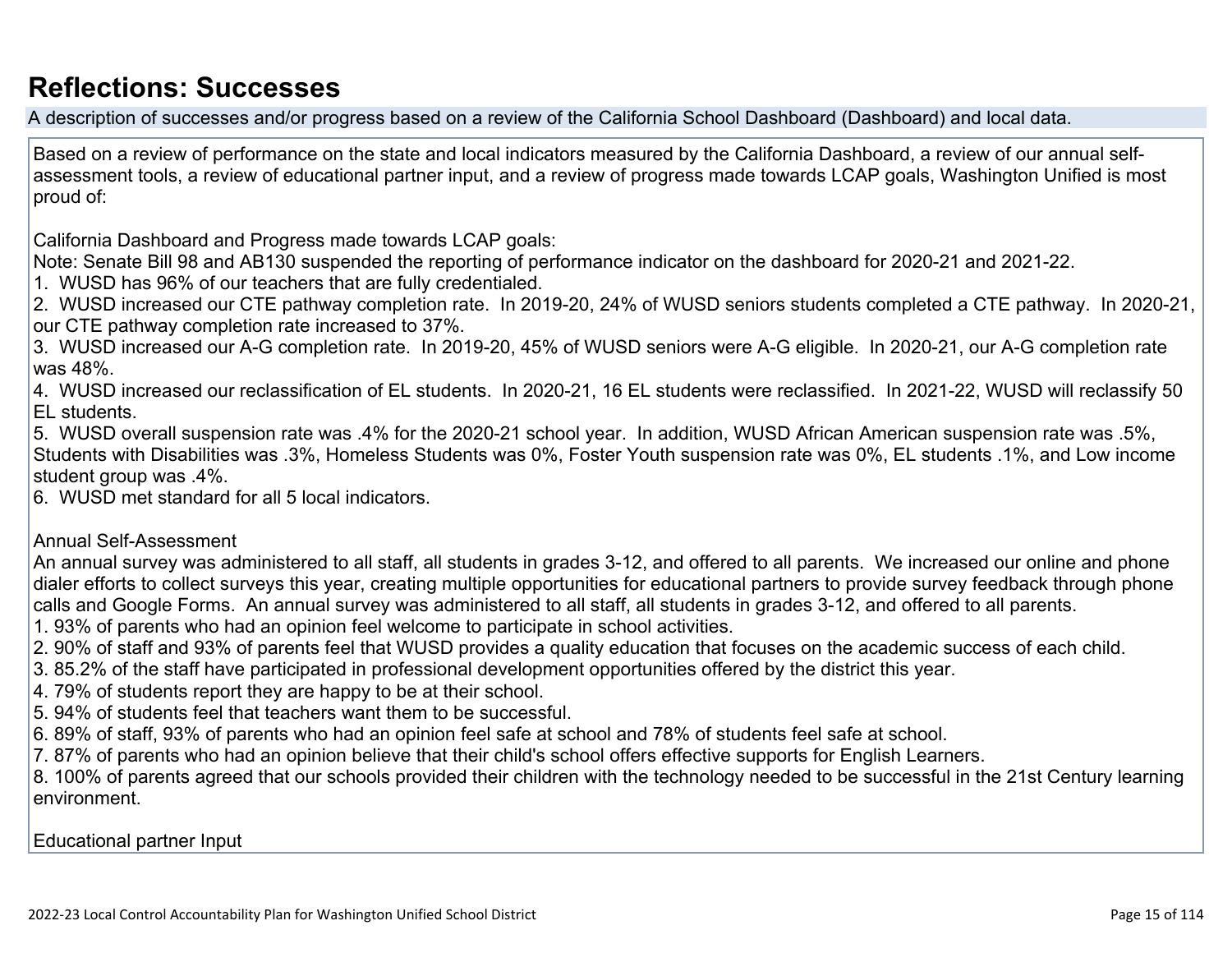Meetings were held across the district to ensure that all educational partners had the opportunity to provide input. The qualitative data that was collected during these meetings, along with comments from our staff and parent surveys indicate that educational partners feel our greatest areas of strength include:

1. WUSD in partnership with The English Learner Group is supporting staff and students with designated and integrated EL strategies. In addition, we had a significant increase in our reclassification of English Learners.

2. WUSD and specifically Washington Union High School has a robust CTE Pathways program and offer multiple dual enrollment opportunities for students.

3. WUSD commitment to getting technology in the hands of our students.

4. WUSD Math Club Program in our K-8 schools.

WUSD will continue to strive towards excellence. In order to maintain and build on the successes above, WUSD will:

1. Continue our work in the area of English Language Learners.

2. Continue the Washington Union High School College and Career Pathway program to include additional dual enrollment options and courses of interest for students in order to increase the number of students prepared for college and career.

- 3. Continue to ensure technology is available for all students.
- 4. Continue with the Math Club for the 2022-23 school year.

## **[Reflections: Identified Need](http://www.doc-tracking.com/screenshots/22LCAP/Instructions/22LCAPInstructions.htm#ReflectionsIdentifiedNeed)**

A description of any areas that need significant improvement based on a review of Dashboard and local data, including any areas of low performance and significant performance gaps among student groups on Dashboard indicators, and any steps taken to address those areas.

Based on a review of performance on the state and local indicators measured by the California Dashboard, a review of our annual selfassessment tools, and a review of educational partner input, Washington Unified has identified the following needs:

#### California School Dashboard

Note: SB 98 and AB130 suspended the reporting of performance indicators in the dashboard in 2020-21 and 2021-22. While the Dashboard did not publish a chronic absenteeism rate, CDE through Dataquest did publish a chronic absenteeism rate. WUSD's 2020-21 chronic absenteeism rate was 16%. WUSD still considers our chronic absenteeism rate to be an area of need even though the COVID-19 pandemic has brought unique challenges in the area of attendance. In order to address this issue, Washington Unified will take several steps. We will continue to provide a designated district-level attendance support liaison who can work directly with families, coordinate site efforts, make home visits, and create action plans for individual students. Next, WUSD will continue to provide social-emotional supports for students, such as mental health counseling, as well as provide administrators with training about increasing student attendance. WUSD schools will also include attendance in their School Plans for Student Achievement (SPSA) so that appropriate goals, actions, and expenditures are aligned with the LCAP.

In 2020-21, Suspension Rates Decreased significantly due to the COVID-19 pandemic and the process of distance learning. According to the CDE, WUSD overall suspension rate was .4%. In addition, WUSD African American suspension rate was .5%, Students with Disabilities was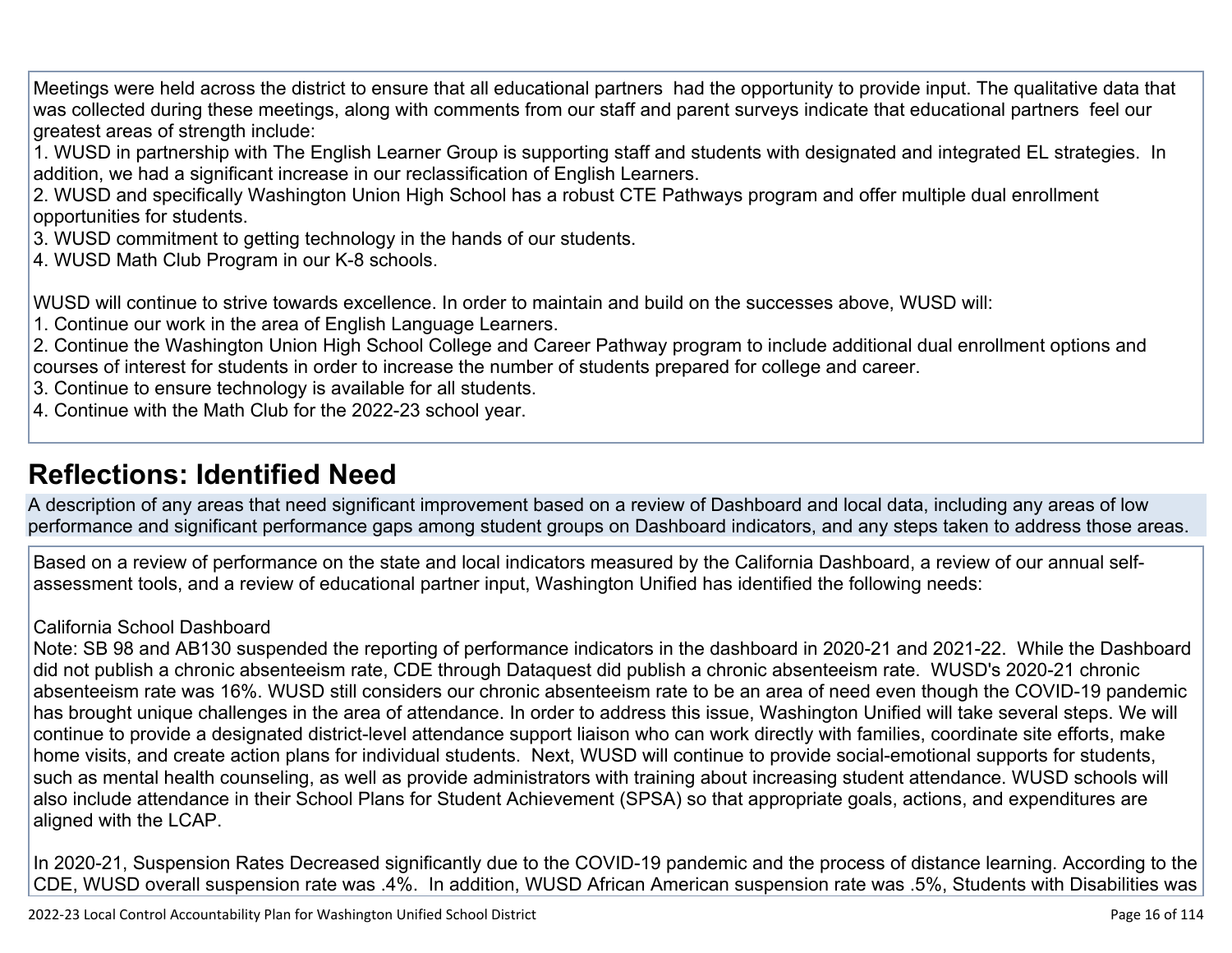.3%, Homeless Students was 0%, Foster Youth suspension rate was 0%, EL students .1%, and Low income student group was .4%. WUSD also qualified for Differentiated Assistance from the Fresno County Superintendent of Schools (FCSS) in the area of suspensions in 2018-19 due to High and Very High suspension rates for African American students and Students with Disabilities. When we compared data from Fall of 2018 to Fall of 2019, the suspension rates at West Fresno Elementary and Middle Schools decreased significantly, evidencing significant progress in the area of reducing student suspension. Also, district sub-group data showed the number of African American students suspended in 2019 to be 19, down from 26 in 2018 and the number of students with disabilities who were suspended was 20 in 2019 compared to 45 the previous year. The number of Homeless students also fell to 12 from 18 the previous year. In Spring, schools were closed in March, resulting in decreased suspension rates. While we are proud of the progress we are making, we still identify this as an area of need. In order to address this issue, WUSD will increase training for staff in the areas of best first instruction (including classroom management), restorative justice practices, and alternatives to suspension, specifically focusing on decreasing the achievement gap for our African American student population, Homeless students, and Students with Disabilities. WUSD will also continue its Professional Learning Communities (PLC) Model to focus on suspension rates through weekly data analysis at the site level and monthly analysis and discussion at the district level through the Principal's Data PLC. Sites will utilize a Plan-Do-Study-Act cycle to identify, implement, and analyze the effectiveness of strategies designed to decrease suspensions.

Washington Unified's rate of performance for both English Language Arts and Mathematics remains an area of need. Every Spring Semester of the school year, the CAASPP assessment is given to all students in grades 3-8 and 11 in Mathematics and ELA.. Spring of 2020, all assessments were waived due to school shutdown. In the Spring of 2021 school district had the option of giving the CAASPP assessment or giving an alternative local assessment. WUSD chose to give the CAASPP assessment and the results follow for Mathematics: 14.24% of WUSD students Met or Exceeded Standard in the Math CAASPP exam. 10.90% of WUSD English Learners met or exceeded standard, 20.32% of our Low Income population and 16.02% of our homeless students met or exceeded standards. WUSD ELA results follow: In 2021, 28.37% of WUSD students Met or Exceeded Standard in the ELA CAASPP exam. 11.31% of WUSD English Learners met or exceeded standard, 26.39% of our Low Income population and 29.64% of our homeless students met or exceeded standards. In order to address this issue, WUSD will increase training for staff in the areas of best first instruction and monitor implementation strategies through walk-through data. In addition, WUSD has contracted with consultant Mr. Steve Ventura to work with our PLCs to solidify a consistent and thorough data analysis process. Sites will utilize a Plan-Do-Study-Act cycle to identify, implement, and analyze the effectiveness of strategies identified through the data analysis process designed to increase student achievement.

In 2020, WUSD qualified to receive Differentiated Assistance from the Fresno County Superintendent of Schools (FCSS) due to the performance of African American students in the academic indicator (ELA-red, Math-orange), chronic absenteeism and suspensions, Students with Disabilities in the academic indicator (ELA-red, Math-orange), and suspensions, and students experiencing homelessness for chronic absenteeism and suspensions. In order to address academic achievement WUSD will take the following action: 1) Continue implementation of the Early Literacy Instructional Implementation Team in order to increase elementary literacy rates, increase English Learner progress towards language proficiency, and systemize the intervention program for struggling students at the elementary level. 2) Provide professional development for staff to ensure evidence-based practices are being used in every classroom. 3) The district will continue to provide additional staff members to support the academic achievement of struggling students; including intervention teachers, intervention specialists, and instructional aides at each site. 4) Finally, WUSD will build upon a 5 part improvement science process that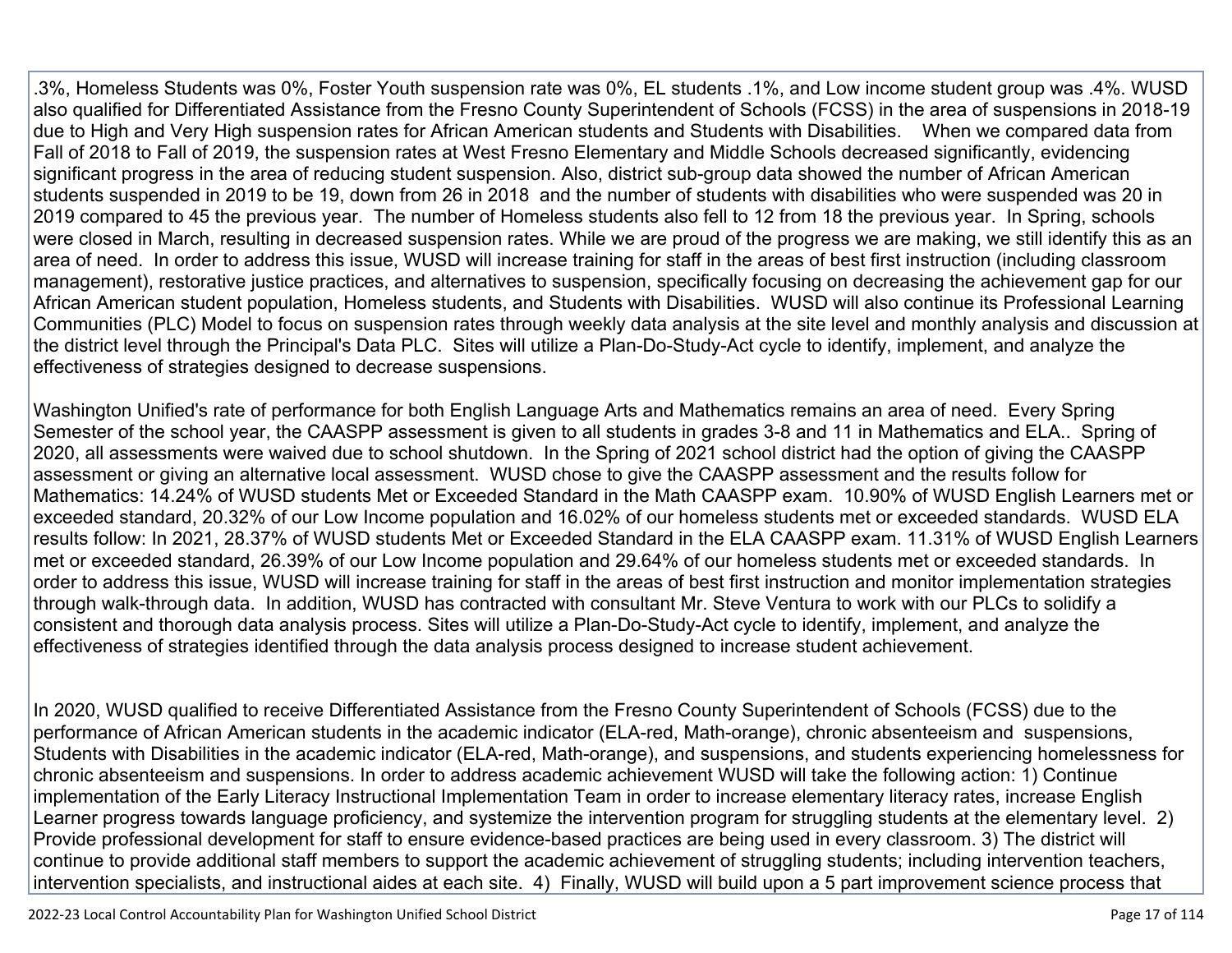included a root cause analysis and subsequent plan of action with the support of the Differentiated Assistance team at FCSS during the 2021-22 school year.

In 2019, West Fresno Middle School (WFMS) was identified for Comprehensive Support and Improvement (CSI) due to low performance and receives support from FCSS. Specifically, WFMS receives CSI support for the following: suspension rate (red), chronic absenteeism (orange), and the academic indicator in both ELA and math (orange).

The district has been eligible for Differentiated Assistance for three (3) or more consecutive years based on the performance of the same student group(s) on the Dashboard and therefore must develop a goal specific to improving the performance of the identified student groups listed above.

## **[LCAP Highlights](http://www.doc-tracking.com/screenshots/22LCAP/Instructions/22LCAPInstructions.htm#LCAPHighlights)**

A brief overview of the LCAP, including any key features that should be emphasized.

The 2021-24 LCAP was written after consulting members from each educational partner group across the district. Our educational partners agreed with the Districts plan to continue the same four goals that the Washington Unified School District (WUSD) included in the previous LCAP. Including the four goals outlined below will allow WUSD to continue our focus and efforts in supporting all students, especially those who are foster or homeless youth, English Learners, and low-income students, which represent 89% of our total population. These four goals also address the eight state priorities, which are: 1) Student Achievement, 2) Student Engagement, 3) Student Outcomes, 4) School Climate, 5) Parent Involvement, 6) Basic Services, 7) Implementation of Common Core State Standards, and 8) Course Access.

The WUSD LCAP goals are as follows:

Goal 1: The Washington Unified School District will provide a collaborative educational environment that effectively recruits, trains, supports, and retains highly effective teachers and provides all students the basic services and materials needed to participate successfully in a 21st Century educational experience.

Goal 2: The Washington Unified School District will operate with strong parent and community involvement, including efficient and effective communication and opportunities for parents to participate in their own educational development.

Goal 3: The Washington Unified School District will be a district of academic excellence that provides equity and access for all students in all subgroups, utilizing academic rigor through best first instruction and systematic intervention to ensure that all students graduate college and career ready.

Goal 4: The Washington Unified School District will be a place where all students in all subgroups are actively engaged in a safe and positive school climate reflecting the diversity of our district as our strength.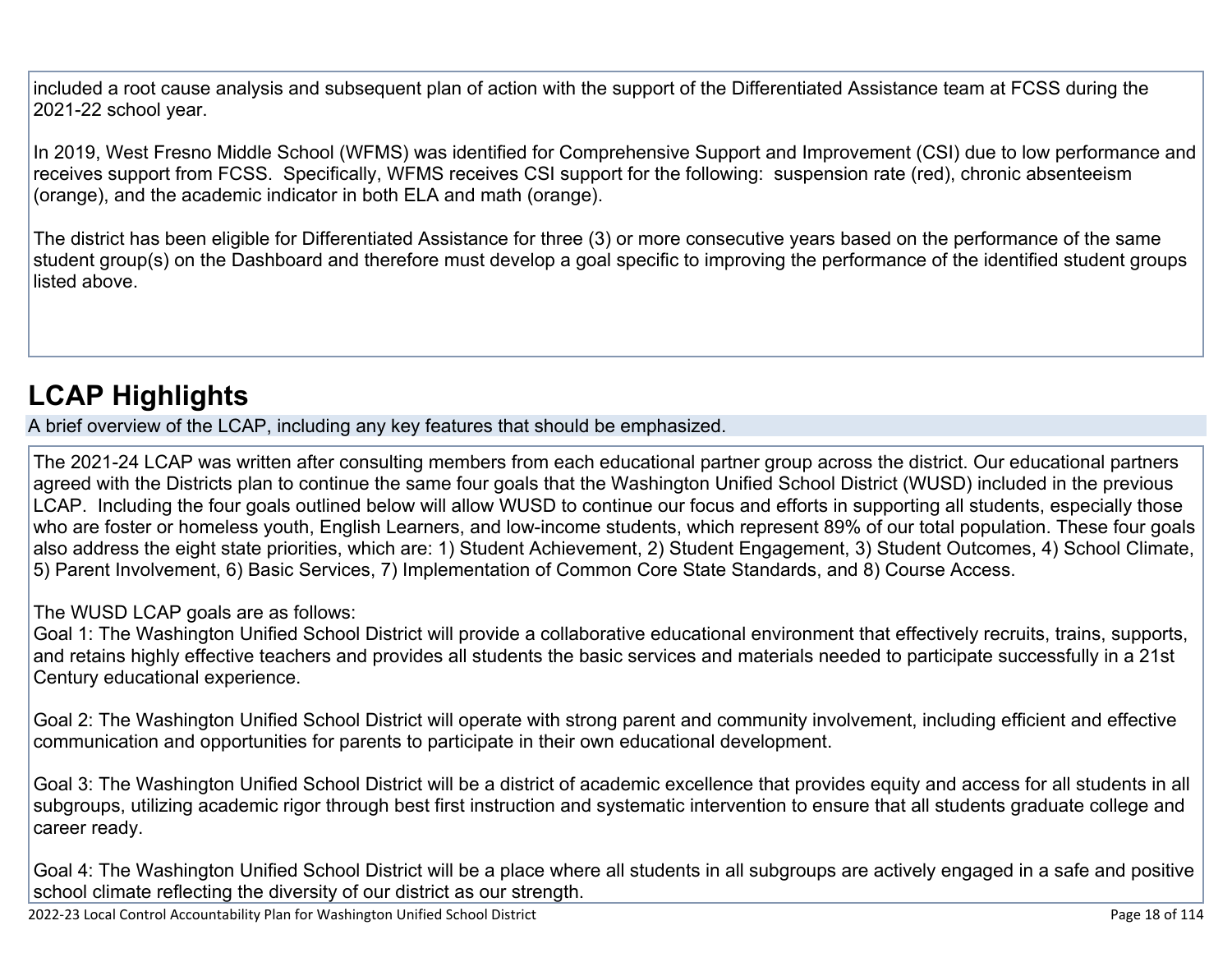## **Comprehensive Support and Improvement**

An LEA with a school or schools eligible for comprehensive support and improvement must respond to the following prompts.

#### *[Schools Identified](http://www.doc-tracking.com/screenshots/22LCAP/Instructions/22LCAPInstructions.htm#SchoolsIdentified)*

A list of the schools in the LEA that are eligible for comprehensive support and improvement.

West Fresno Middle School (WFMS)

#### *[Support for Identified Schools](http://www.doc-tracking.com/screenshots/22LCAP/Instructions/22LCAPInstructions.htm#SupportforIdentifiedSchools)*

A description of how the LEA has or will support its eligible schools in developing comprehensive support and improvement plans.

West Fresno Middle School has worked in collaboration with Fresno County Superintendent of Schools (FCSS), in utilizing the Carnegie Model of Continuous Improvement to develop a site Comprehensive Support and Improvement Plan. As a first step in this process, the LEA recruited a balanced educational partner membership that encompasses FCSS personnel, WUSD District administration, school site principal, learning director, school counselor, and four teachers from each content area and grade level to support the efforts of implementing an evidenced-based improvement model that will support student achievement.

As the local needs assessment was planned and carried out, data was collected and analyzed from the following areas: West Fresno Middle School California Dashboard, district benchmark assessments, site-level assessments, reading intervention programs, empathy interviews, SARB data, student support services data from our counseling department, SST data, and data from the Sped department. Research-based approaches that were conducted during our local needs assessment review were, Root Cause Analysis, Notice and Wonders along with a review of West Fresno Middle School intervention multi-tier system for student SEL and academic support.

In collaboration with FCSS, educational partners, and the CSI team, have identified multiple site improvement needs. Students who exhibit behavior that can lead to or has led to suspension and or SARB, were offered tier one and two interventions to meet their SEL and academic needs. These interventions are evidenced-based practices that aim to mitigate a progression towards poor behavior. These tiered approaches aimed to support students often became bottlenecked due to the lack of resources in supporting students in a timely manner that have been placed on these caseloads. This conclusion was formulated during the research plan phase and problem of practice approach. The CSI team facilitated a Notice and Wonder activity to continue to narrow down our findings. The CSI team turned the Notice and Wonders into formulated questions to spark research topics and match proposed interventions to identified needs. These needs identified within the Research Plan document will be

the base of the CSI Plan. The team is taking a preventative approach in supporting our students through the whole school setting before students reach tier two.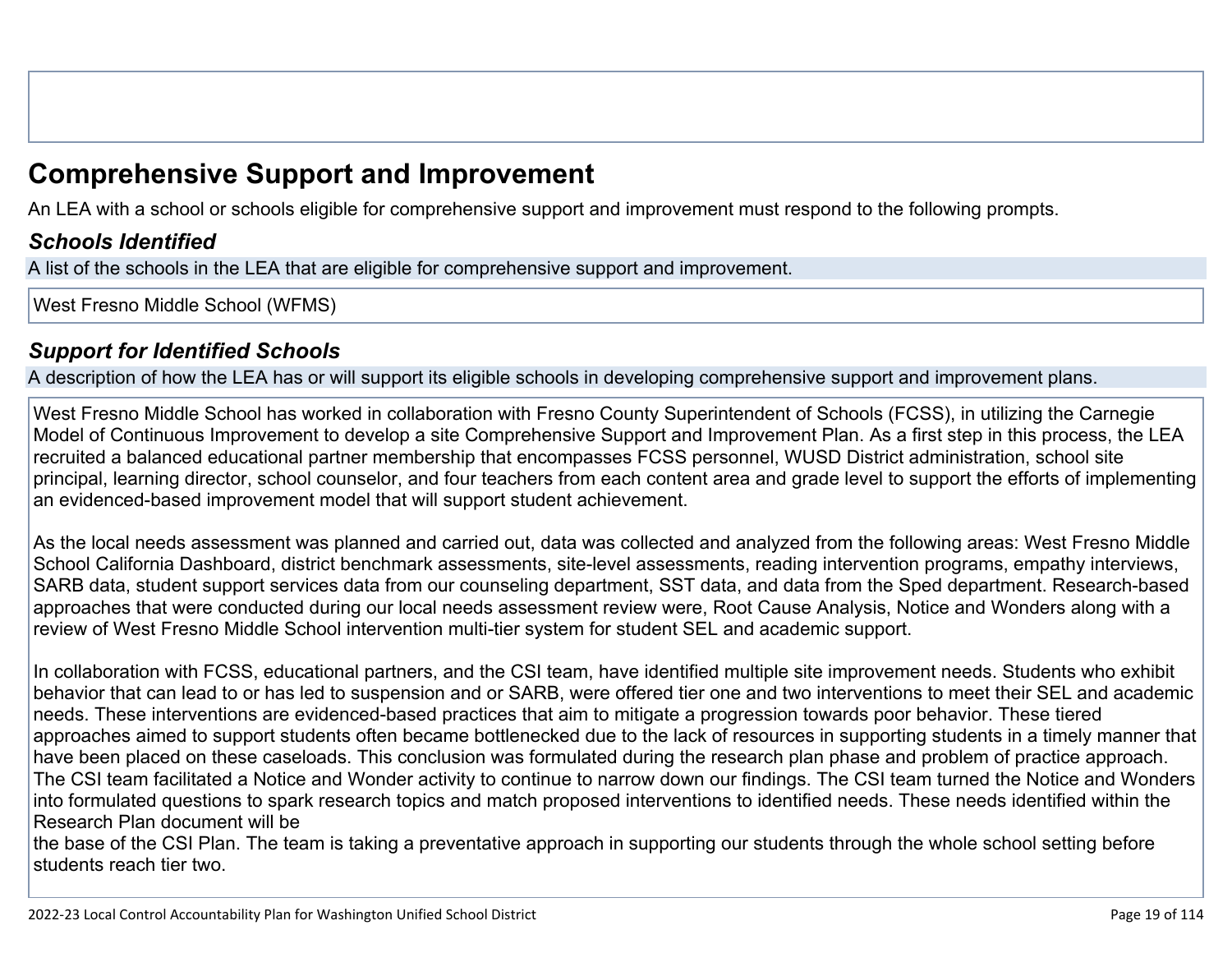Our Notice and Wonders research tools and an evaluation of our current practices at the LEA and school site level have provided educational partners and CSI team with enough data to investigate and identify the problem of practice and create a CSI school plan for student improvement based on-site CSI qualifications. The LEA will continue to utilize the practice of Notice and Wonders during our district collaborative and site meetings to further support our ongoing implementation of the selected plan and data collection.

Selected evidence-based Curriculum will be delivered within our universal and supplemental tiered system. Universal is defined as wholeschool, while our supplemental tier will be whole-school, it provides intensive levels of student support in academics on a personal growth level. West Fresno Middle School has a structured master schedule that consists of a section for Response to Intervention. Addressing our challenges by utilizing all staff members, removes the idea of hiring personnel and will support all students in every classroom every day. Within this structure, we are able to build staff capacity in supporting an intervention platform that is designed to prescribe specifically what each student needs within their Math and ELA content areas through a data-driven system.

The LEA will ensure that West Fresno Middle School has time allotted to build capacity and analyze data monthly. Implementation support systems are structured in place by administration, counselors, and school psychologists. Professional learning, drop-in observations and continued analysis of implementation practices will be evaluated and supported. The guidance of the LEA in the role of identifying resource inequities was identified within our analysis of site-level data. Through the Root Cause Analysis process and educational partner collaboration, it was evident that in comparison to other sites within our district that there is a personnel imbalance when it comes to providing services for students on our site that meet requirements for counseling, academic remediation, and other resources aligned to support student achievement. Resources provided by the LEA are the budget allocations located in the site Single Plan for Student Achievement (SPSA). Educational partners had the opportunity to breakdown expenses which led to the discussion of resources, personnel, excessive student caseloads, and a lack of universal support to take preventative steps in mitigating excessive caseloads and poor student achievement. The plan that we have developed supplements our site support and infuses sustainability by utilizing a broader approach and current staff.

#### *[Monitoring and Evaluating Effectiveness](http://www.doc-tracking.com/screenshots/22LCAP/Instructions/22LCAPInstructions.htm#MonitoringandEvaluatingEffectiveness)*

A description of how the LEA will monitor and evaluate the plan to support student and school improvement.

The LEA will include West Fresno Middle School in the monitoring, evaluation, and implementation of the CSI plan to meet accountability expectations. The LEA has established benchmarks set throughout the school year to support data analysis and reporting of CSI progress. West Fresno Middle School administrative team meets weekly; CSI team meets monthly with LEA members present along with quarterly 3 benchmark dates set by the LEA that are discussed at the district level. The areas of focus set by the LEA that align with site goals are the following: Academic, Attendance, Suspension/School Climate, and the progress of ELs. SMART Goals will be set as a way to measure program effectiveness with the use of the PDSA Cycle.

The type of data that will be collected to support our implementation and effectiveness is that of state, local, site, students, and parent feedback through surveys and or empathy interviews. The CSI team will evaluate both qualitative and quantitative data. Qualitative data will be collected in the form of surveys and or empathy interviews to provide systematic feedback aligned with the implementation of our CSI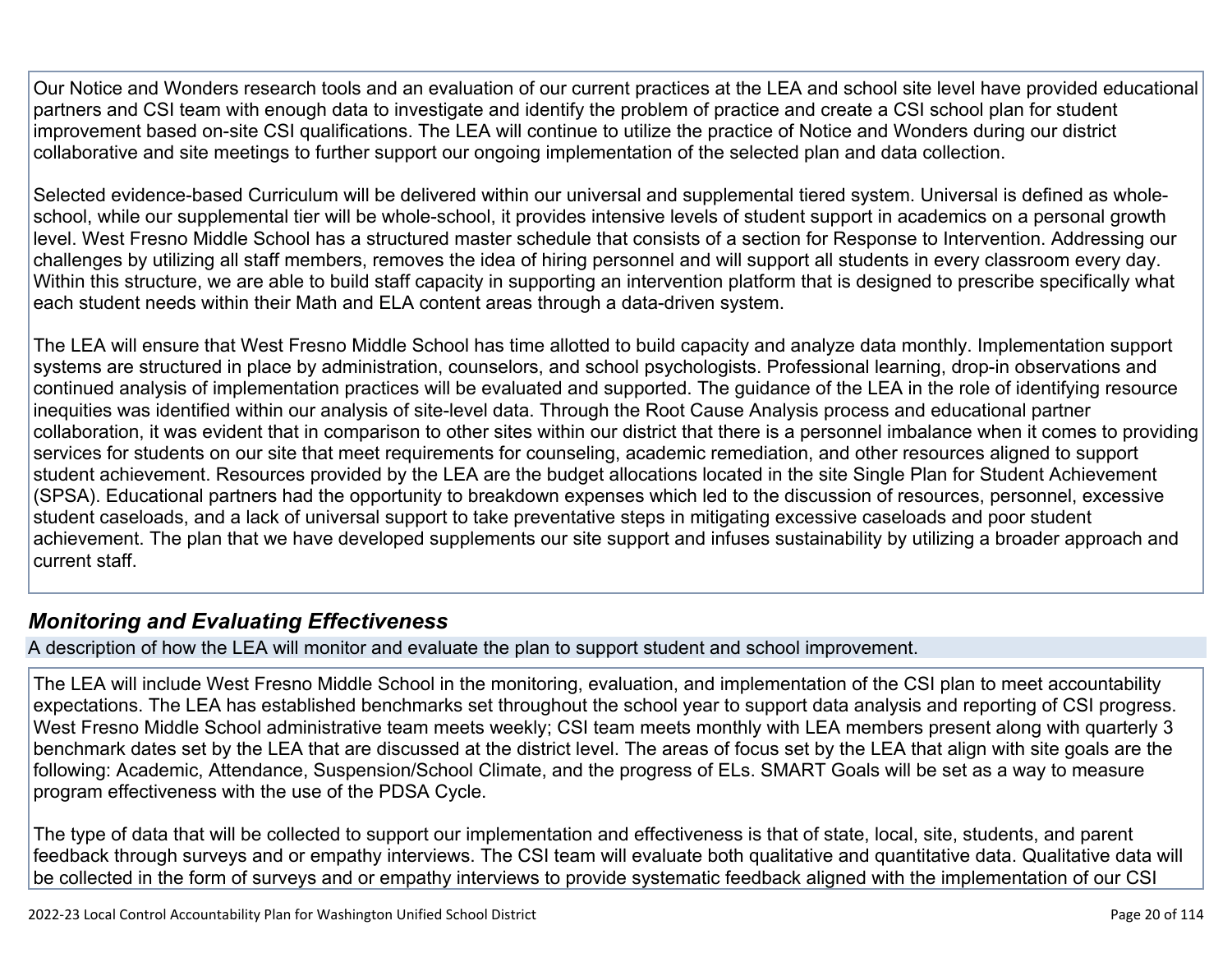plan. Quantitative data will provide us with hard numbers of which we can observe trends, areas of need, and progression towards meeting our CSI SMART Goals.

In efforts to build the capacity of our school, educational partners, and those within our learning community we will continue to focus on the Carnegie Continuous Improvement Model. The goal of the LEA is to support each focus area with fidelity through professional learning, site alignment of services, and scaffold support through counselors, administration, and other coaching opportunities aligned to site needs. We will ensure that time is allotted for staff collaboration with the direct intention of addressing the implementation of our CSI plan.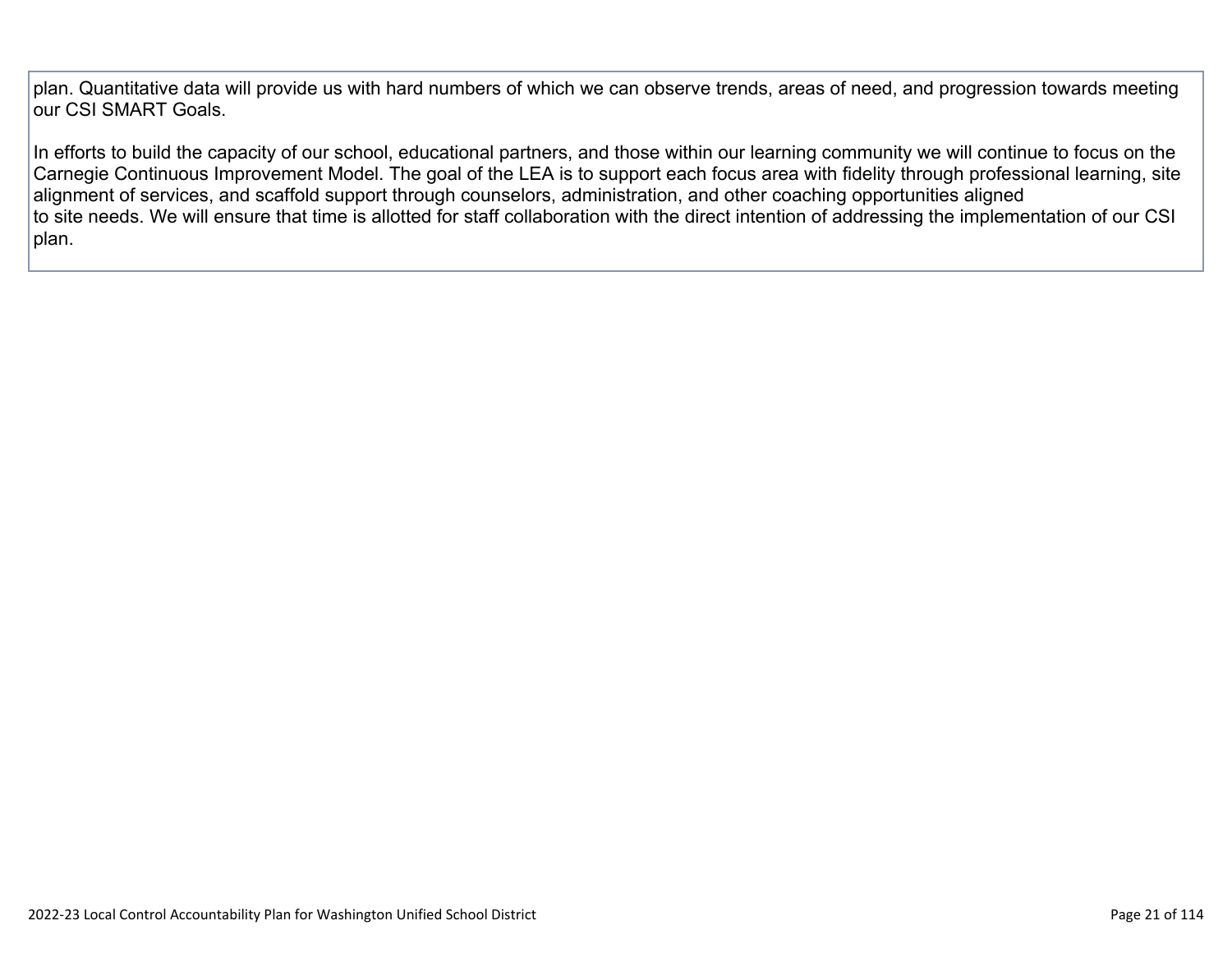# **Engaging Educational Partners**

A summary of the process used to engage educational partners and how this engagement was considered before finalizing the LCAP.

WUSD believes that educational partner input drives the development of the LCAP. The District consulted parents, pupils, school personnel including administrators, principals and teachers, local bargaining units, and the community over the course of the year conducting meetings and administering surveys to all employees, all students in grade 3 and above, and all parents. The district also consulted with the Parent Advisory Committee and the District English Learner Parent Advisory Committee, as well as the special education plan administrator (SELPA) in developing this plan.

The following meetings listed below were hosted by WUSD and educational partner feedback was collected.

District Parent Advisory Committee (PAC) Meetings: February 3rd and April 20, 2022 was presented the draft LCAP for input prior to adoption.

LCAP Community Meetings: West Fresno: April 28, 2022, Washington Union High School: April 25, 2022, American Union: May 4, 2022. School Site Council (SSC) and English Learner Advisory Committee (ELAC) meetings: WFMS: May 4, 2022, WUHS May 4, 2022, WFES: April 28, 2022, American Union: April 21, 2022

Certificated Bargaining Unit: Incorporated into the staff meetings at each site.

Classified Bargaining Unit: May 26, 2022

District English Learner Advisory Committee (DELAC): April 5, 2022 was presented the draft LCAP for input prior to adoption.

Site Staff Meetings including Certificated, Classified personnel, and other school personnel: WFMS: April 6, 2022, WUHS: March 30 and April 6, 2022, AU: April 20, 2022, Alternative Education: March 30, 2022 WFES: May 11, 2022

District Director/Cabinet/Principal Meetings: January 26th and February 2nd. Additionally needs assessment data was analyzed on a monthly basis from January through May

District Administration Meeting including Directors, Principals, and Learning Directors: February 16th. Additionally needs assessment data was analyzed on a monthly basis from January through May

WUSD Board Meetings: February 9, 2022 and May 11, 2022

FCSS Differentiated Assistance Team Meetings: July 8 & 19, August 11, 18, & 26, September 17, October 13 &15, November 5, December 13, 2021. January 20 & 24, February 11, March 2, 4, 18, & 21, April 20, & May 9, 2022. FCSS SELPA consult completed in April 9, 2022

Translation services were provided at each meeting as needed. The district made a solid effort to assure voices were heard from educational partners throughout these meetings that represented English Learner students, socioeconomically disadvantaged students, and homeless students. At these meetings, the following information was shared by the district: Available dashboard data, local data, progress made toward meeting LCAP goals/metrics, and the budget for each LCAP goal. Educational partners were then given the opportunity to respond to the data with the following four prompts for each goal: 1) Of what are you most proud? 2) What areas should we consider for improvement? 3) What are we doing well for English Learners, Foster Youth, and Low-Income Students? 4) How can we improve services for English Learners, Foster Youth, and Low-Income Students?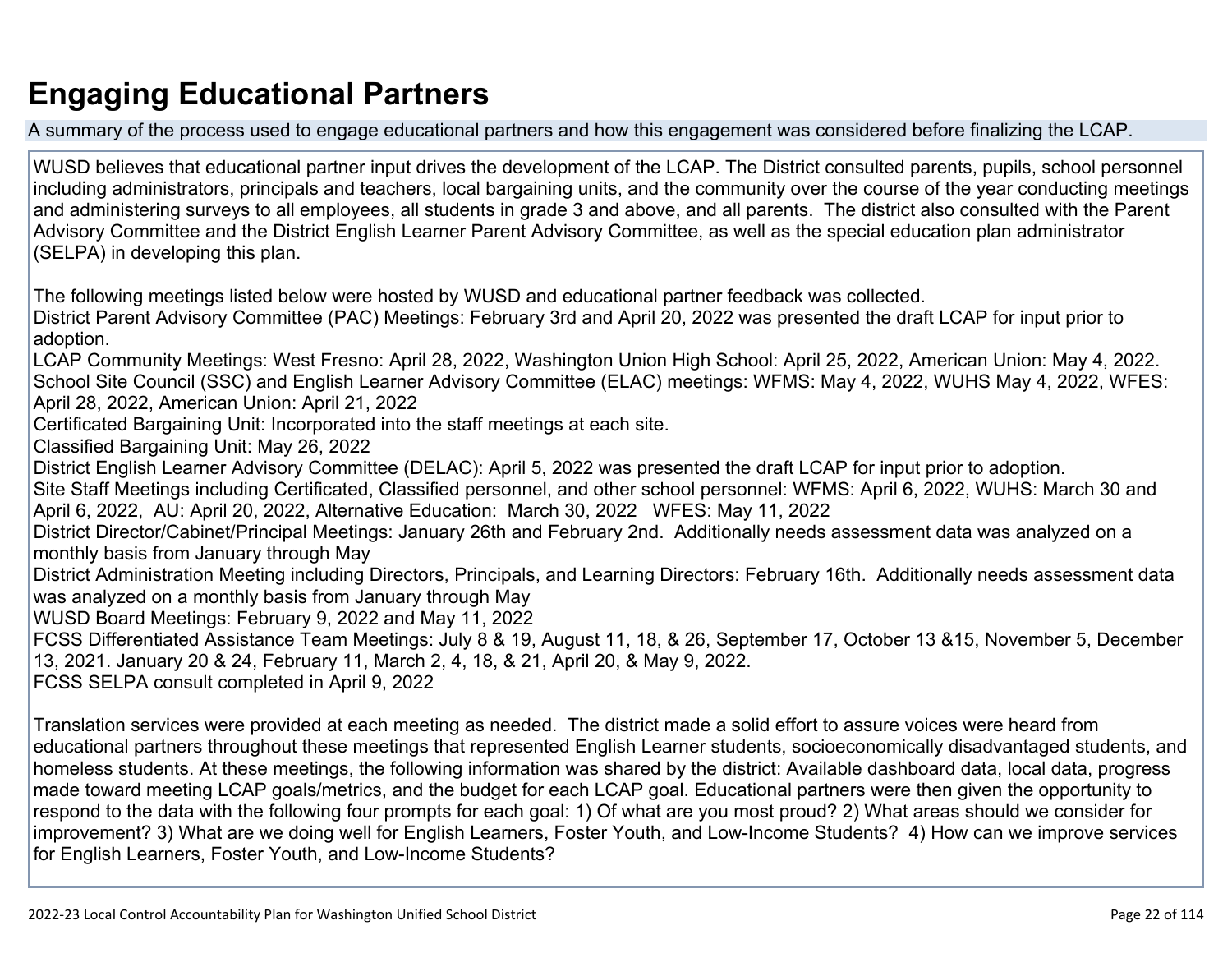Once all the educational partner feedback was collected, the district administration team analyzed the feedback and used it to draft the LCAP. The data were coded according to the topic. The most common topics of successes and needs were collected throughout the feedback process, and then given priority in the writing of the LCAP, although many other topics were addressed. The public was notified of the opportunity to submit comments and the LCAP was posted on the District website from June 6 through June17, 2022 in draft form for the public comment period.

An overview of the LCAP and the updates made this year were presented in draft form during the Open Session Board Meeting on May 11, 2022, during the Public Hearing.

A summary of the feedback provided by specific educational partners.

#### Annual Self-Assessment

- An annual survey was administered to all staff, all students in grades 3-12, and offered to all parents. 79 parent surveys were collected and 183 staff surveys were collected. 1,469 student surveys were collected.
- 1. 93% of parents who responded feel welcome to participate in school activities.
- 2. 90% of staff and 93% of parents who responded feel that WUSD provides a quality education that focuses on the academic success of each child.
- 3. 85.2% of the staff who responded have participated in professional development opportunities offered by the district this year.
- 4. 79% of students who responded report they are happy to be at their school.
- 5. 94% of students who responded feel that teachers want them to be successful.
- 6. 89% of staff, 93% of parents who responded feel safe at school and 78% of students feel safe at school.
- 7. 87% of parents who responded believe that their child's school offers effective supports for English Learners.
- 9. 100% of parents who responded agreed that our schools provided their children with the technology needed to be successful in the 21st Century learning environment.

#### Educational partner Input

Meetings were held across the district to ensure that all educational partners had the opportunity to provide input. The qualitative data that was collected during these meetings, along with comments from our staff and parent surveys indicate that educational partners feel our greatest areas of strength include:

1. WUSD in partnership with The English Learner Group is supporting staff and students with designated and integrated EL strategies. In addition, we had a significant increase in our reclassification of English Learners.

2. WUSD and specifically Washington Union High School has a robust CTE Pathways program and offer multiple dual enrollment opportunities for students.

- 3. WUSD commitment to getting technology in the hands of our students.
- 4. WUSD Math Club Program in our K-8 schools.
- 5. 96% of certificated staff members are highly qualified.

#### Identified Needs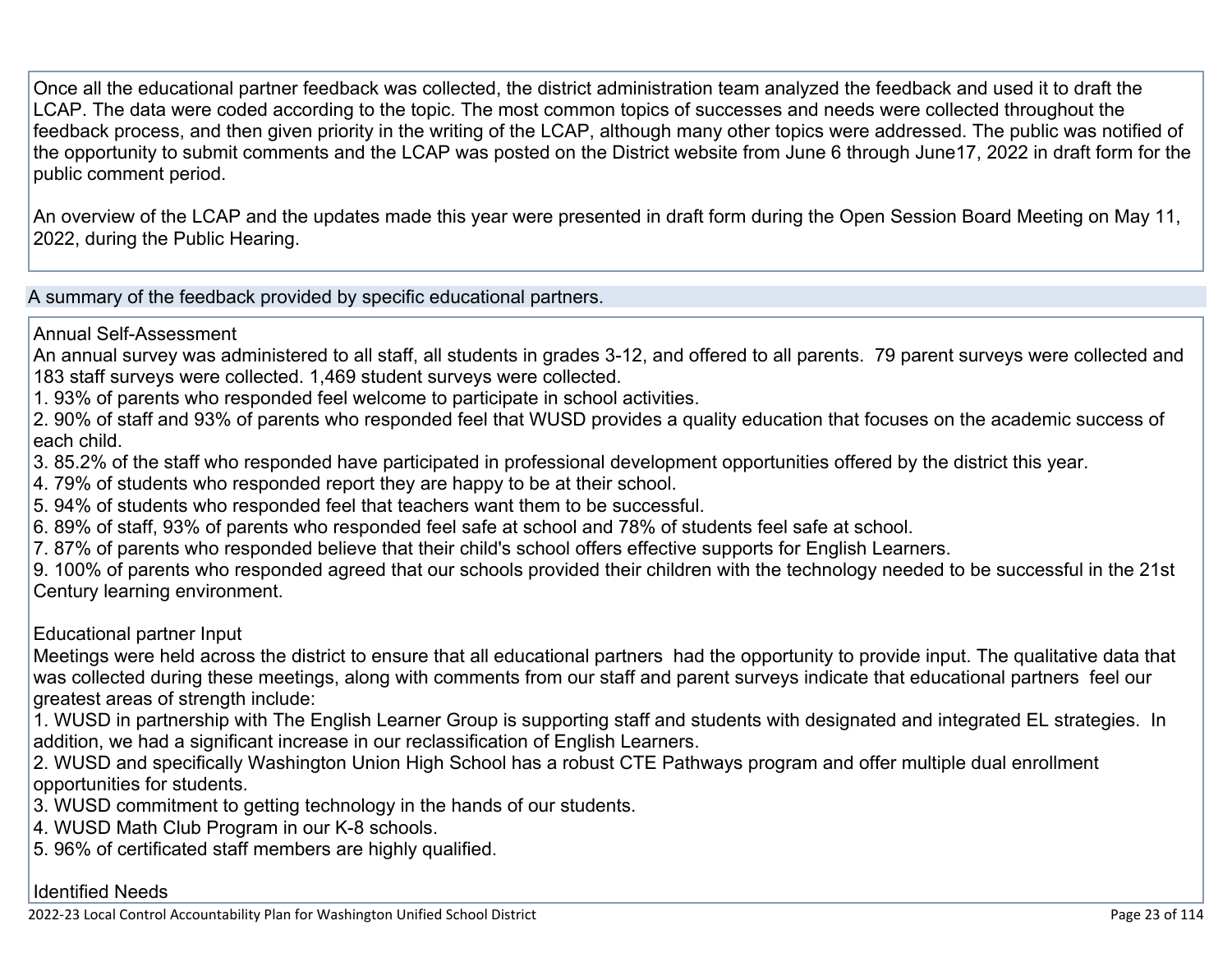Meetings were held across the district to ensure that all educational partners had the opportunity to provide input. The qualitative data that was collected during these meetings, along with comments from our staff and parent surveys indicate that educational partners feel our greatest areas of need include:

- 1. Academic Support for All Students: It is clear that educational partners want WUSD to continue its focus on helping students achieve their academic goals in English Language Arts and Mathematics.
- 2. Continue to work in the area of integrated and designated supports for English Learners.
- 3. Continue to work on bringing the chronic absenteeism rate down.

A description of the aspects of the LCAP that were influenced by specific input from educational partners.

The four goals of the LCAP were originally created with educational partner input. This year, education partner input continues to demonstrate that our efforts are focused in the right direction. The following will continue to remain the focus of this plan: 1) Providing High-Quality Teachers and Resources for Students, 2) Increasing Parent and Community Communication and Participation, 3) Improving Student Achievement for All Students, and 4) Maintaining a Safe and Positive School Climate. Both fiscal and human resources will be dedicated to meeting the District's goals in these critical areas.

Continued Aspects of the LCAP Influenced by Specific Educational Partner Input:

1. Providing High-Quality Teachers and Resources for Students: Educational partner input in this area indicates that educational partners are proud of the efforts made to train and support teachers and Educational partners want these efforts to continue. This continued effort is reflected in Goal 1 Actions 2, 5, and 6.

2. Continuing strong Parent and Community Communication and Participation: Educational partners are very proud of the efforts made in this goal; specifically the use of Aeries as a method of communication with parents. WUSD will continue our focused efforts in this area. Educational partners would like to see increased parent education options, such as classes, workshops or seminars. Goal 2 Actions 2 and 3 will continue to address this as WUSD is actively seeking new opportunities for parent education courses on the various comprehensive sites. Educational partners would like to see an increase in the parental use of Parent Square. This effort is reflected in Goal 2 Action 2.

3. Improving Student Achievement for All Students: Educational partners, especially parents, are proud of the variety of interventions offered in WUSD. After School Program supports, Reading Intervention, and Counseling/Intervention Specialists were all mentioned as areas of strength. WUSD will continue to focus on these areas through Goal 3 Actions 1, 2, 13, and 15 and will also address other modes of academic intervention services through intervention curriculum (Action 3 Goal 3), Online Supplemental Curriculum (Goal 3 Action 7) and Summer School (Goal 3 Action 14).

4. Maintaining a Safe and Positive School Climate: Educational partners appreciate the increased effort made over the past year towards the health and safety of their students. Educational partners expressed a desire to see increased mental health and social-emotional supports for students. WUSD will continue to focus on this area (Goal 3, Action 13 and Goal 4, Actions 5 and 6).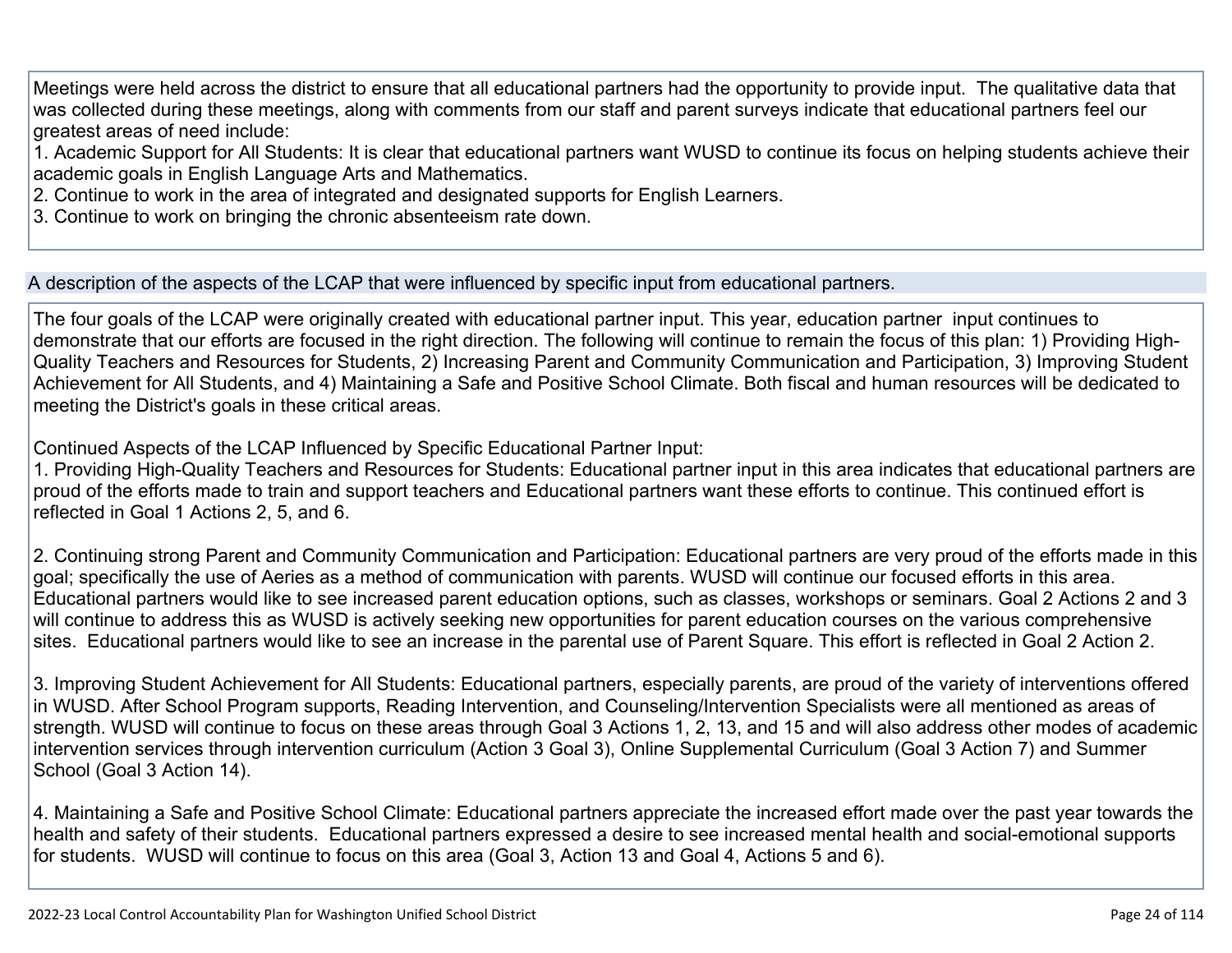2022-23 Local Control Accountability Plan for Washington Unified School District **Page 25 of 114** Page 25 of 114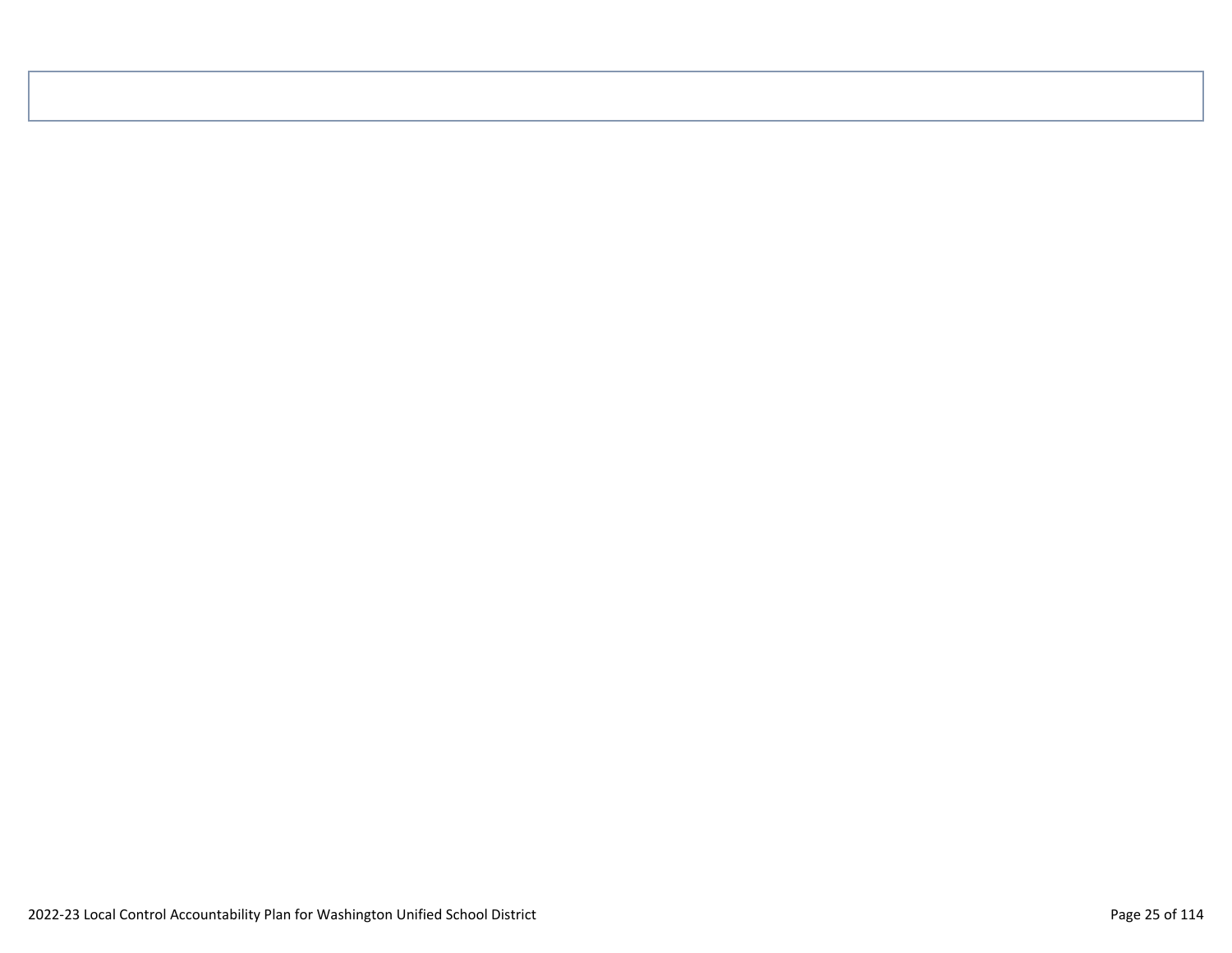# **[Goals and Actions](http://www.doc-tracking.com/screenshots/22LCAP/Instructions/22LCAPInstructions.htm#GoalsandActions)**

## **[Goal](http://www.doc-tracking.com/screenshots/22LCAP/Instructions/22LCAPInstructions.htm#goalDescription)**

| Goal # | <b>Description</b>                                                                                                                                                                                                                                                                                                           |
|--------|------------------------------------------------------------------------------------------------------------------------------------------------------------------------------------------------------------------------------------------------------------------------------------------------------------------------------|
|        | The Washington Unified School District will provide a collaborative educational environment that effectively recruits, trains,<br>supports, and retains highly effective teachers and provides all students the basic services and materials needed to<br>participate successfully in a 21st Century educational experience. |

An explanation of why the LEA has developed this goal.

Based on state and local assessment data, educational partner consultation, and other collected data the district identifies this Goal and subsequent Actions as priorities for the district. Goal 1 is a broad goal focused on improving performance across the wide range of metrics listed below. Fully credentialed teachers who are effectively supported help students achieve educational success. Sufficient access to standards-aligned instructional materials and a safe and clean environment maximizes student learning.

## **[Measuring and Reporting Results](http://www.doc-tracking.com/screenshots/22LCAP/Instructions/22LCAPInstructions.htm#MeasuringandReportingResults)**

| <b>Metric</b>                                                                   | <b>Baseline</b>                                                                                                                                   | Year 1 Outcome                                                                                                             | Year 2 Outcome | Year 3 Outcome | <b>Desired Outcome for</b><br>$2023 - 24$                                                                           |
|---------------------------------------------------------------------------------|---------------------------------------------------------------------------------------------------------------------------------------------------|----------------------------------------------------------------------------------------------------------------------------|----------------|----------------|---------------------------------------------------------------------------------------------------------------------|
| Appropriately<br>assigned and fully<br>credentialed teachers.                   | In 2020-21, WUSD<br>94% of teachers were<br>fully credentialed<br>according to an H.R.<br>audit and the number<br>of misassignments is<br>$0\%$ . | WUSD has 96% of<br>teachers fully<br>credentialed & 1<br>misassignments<br>according to an H.R.<br>audit.                  |                |                | 95% of teachers will<br>be fully credentialed<br>and appropriately<br>assigned for the pupils<br>they are teaching. |
| Pupils will have<br>access to standards-<br>aligned instructional<br>materials. | In 2020-21, 100% of<br>students have access<br>to standards-aligned<br>instructional materials<br>according to the<br>Williams Report.            | 100% of students<br>have access to<br>standards-aligned<br>instructional materials<br>according to the<br>Williams report. |                |                | 100% of students will<br>have access to<br>standards-aligned<br>instructional materials.                            |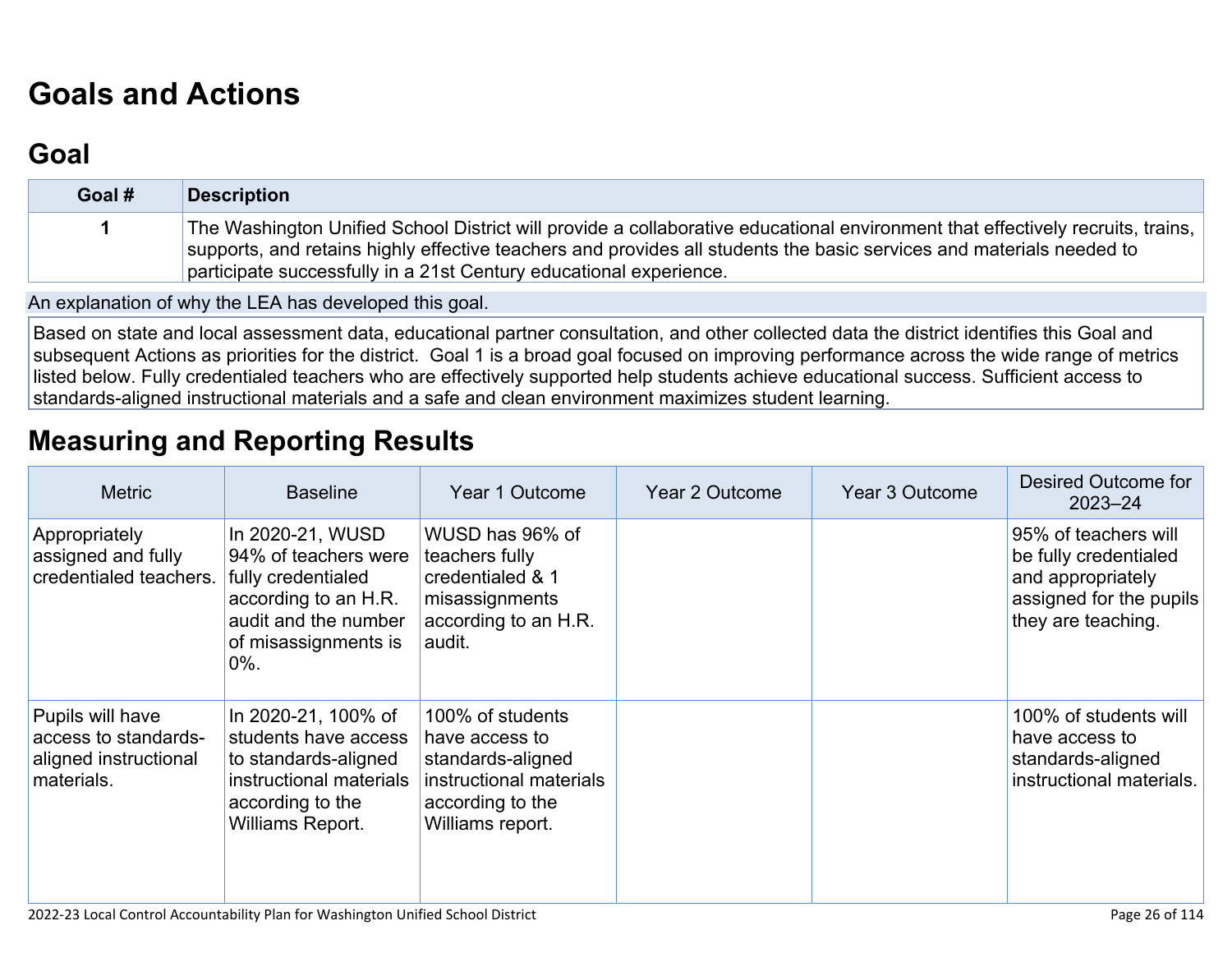| <b>Metric</b>                                             | <b>Baseline</b>                                                                                                                                                                                                                | Year 1 Outcome                                                                                                                                                                                                           | Year 2 Outcome | Year 3 Outcome | <b>Desired Outcome for</b><br>$2023 - 24$                                                                                                                                                                                       |
|-----------------------------------------------------------|--------------------------------------------------------------------------------------------------------------------------------------------------------------------------------------------------------------------------------|--------------------------------------------------------------------------------------------------------------------------------------------------------------------------------------------------------------------------|----------------|----------------|---------------------------------------------------------------------------------------------------------------------------------------------------------------------------------------------------------------------------------|
| <b>Facilities maintained</b><br>in good repair.           | In 2020-21, 4 out of 5<br>school sites were<br>rated as being<br>maintained in "good or exemplary" repair<br>exemplary" repair<br>according to an<br>annual Facilities<br>Inspection Tool (FIT).                               | All school sites were<br>rated as being<br>maintained in "good or<br>according to an<br>annual Facilities<br>Inspection Tool (FIT).                                                                                      |                |                | All facilities will be<br>maintained in "good or<br>exemplary" repair as<br>rated by the annual<br><b>Facilities Inspection</b><br>Tool (FIT).                                                                                  |
| Implementation of<br>state standards for all<br>students. | In 2020-21, State<br>standards were fully<br>implemented as<br>verified by data<br>collection<br>obtained through<br>routine classroom<br>walk-throughs.                                                                       | State standards were<br>fully implemented as<br>verified by data<br>collection obtained<br>through routine<br>classroom walk-<br>throughs.                                                                               |                |                | State standards will<br>be fully implemented<br>as verified by data<br>collection obtained<br>through routine<br>classroom walk-<br>throughs.                                                                                   |
| Enable ELs access to<br>CCSS and ELD<br>standards.        | 100% of English<br>Learners will receive<br>designated or<br>integrated ELD<br>support aligned to the<br><b>ELD Standards and</b><br><b>CCSS as measured</b><br>by master schedules<br>and routine classroom<br>walk-throughs. | 100% of English<br>Learners will received<br>designated or<br>integrated ELD<br>support aligned to the<br><b>ELD Standards &amp;</b><br>CCSS as measured<br>by master schedules<br>& routine classroom<br>walk-throughs. |                |                | 100% of English<br>Learners will receive<br>designated and<br>integrated ELD<br>support aligned to the<br><b>ELD Standards and</b><br><b>CCSS as measured</b><br>by master schedules<br>and routine classroom<br>walk-throughs. |

# **[Actions](http://www.doc-tracking.com/screenshots/22LCAP/Instructions/22LCAPInstructions.htm#actions)**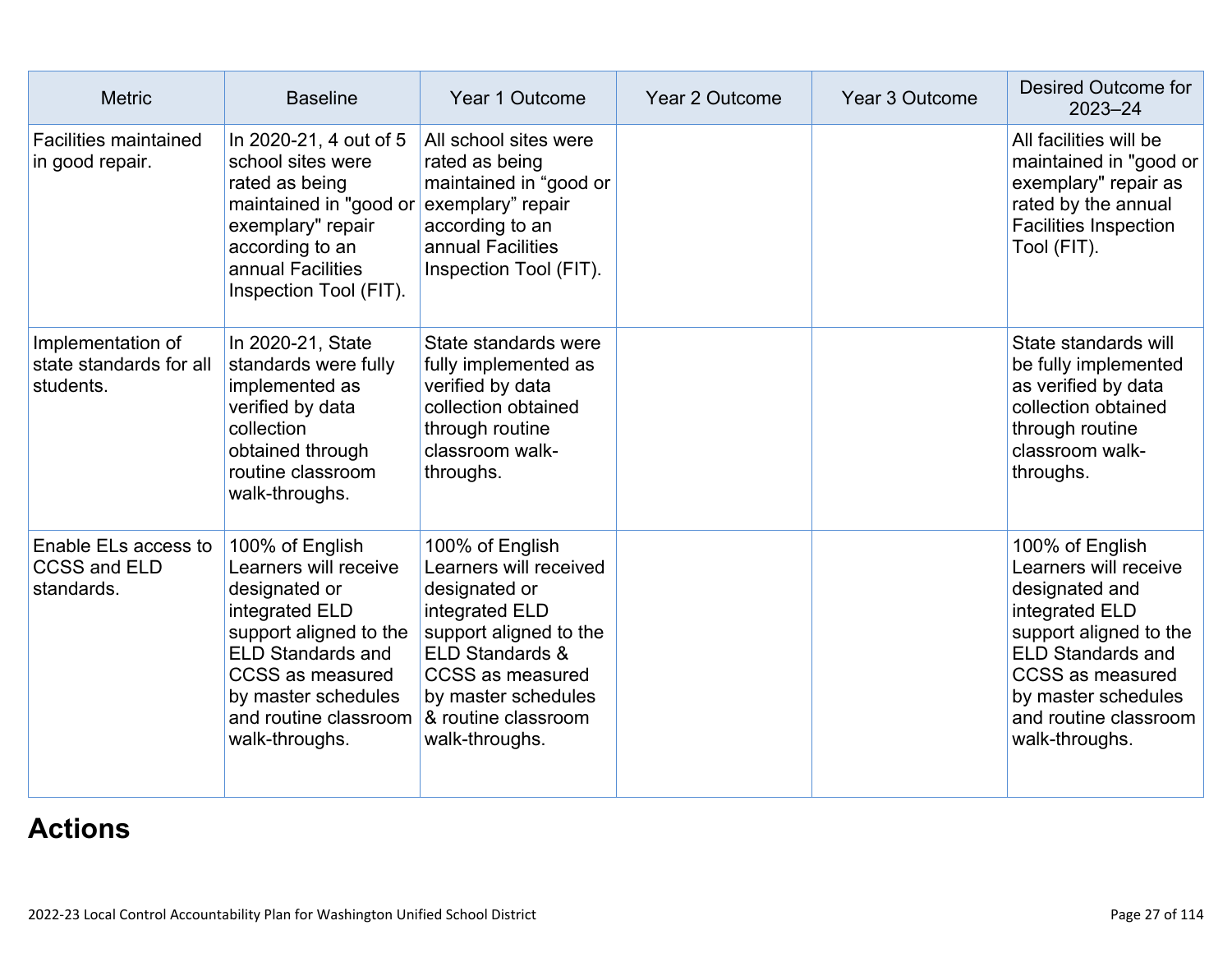| Action # | Title                                              | <b>Description</b>                                                                                                                                                                                                                                                                                                                                                                                                                                                                                                                                                                                                                                                                                                                                                                                                                                                                                                                                                                                                                                                                                                                                                                                                                                                                                                                                                                                                     | <b>Total Funds</b> | Contributing |
|----------|----------------------------------------------------|------------------------------------------------------------------------------------------------------------------------------------------------------------------------------------------------------------------------------------------------------------------------------------------------------------------------------------------------------------------------------------------------------------------------------------------------------------------------------------------------------------------------------------------------------------------------------------------------------------------------------------------------------------------------------------------------------------------------------------------------------------------------------------------------------------------------------------------------------------------------------------------------------------------------------------------------------------------------------------------------------------------------------------------------------------------------------------------------------------------------------------------------------------------------------------------------------------------------------------------------------------------------------------------------------------------------------------------------------------------------------------------------------------------------|--------------------|--------------|
| 1.1      | 1.1 Staff, Supplies,<br><b>Services</b>            | Basic educational and operational expenditures including but not<br>limited to staffing, supplies,<br>services and other expenditures.                                                                                                                                                                                                                                                                                                                                                                                                                                                                                                                                                                                                                                                                                                                                                                                                                                                                                                                                                                                                                                                                                                                                                                                                                                                                                 | \$27,585,408.00    | <b>No</b>    |
| 1.2      | 1.2 Beginning<br><b>Teacher Induction</b>          | As demonstrated in the associated metrics sections, our Low Income,<br>Foster Youth and English Learner students have the most opportunity<br>for continued academic growth according to the most current state and<br>local assessments. First and best instruction provided by well-trained<br>teachers is needed to improve student achievement. To address this<br>need, the district will continue to provide induction for all beginning<br>teachers, including training on best instructional practices,<br>differentiation, scaffolding, and implementing culturally relevant<br>practices. Through induction support, beginning teachers will be<br>required to demonstrate these instructional practices. These<br>instructional practices provide greater educational access and are key<br>to meeting the unique needs. The additional services provided are<br>designed to meet the specific academic access needs unique to the<br>EL, Foster Youth and Low Income student populations, and are<br>expected to result in increased learning.<br>Because we expect that all students may benefit from instructional<br>skills obtained through beginning teacher induction this action will<br>support all students throughout the district. The intended outcome is<br>for our Low Income, EL, and Foster Youth students to improve their<br>academic growth as measured by state and local assessments. | \$63,310.00        | Yes          |
| 1.3      | 1.3 Texts and<br>Instructional<br><b>Materials</b> | Purchase standards-aligned texts and instructional materials.                                                                                                                                                                                                                                                                                                                                                                                                                                                                                                                                                                                                                                                                                                                                                                                                                                                                                                                                                                                                                                                                                                                                                                                                                                                                                                                                                          | \$117,433.00       | <b>No</b>    |
| 1.4      | 1.4 Technology                                     | As demonstrated in the associated metrics sections, our Low Income,<br>Foster Youth and English Learner students have the most opportunity<br>for continued academic growth according to the most current state and<br>local assessments. A need exacerbated by the pandemic that                                                                                                                                                                                                                                                                                                                                                                                                                                                                                                                                                                                                                                                                                                                                                                                                                                                                                                                                                                                                                                                                                                                                      | \$524,699.00       | Yes          |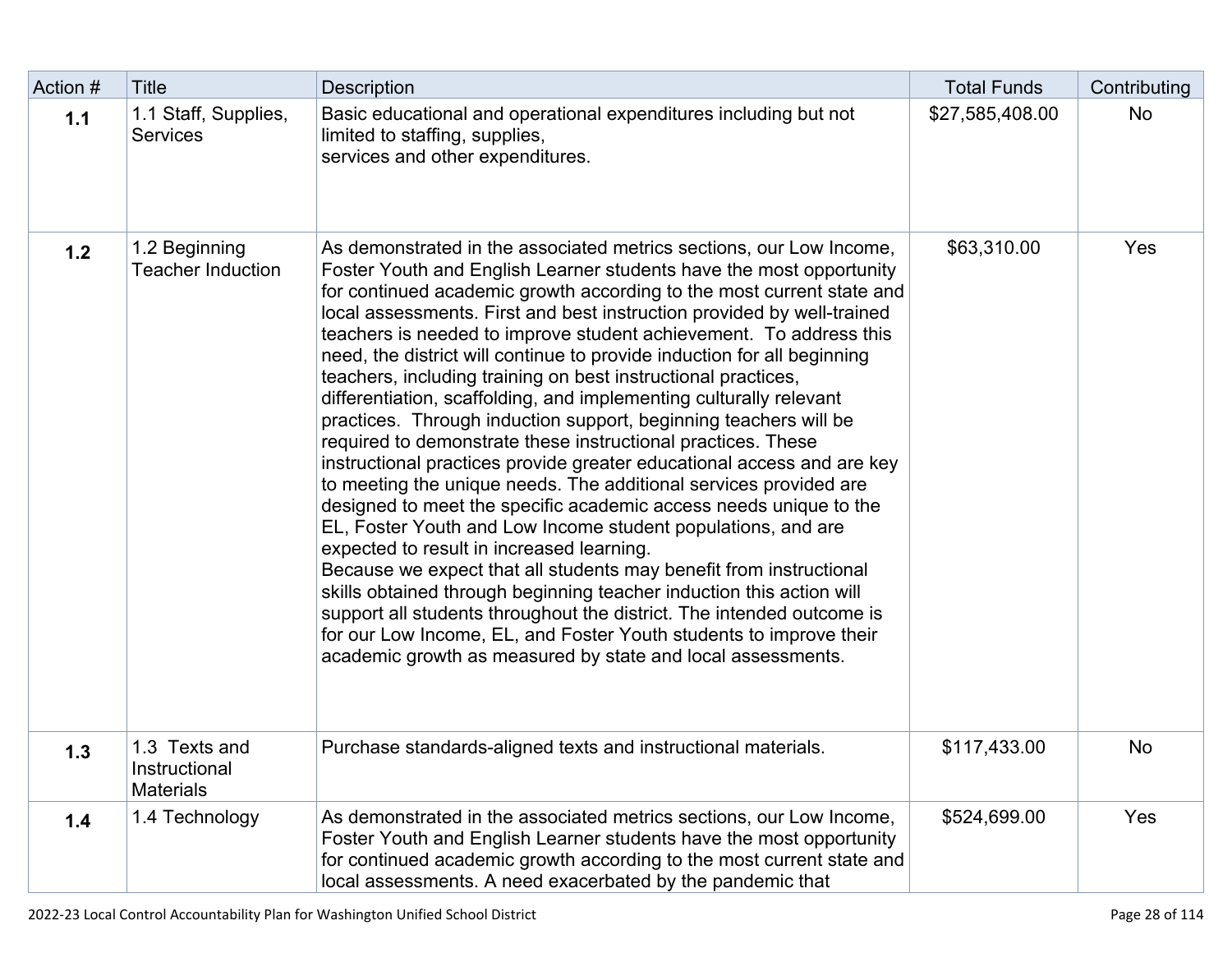| Action # | <b>Title</b>                    | <b>Description</b>                                                                                                                                                                                                                                                                                                                                                                                                                                                                                                                                                                                                                                                                                                                                                                                                                                                                                                                                                                                                                                                                                                                                                                                                                                                                            | <b>Total Funds</b> | Contributing |
|----------|---------------------------------|-----------------------------------------------------------------------------------------------------------------------------------------------------------------------------------------------------------------------------------------------------------------------------------------------------------------------------------------------------------------------------------------------------------------------------------------------------------------------------------------------------------------------------------------------------------------------------------------------------------------------------------------------------------------------------------------------------------------------------------------------------------------------------------------------------------------------------------------------------------------------------------------------------------------------------------------------------------------------------------------------------------------------------------------------------------------------------------------------------------------------------------------------------------------------------------------------------------------------------------------------------------------------------------------------|--------------------|--------------|
|          |                                 | continues on and reflected in our prior and most recent Needs<br>Assessment data, highlights the need for increased access to<br>technology to augment and support learning. The additional services<br>provided are specifically designed to meet the specific academic<br>access needs unique to the EL, Foster Youth, and Low Income<br>student population, and are expected to result in increased learning.<br>Because we expect that all students may benefit from accessing<br>technology this action is available to all students throughout the<br>district. Access to technology improves academic performance and is<br>a key 21st Century skill. To address this need, the district will continue<br>to purchase technology. By providing technology, students will have<br>increased access to high-quality resources, learning and enrichment<br>opportunities, 24 hours a day which will support extended learning or<br>learning recovery opportunities. All students will benefit and therefore<br>provided throughout the district. The intended outcome is for our Low<br>Income, EL, and Foster Youth students to improve their academic<br>growth as measured by state and local assessments.                                                                            |                    |              |
| 1.5      | 1.5 Professional<br>Development | As demonstrated in the associated metrics sections, our Low Income,<br>Foster Youth, and English Learner students have the most opportunity<br>for continued academic growth according to the most current state and<br>local assessments. Research indicates that when properly<br>implemented, best first instruction from well-trained staff results in<br>students having greater access to improving missing skills and more<br>opportunities to reach standards. The LEA will continue to support<br>this by providing professional development, including professional<br>development related to instructional techniques for English Learners,<br>students in advanced placement programs, etc. for all staff. As<br>educators hone their instructional skills and apply the most current<br>strategies, students will be brought up to grade-level proficiency. The<br>additional services provided are designed to meet the specific<br>academic access needs unique to the EL, Foster Youth, and Low<br>Income student population, and are expected to result in increased<br>learning. Because we expect that all students may benefit from<br>teacher professional development, this action is available to all<br>students throughout the district. Investing in the continuous | \$143,928.00       | Yes          |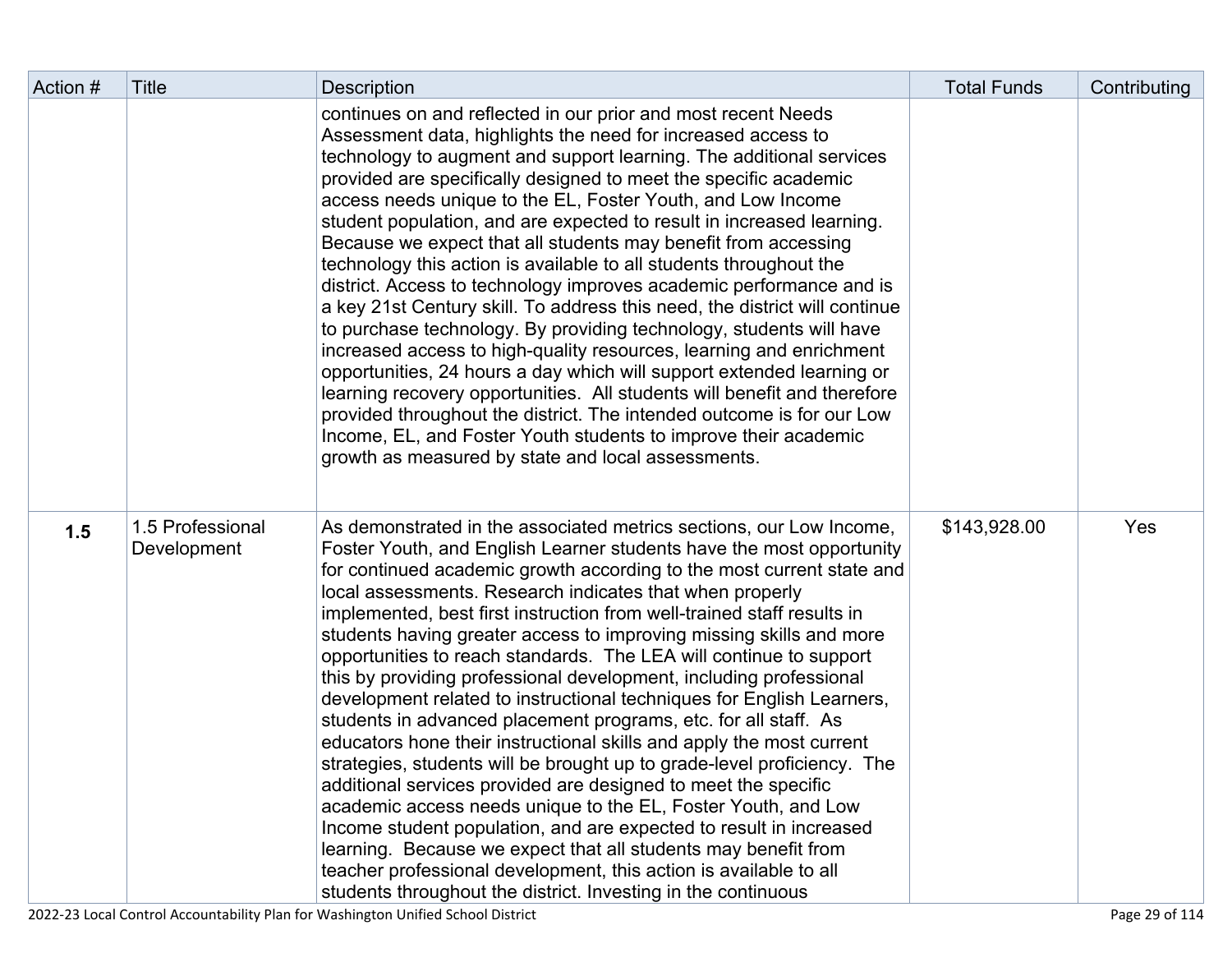| Action # | <b>Title</b>                                  | <b>Description</b>                                                                                                                                                                                                                                                                                                                                                                                                                                                                                                                                                                                                                                                                                                                                                                                                                                                                                                                                                                                                                                                                                                                                                                                                                                                                                                                                                                                                                                                                                                                                                                          | <b>Total Funds</b> | Contributing |
|----------|-----------------------------------------------|---------------------------------------------------------------------------------------------------------------------------------------------------------------------------------------------------------------------------------------------------------------------------------------------------------------------------------------------------------------------------------------------------------------------------------------------------------------------------------------------------------------------------------------------------------------------------------------------------------------------------------------------------------------------------------------------------------------------------------------------------------------------------------------------------------------------------------------------------------------------------------------------------------------------------------------------------------------------------------------------------------------------------------------------------------------------------------------------------------------------------------------------------------------------------------------------------------------------------------------------------------------------------------------------------------------------------------------------------------------------------------------------------------------------------------------------------------------------------------------------------------------------------------------------------------------------------------------------|--------------------|--------------|
|          |                                               | development of the staff will support the academic development of our<br>students. The intended outcome is for our Low Income, EL, and Foster<br>Youth students to improve their academic growth as measured by<br>state and local assessments.                                                                                                                                                                                                                                                                                                                                                                                                                                                                                                                                                                                                                                                                                                                                                                                                                                                                                                                                                                                                                                                                                                                                                                                                                                                                                                                                             |                    |              |
| 1.6      | 1.6 PLC Facilitators/<br><b>Lead Teachers</b> | As demonstrated in the associated metrics sections, our Low Income,<br>Foster Youth, and English Learner students have the most opportunity<br>for continued academic growth according to the most current state and<br>local assessments. Lead teacher/department heads are necessary to<br>monitor the academic progress of Low Income, EL, and Foster Youth<br>students. The district believes that the skilled facilitation of data<br>analysis will help teachers become more aware of individual student<br>needs and that collaboration around that data analysis will lead to<br>improved strategies and support for these students. The LEA will<br>provide lead teacher/department head stipends for disaggregation of<br>data, progress monitoring on state standard implementation, and<br>student progress. Dedicated PLC Facilitators/Lead Teachers, skilled<br>facilitation, and meaningful collaboration will increase the teacher's<br>ability to think critically around data and enrich instructional practices.<br>The additional services provided are designed to meet the specific<br>academic access needs unique to the EL, Foster Youth, and Low<br>Income student population, and are expected to result in increased<br>learning. Because we expect that all students may benefit from PLC<br>Facilitators/Lead teachers work this action is available to all students<br>throughout the district. The intended outcome is for our Low Income,<br>EL, and Foster Youth students to improve their academic growth as<br>measured by state and local assessments. | \$46,648.00        | Yes          |
| 1.7      | 1.7 Classroom<br><b>Technology Support</b>    | As demonstrated in the associated metrics sections, our Low Income,<br>Foster Youth, and English Learner students have the most opportunity<br>for continued academic growth according to the most current state and<br>local assessments. The district believes that classroom technology<br>support is needed to ensure consistent access to well-functioning<br>technology for learning. During distance learning, we found that both                                                                                                                                                                                                                                                                                                                                                                                                                                                                                                                                                                                                                                                                                                                                                                                                                                                                                                                                                                                                                                                                                                                                                    | \$168,281.00       | Yes          |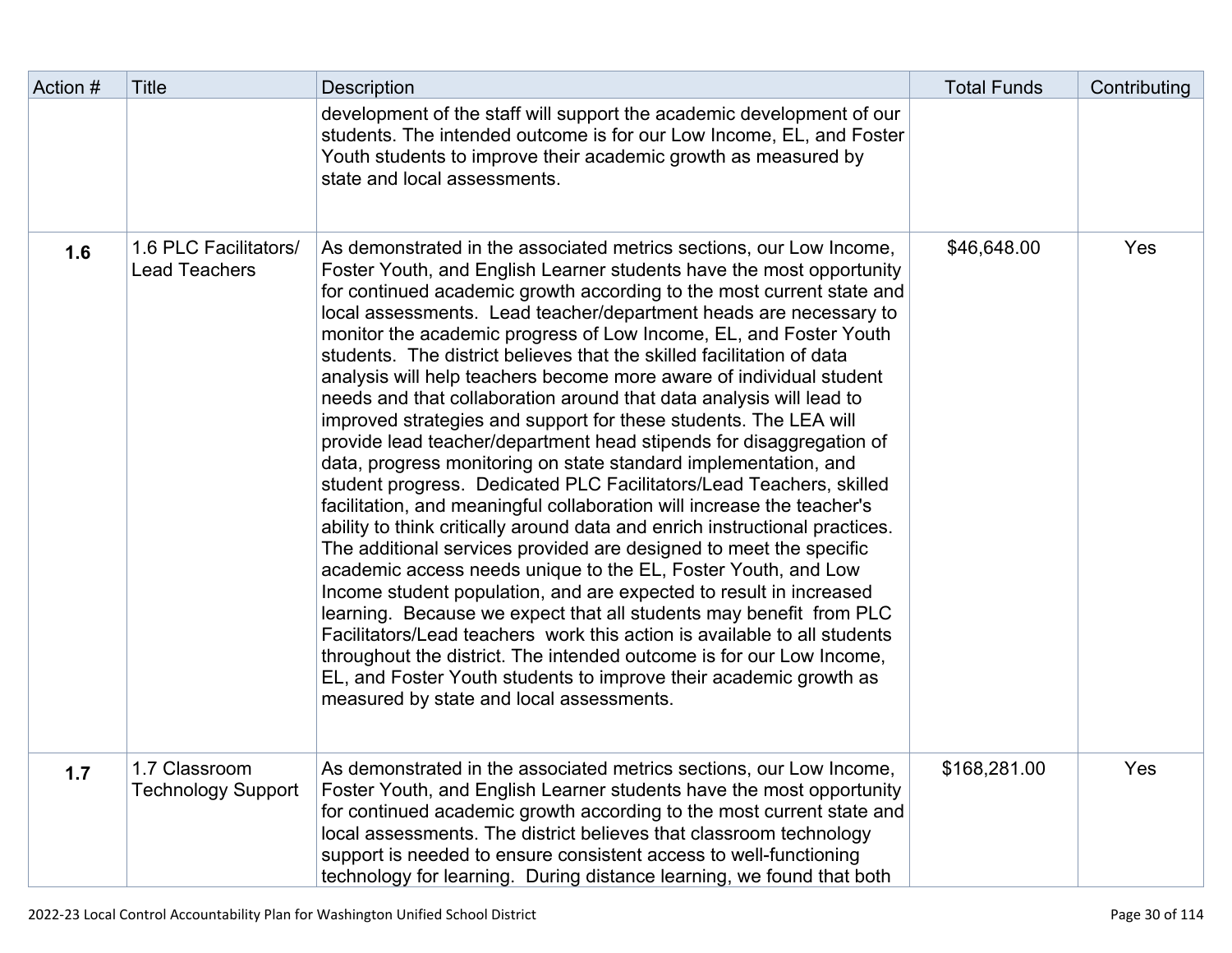| Action # | <b>Title</b>        | <b>Description</b>                                                                                                                                                                                                                                                                                                                                                                                                                                                                                                                                                                                                                                                                                                                                                                                                                                                                                                                                                                                                                                                                                                                                                                                                                                                                                                                            | <b>Total Funds</b> | Contributing |
|----------|---------------------|-----------------------------------------------------------------------------------------------------------------------------------------------------------------------------------------------------------------------------------------------------------------------------------------------------------------------------------------------------------------------------------------------------------------------------------------------------------------------------------------------------------------------------------------------------------------------------------------------------------------------------------------------------------------------------------------------------------------------------------------------------------------------------------------------------------------------------------------------------------------------------------------------------------------------------------------------------------------------------------------------------------------------------------------------------------------------------------------------------------------------------------------------------------------------------------------------------------------------------------------------------------------------------------------------------------------------------------------------|--------------------|--------------|
|          |                     | device and software malfunctions led to increased frustration for<br>students, parents, and staff, preventing some from accessing the full<br>educational program. The LEA will provide ongoing technical support<br>to ensure staff and students have access to fully functioning<br>technology and support for learning. The additional services provided<br>are designed to meet the specific academic access needs unique to<br>the EL, Foster Youth, and Low Income student population, and are<br>expected to result in increased learning. Because we expect that all<br>students may benefit from ongoing technical support, this action is<br>available to all students throughout the district. The intended outcome<br>is for our Low Income, EL, and Foster Youth students to improve their<br>academic growth as measured by state and local assessments.                                                                                                                                                                                                                                                                                                                                                                                                                                                                        |                    |              |
| 1.8      | 1.8 Health Services | Needs assessment data for Low Income, EL, and Foster Youth<br>students are analyzed annually and Low Income, EL, and Foster<br>Youth students continue to need appropriate and timely health care<br>services, staff, and supplies to achieve academic success. When<br>students receive timely health care services, they are less likely to be<br>absent from school and more likely to receive instruction. The LEA will<br>continue to provide appropriate and timely health care services, staff,<br>and supplies to Low Income, EL, and Foster Youth students. This<br>action will secure the well-being of all aspects of school success,<br>starting with maintaining high attendance rates and ensuring all<br>students are able to fully participate in the education program. The<br>additional services provided are designed to meet the specific<br>academic access needs unique to the EL, Foster Youth, and Low<br>Income student population, and are expected to result in increased<br>learning. Because we expect that all students may benefit from health<br>services, this action is available to all students throughout the district.<br>The intended outcome is for our Low Income, EL, and Foster Youth<br>students to improve their attendance rate and ensure they can<br>participate in the educational program. | \$421,455.00       | Yes          |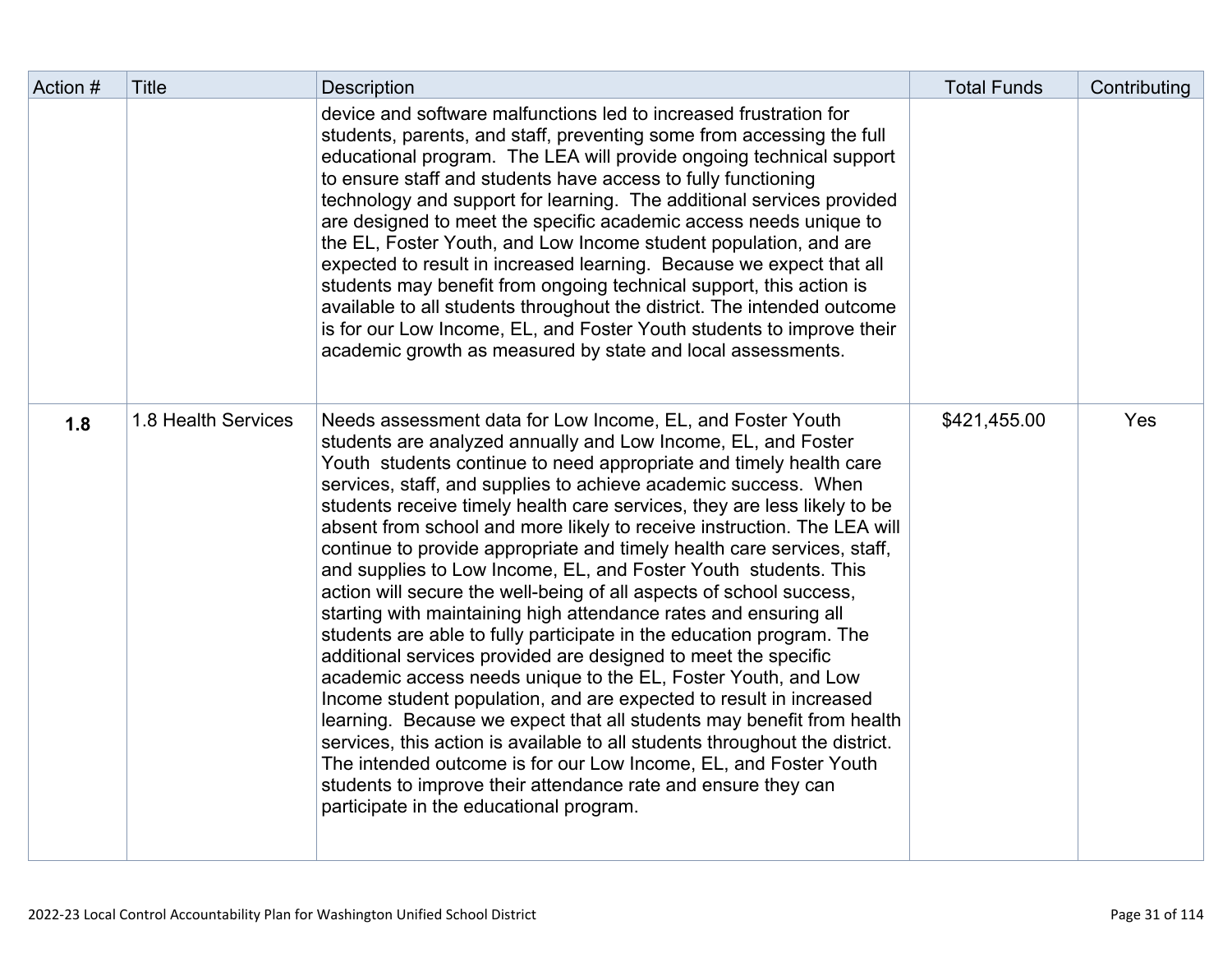## **[Goal Analysis \[2021-22\]](http://www.doc-tracking.com/screenshots/22LCAP/Instructions/22LCAPInstructions.htm#GoalAnalysis)**

An analysis of how this goal was carried out in the previous year. A description of any substantive differences in planned actions and actual implementation of these actions.

All actions were executed to ensure progress is made toward accomplishing goal #1. There are three specific action items that WUSD actual expenditures were over planned expenditures. Action item 1.4: to ensure WUSD remained 1:1 technology, additional funds were expended. In being the first year WUSD went to 1:1 student to device, anticipating the amount of devices that needed maintenance or were not in operating condition was a minor challenge. However, WUSD remains committed to 1:1 student to device ratio and is achieving the articulated goal. This action was a success for WUSD because all students have access to a device. Action item 1.5: to ensure WUSD certificated personnel were adequately trained, additional funds were expended. There were no significant challenges associated with this action. Additional training for certificated personnel directly achieves the articulated goal. Action item 1.7: to ensure WUSD continued to support certificated personnel with classroom technology support additional funds were expended.

An explanation of material differences between Budgeted Expenditures and Estimated Actual Expenditures and/or Planned Percentages of Improved Services and Estimated Actual Percentages of Improved Services.

There were material differences between the budgeted expenditures and the actual expenditures. Action 1.1 Staff, Supplies, and Services: This action was underspent by \$798,370.00 because of the LCFF funding provided by the State of California after the initial LCAP was approved. Action 1.2 Beginning Teacher Induction: This action increased spending by \$46,159.00 due to adding additional certificated staff that required induction. Action 1.3 Texts and Instructional Materials: WUSD adopted math curriculum for grades 9-12. Original budgeted amount did not include the adoption. Action 1.4 Technology: WUSD purchased additional technology supplies for \$117,283.00 to ensure we maintained a 1:1 student/device ratio. Action 1.5 Professional Development: Additional trainings were conducted for certificated staff for a total of \$44,309.00. Action 1.7 Classroom Technology Support: WUSD hired an additional technicians to support classroom teachers which increased spending by \$143,879.00. Action 1.8 Health Services: WUSD was unable to staff classified positions in a timely matter which account for \$112,776.00 of unspent funds.

An explanation of how effective the specific actions were in making progress toward the goal.

Year one outcome data has WUSD at 96% staffed by fully credentialed teachers. WUSD is meeting this goal. Beginning teacher induction, professional development, PLC facilitator training, and supporting classroom technology are all actions that are assisting WUSD to accomplish our goal. By implementing a robust training program, WUSD certificated teachers are supported and being retained at a high rate which helps create continuity in the classroom. Specifically, PLC Facilitators are being trained in a data analysis protocol which ensures high impact instructional strategies are chosen for instruction. Teams are able to meet, discuss data, and make decisions on best first instruction. Student data from the annual LCAP survey revealed 100% of students felt they had the proper technology for learning in the 21st Century. WUSD maintains our commitment to providing materials and basic services for students.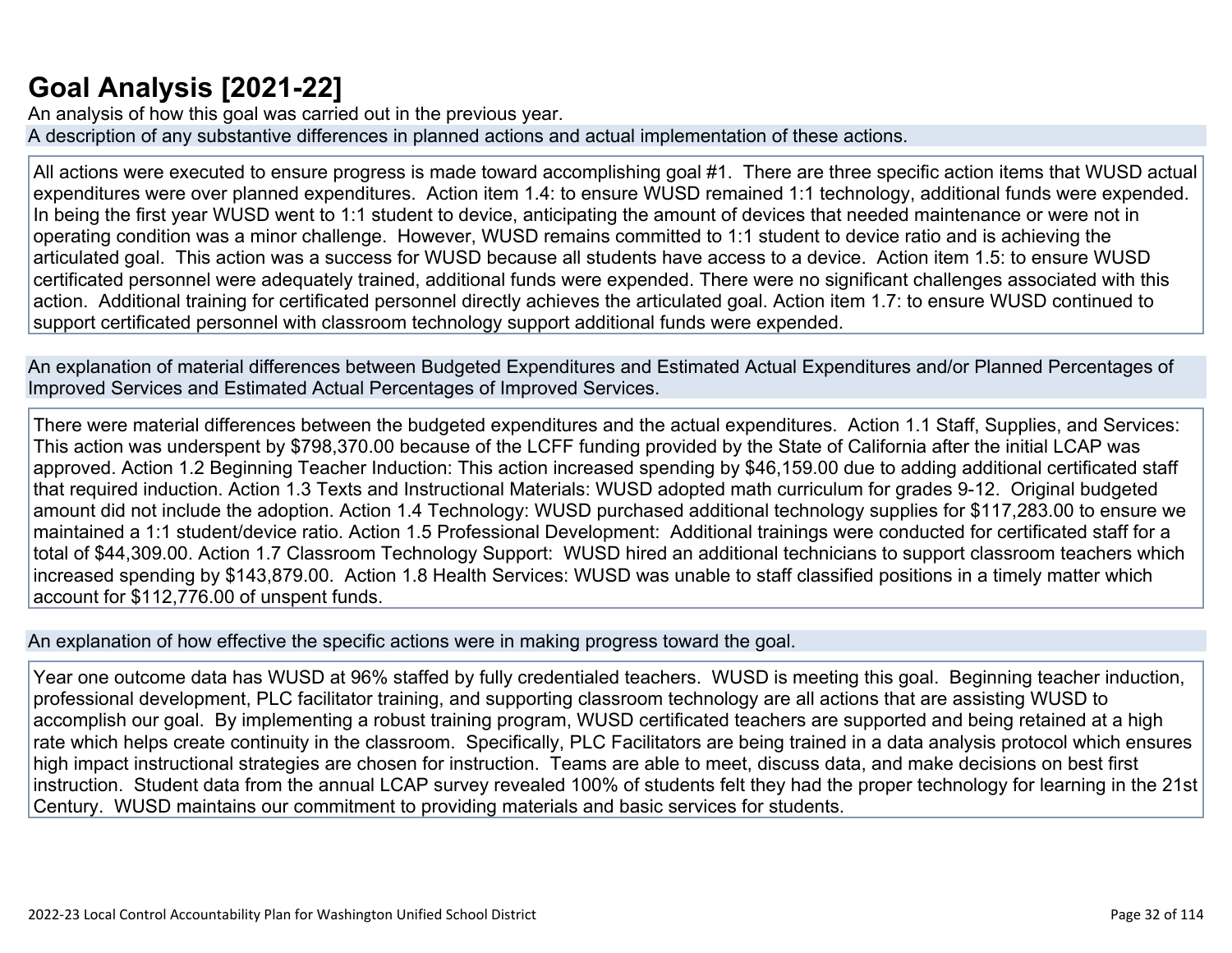A description of any changes made to the planned goal, metrics, desired outcomes, or actions for the coming year that resulted from reflections on prior practice.

There were no changes made to the goals, metrics, desired outcomes, or actions.

**A report of the Total Estimated Actual Expenditures for last year's actions may be found in the Annual Update Table. A report of the Estimated Actual Percentages of Improved Services for last year's actions may be found in the Contributing Actions Annual Update Table.**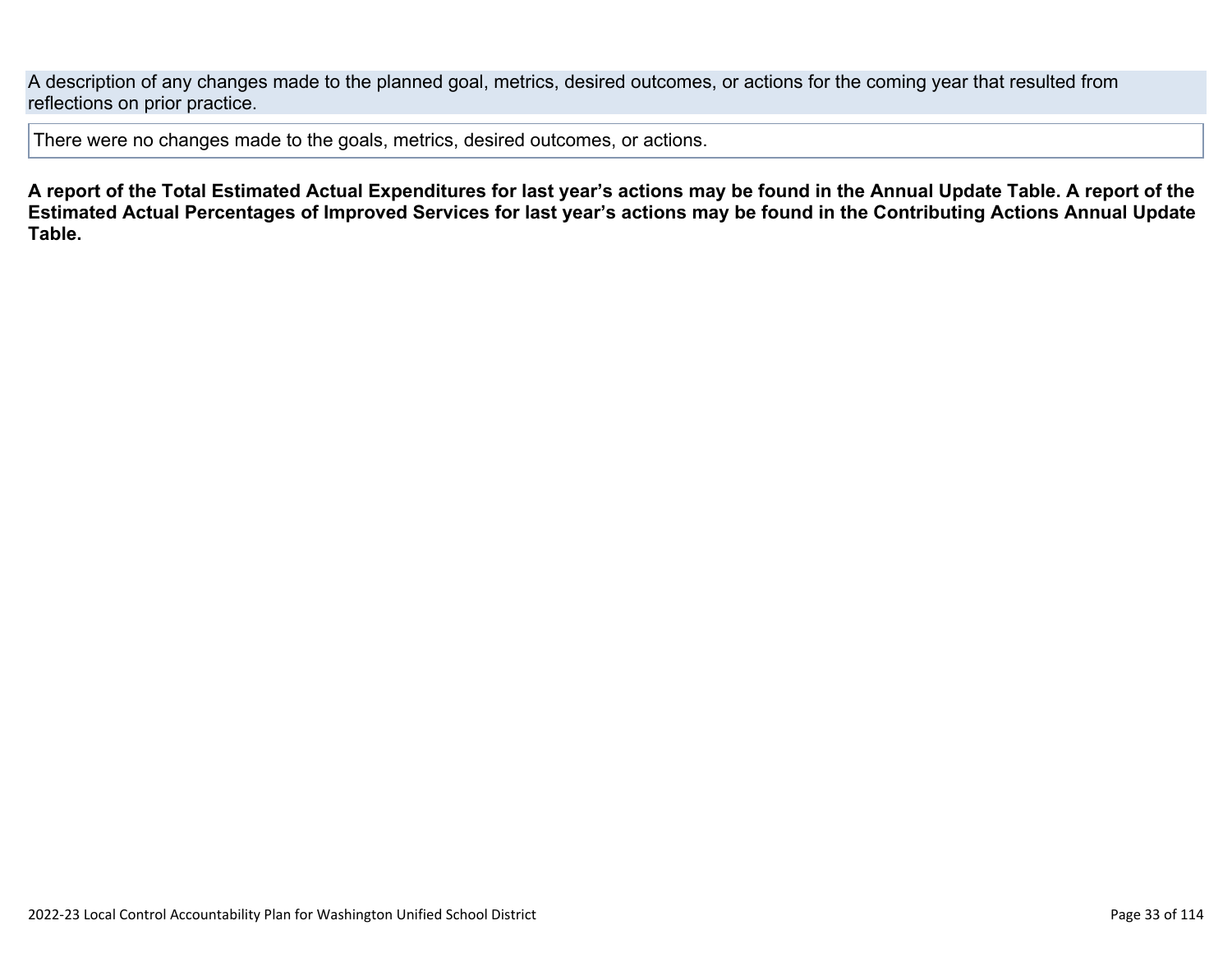# **[Goals and Actions](http://www.doc-tracking.com/screenshots/22LCAP/Instructions/22LCAPInstructions.htm#GoalsandActions)**

### **[Goal](http://www.doc-tracking.com/screenshots/22LCAP/Instructions/22LCAPInstructions.htm#goalDescription)**

| Goal # | <b>Description</b>                                                                                                                                                                                                                      |
|--------|-----------------------------------------------------------------------------------------------------------------------------------------------------------------------------------------------------------------------------------------|
|        | The Washington Unified School District will operate with strong parent and community involvement, including efficient and<br>effective communication and opportunities for parents to participate in their own educational development. |

An explanation of why the LEA has developed this goal.

Based on state and local assessment data, educational partner consultation, and other collected data the district identifies this Goal and subsequent Actions as priorities for the district. Goal 2 is a broad goal focused on improving performance across the wide range of metrics listed below. Opportunities for parents and our community to participate and communicate effectively need to continue to grow in order for students to reach their academic and social-emotional goals. Parents also need to be supported in their efforts to become informed and educated so that they can actively participate in the WUSD community and promote educational success for their children.

## **[Measuring and Reporting Results](http://www.doc-tracking.com/screenshots/22LCAP/Instructions/22LCAPInstructions.htm#MeasuringandReportingResults)**

| <b>Metric</b>                                                                                                                                                                    | <b>Baseline</b>                                                               | Year 1 Outcome                                                                                                                                    | Year 2 Outcome | Year 3 Outcome | Desired Outcome for<br>$2023 - 24$                                                                           |
|----------------------------------------------------------------------------------------------------------------------------------------------------------------------------------|-------------------------------------------------------------------------------|---------------------------------------------------------------------------------------------------------------------------------------------------|----------------|----------------|--------------------------------------------------------------------------------------------------------------|
| Seek parent input &<br>promote parental<br>participation in<br>programs for Low<br>Income, EL, and<br><b>Foster Youth</b><br>students and students<br>with<br>exceptional needs. | Full Implementation<br>according to the local<br>tool Fall 2021<br>Dashboard. | <b>Full Implementation</b><br>according to the local<br>indicator self-reflection indicator self-reflection<br>tool Fall 2022<br>Dashboard.       |                |                | Full Implementation<br>and Sustainability<br>according to the Fall<br>2024 Dashboard                         |
| Maintain strong parent In 2020-21 100% of<br>communication.<br>Parent<br>Communication.                                                                                          | school sites utilized<br>Aeries<br>Square to<br>communicate with<br>Parents.  | In 2021-22 100% of<br>school sites utilized<br>Aeries<br>communication/Parent   communication/Parent<br>Square to<br>communicate with<br>parents. |                |                | 100% of school sites<br>utilize Aeries<br>Communication/Paren<br>t Square to<br>communicate with<br>Parents. |

2022-23 Local Control Accountability Plan for Washington Unified School District **Page 34 of 114** and 2022-23 Local Control Accountability Plan for Washington Unified School District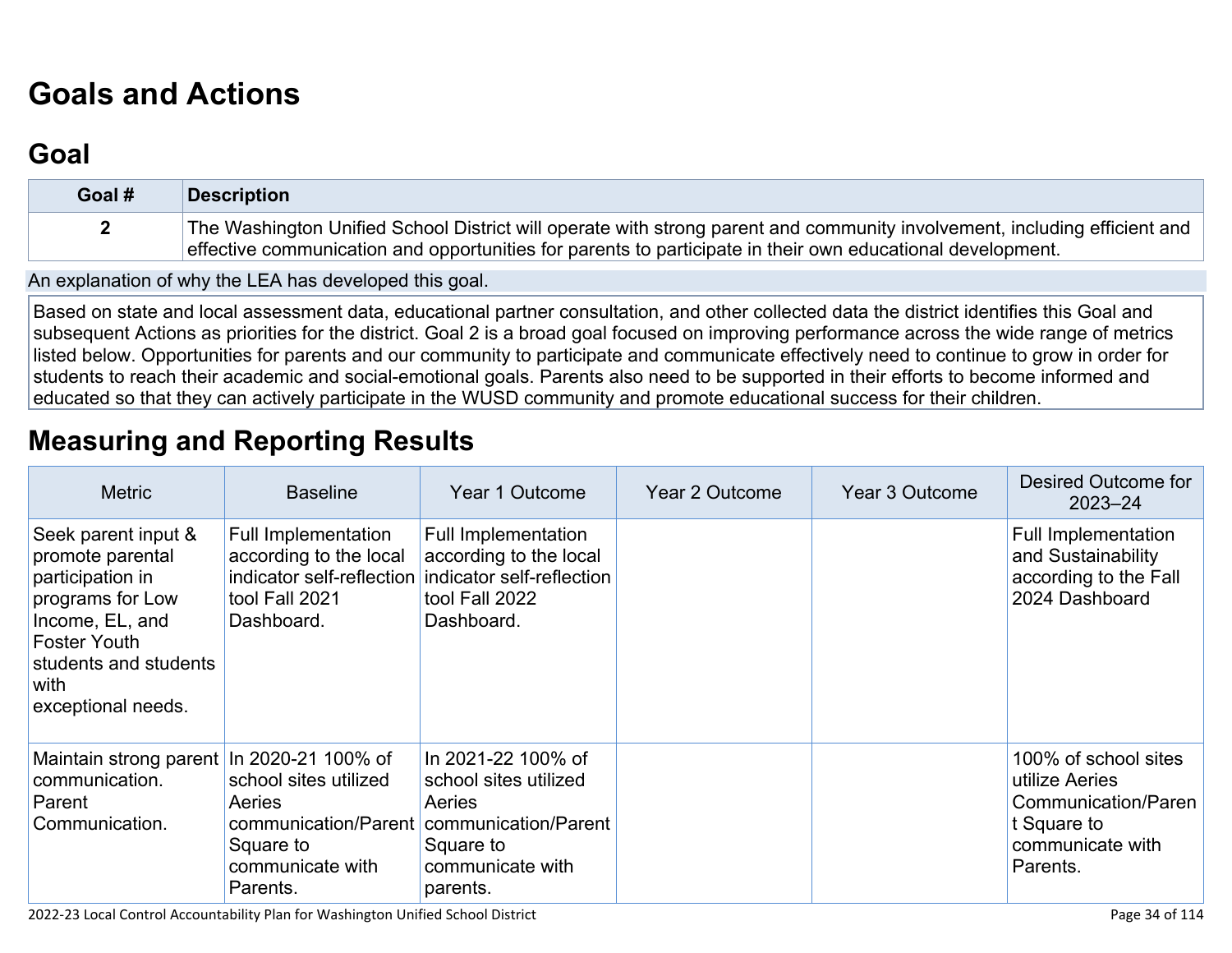| <b>Metric</b>                                                                                                | <b>Baseline</b>                                                                                                                                                                                                                                                                                                                                                                                     | Year 1 Outcome                                                                                                                                                                                                  | <b>Year 2 Outcome</b> | Year 3 Outcome | Desired Outcome for<br>$2023 - 24$                                                                               |
|--------------------------------------------------------------------------------------------------------------|-----------------------------------------------------------------------------------------------------------------------------------------------------------------------------------------------------------------------------------------------------------------------------------------------------------------------------------------------------------------------------------------------------|-----------------------------------------------------------------------------------------------------------------------------------------------------------------------------------------------------------------|-----------------------|----------------|------------------------------------------------------------------------------------------------------------------|
| <b>Provide Parent</b><br>Education classes,<br>including English<br>acquisition classes,<br>for all parents. | In 2020-21, WUSD<br>was unable to offer<br>parent education<br>courses due to<br>restrictions placed on<br>in-person gatherings<br>as a result of the<br>COVID-19 pandemic.<br>School sites pivoted to not offer an English<br>offering virtual parent<br>seminars on various<br>relevant topics<br>including parent<br>health and safety and<br>helping students<br>navigate distance<br>learning. | Met: WUSD returned<br>to operating parent<br>education classes in<br>the spring semester of<br>the 2021-22 school<br>year offering a Basic<br>Computer Skills class.<br>Not Met: WUSD did<br>acquisition class. |                       |                | WUSD will offer<br>parent education<br>classes, including<br>English acquisition<br>classes, for all<br>parents. |

## **[Actions](http://www.doc-tracking.com/screenshots/22LCAP/Instructions/22LCAPInstructions.htm#actions)**

| Action # | Title                                                          | <b>Description</b>                                                                                                                                                                                                                                                                                                                                                                                                                                                                                                                                                                                                                                                                                                                                                                                                                                                                                                                                                                                | <b>Total Funds</b> | Contributing |
|----------|----------------------------------------------------------------|---------------------------------------------------------------------------------------------------------------------------------------------------------------------------------------------------------------------------------------------------------------------------------------------------------------------------------------------------------------------------------------------------------------------------------------------------------------------------------------------------------------------------------------------------------------------------------------------------------------------------------------------------------------------------------------------------------------------------------------------------------------------------------------------------------------------------------------------------------------------------------------------------------------------------------------------------------------------------------------------------|--------------------|--------------|
| 2.1      | 2.1 Parent<br>Engagement,<br>Support Services,<br>and Supplies | As demonstrated in the associated metrics sections, our Low Income,<br>Foster Youth, and EL students have the most opportunity for<br>continued academic growth according to state and local assessments.<br>Additionally, the annual Needs assessment data for Low Income, EL,<br>and Foster Youth students are analyzed annually and educational<br>partners continue to rate parent engagement as a high priority for<br>student academic success. WUSD will continue to facilitate parent<br>engagement, support services, and supplies in order to engage<br>parents. The additional services provided are designed to meet the<br>specific academic access needs unique to the EL, Foster Youth, and<br>Low Income student population, and are expected to result in<br>increased learning. Because we expect that all students may benefit<br>from parents being engaged, this action is available to all students<br>throughout the district. The intended outcome is for our Low Income, | \$29,827.00        | Yes          |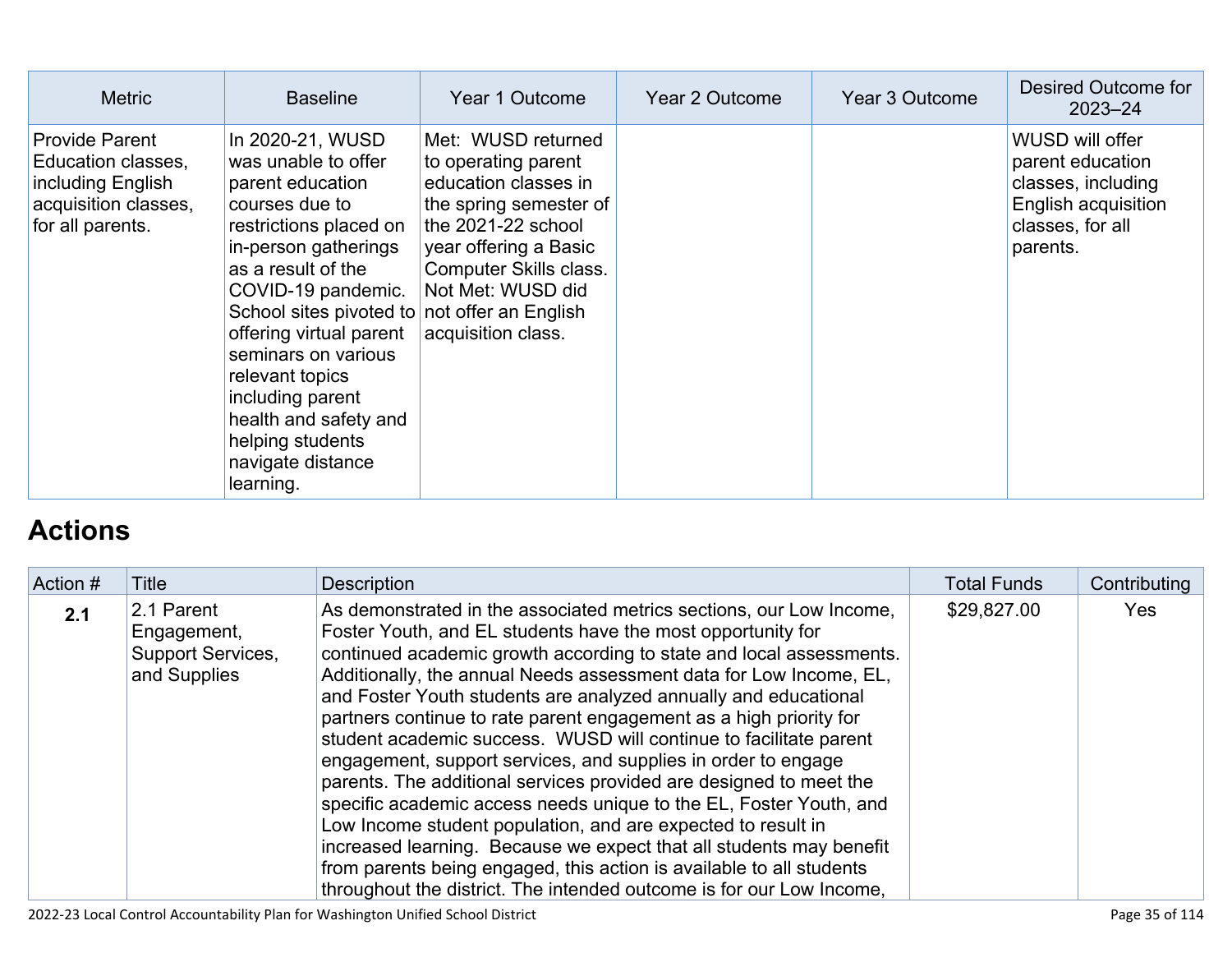| Action # | <b>Title</b>                                  | <b>Description</b>                                                                                                                                                                                                                                                                                                                                                                                                                                                                                                                                                                                                                                                                                                                                                                                                                                                                                                                                                                                                                                                                                                                                                                                                                                                                                                                                                                                                                                                                                                                                                                                                                                                                                                                                                                                                            | <b>Total Funds</b> | Contributing |
|----------|-----------------------------------------------|-------------------------------------------------------------------------------------------------------------------------------------------------------------------------------------------------------------------------------------------------------------------------------------------------------------------------------------------------------------------------------------------------------------------------------------------------------------------------------------------------------------------------------------------------------------------------------------------------------------------------------------------------------------------------------------------------------------------------------------------------------------------------------------------------------------------------------------------------------------------------------------------------------------------------------------------------------------------------------------------------------------------------------------------------------------------------------------------------------------------------------------------------------------------------------------------------------------------------------------------------------------------------------------------------------------------------------------------------------------------------------------------------------------------------------------------------------------------------------------------------------------------------------------------------------------------------------------------------------------------------------------------------------------------------------------------------------------------------------------------------------------------------------------------------------------------------------|--------------------|--------------|
|          |                                               | EL, and Foster Youth students to improve their academic growth as<br>measured by state and local assessments.                                                                                                                                                                                                                                                                                                                                                                                                                                                                                                                                                                                                                                                                                                                                                                                                                                                                                                                                                                                                                                                                                                                                                                                                                                                                                                                                                                                                                                                                                                                                                                                                                                                                                                                 |                    |              |
| 2.2      | 2.2 Aeries<br>Communication/Pare<br>nt Square | As demonstrated in the associated metrics sections, our Low Income,<br>Foster Youth, and EL students have the most opportunity for<br>continued academic growth according to state and local assessments.<br>Additionally, the annual Needs assessment data for Low Income, EL,<br>and Foster Youth students are analyzed annually and educational<br>partners continue to rate school-to-home communication as a high<br>priority for student success. Continuing to strengthen regular<br>communication from the school about important events, student<br>progress, and opportunities for participation and input is necessary to<br>build guardian awareness, create community, and ensure greater<br>voice and partnership. WUSD will continue to provide multiple<br>methods of parent communication for parents. Aeries<br>Communication/Parent Square systems will be used to facilitate<br>school-to-parent communication which leads to increased academic<br>achievement on state and local assessments for Low Income, EL, and<br>Foster Youth students. As parents and guardians become more<br>aware of school activities and student progress, the ability to support<br>their student's learning process and contribute to school activities will<br>be increased. The additional services provided are designed to meet<br>the specific academic needs unique to the EL, Foster Youth, and Low<br>Income student population, and are expected to result in increased<br>learning. Because we expect that all students may benefit from<br>additional parent communication, this action is available to all students<br>throughout the district. The intended outcome is for our Low Income,<br>EL, and Foster Youth students to improve their academic growth as<br>measured by state and local assessments. | \$30,500.00        | Yes          |
| 2.3      | 2.3 Parent Education<br><b>Classes</b>        | As demonstrated in the associated metrics sections, our Low Income.<br>Foster Youth, and EL students have the most opportunity for<br>continued academic growth according to state and local assessments.<br>Additionally, the Needs assessment data for Low Income, EL, and                                                                                                                                                                                                                                                                                                                                                                                                                                                                                                                                                                                                                                                                                                                                                                                                                                                                                                                                                                                                                                                                                                                                                                                                                                                                                                                                                                                                                                                                                                                                                  | \$38,040.00        | Yes          |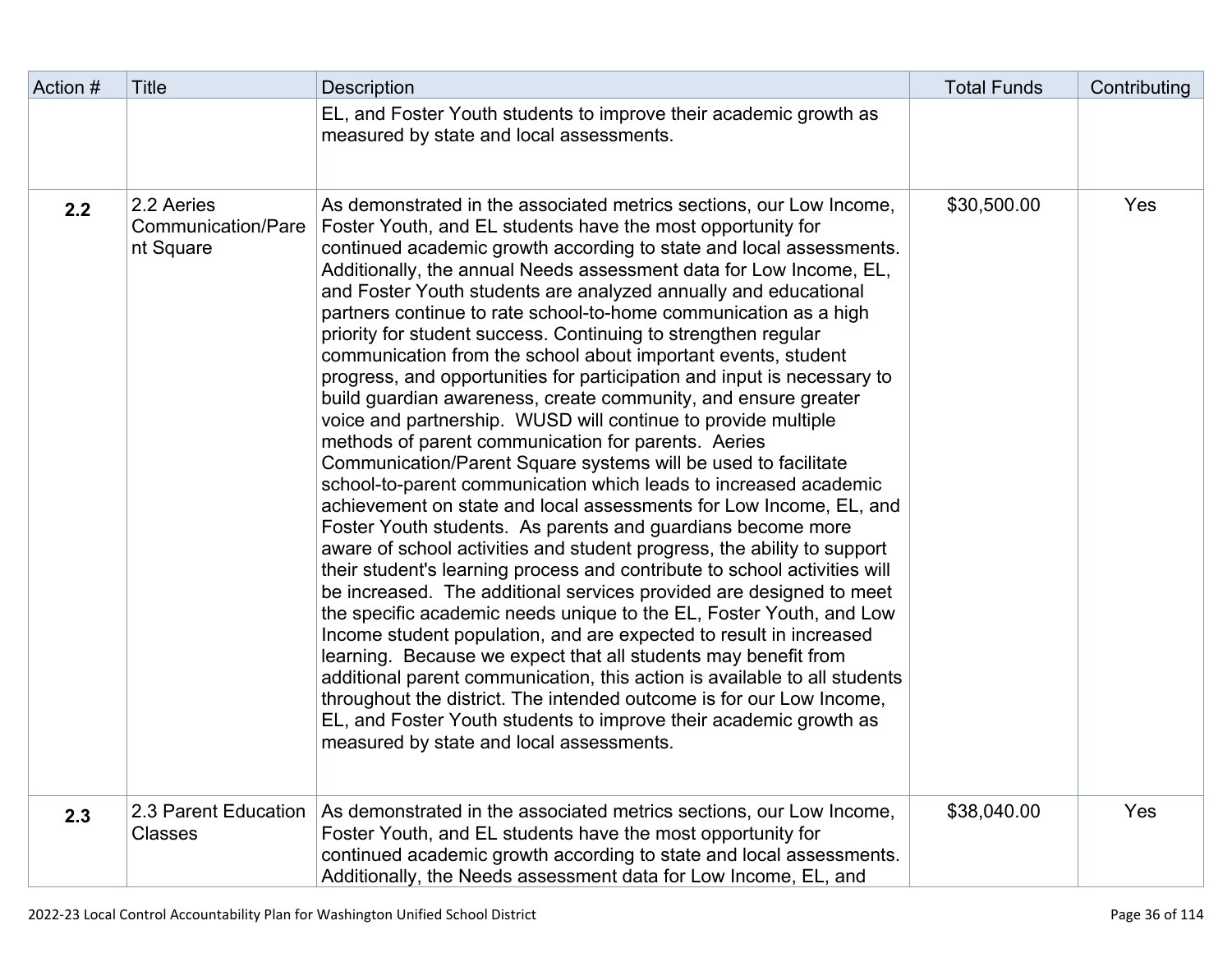| Action # | Title | <b>Description</b>                                                                                                                                                                                                                                                                                                                                                                                                                                                                                                                                                                                                                                                                                                                                                                                                                                                                                                                                                                                                                                                                                                                                                                                                                                                                                                               | <b>Total Funds</b> | Contributing |
|----------|-------|----------------------------------------------------------------------------------------------------------------------------------------------------------------------------------------------------------------------------------------------------------------------------------------------------------------------------------------------------------------------------------------------------------------------------------------------------------------------------------------------------------------------------------------------------------------------------------------------------------------------------------------------------------------------------------------------------------------------------------------------------------------------------------------------------------------------------------------------------------------------------------------------------------------------------------------------------------------------------------------------------------------------------------------------------------------------------------------------------------------------------------------------------------------------------------------------------------------------------------------------------------------------------------------------------------------------------------|--------------------|--------------|
|          |       | Foster Youth students are analyzed annually and educational<br>partners continue to rate increased parent education opportunities as<br>a high priority for student success that will lead to increased academic<br>achievement on state and local assessments for Low Income, EL, and<br>Foster Youth students. The LEA will continue to provide for parent<br>education, including language acquisition courses for parents. It is<br>important that parents are empowered to support student learning by<br>feeling confident to participate in school policy and decision-making,<br>understand how to support the demands of school, and being able to<br>access necessary language skills in order to fully contribute to their<br>student's academic activities. The additional services provided are<br>designed to meet the specific academic access needs unique to the<br>EL, Foster Youth, and Low Income student population, and are<br>expected to result in increased learning. Because we expect that all<br>students may benefit from additional parent education classes, this<br>action is available to all students throughout the district. The intended<br>outcome is for our Low Income, EL, and Foster Youth students to<br>improve their academic growth as measured by state and local<br>assessments. |                    |              |

An analysis of how this goal was carried out in the previous year. A description of any substantive differences in planned actions and actual implementation of these actions.

All actions were executed to ensure progress is made toward accomplishing goal #2. WUSD hired a Media Communication Specialist for the 2021-22 school year. This position supports all sites with maintaining our websites, creating media, and ensuring parent engagement is on going. This has been a tremendous success for WUSD. WUSD was successful in offering parent classes. However, this also posed a challenge in actually have parents attend class.

An explanation of material differences between Budgeted Expenditures and Estimated Actual Expenditures and/or Planned Percentages of Improved Services and Estimated Actual Percentages of Improved Services.

There were material differences between the budgeted expenditures and the actual expenditures. Action item 2.1 Parent Engagement, Support Services, and Supplies: Additional funds totaling \$57,398.00 was spent hiring a Media Communications Specialist. Action 2.3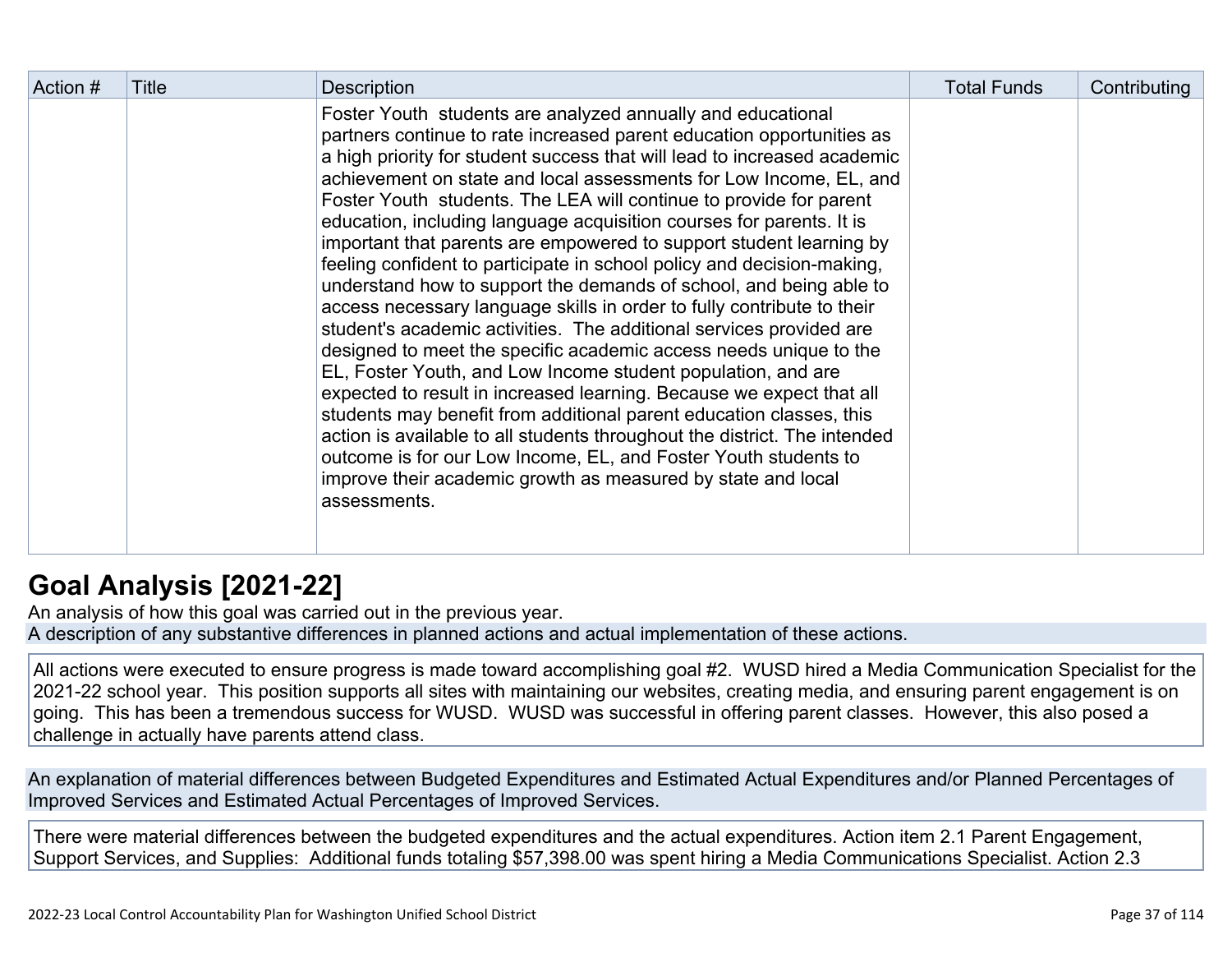Parent Education Classes: These courses were only offered one time instead of the traditional three times during the COVID-19 pandemic. WUSD underspent by \$36,764.00 for this action item.

An explanation of how effective the specific actions were in making progress toward the goal.

WUSD is meeting this goal. Parent engagement, utilizing Aeries/Parent Square, and offering education classes for our parents are all actions that are being executed in our district. Adding the Media Communications Specialist position has seen a significant increase in media and posting information throughout the district for our families and educational partners. Currently, WUSD is holding an introductory computer skills course for our parents. All sites are utilizing Aeries/Parent Square to communicate with families.

A description of any changes made to the planned goal, metrics, desired outcomes, or actions for the coming year that resulted from reflections on prior practice.

There are no changes to the goal, metrics, desired outcomes, or actions.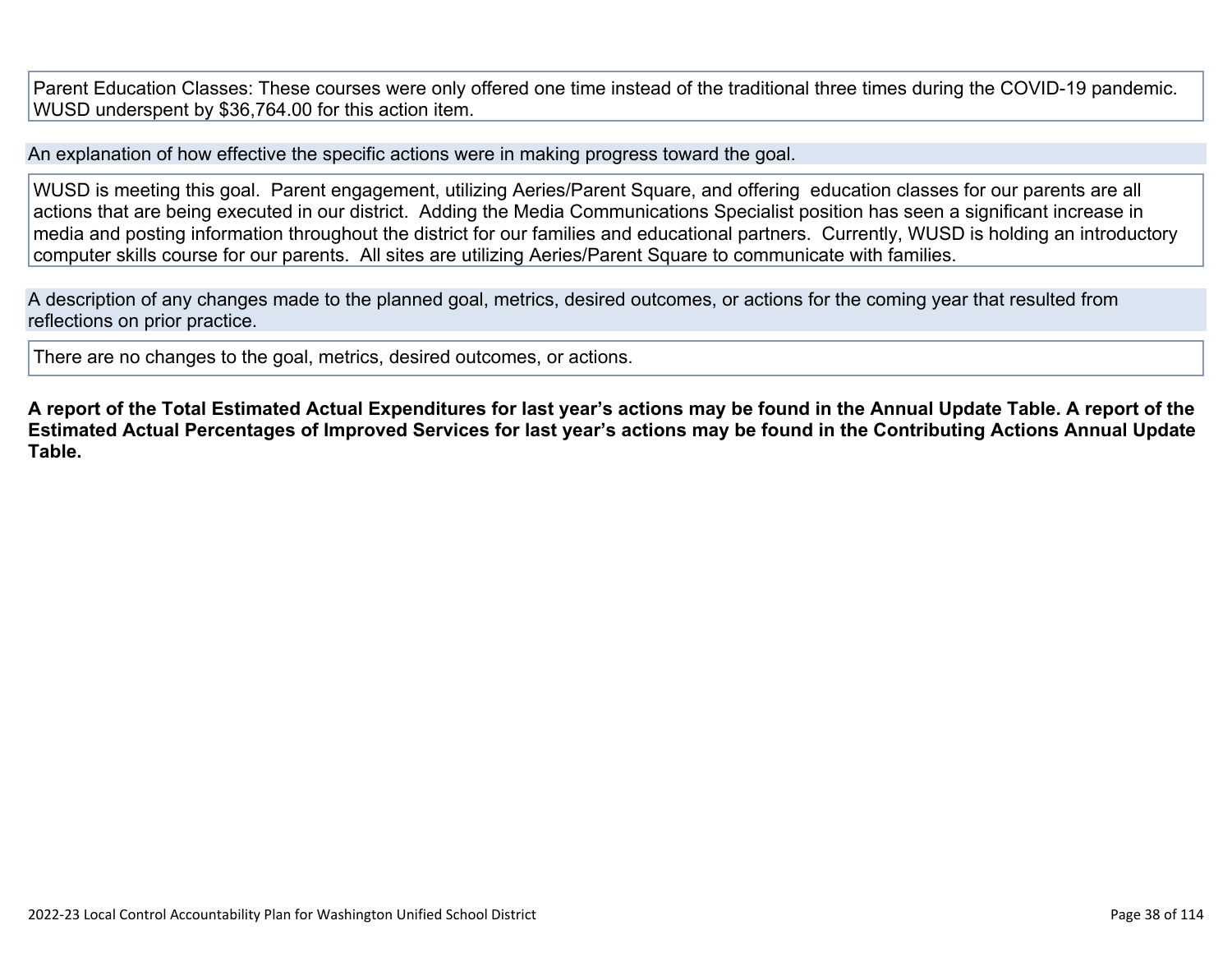# **[Goals and Actions](http://www.doc-tracking.com/screenshots/22LCAP/Instructions/22LCAPInstructions.htm#GoalsandActions)**

## **[Goal](http://www.doc-tracking.com/screenshots/22LCAP/Instructions/22LCAPInstructions.htm#goalDescription)**

| Goal # | <b>Description</b>                                                                                                                                                                                                                                                                                           |
|--------|--------------------------------------------------------------------------------------------------------------------------------------------------------------------------------------------------------------------------------------------------------------------------------------------------------------|
|        | The Washington Unified School District will be a district of academic excellence that provides equity and access for all<br>students in all subgroups, utilizing academic rigor through best first instruction and systematic intervention to ensure that<br>all students graduate college and career ready. |

An explanation of why the LEA has developed this goal.

Based on state and local assessment data, educational partner consultation, and other collected data the district identifies this Goal and subsequent Actions as priorities for the district. Goal 3 is a broad goal focused on improving performance across the wide range of metrics listed below. 100% of our students do not currently meet or exceed their grade-level standards in English Language Arts and Mathematics. Specifically, the California School Dashboard Data shows that an achievement gap exists for African American students and Students with Disabilities in both ELA and math.

## **[Measuring and Reporting Results](http://www.doc-tracking.com/screenshots/22LCAP/Instructions/22LCAPInstructions.htm#MeasuringandReportingResults)**

| <b>Metric</b>                   | <b>Baseline</b>                                                                                                                                                                                                                        | Year 1 Outcome                                                                                                                                                                                                                                                                                                         | Year 2 Outcome | Year 3 Outcome | Desired Outcome for<br>$2023 - 24$                                                                                        |
|---------------------------------|----------------------------------------------------------------------------------------------------------------------------------------------------------------------------------------------------------------------------------------|------------------------------------------------------------------------------------------------------------------------------------------------------------------------------------------------------------------------------------------------------------------------------------------------------------------------|----------------|----------------|---------------------------------------------------------------------------------------------------------------------------|
| <b>Smarter Balanced</b><br>Math | In 2019, on the Math<br>CAASPP, 26.23% of<br>WUSD students met<br>or exceeded standard. In the Math CAASPP<br>The 2020 CAASPP<br>assessments were<br>waived due to the<br>COVID-19 pandemic.<br>2021 Data will<br>become our baseline. | In 2021, 14.24% of<br>WUSD students Met<br>or Exceeded Standard<br>exam. 3.9% of WUSD<br><b>English Learners met</b><br>or exceeded standard.<br>13.15% of our Low<br>Income population<br>and Foster Youth data<br>is not applicable. In<br>addition, 2.68% of<br>SWD met or<br>exceeded standards<br>and 8.82% of AA |                |                | Increased percentage<br>of students who have<br>met or exceeded<br>standard on the Math<br>CAASPP from the<br>prior year. |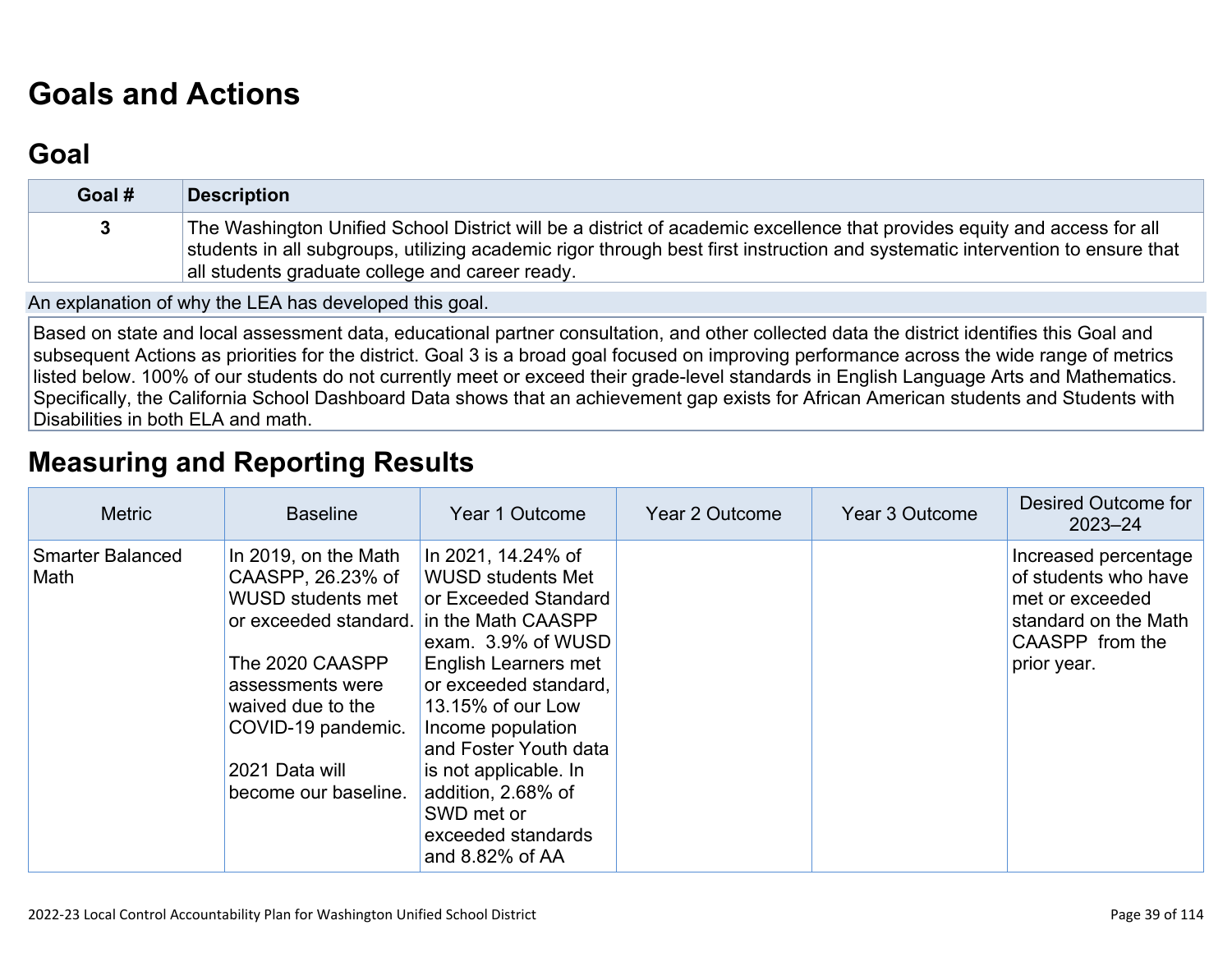| <b>Metric</b>                                                       | <b>Baseline</b>                                                                                                                                                                                                    | Year 1 Outcome                                                                                                                                                                                                                                                                                                                                                                                                  | Year 2 Outcome | Year 3 Outcome | <b>Desired Outcome for</b><br>2023-24                                                                                                                                                                 |
|---------------------------------------------------------------------|--------------------------------------------------------------------------------------------------------------------------------------------------------------------------------------------------------------------|-----------------------------------------------------------------------------------------------------------------------------------------------------------------------------------------------------------------------------------------------------------------------------------------------------------------------------------------------------------------------------------------------------------------|----------------|----------------|-------------------------------------------------------------------------------------------------------------------------------------------------------------------------------------------------------|
|                                                                     |                                                                                                                                                                                                                    | students met or<br>exceeded standards.<br>*adjusted                                                                                                                                                                                                                                                                                                                                                             |                |                |                                                                                                                                                                                                       |
| <b>Smarter Balanced</b><br><b>ELA</b>                               | In 2019, on the ELA<br>CAASPP, 36.86% of<br><b>WUSD students met</b><br>or exceeded standard. in the ELA CAASPP<br>The 2020 CAASPP<br>assessments were<br>waived due to the<br>COVID-19 pandemic.<br>the baseline. | In 2021, 28.37% of<br><b>WUSD students Met</b><br>or Exceeded Standard<br>exam. 8.72% of<br><b>WUSD English</b><br>Learners met or<br>exceeded standard,<br>26.24% of our Low<br>Income population<br>2021 data will become and Foster Youth data<br>is not applicable. In<br>addition, 4.47% of<br>SWD met or<br>exceeded standards<br>and 16.21% of AA<br>students met or<br>exceeded standards.<br>*adjusted |                |                | Increased percentage<br>of students who have<br>met or exceeded<br>standard on the ELA<br>CAASPP from the<br>prior year.                                                                              |
| EL students making<br>progress toward<br><b>English Proficiency</b> | In 2019, the CA<br><b>School Dashboard</b><br>showed<br>that 41.1% of WUSD<br>ELs were making<br>progress towards<br>English proficiency,<br>measuring slightly<br>under the state<br>average of 48.3%.            | EL progress towards<br>English proficiency<br>was not reported in<br>the 2021 Dashboard.<br>2020-21 EL<br>Proficiency<br>L1= $16.28\%$ (-4.48%*)<br>$L2 = 34.97%$<br>$(+2.15\%*)$<br>L3= $36.61\%$ (-3.21%*)                                                                                                                                                                                                    |                |                | WUSD will meet or<br>exceed the state<br>average for English<br>Learner progress<br>toward English<br>Proficiency as<br>measured by the<br>California School<br>Dashboard English<br>Learner Progress |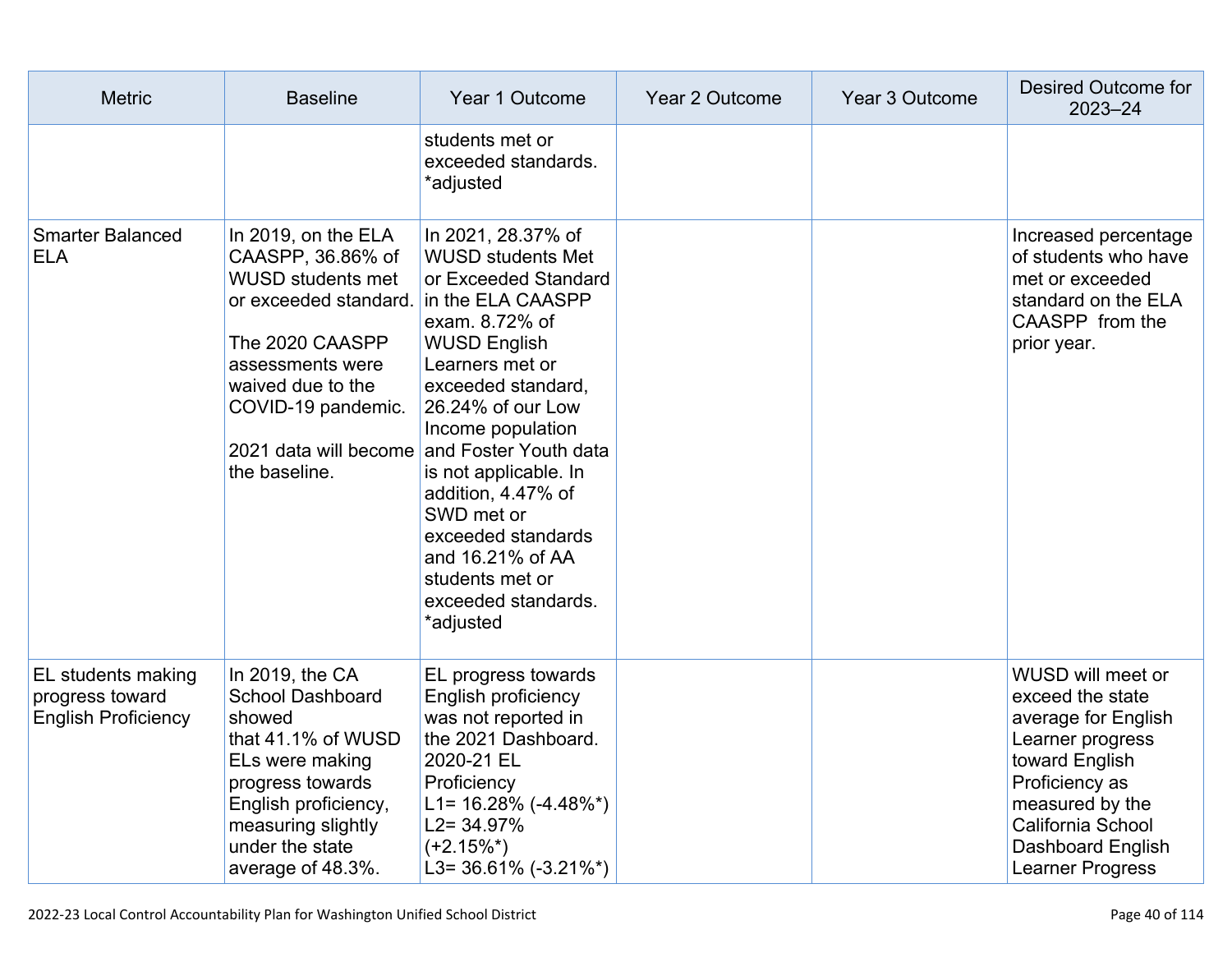| <b>Metric</b>              | <b>Baseline</b>                                                                                                                                                                                                                            | Year 1 Outcome                                                                                                                                                       | Year 2 Outcome | Year 3 Outcome | Desired Outcome for<br>$2023 - 24$                                                                                            |
|----------------------------|--------------------------------------------------------------------------------------------------------------------------------------------------------------------------------------------------------------------------------------------|----------------------------------------------------------------------------------------------------------------------------------------------------------------------|----------------|----------------|-------------------------------------------------------------------------------------------------------------------------------|
|                            | Due to the COVID-19<br>pandemic, state law<br>suspended the<br>reporting of state and<br>local indicators.<br>including EL progress<br>towards English<br>proficiency, on the<br>2020 Dashboard.<br>2021 data will become<br>the baseline. | L4= $12.13\%$ (-3.41%*)<br>*compared 2018-19<br>2022 data will become<br>the baseline.<br>*data source is<br><b>Summative ELPAC</b><br>*adjusted                     |                |                | Performance<br>Indicator.                                                                                                     |
| <b>EL Reclassification</b> | In 2020-21, 16 WUSD<br>English Learners were<br>reclassified according<br>to local criteria.                                                                                                                                               | In 2021-22, 64 WUSD<br><b>English Learners will</b><br>be reclassified<br>according to local<br>criteria.<br>*adjusted                                               |                |                | The WUSD English<br>Learner<br>reclassification rate<br>will meet or increase<br>in number according<br>to prior year's data. |
| AP Passage Rate            | In 2020, College<br><b>Board AP Reporting</b><br>stated 43.6% of<br>students who took an<br><b>Advanced Placement</b><br>exam scored a 3 or<br>higher.                                                                                     | In 2021, College<br><b>Board AP Reporting</b><br>stated 38.93% of<br>students who took an<br><b>Advanced Placement</b><br>exam scored a 3 or<br>higher.<br>*adjusted |                |                | Increased percentage<br>of students who<br>scored 3 or higher on<br>AP exams from the<br>prior year.                          |
| A-G completion rate        | In 19-20, Aeries<br>Analytics reported the<br>A-G completion rate<br>was 45%.                                                                                                                                                              | In 2020-21, Aeries<br>Analytics reported the<br>A-G completion rate<br>was 48%. WUSD A-G                                                                             |                |                | The A-G completion<br>rate at Washington<br>Union High School                                                                 |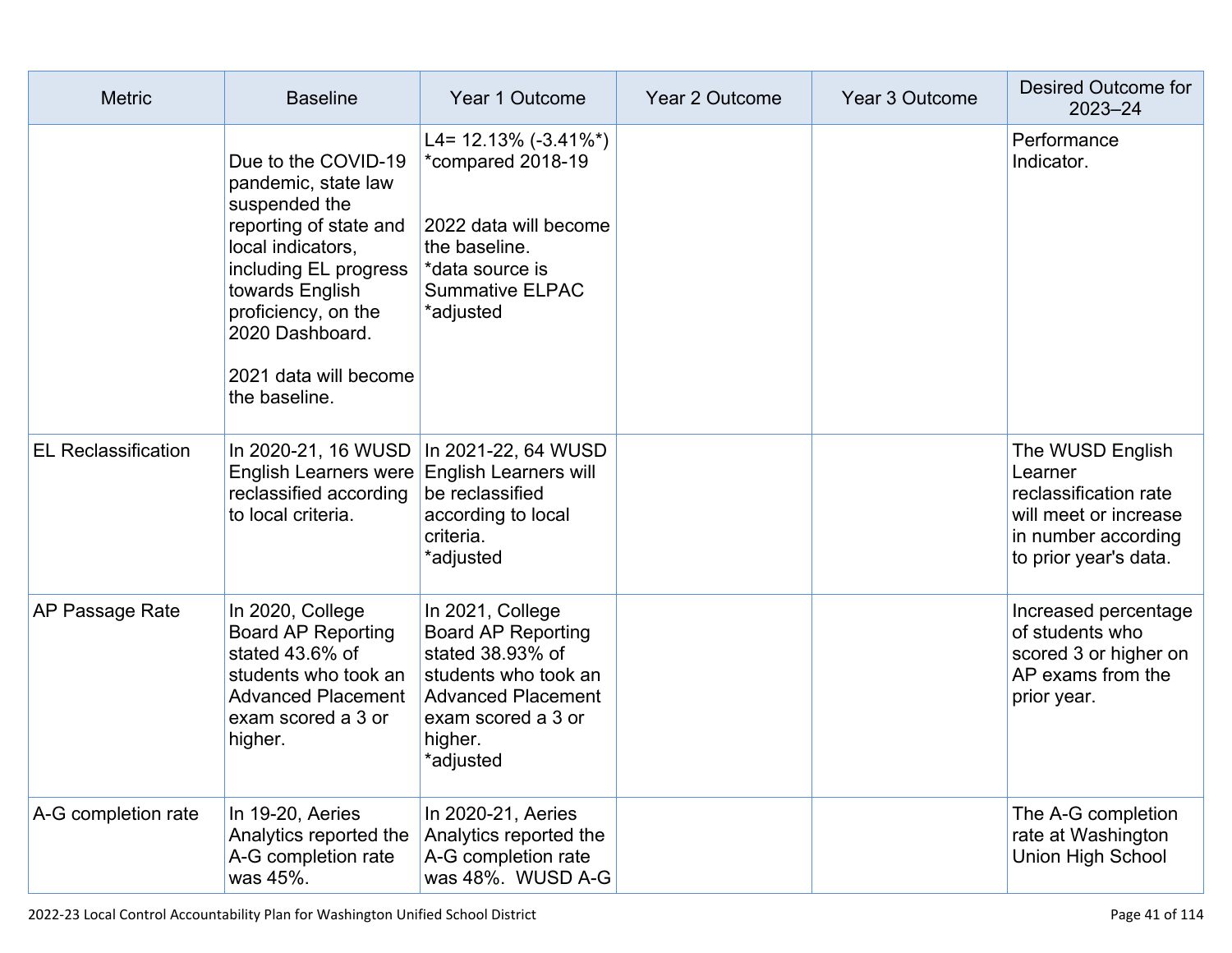| <b>Metric</b>                                                                                       | <b>Baseline</b>                                                                                                          | Year 1 Outcome                                                                                                                                                                                                                                                   | Year 2 Outcome | Year 3 Outcome | Desired Outcome for<br>$2023 - 24$                                                                                                                     |
|-----------------------------------------------------------------------------------------------------|--------------------------------------------------------------------------------------------------------------------------|------------------------------------------------------------------------------------------------------------------------------------------------------------------------------------------------------------------------------------------------------------------|----------------|----------------|--------------------------------------------------------------------------------------------------------------------------------------------------------|
|                                                                                                     |                                                                                                                          | completion rate for<br>Low Income was<br>44.6%, EL students<br>15.7%, and N/A for<br>our Foster Youth<br>students.<br>*adjusted                                                                                                                                  |                |                | met or exceeded the<br>state average.                                                                                                                  |
| <b>CTE Pathway</b><br><b>Completion Rate</b>                                                        | 24% of students<br>completed a CTE<br>course sequence in<br>2019-20 as measured<br>in CALPADS EOY 1.                     | 37% of students<br>completed a CTE<br>course sequence in<br>2020-21 as measured<br>in CALPADS EOY 1.<br>9.6% of EL students<br>completed a pathway.<br>81.7% of Low Income<br>students were<br>completers and .0%<br>were Foster Youth<br>students.<br>*adjusted |                |                | The percentage of<br>students who<br>completed a CTE<br>course sequence<br>increased from the<br>prior year as<br>measured in<br><b>CALPADS EOY 1.</b> |
| Access to and<br>enrollment in a Broad<br>Course of Study for all to a broad course of<br>students. | In 2020-21, all<br>students had access<br>study that as<br>measured by the local<br>indicator performance<br>guide tool. | In 2021-22, all<br>students had access<br>to a broad course of<br>study as measured by<br>the local indicator<br>performance guide<br>tool.                                                                                                                      |                |                | All students have<br>access to a broad<br>course of study as<br>measured by the local<br>indicator performance<br>guide tool.                          |
| A-G Completion and<br><b>CTE Pathway</b><br><b>Completion Rate</b>                                  | In 19-20 the A-G<br>completion rate was<br>45%.                                                                          | In 2020-21, 19.1% of<br><b>WUSD students were</b><br>both A-G and a CTE<br>completers, 17.5% of<br>Low Income, 5.7% EL,                                                                                                                                          |                |                | <b>WUSD will improve A-</b><br>G and CTE<br>completion rate<br>according to the                                                                        |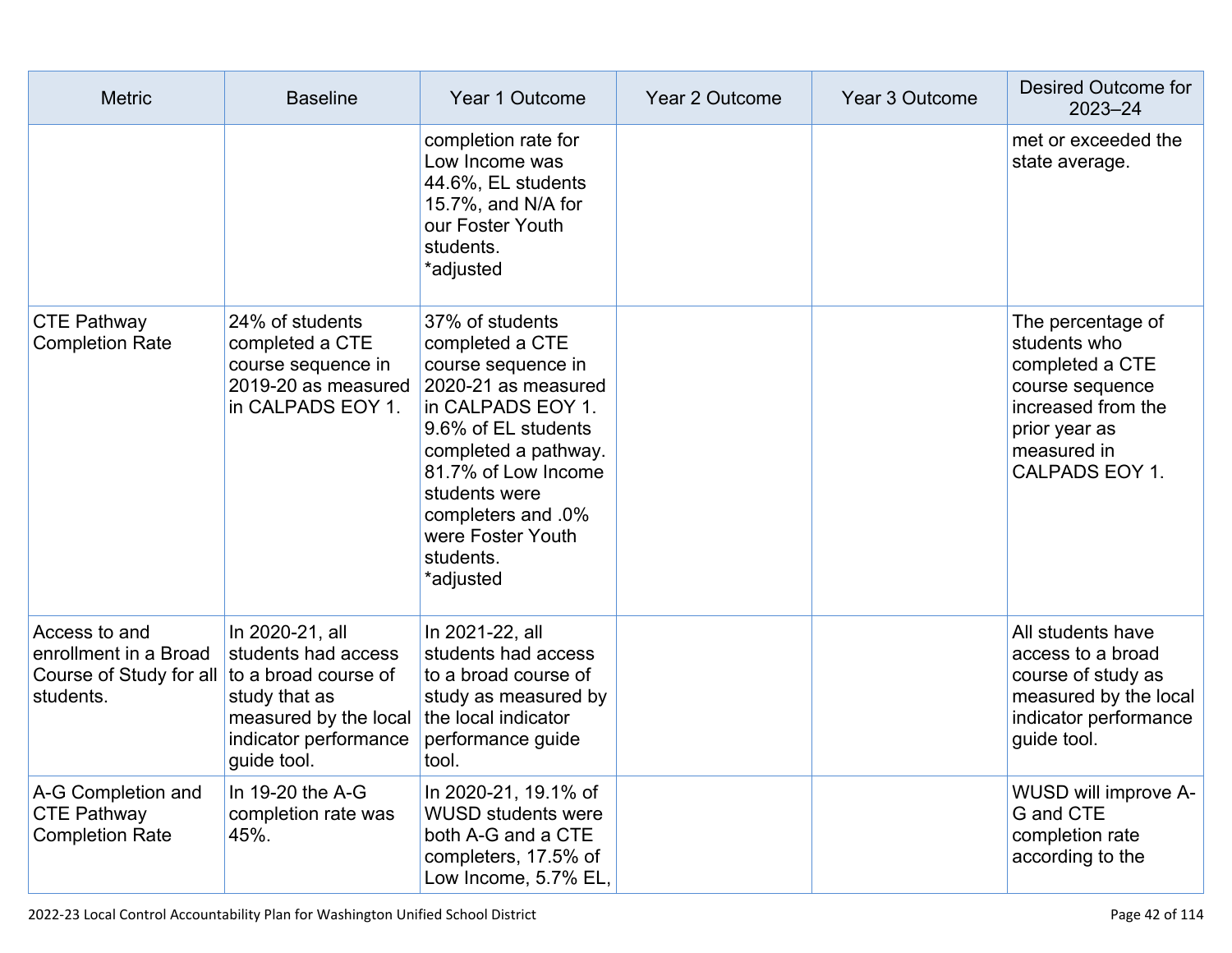| <b>Metric</b>                                                                         | <b>Baseline</b>                                                                                                                                                                                                                                         | Year 1 Outcome                                                                                                                                                                                                                                                                                                                                                                                                               | Year 2 Outcome | Year 3 Outcome | Desired Outcome for<br>$2023 - 24$                                                                                                                |
|---------------------------------------------------------------------------------------|---------------------------------------------------------------------------------------------------------------------------------------------------------------------------------------------------------------------------------------------------------|------------------------------------------------------------------------------------------------------------------------------------------------------------------------------------------------------------------------------------------------------------------------------------------------------------------------------------------------------------------------------------------------------------------------------|----------------|----------------|---------------------------------------------------------------------------------------------------------------------------------------------------|
|                                                                                       | 24% of students<br>completed a CTE<br>course sequence in<br>2019-20 as measured<br>in CALPADS EOY 1.<br>2021 data will become<br>the baseline as<br>measured by the<br><b>College and Career</b><br>Indicator on the<br>California School<br>Dashboard. | and N/A for Foster<br>Youth students<br>according to the<br><b>Dashboard Additional</b><br>Reports.<br>*adjusted                                                                                                                                                                                                                                                                                                             |                |                | Dashboard Additional<br>Reports.                                                                                                                  |
| EAP ELA percentage<br>of students who are<br>college ready and<br>conditionally ready | the baseline as<br>measured by<br>CAASPP.<br>Note: Local<br>benchmarks will be<br>used until CAASPP<br>Results become<br>available.                                                                                                                     | 2021 data will become   In 2020-21, 30.17% of<br><b>WUSD students were</b><br>conditionally and<br>29.07% college ready<br>according to ELA<br><b>CAASPP</b> results.<br>9.8% of EL student<br>were conditionally<br>ready and 1.12% were<br>college ready. 30.13%<br>of Low Income<br>students were<br>conditionally ready<br>and 19.77% were<br>ready for college.<br>Foster Youth data is<br>not applicable.<br>*adjusted |                |                | The percentage of<br>students who are<br>college ready or<br>conditionally ready<br>increased from the<br>prior year as<br>measured by<br>CAASPP. |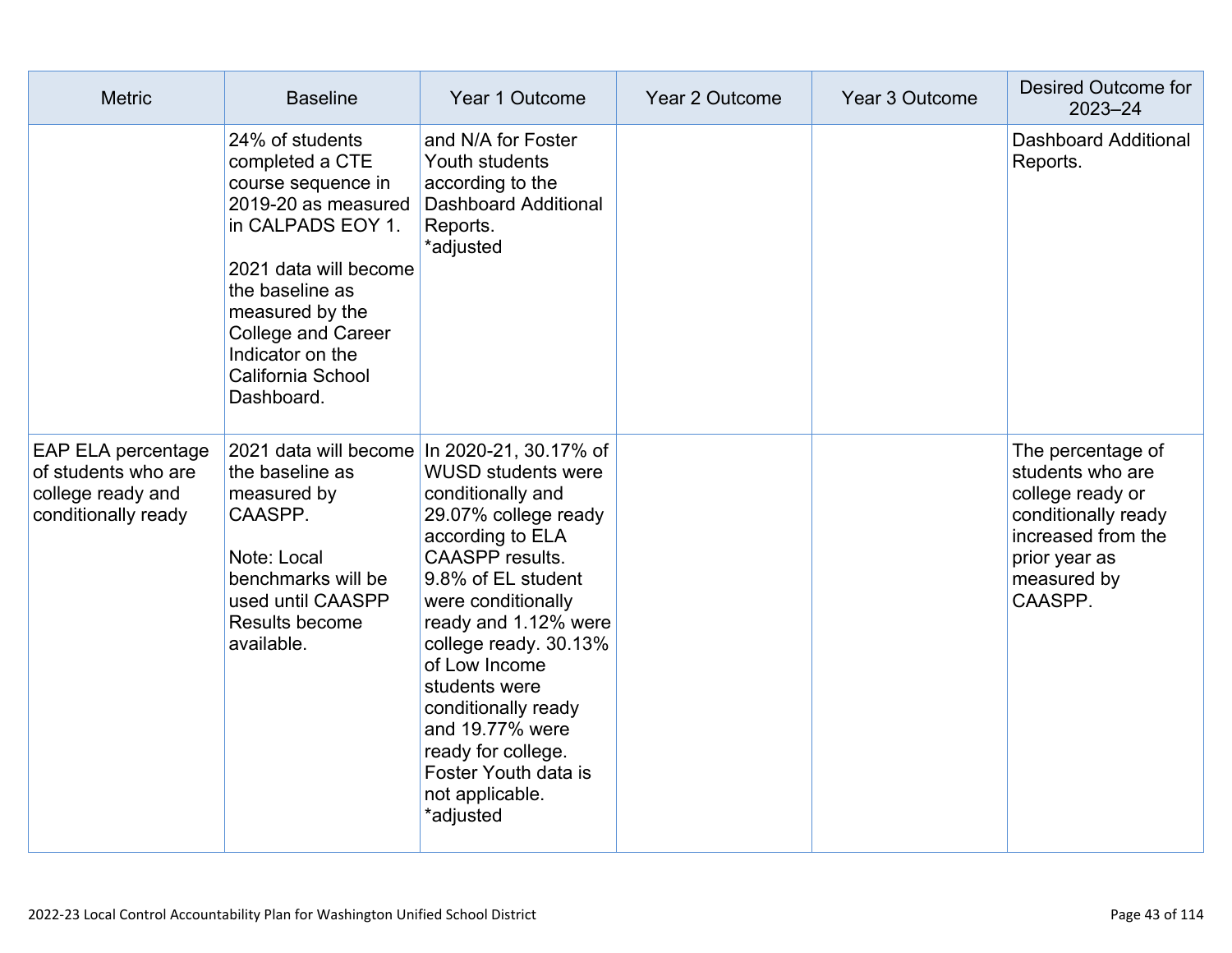| <b>Metric</b>                                                                          | <b>Baseline</b>                                                                                                                              | Year 1 Outcome                                                                                                                                                                                                                                                                                                                                                                                                                      | Year 2 Outcome | Year 3 Outcome | Desired Outcome for<br>$2023 - 24$                                                                                                                |
|----------------------------------------------------------------------------------------|----------------------------------------------------------------------------------------------------------------------------------------------|-------------------------------------------------------------------------------------------------------------------------------------------------------------------------------------------------------------------------------------------------------------------------------------------------------------------------------------------------------------------------------------------------------------------------------------|----------------|----------------|---------------------------------------------------------------------------------------------------------------------------------------------------|
| EAP Math percentage<br>of students who are<br>college ready and<br>conditionally ready | the baseline as<br>measured by<br>CAASPP.<br>Note: Local<br>benchmarks will be<br>used until CAASPP<br>Results become<br>available.          | 2021 data will become   In 2020-21, 18.85% of<br><b>WUSD students were</b><br>conditionally ready for<br>math and 15.51%<br>college ready<br>according to CAASPP<br>results, 4.71% of EL<br>student were<br>conditionally ready<br>and 1.65% were<br>college ready. 15.67%<br>of Low Income<br>students were<br>conditionally ready<br>and 7.57% were ready<br>for college. Foster<br>Youth data is not<br>applicable.<br>*adjusted |                |                | The percentage of<br>students who are<br>college ready or<br>conditionally ready<br>increased from the<br>prior year as<br>measured by<br>CAASPP. |
| Other pupil outcomes                                                                   | In 2020-21, 156<br>students were<br>enrolled in a dual<br>enrollment program<br>through either Fresno<br>City College or<br>Reedley College. | In 2021-22, 159<br>students were<br>enrolled in a dual<br>enrollment program<br>through either Fresno<br>City College or<br>Reedley College.<br>*adjusted                                                                                                                                                                                                                                                                           |                |                | The number of<br>students enrolled in a<br>dual enrollment<br>course will increase.                                                               |

# **[Actions](http://www.doc-tracking.com/screenshots/22LCAP/Instructions/22LCAPInstructions.htm#actions)**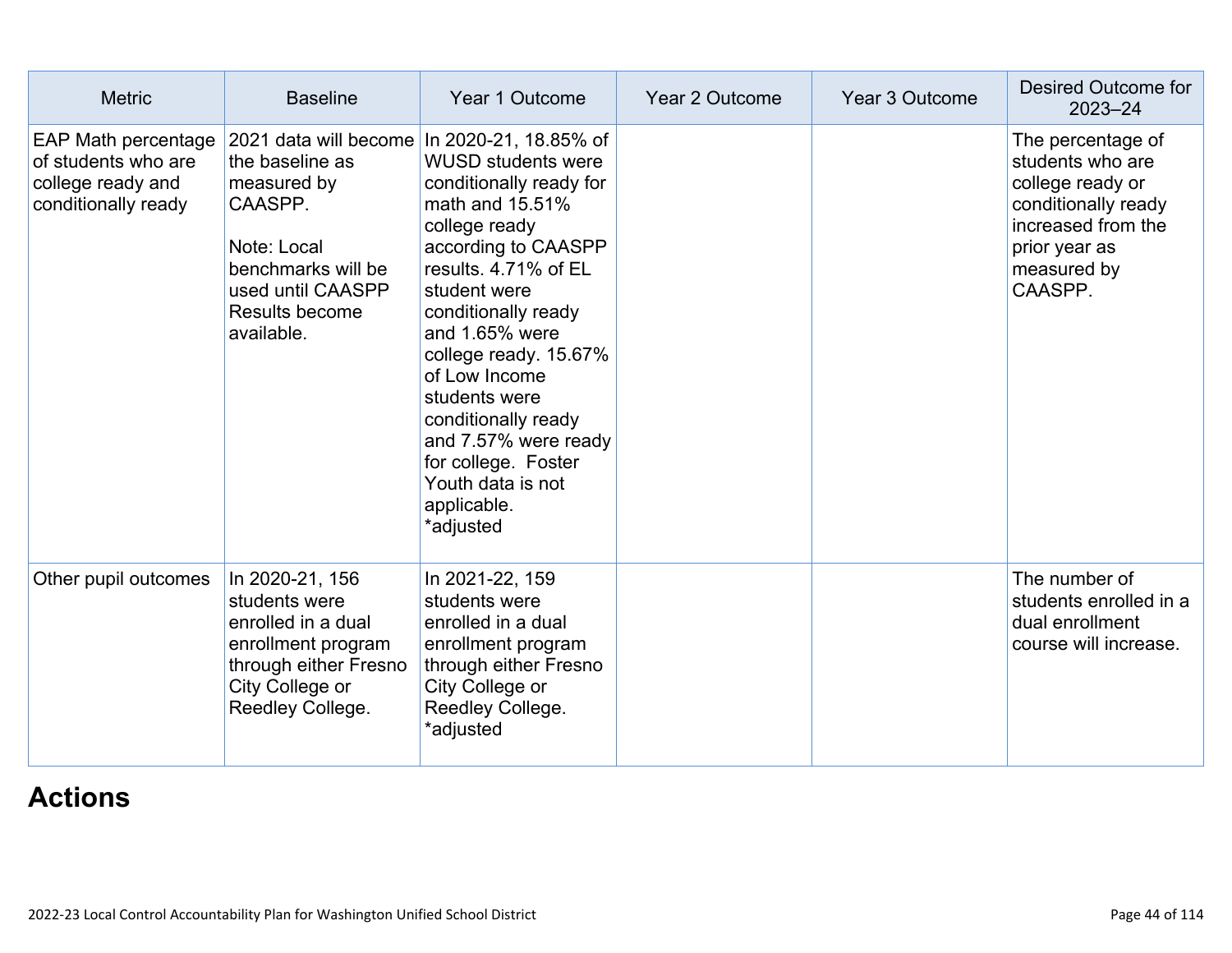| Action # | <b>Title</b>                                | <b>Description</b>                                                                                                                                                                                                                                                                                                                                                                                                                                                                                                                                                                                                                                                                                                                                                                                                                                                                                                                                                                                                                                                                                                                                                                                                                                                                                                                                                                                                                                                                                  | <b>Total Funds</b> | Contributing |
|----------|---------------------------------------------|-----------------------------------------------------------------------------------------------------------------------------------------------------------------------------------------------------------------------------------------------------------------------------------------------------------------------------------------------------------------------------------------------------------------------------------------------------------------------------------------------------------------------------------------------------------------------------------------------------------------------------------------------------------------------------------------------------------------------------------------------------------------------------------------------------------------------------------------------------------------------------------------------------------------------------------------------------------------------------------------------------------------------------------------------------------------------------------------------------------------------------------------------------------------------------------------------------------------------------------------------------------------------------------------------------------------------------------------------------------------------------------------------------------------------------------------------------------------------------------------------------|--------------------|--------------|
| 3.1      | 3.1 Reading<br><b>Intervention Teachers</b> | As demonstrated in the associated metrics sections, our Low Income,<br>Foster Youth, and English Learner students have the most opportunity<br>for continued academic growth according to the most current state and<br>local assessments indicating a need for academic support for<br>students. In an effort to continue to provide increased support, WUSD<br>will provide 3 full-time Intervention teachers at district Elementary<br>schools to serve students, including Low Income, EL, and Foster<br>Youth students, who are struggling to meet or exceed grade-level<br>academic standards as measured by the California Assessment for<br>Student Performance and Progress (CAASPP). Through additional,<br>targeted academic and reading support provided by dedicated<br>teachers, students will gain necessary skills and content practice to<br>deepen learning. The additional services provided are designed to<br>meet the specific academic access needs unique to the EL, Foster<br>Youth, and Low Income student population, and are expected to result<br>in increased learning. Because we expect that all students may<br>benefit from additional reading intervention teachers, this action is<br>available to all students throughout the district at our elementary sites.<br>The intended outcome is for our Low Income, EL, and Foster Youth<br>students to improve their academic growth as measured by state and<br>local assessments, especially CAASPP performance. | \$655,925.00       | Yes          |
| 3.2      | 3.2 Intervention<br><b>Assistants</b>       | As demonstrated in the associated metrics sections, our Low Income,<br>EL, and Foster Youth students, including African American students<br>and Students with Disabilities have the most opportunity for continued<br>academic growth according to the most current state and local<br>assessments. Intervention assistants are needed to support and<br>monitor the academic and social-emotional progress of Low Income,<br>EL, and Foster Youth students through targeted intervention,<br>differentiation, and providing increased opportunity to meet learning<br>gaps and extend thinking. To address this need, the LEA will continue<br>to provide intervention specialists for students including Low Income,<br>EL, Foster Youth students, African American and Students with<br>Disabilities. The additional services provided are designed to meet the<br>specific academic access needs unique to the EL, Foster Youth, and<br>Low Income student population, and are expected to result in                                                                                                                                                                                                                                                                                                                                                                                                                                                                                           | \$589,703.00       | Yes          |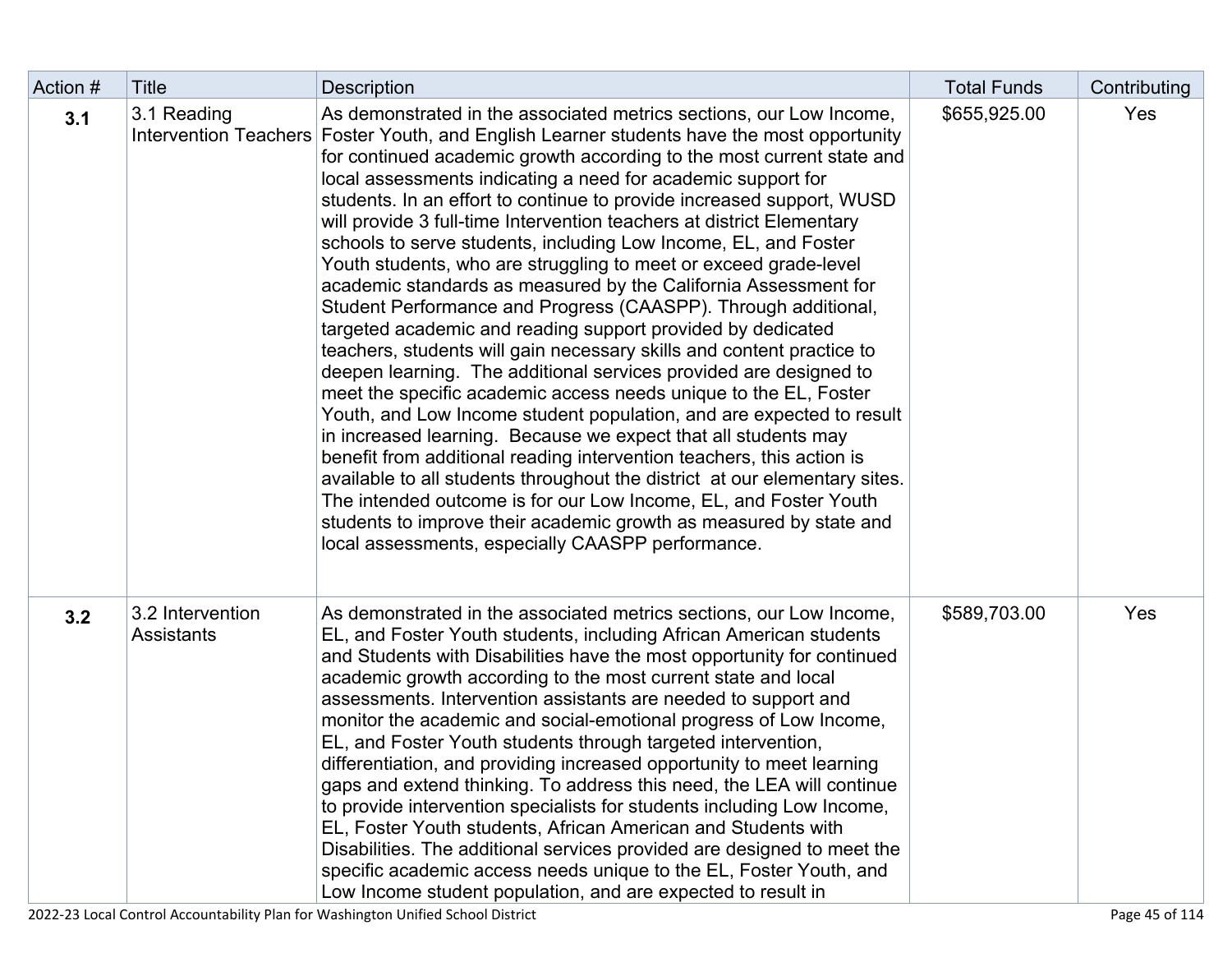| Action # | <b>Title</b>                     | <b>Description</b>                                                                                                                                                                                                                                                                                                                                                                                                                                                                                                                                                                                                                                                                                                                                                                                                                                                                                                                                                                                                                                                                                                                                                                                                                                                                                                                                                                                                                                                                                           | <b>Total Funds</b> | Contributing |
|----------|----------------------------------|--------------------------------------------------------------------------------------------------------------------------------------------------------------------------------------------------------------------------------------------------------------------------------------------------------------------------------------------------------------------------------------------------------------------------------------------------------------------------------------------------------------------------------------------------------------------------------------------------------------------------------------------------------------------------------------------------------------------------------------------------------------------------------------------------------------------------------------------------------------------------------------------------------------------------------------------------------------------------------------------------------------------------------------------------------------------------------------------------------------------------------------------------------------------------------------------------------------------------------------------------------------------------------------------------------------------------------------------------------------------------------------------------------------------------------------------------------------------------------------------------------------|--------------------|--------------|
|          |                                  | increased learning. Because we expect that all students may benefit<br>from additional Intervention Assistants, this action is available to all<br>students throughout the district. The intended outcome is for our Low<br>Income, EL, and Foster Youth students to improve their academic<br>growth as measured by state and local assessments.                                                                                                                                                                                                                                                                                                                                                                                                                                                                                                                                                                                                                                                                                                                                                                                                                                                                                                                                                                                                                                                                                                                                                            |                    |              |
| 3.3      | 3.3 Intervention<br>Curriculum   | Intervention curriculum including books, manipulatives, audio and<br>visual material, and other materials.                                                                                                                                                                                                                                                                                                                                                                                                                                                                                                                                                                                                                                                                                                                                                                                                                                                                                                                                                                                                                                                                                                                                                                                                                                                                                                                                                                                                   | \$6,890.00         | No.          |
| 3.4      | 3.4 Learning<br><b>Directors</b> | As demonstrated in the associated metrics sections, our Low Income,<br>Foster Youth, and English Learner students, including African<br>American students, Students with Disabilities and Homeless youth,<br>have the most opportunity for continued growth in the areas of<br>attendance rates, suspension rates, and academic achievement<br>according to the most current state and local data. Learning directors<br>are needed to provide academic, social, and behavioral support for<br>Low Income, EL, and Foster Youth students and instructional support<br>for teachers, data disaggregation, and program evaluation. To address<br>this need, the LEA will continue to provide learning directors for the<br>academic, social, and behavioral support for Low Income, EL, and<br>Foster Youth students and instructional support for teachers, data<br>disaggregation, and program evaluation. The additional services<br>provided are designed to meet the specific academic access needs<br>unique to the EL, Foster Youth, and Low Income student population,<br>and are expected to result in increased learning. Because we expect<br>that all students may benefit from additional Learning Directors, this<br>action is available to all students throughout the district. The intended<br>outcome is for our Low Income, EL, and Foster Youth students to<br>improve their attendance rate, suspension rate, and academic growth<br>measured by state and local assessments and reports. | \$959,754.00       | Yes          |
| 3.5      | 3.5 Instructional<br>Aides       | As demonstrated in the associated metrics sections, our Low Income,<br>Foster Youth, and English Learner students have the most opportunity                                                                                                                                                                                                                                                                                                                                                                                                                                                                                                                                                                                                                                                                                                                                                                                                                                                                                                                                                                                                                                                                                                                                                                                                                                                                                                                                                                  | \$533,856.00       | Yes          |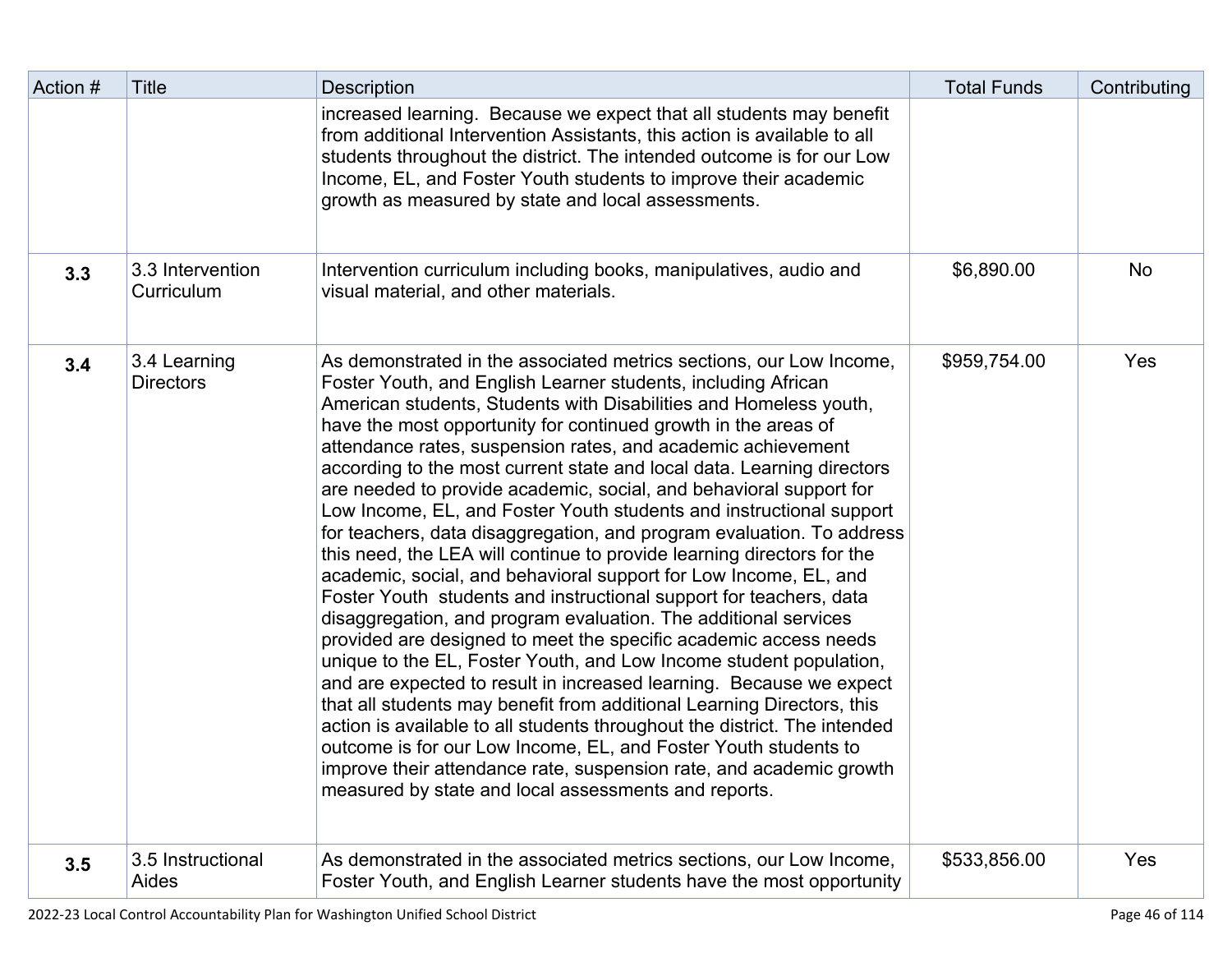| Action # | <b>Title</b>                         | <b>Description</b>                                                                                                                                                                                                                                                                                                                                                                                                                                                                                                                                                                                                                                                                                                                                                                                                                                                                                                                                                                                                                                                                                                                                                                                                                                                                                                                                                       | <b>Total Funds</b> | Contributing |
|----------|--------------------------------------|--------------------------------------------------------------------------------------------------------------------------------------------------------------------------------------------------------------------------------------------------------------------------------------------------------------------------------------------------------------------------------------------------------------------------------------------------------------------------------------------------------------------------------------------------------------------------------------------------------------------------------------------------------------------------------------------------------------------------------------------------------------------------------------------------------------------------------------------------------------------------------------------------------------------------------------------------------------------------------------------------------------------------------------------------------------------------------------------------------------------------------------------------------------------------------------------------------------------------------------------------------------------------------------------------------------------------------------------------------------------------|--------------------|--------------|
|          |                                      | for continued academic growth according to the most current state and<br>local assessments. Supplemental academic support that monitors<br>learning levels, missed learning, and learning strengths is important to<br>augment academic learning and spark curiosity. Instructional Aides<br>are needed to support and monitor the academic achievement and<br>learning progress of Low Income, EL, and Foster Youth students.<br>Through additional proactive and intentional monitoring and support,<br>students needs can be identified early and often allowing the system<br>to be more responsive so that purposeful learning supports may be<br>extended. To support this need, the LEA will continue to provide<br>Instructional Assistants to be able to support Low Income, EL, and<br>Foster Youth students. The additional services provided are designed<br>to meet the specific academic access needs unique to the EL, Foster<br>Youth, and Low Income student population, and are expected to result<br>in increased learning. Because we expect that all students may<br>benefit from additional Instructional Aides, this action is available to all<br>students throughout the district. The intended outcome is for our Low<br>Income, EL, and Foster Youth students to improve their academic<br>growth as measured by state and local assessments. |                    |              |
| 3.6      | 3.6 Library Media<br><b>Services</b> | As demonstrated in the associated metrics sections, our Low Income,<br>Foster Youth, and English Learner students have the most opportunity<br>for continued academic growth according to the most current state and<br>local assessments. Library Media Services are needed to support and<br>monitor the academic achievement, reading comprehension, and<br>learning progress of Low Income, EL, and Foster Youth students. To<br>address this need, the LEA will continue to provide Library Media<br>Services personnel to support our Low Income, EL, and Foster Youth<br>students. Students will gain increased access to academic services<br>and resources provided that will extend and deepen learning as well<br>as develop intellectual curiosity and learning. The additional services<br>provided are designed to meet the specific academic access needs<br>unique to the EL, Foster Youth, and Low Income student population,<br>and are expected to result in increased learning. Because we expect<br>that all students may benefit from additional Library Media Services,<br>this action is available to all students throughout the district. The                                                                                                                                                                                                  | \$265,725.00       | Yes          |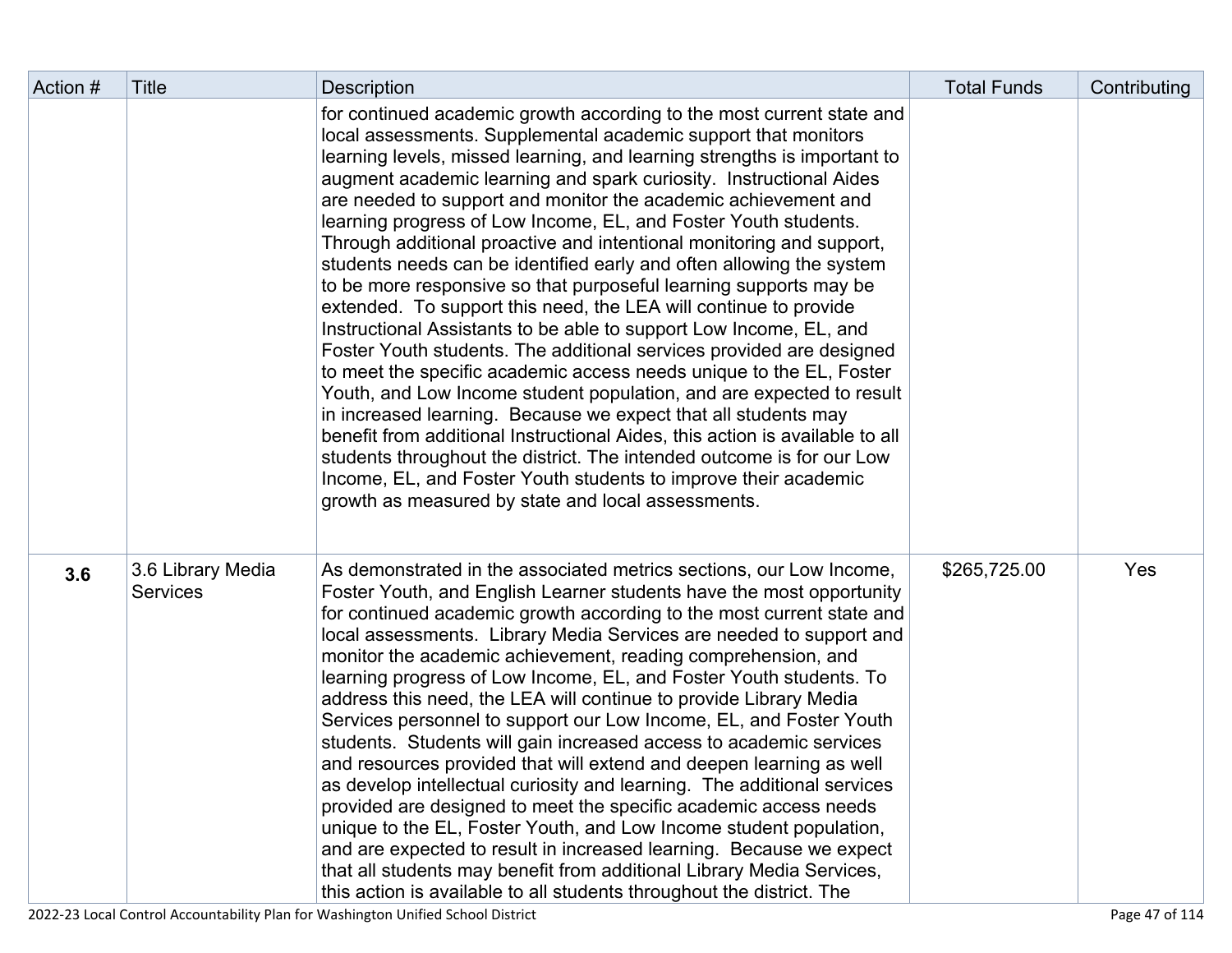| Action # | <b>Title</b>                                                          | <b>Description</b>                                                                                                                                                                                                                                                                                                                                                                                                                                                                                                                                                                                                                                                                                                                                                                                                                                                                                                                                                                                                                                                                                                                                                                                                                                                                                                                                                                                                     | <b>Total Funds</b> | Contributing |
|----------|-----------------------------------------------------------------------|------------------------------------------------------------------------------------------------------------------------------------------------------------------------------------------------------------------------------------------------------------------------------------------------------------------------------------------------------------------------------------------------------------------------------------------------------------------------------------------------------------------------------------------------------------------------------------------------------------------------------------------------------------------------------------------------------------------------------------------------------------------------------------------------------------------------------------------------------------------------------------------------------------------------------------------------------------------------------------------------------------------------------------------------------------------------------------------------------------------------------------------------------------------------------------------------------------------------------------------------------------------------------------------------------------------------------------------------------------------------------------------------------------------------|--------------------|--------------|
|          |                                                                       | intended outcome is for our Low Income, EL, and Foster Youth<br>students to improve their academic growth as measured by state and<br>local assessments.                                                                                                                                                                                                                                                                                                                                                                                                                                                                                                                                                                                                                                                                                                                                                                                                                                                                                                                                                                                                                                                                                                                                                                                                                                                               |                    |              |
| 3.7      | 3.7 Supplemental<br><b>Online Academic</b><br><b>Support Programs</b> | As demonstrated in the associated metrics sections, our Low Income,<br>Foster Youth, and English Learner students have the most opportunity<br>for continued academic growth according to the most current state and<br>local assessments. Multiple Supplemental Online Academic Support<br>Programs, subscriptions and software are needed to support and<br>monitor the academic achievement, reading comprehension, and<br>learning progress of Low Income, EL, and Foster Youth students.<br>Through modern technology, student skills and comprehension gaps<br>can be identified, targeted, monitored and addressed in an<br>individualized manner that promotes meaningful and personalized<br>learning. The LEA will continue to provide supplemental online<br>academic support programs and software for Low Income, EL, and<br>Foster Youth students. The additional services provided are designed<br>to meet the specific academic access needs unique to the EL, Foster<br>Youth, and Low Income student population, and are expected to result<br>in increased learning. Because we expect that all students may<br>benefit from additional online academic supports, this action is<br>available to all students throughout the district. The intended outcome<br>is for our Low Income, EL, and Foster Youth students to improve their<br>academic growth as measured by state and local assessments. | \$153,855.00       | Yes          |
| 3.8      | 3.8 WUHS PASS<br>Program                                              | As demonstrated in the associated metrics sections, our Low Income,<br>Foster Youth, and English Learner students, including African<br>American students, Students with Disabilities, and Homeless youth,<br>have the most opportunity for continued growth in the areas of<br>attendance rates, suspension rates and expulsion rates, increased A-<br>G rates, increased college and career readiness rates, and academic<br>achievement according to the most current state and local data. The<br>Washington Union High School (WUHS) Panther Academic Support<br>System (PASS) Program provides academic, social, and behavioral                                                                                                                                                                                                                                                                                                                                                                                                                                                                                                                                                                                                                                                                                                                                                                                  | \$175,237.00       | Yes          |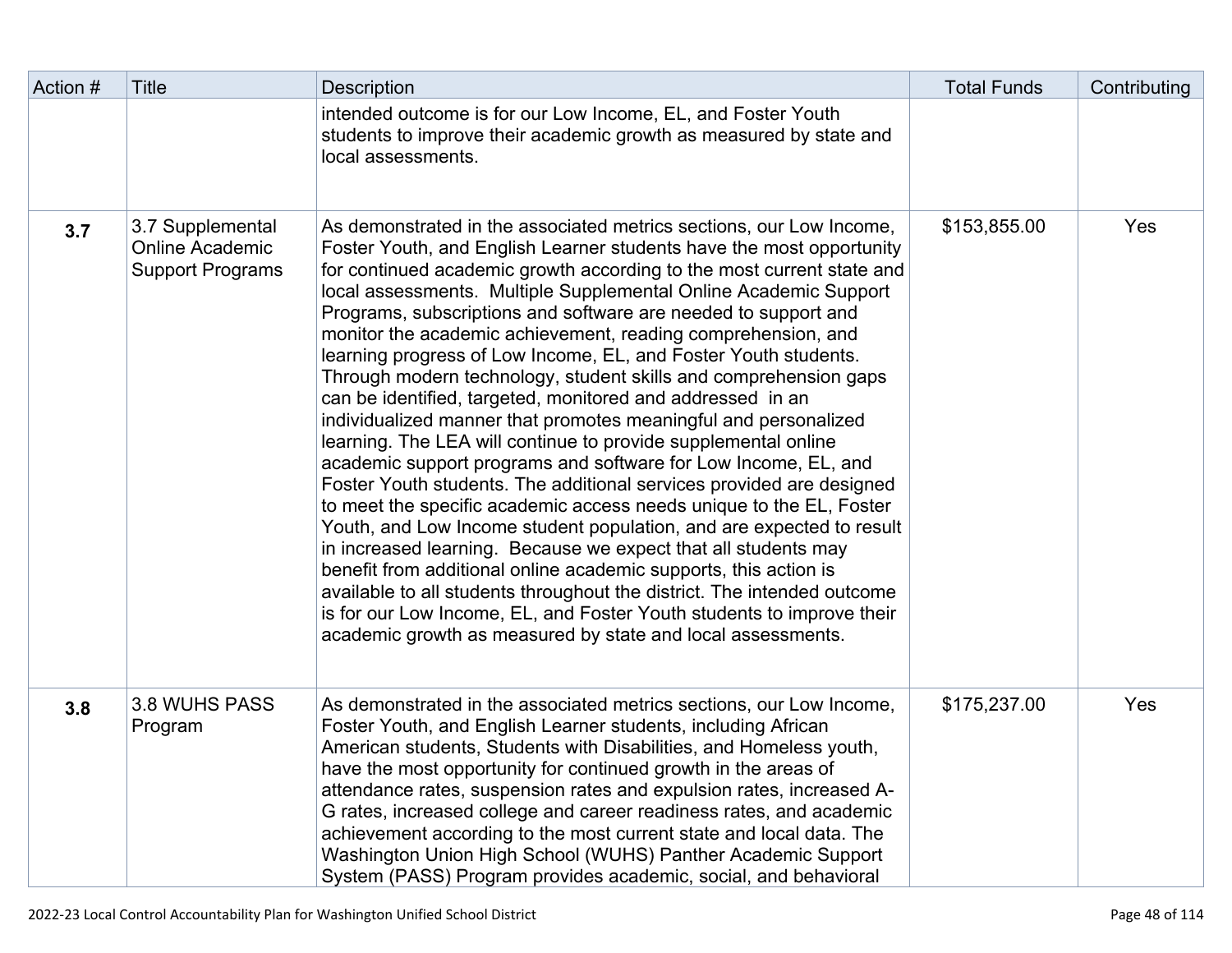| Action # | <b>Title</b>                                                         | <b>Description</b>                                                                                                                                                                                                                                                                                                                                                                                                                                                                                                                                                                                                                                                                                                                                                                                                                                                                                                                                                                                                                                                                                                                                                     | <b>Total Funds</b> | Contributing |
|----------|----------------------------------------------------------------------|------------------------------------------------------------------------------------------------------------------------------------------------------------------------------------------------------------------------------------------------------------------------------------------------------------------------------------------------------------------------------------------------------------------------------------------------------------------------------------------------------------------------------------------------------------------------------------------------------------------------------------------------------------------------------------------------------------------------------------------------------------------------------------------------------------------------------------------------------------------------------------------------------------------------------------------------------------------------------------------------------------------------------------------------------------------------------------------------------------------------------------------------------------------------|--------------------|--------------|
|          |                                                                      | support for Low income, EL, and Foster Youth students and<br>instructional support for teachers, data disaggregation, and program<br>evaluation. The LEA will continue to provide PASS for the academic,<br>social, and behavioral support for Low Income, EL, and Foster Youth<br>students, including African American students, Students with<br>Disabilities, and Homeless students, as well as, instructional support<br>for teachers, data disaggregation, and program evaluation. The<br>additional services provided are designed to meet the specific<br>academic access needs unique to the EL, Foster Youth, and Low<br>Income student population, and are expected to result in increased<br>learning. Because we expect that all students may benefit from the<br>PASS Program, this action is available to all students in grades 9-12<br>at WUHS. The intended outcome is for our Low Income, EL, and<br>Foster Youth students to improve their academic growth as measured<br>by state and local assessments, attendance rates, Increased A-G<br>rates, increased college and career readiness rates, decreased<br>suspension rates and expulsion rates |                    |              |
| 3.9      | 3.9 English Learner<br>Curriculum and<br><b>Language Acquisition</b> | As demonstrated in the associated metrics sections, our English<br>Learner students have the most opportunity for continued academic<br>growth according to the most current state and local assessments<br>including making progress toward English Proficiency and EL<br>Reclassification rates. Supplemental curriculum for English Learners is<br>needed to support and monitor the academic achievement, reading<br>comprehension, and learning progress of the LEA's English Learner<br>students. To address this need, the LEA will continue to provide a<br>supplemental curriculum for English Learner students. The additional<br>services provided are designed to meet the specific academic access<br>needs unique to the EL student population, and are expected to result<br>in increased learning. The intended outcome is for our EL students to<br>improve their academic growth as measured by state and local<br>assessments including making progress toward English Proficiency<br>and EL Reclassification rates.                                                                                                                                | \$43,304.00        | Yes          |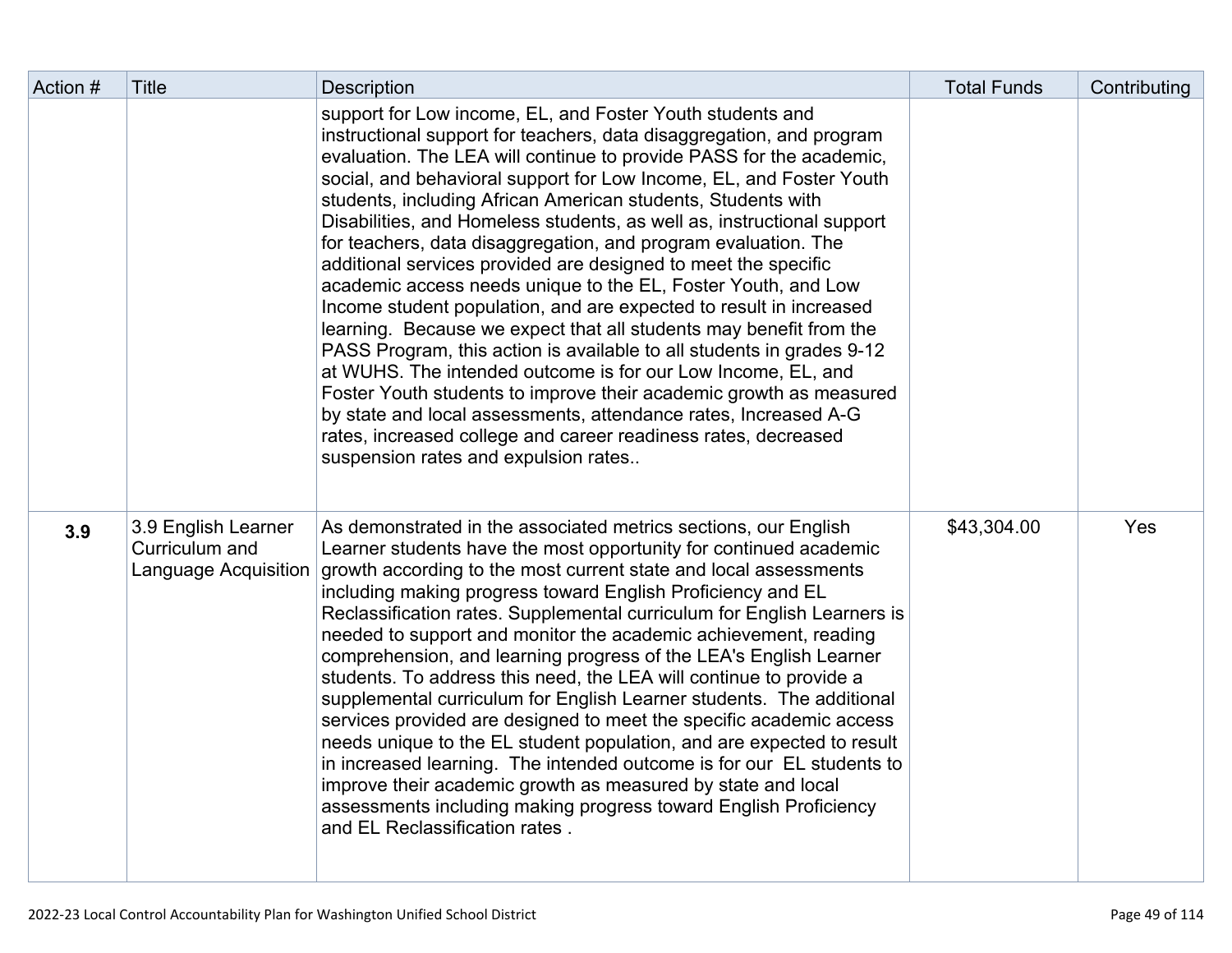| Action # | <b>Title</b>                                | <b>Description</b>                                                                                                                                                                                                                                                                                                                                                                                                                                                                                                                                                                                                                                                                                                                                                                                                                                                                                                                                                                                                                                                                                                                                                                                 | <b>Total Funds</b> | Contributing |
|----------|---------------------------------------------|----------------------------------------------------------------------------------------------------------------------------------------------------------------------------------------------------------------------------------------------------------------------------------------------------------------------------------------------------------------------------------------------------------------------------------------------------------------------------------------------------------------------------------------------------------------------------------------------------------------------------------------------------------------------------------------------------------------------------------------------------------------------------------------------------------------------------------------------------------------------------------------------------------------------------------------------------------------------------------------------------------------------------------------------------------------------------------------------------------------------------------------------------------------------------------------------------|--------------------|--------------|
| 3.10     | This action<br>intentionally left<br>blank. | This action intentionally left blank by district financial services.                                                                                                                                                                                                                                                                                                                                                                                                                                                                                                                                                                                                                                                                                                                                                                                                                                                                                                                                                                                                                                                                                                                               |                    |              |
| 3.11     | 3.11 EL Staff                               | As demonstrated in the associated metrics sections, our English<br>Learner students have the most opportunity for continued academic<br>growth according to the most current state and local assessments<br>including making progress toward English Proficiency and EL<br>Reclassification rates. English Language Instruction staff are needed<br>to support and monitor the academic achievement, reading<br>comprehension, and learning progress of the LEA's English Learner<br>students. The LEA will continue to provide EL Teachers and<br>Instructional Aides for English Learner students. The additional<br>services provided are designed to meet the specific academic access<br>needs unique to the EL, Foster Youth, and Low Income student<br>population, and are expected to result in increased learning. Because<br>we expect that all students may benefit from additional EL Staff, this<br>action is available to all students throughout the district. The intended<br>outcome is for our EL students to improve their academic growth as<br>measured by state and local assessments including making progress<br>toward English Proficiency and EL Reclassification rates. | \$273,793.00       | Yes          |
| 3.12     | <b>Action Intentionally</b><br>left blank.  | This action intentionally left blank by district financial services.                                                                                                                                                                                                                                                                                                                                                                                                                                                                                                                                                                                                                                                                                                                                                                                                                                                                                                                                                                                                                                                                                                                               |                    |              |
| 3.13     | 3.13 Counselors                             | As demonstrated in the associated metrics sections, our Low Income,<br>Foster Youth, English learners, Students with Disabilities, African<br>American, and Homeless youth have the most opportunity for<br>continued academic growth according to the most current state and<br>local assessments, including A-G completion and graduation rates.<br>Increasing targeted attention will ensure these students are recruited<br>for, enrolled in, and supported throughout rigorous courses,<br>counseling services are needed. To support this, the district will<br>ensure adequate counseling services are available to students.<br>Counselors will continue to provide academic guidance and support<br>for Low Income, EL, and Foster Youth students, including African                                                                                                                                                                                                                                                                                                                                                                                                                      | \$1,120,410.00     | Yes          |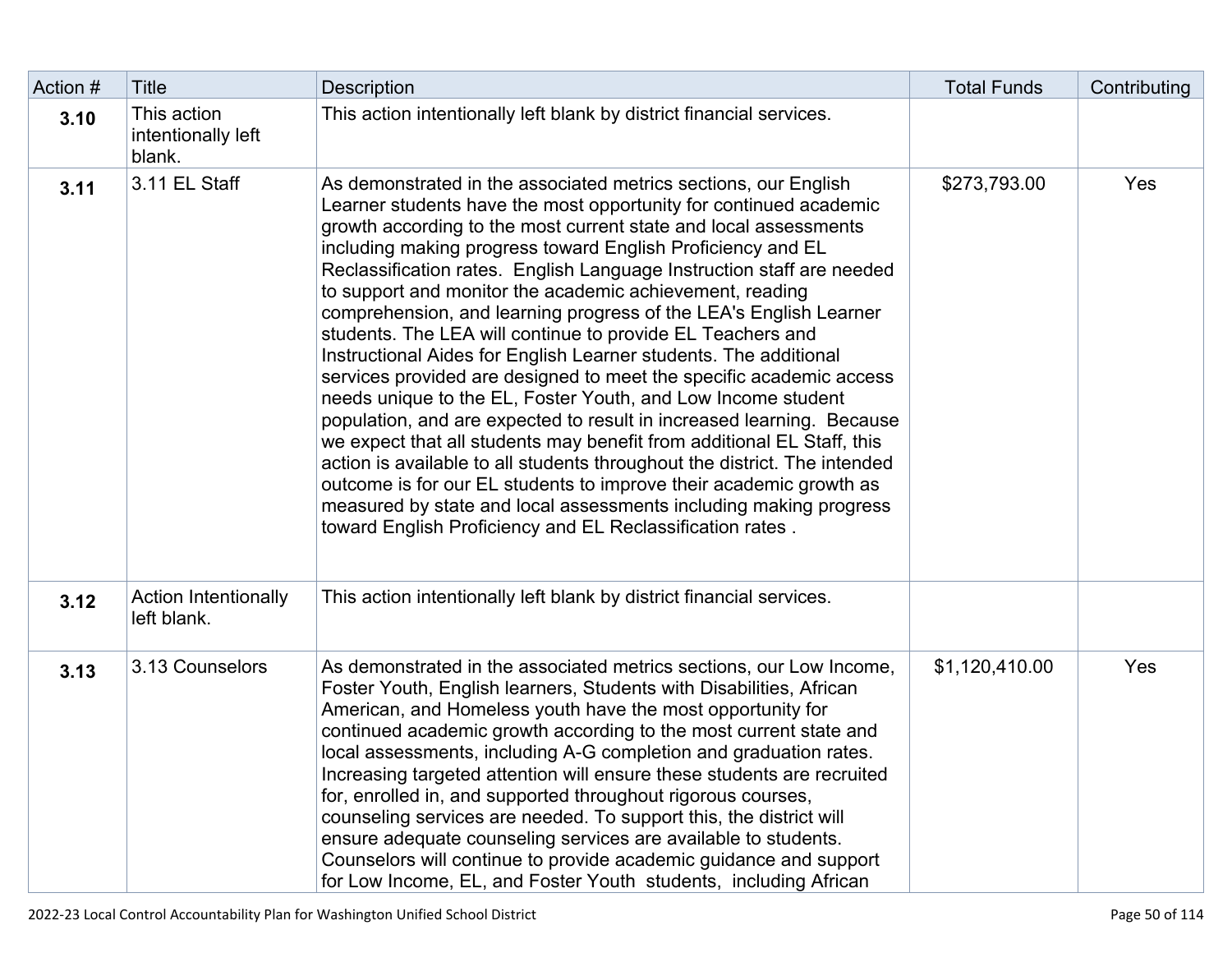| Action # | <b>Title</b>       | <b>Description</b>                                                                                                                                                                                                                                                                                                                                                                                                                                                                                                                                                                                                                                                                                                                                                                                                                                                                                                                                                                                                                                                                                                                                                                                                                                                                                                                                                                | <b>Total Funds</b> | Contributing |
|----------|--------------------|-----------------------------------------------------------------------------------------------------------------------------------------------------------------------------------------------------------------------------------------------------------------------------------------------------------------------------------------------------------------------------------------------------------------------------------------------------------------------------------------------------------------------------------------------------------------------------------------------------------------------------------------------------------------------------------------------------------------------------------------------------------------------------------------------------------------------------------------------------------------------------------------------------------------------------------------------------------------------------------------------------------------------------------------------------------------------------------------------------------------------------------------------------------------------------------------------------------------------------------------------------------------------------------------------------------------------------------------------------------------------------------|--------------------|--------------|
|          |                    | American students, Students with Disabilities, and Homeless students,<br>to meet A-G requirements to ensure College and Career readiness<br>and to support and monitor the academic achievement and learning<br>progress of the LEA's Low Income, EL, and Foster Youth students.<br>The additional services provided are designed to meet the specific<br>academic access needs throughout the district unique to the EL,<br>Foster Youth, and Low Income student population, and are expected<br>to result in increased learning. Because we expect that all students<br>may benefit from additional Counselors, this action is available to all<br>students throughout the district. The intended outcome is for our Low<br>Income, EL, and Foster Youth students to improve their academic<br>growth as measured by state and local assessments, increase A-G<br>completion, and graduation rates.                                                                                                                                                                                                                                                                                                                                                                                                                                                                             |                    |              |
| 3.14     | 3.14 Summer School | As demonstrated in the associated metrics sections, our Low Income,<br>Foster Youth, English learners, Students with Disabilities, African<br>American, and Homeless youth have the most opportunity for<br>continued academic growth according to the most current state and<br>local assessments. Summer School courses will ensure that Low<br>Income, EL, and Foster Youth students are given additional<br>opportunity to extend learning, decrease gaps in skills and<br>comprehension, and complete A-G college requirements and LEA<br>graduation requirements. The LEA will continue to provide Summer<br>School courses especially for Low Income, EL, and Foster Youth<br>students, including African American students, Students with<br>Disabilities, and Homeless students. The additional services provided<br>are designed to meet the specific academic access needs unique to<br>the EL, Foster Youth, and Low Income student population, and are<br>expected to result in increased learning. Because we expect that all<br>students may benefit from additional Summer School, this action is<br>available to all students throughout the district. The intended outcome<br>is for our Low Income, EL, and Foster Youth students to improve their<br>academic growth as measured by state and local assessments,<br>increase A-G rates, and graduation rates. | \$581,995.00       | Yes          |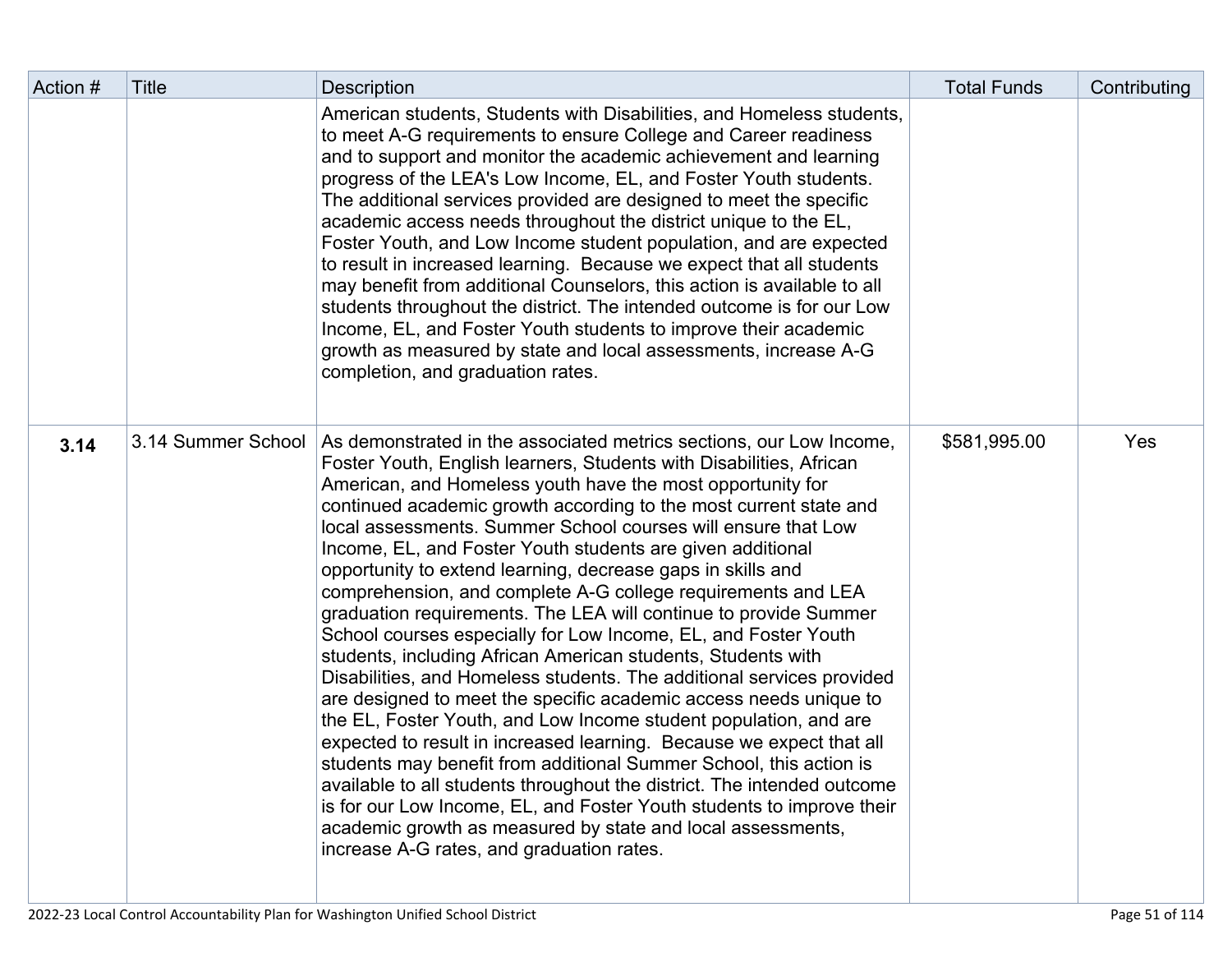| Action # | <b>Title</b>                                           | <b>Description</b>                                                                                                                                                                                                                                                                                                                                                                                                                                                                                                                                                                                                                                                                                                                                                                                                                                                                                                                                                                                                                                                                                                                                                                                                                                                                                                                                                                                                                                                                                                                                                                                                                                                                                                                                          | <b>Total Funds</b> | Contributing |
|----------|--------------------------------------------------------|-------------------------------------------------------------------------------------------------------------------------------------------------------------------------------------------------------------------------------------------------------------------------------------------------------------------------------------------------------------------------------------------------------------------------------------------------------------------------------------------------------------------------------------------------------------------------------------------------------------------------------------------------------------------------------------------------------------------------------------------------------------------------------------------------------------------------------------------------------------------------------------------------------------------------------------------------------------------------------------------------------------------------------------------------------------------------------------------------------------------------------------------------------------------------------------------------------------------------------------------------------------------------------------------------------------------------------------------------------------------------------------------------------------------------------------------------------------------------------------------------------------------------------------------------------------------------------------------------------------------------------------------------------------------------------------------------------------------------------------------------------------|--------------------|--------------|
| 3.15     | 3.15 After School<br>Program                           | The After School Program will ensure that all students receive<br>academic support, including tutoring and assistance completing<br>homework.                                                                                                                                                                                                                                                                                                                                                                                                                                                                                                                                                                                                                                                                                                                                                                                                                                                                                                                                                                                                                                                                                                                                                                                                                                                                                                                                                                                                                                                                                                                                                                                                               | \$488,539.00       | <b>No</b>    |
| 3.16     | 3.16 Full Access to<br>Courses and<br><b>Electives</b> | As demonstrated in the associated metrics sections, our Low Income,<br>Foster Youth, and English Learner students have the most opportunity<br>for continued academic growth according to the most current state and<br>local assessments including A-G rates and CTE participation.<br>Accessing the full range of courses is often challenging for our Low<br>Income, EL, and Foster Youth students due to a range of barriers like<br>reading comprehension, gaps in skills, transportation issues, higher<br>absence rates, and other common social and emotional stresses that<br>interfere with engaging successfully in academics. In order to mitigate<br>these obstacles most associated with these student groups and<br>ensure they have access to the full range of courses, the district is<br>committed to increasing our CTE pathway offerings, additional elective<br>class opportunities, and providing targeted counseling services to<br>ensure they are aware and enrolled in our full course offerings. The<br>LEA will continue to maintain full access to courses and electives for<br>Low Income, EL, and Foster Youth students. The additional services<br>provided are designed to meet the specific academic access needs<br>unique to the EL, Foster Youth, and Low Income student population,<br>and are expected to result in increased learning. Because we expect<br>that all students may benefit from full access to courses and electives,<br>this action is available to all students throughout the district. The<br>intended outcome is for our Low Income, EL, and Foster Youth<br>students to improve their academic growth as measured by state and<br>local assessments and their A-G rate and CTE participation. | \$1,119,258.00     | Yes          |
| 3.17     | 3.17 CTE Courses<br>and Electives                      | As demonstrated in the associated metrics sections, our Low Income.<br>Foster Youth, and EL students have the most opportunity for<br>continued academic growth according to the most current state and<br>local assessments including the completion rates for A-G and CTE.<br>Expanding CTE Pathways will help expand the various ways students                                                                                                                                                                                                                                                                                                                                                                                                                                                                                                                                                                                                                                                                                                                                                                                                                                                                                                                                                                                                                                                                                                                                                                                                                                                                                                                                                                                                           | \$1,551,849.00     | Yes          |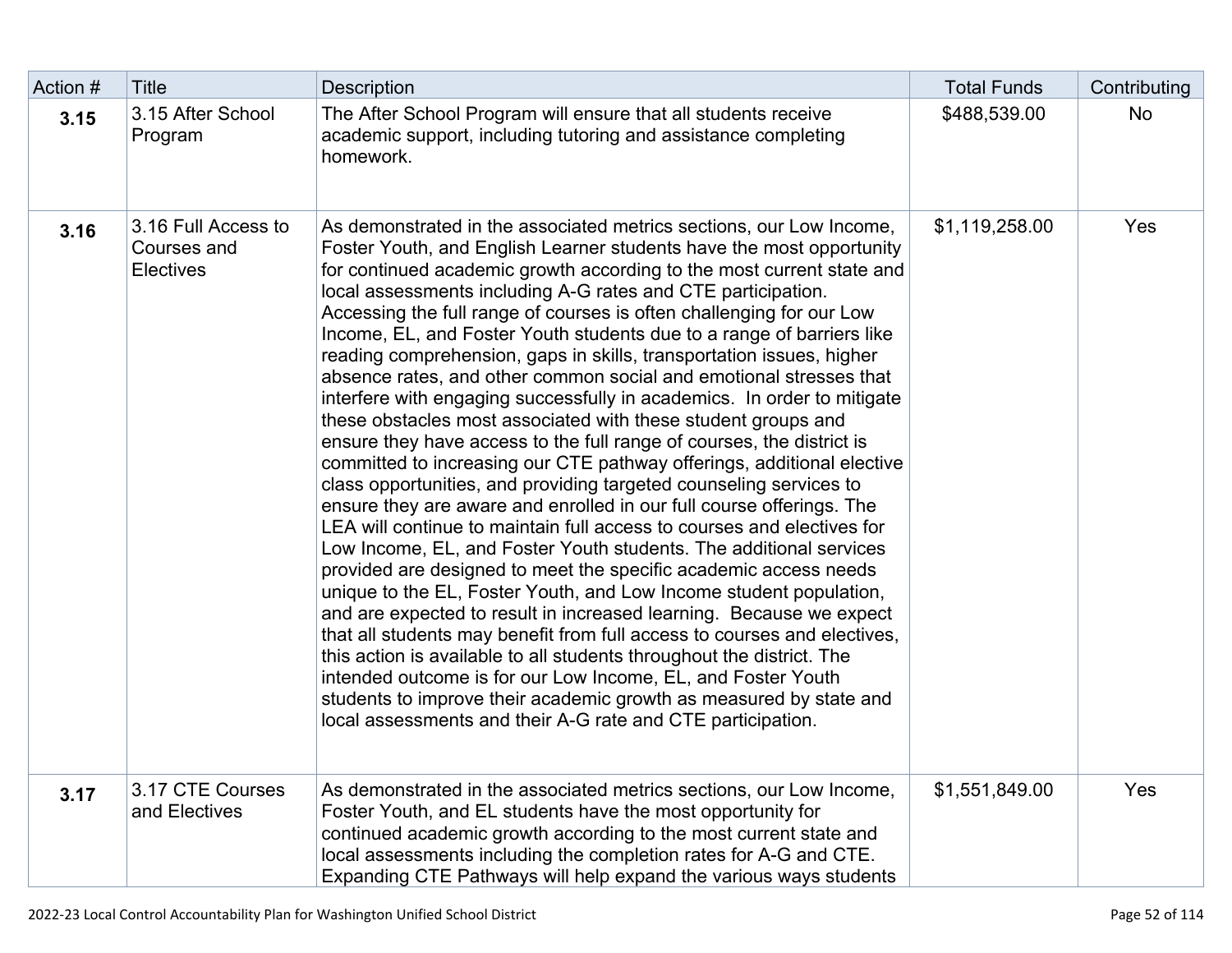| Action # | <b>Title</b>                                                           | <b>Description</b>                                                                                                                                                                                                                                                                                                                                                                                                                                                                                                                                                                                                                                                                                                                                                                                                                                                                                                                                                                                                                                                                                                                                                                                                                                                                                                                                                    | <b>Total Funds</b> | Contributing |
|----------|------------------------------------------------------------------------|-----------------------------------------------------------------------------------------------------------------------------------------------------------------------------------------------------------------------------------------------------------------------------------------------------------------------------------------------------------------------------------------------------------------------------------------------------------------------------------------------------------------------------------------------------------------------------------------------------------------------------------------------------------------------------------------------------------------------------------------------------------------------------------------------------------------------------------------------------------------------------------------------------------------------------------------------------------------------------------------------------------------------------------------------------------------------------------------------------------------------------------------------------------------------------------------------------------------------------------------------------------------------------------------------------------------------------------------------------------------------|--------------------|--------------|
|          |                                                                        | may meet A-G requirements and preparation for post-secondary<br>success. As students engage in experiential and practical learning,<br>they will practice critical thinking, explore areas of post-secondary<br>interest and develop marketable skills and knowledge. The LEA will<br>provide for expanded CTE Pathways as this support is designed to<br>meet the specific academic access needs unique for Low Income, EL<br>and homeless student population, and is expected to result in<br>increased learning. Because we expect that all students may benefit<br>from these courses and electives, this action is available to all<br>students throughout the district as measured by state and local<br>assessments, A-G completion rate, and CTE completion rate.                                                                                                                                                                                                                                                                                                                                                                                                                                                                                                                                                                                             |                    |              |
| 3.18     | 3.18 Supplemental<br>Instructional<br>Materials and<br><b>Supplies</b> | As demonstrated in the associated metrics sections, our Low Income,<br>Foster Youth, and English Learner students have the most opportunity<br>for continued academic growth according to the most current state and<br>local assessments. Supplemental Instructional supplies will ensure<br>that Low Income, EL, and Foster Youth students are given the<br>opportunity to complete all courses and to provide needed additional<br>academic support. The LEA will provide supplemental instructional<br>supplies for Low Income, EL, and Foster Youth students. As students<br>interact with additional learning materials that offer a variety of access<br>points through manipulatives, videos, audio options, extended reading,<br>they will strengthen skills, knowledge and application. The additional<br>services provided are designed to meet the specific academic access<br>needs unique to the EL, Foster Youth, and Low Income student<br>population, and are expected to result in increased learning. Because<br>we expect that all students may benefit from additional supplemental<br>instructional material, this action is available to all students throughout<br>the district. The intended outcome is for our Low Income, EL, and<br>Foster Youth students to improve their academic growth as measured<br>by state and local assessments. | \$327,509.00       | Yes          |
| 3.19     | 3.19 Academic<br>Coaches                                               | As demonstrated in the associated metrics sections, our Low Income,<br>Foster Youth, and English Learner students have the most opportunity                                                                                                                                                                                                                                                                                                                                                                                                                                                                                                                                                                                                                                                                                                                                                                                                                                                                                                                                                                                                                                                                                                                                                                                                                           | \$258,386.00       | Yes          |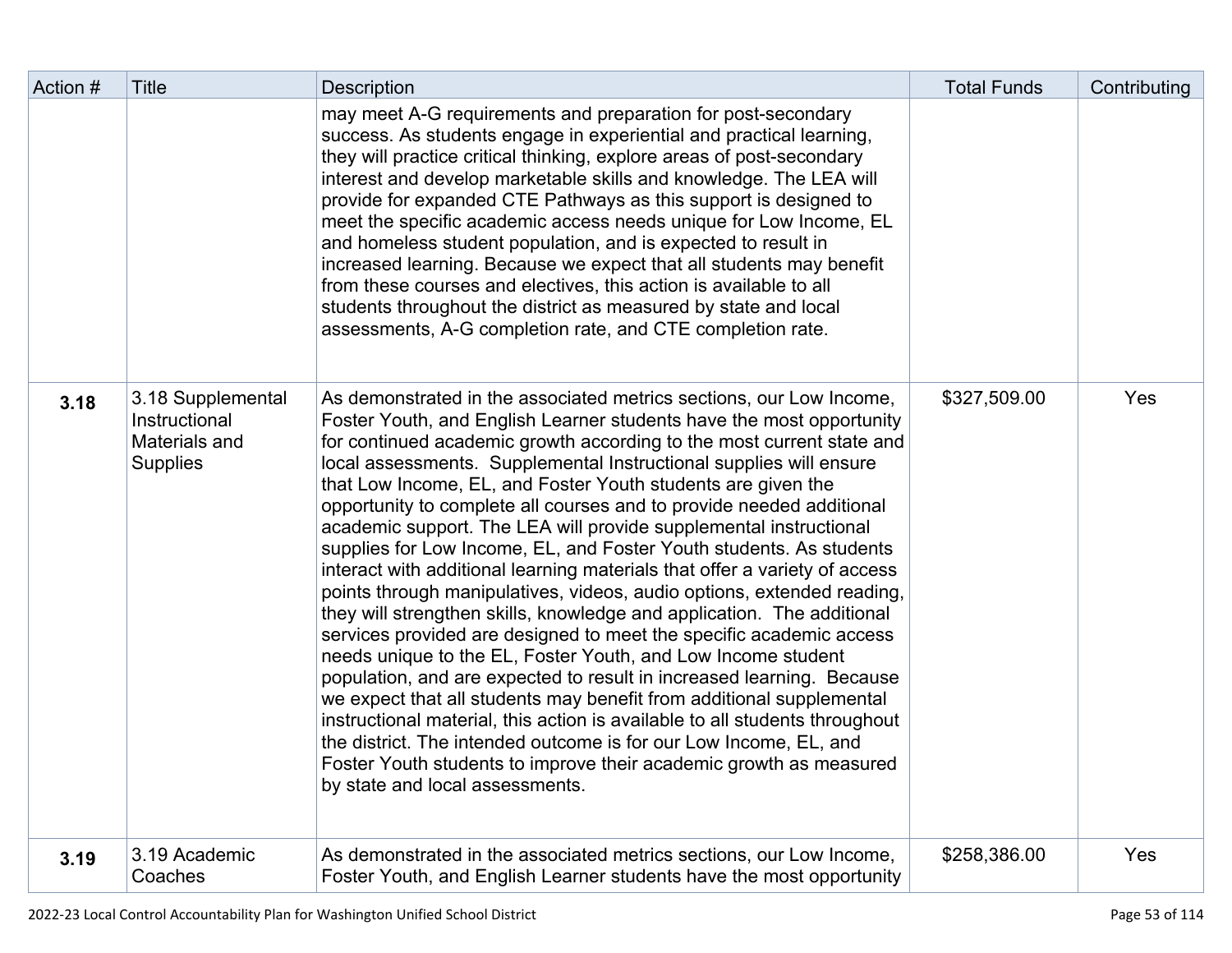| Action # | <b>Title</b>                                          | <b>Description</b>                                                                                                                                                                                                                                                                                                                                                                                                                                                                                                                                                                                                                                                                                                                                                                                                                                                                                                                                                                                                                                                                                                                                                                                                                                                                                                     | <b>Total Funds</b> | Contributing |
|----------|-------------------------------------------------------|------------------------------------------------------------------------------------------------------------------------------------------------------------------------------------------------------------------------------------------------------------------------------------------------------------------------------------------------------------------------------------------------------------------------------------------------------------------------------------------------------------------------------------------------------------------------------------------------------------------------------------------------------------------------------------------------------------------------------------------------------------------------------------------------------------------------------------------------------------------------------------------------------------------------------------------------------------------------------------------------------------------------------------------------------------------------------------------------------------------------------------------------------------------------------------------------------------------------------------------------------------------------------------------------------------------------|--------------------|--------------|
|          |                                                       | for continued academic growth according to the most current state and<br>local assessments. In an effort to increase student academic<br>achievement through improved teacher efficacy, WUSD will continue<br>to employ two Academic Coaches to provide ongoing training and<br>support services for the district sites. Academic coaches have the<br>necessary skills and abilities to successfully support learning which<br>has, in turn, resulted in the Low Income, EL, and Foster Youth student<br>population working toward meeting or exceed grade-level academic<br>standards. The additional services provided will expand instructional<br>practices of the staff and are designed to meet the specific academic<br>access needs unique to the EL, Foster Youth, and Low Income<br>student population, and are expected to result in increased learning.<br>Because we expect that all students may benefit from Academic<br>Coaches, this action is available to all students throughout the district.<br>The intended outcome is for our Low Income, EL, and Foster Youth<br>students to improve their academic growth as measured by state and<br>local assessments and improve access grade level standards.                                                                                            |                    |              |
| 3.20     | 3.20 Class Size<br><b>Reduction (Grades 4-</b><br>12) | As demonstrated in the associated metrics sections, our Low Income,<br>Foster Youth, and English Learner students have the most opportunity<br>for continued academic growth according to the most current state and<br>local assessments. Low Income, EL, and Foster Youth student<br>groups learn and perform at the highest level when class sizes are<br>low. Using certificated teaching staff the district will maintain class<br>size at the lowest levels possible at all schools for grades 4-12. Lower<br>teacher to student ratios increases instructional minutes per student<br>and therefore supports the educator's ability provide more one-on-one<br>instructional time with students to target individual needs, allows for a<br>calmer learning environment which lowers affect and helps students<br>feel safe. As students receive more targeted instruction and have<br>increased time with the teacher, skill and concept gaps may be<br>addressed fostering deeper levels of learning. Further, the teacher and<br>student will have more time to develop necessary rapport that<br>supports a healthy learning environment. The additional services<br>provided are designed to meet the specific academic access needs<br>unique to the EL, Foster Youth, and Low Income student population, | \$710,131.00       | Yes          |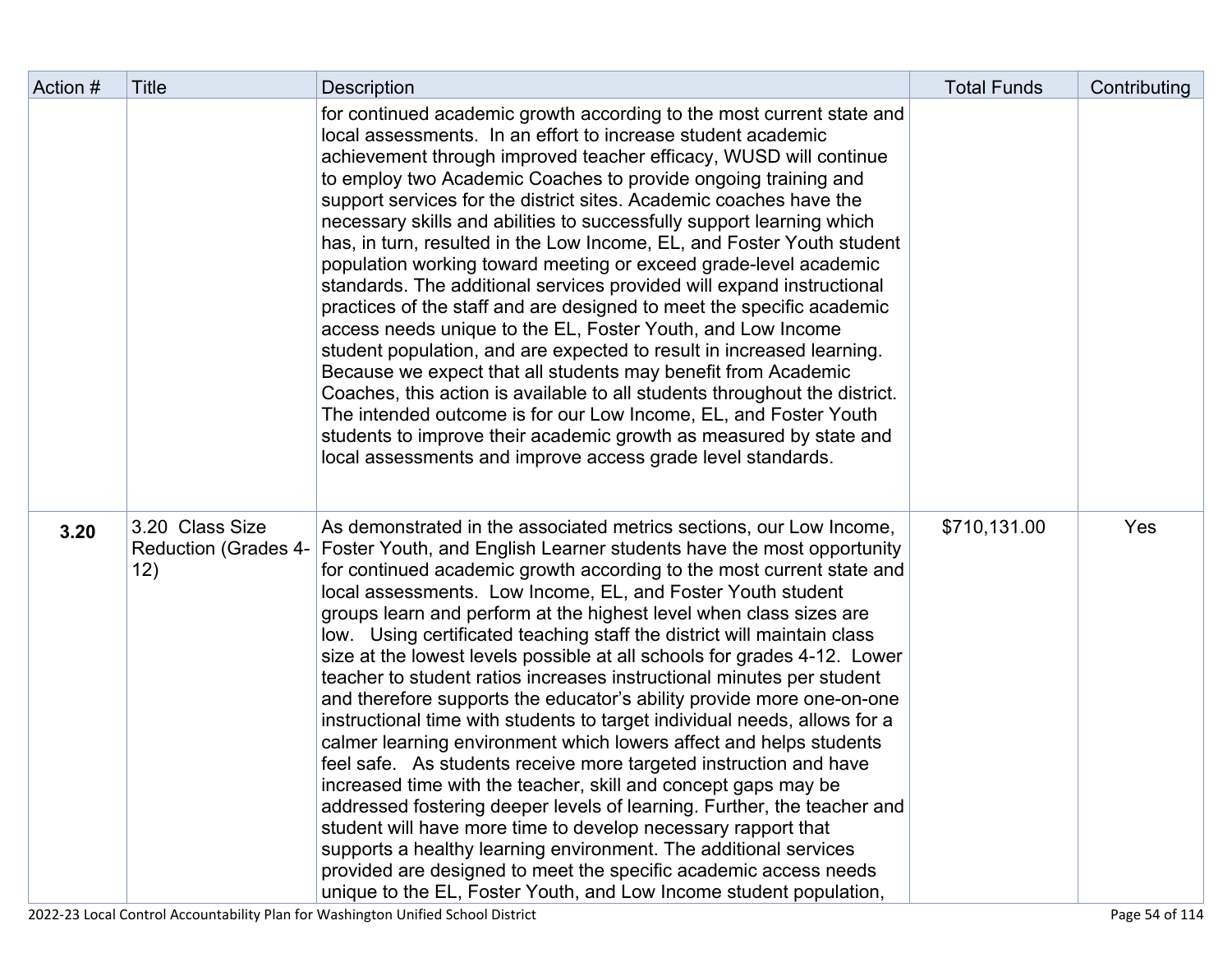| Action # | Title | Description                                                                                                                                                                                                                                                                                                                                                                     | <b>Total Funds</b> | Contributing |
|----------|-------|---------------------------------------------------------------------------------------------------------------------------------------------------------------------------------------------------------------------------------------------------------------------------------------------------------------------------------------------------------------------------------|--------------------|--------------|
|          |       | and are expected to result in increased learning. Because we expect<br>that all students may benefit from additional class size reduction, this<br>action is available to all students throughout the district. The intended<br>outcome is for our Low Income, EL, and Foster Youth students to<br>improve their academic growth as measured by state and local<br>assessments. |                    |              |

An analysis of how this goal was carried out in the previous year. A description of any substantive differences in planned actions and actual implementation of these actions.

All actions were executed to ensure progress is made toward accomplishing goal #3. There are four action items that WUSD actual expenditures were over planned expenditures and one actual expenditure that was under the planned expenditure. Action item 3.2 Intervention Assistants: WUSD hired additional Intervention Assistants to help close learning gaps for our students. This action was a success for WUSD and allows for additional differentiated instruction. Action item 3.6 Library Media Services: WUSD maintains our commitment to Library media services and added an additional staff member. By adding an additional staff, this allows for students to have more services provided for a well rounded educational experience. 3.17 CTE courses and electives: Washington Union High School continues to offer a robust CTE course offering and a wide variety of elective courses. Additional staff were added to these two course offerings, which is another success for WUSD. 3.18 Supplemental Instructional Materials and Supplies: WUSD under spent in this action items but utilized other revenue sources to ensure adequate supplemental instructional materials and supplies were adequate to accomplish our goal. Action item 3.19 Academic coaches: WUSD had an increase in spending to allow our academic coaches to attend educational conferences. This action is a success and ensures are academic coaches are researching and bringing best first instructional strategies back to WUSD and deploy throughout are staff. A challenge WUSD experiences is meeting the demands of the social and emotional needs of our students throughout the district.

An explanation of material differences between Budgeted Expenditures and Estimated Actual Expenditures and/or Planned Percentages of Improved Services and Estimated Actual Percentages of Improved Services.

There were material differences between the budgeted expenditures and the actual expenditures. Action 3.1 Reading Intervention Teachers: Additional staff and training were not able to be hired and training conducted as planned which resulted in \$269,004.00 of unspent funds. Action 3.2 Intervention Assistants: Additional staff were not able to be hired as planned which resulted in \$139,031.00 of unspent funds. Action 3.3 Intervention Curriculum: Additional intervention program was added in the math and ELA program resulting in an additional \$45,291.00 of increased spending. Action 3.4 Learning Directors: An increase in salary and benefits resulted in an additional \$72,672.00 of spending. Action 3.5 Instructional Aides: Additional instructional aides were hired to support students which resulted in an increase in spending of \$170,509.00. Action 3.6 Library Media Services: An additional classified staff was not added as planned resulting in a decrease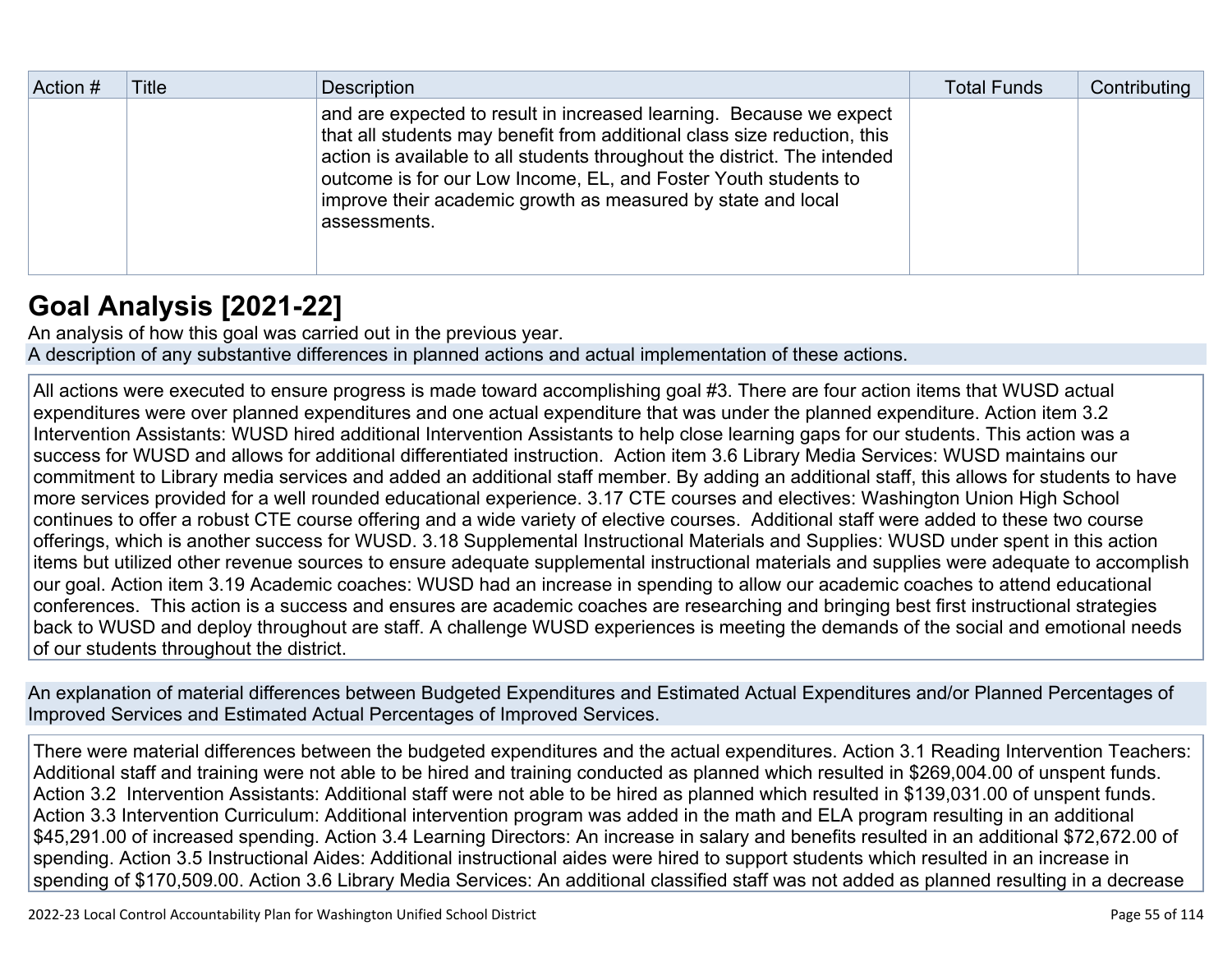in spending of \$43,147.00. Action 3.7 Supplemental Online Academic Support Programs: WUSD reduced the amount of online support services because students were back to in-person learning which resulted in \$58,084.00 of unspent funds. Action 3.8 WUHS PASS Program: Washington Union High School increased the amount of services and teaching staff salaries and benefits to support the PASS Program which resulted in an increase of spending of \$115,741.00. Action 3.9 English Learner Curriculum and Language Acquisition: Less online student supports were required since in-person learning resumed which resulted in a decrease in spending of \$43,304.00 Action 3.11 EL Staff: Additional salaries and benefits for teaching staff resulted in an increase in spending totaling \$22,659.00. Action 3.14 Summer School: Funds have not been spent as of the writing of the LCAP. \$300,912.00 will be utilized to support summer school for 2021-22. Action 3.16 Full Access to Courses and Electives: Less supplies and field trips were used/taken during the COVID-19 pandemic resulting in \$56,393.00 of unspent funds. Action 3.18 Supplemental Instructional Materials and Supplies: Less supplies and student field trips were processed during the COVID-19 pandemic resulting in \$160,420.00 of unspent funds. Action 3.20 Class Size Reduction (Grades 4-12): An increase in teacher salaries and benefits resulted in an increase totaling \$42,100.00.

An explanation of how effective the specific actions were in making progress toward the goal.

Reading intervention teachers, intervention assistants, intervention curriculum, and instructional aides are all essential for WUSD to accomplish Goal #3. Systematic intervention for all students is a pillar of Goal #3 and without these actions very difficult to accomplish our goals. These actions focus on identifying students for intervention and then systematically helping students with the skills necessary to access grade level standards. 96% of parents surveyed, had no opinion or believed their child's school offered effective supports for English learners. EL staff and English Learner Curriculum are essential components of a quality EL program and ensuring WUSD is accomplishing our goal. 84% of parents surveyed believed their child's school has adults that really care about students. Learning Directors and Counselors have a direct impact in this area by providing myriad of supports for our students. 83% of parents surveyed believed their child's school offers supports that help their child to be academically successful. Library Media Services, Supplemental online programs, WUHS PASS Program, summer school, and the after school program all provide supports for students and are essential in accomplishing our goal. 93% of parents surveyed believed Washington Union High School offers full access to courses, electives and provided CTE courses for their child.

A description of any changes made to the planned goal, metrics, desired outcomes, or actions for the coming year that resulted from reflections on prior practice.

Adjustments have been made to the metrics for year one and desired outcome columns to closely monitor progress of our EL, Low Income, and Foster Youth students.

- Smarter Balance Math and ELA
- EL students making progress towards English proficiency (data source change)
- EL reclassification
- AP Passage rate
- A-G completion rate
- CTE Pathway Completion Rate
- Access to and enrollment in a broad course of study for all students
- A-G completion and CTE pathway completion rate (data source change)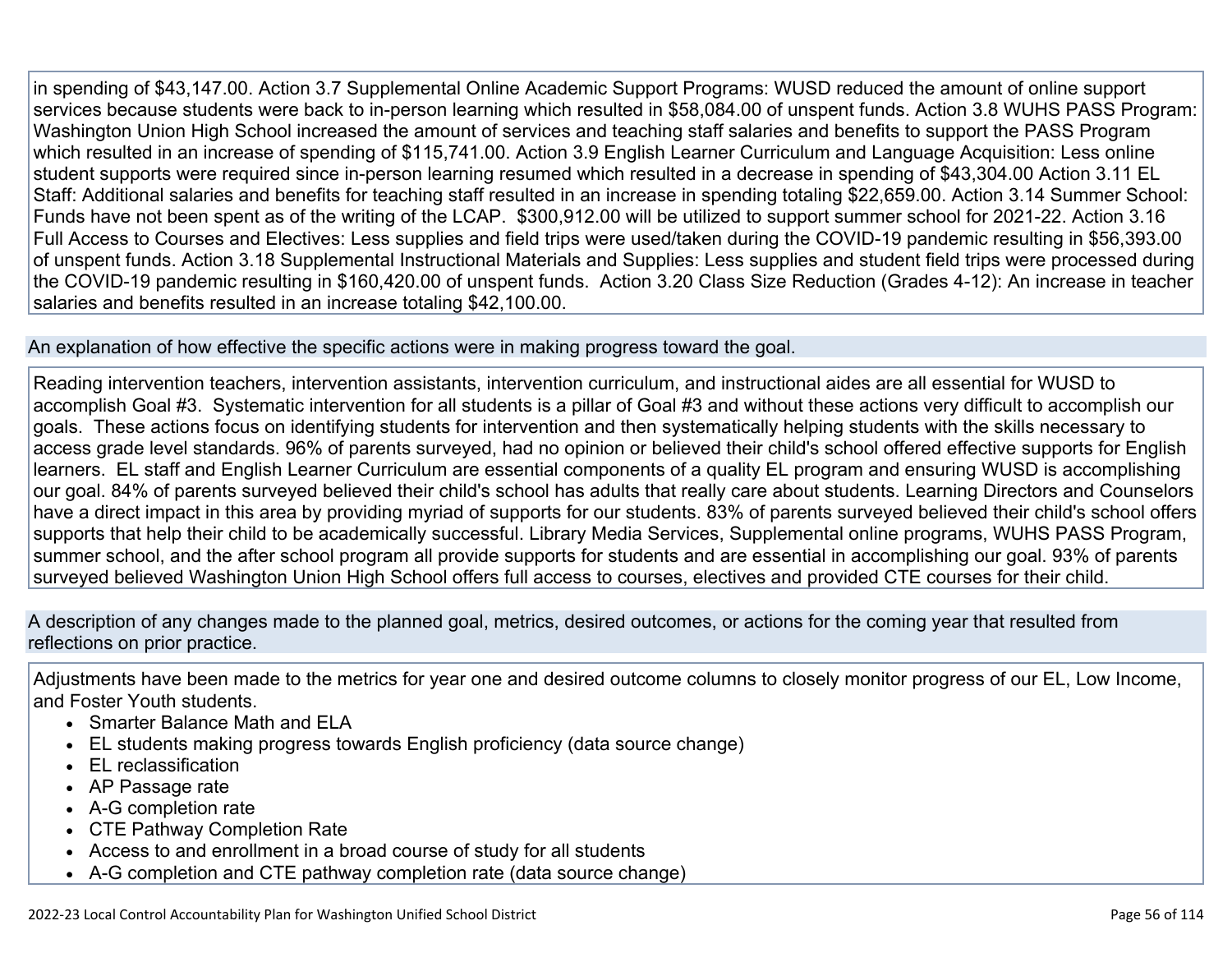- EAP ELA & Math College Ready and Conditionally Ready
- Other Pupil Outcomes

\*See the above associated metric for the data source adjustment. Due to the suspension and or availability of published State data.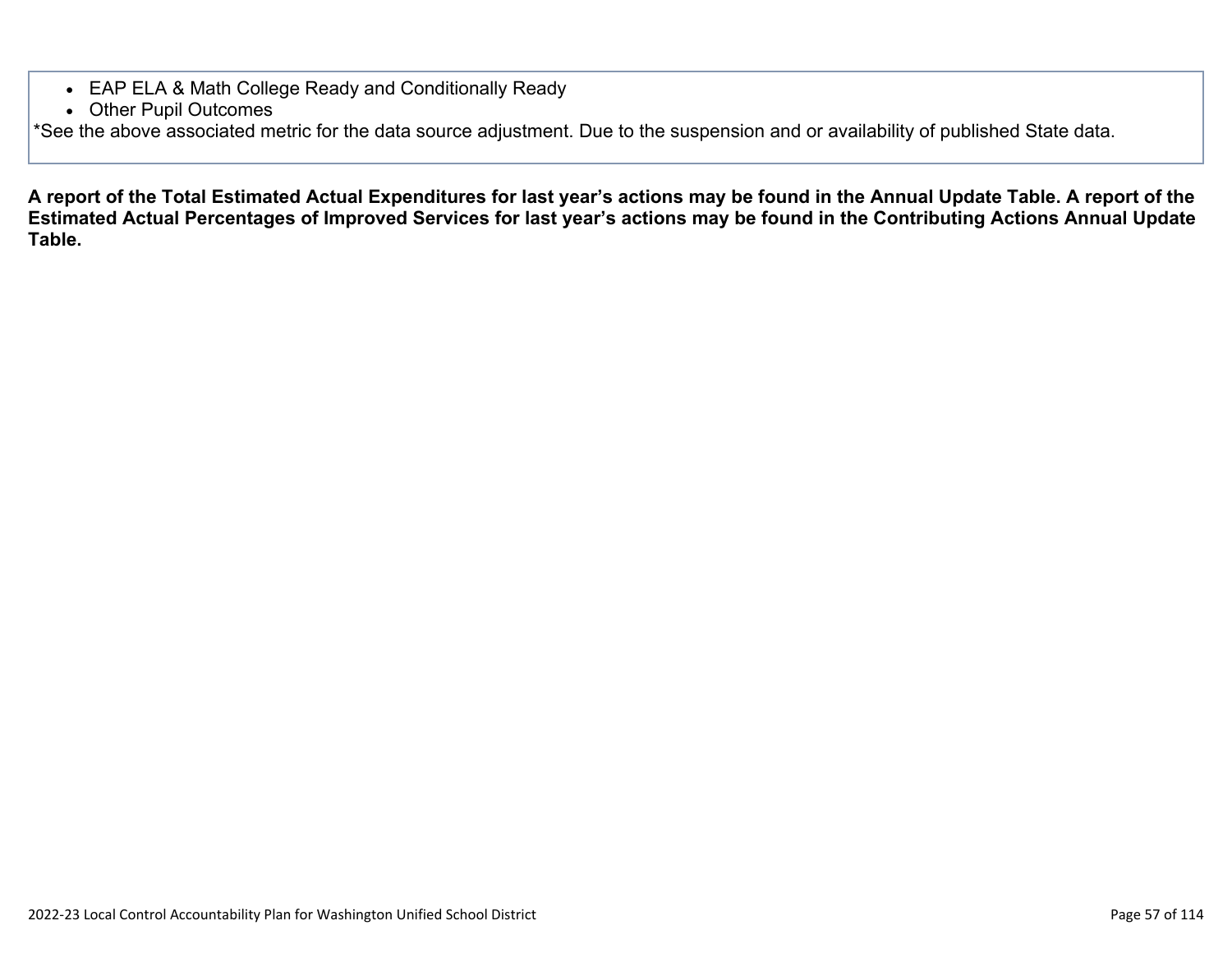# **[Goals and Actions](http://www.doc-tracking.com/screenshots/22LCAP/Instructions/22LCAPInstructions.htm#GoalsandActions)**

## **[Goal](http://www.doc-tracking.com/screenshots/22LCAP/Instructions/22LCAPInstructions.htm#goalDescription)**

| Goal #       | <b>Description</b>                                                                                                                                                                                                 |
|--------------|--------------------------------------------------------------------------------------------------------------------------------------------------------------------------------------------------------------------|
| $\mathbf{A}$ | The Washington Unified School District will be a place where all students in all subgroups are actively engaged in a safe<br>and positive school climate reflecting the diversity of our district as our strength. |

An explanation of why the LEA has developed this goal.

Based on state and local assessment data, educational partner consultation, and other collected data the district identifies this Goal and subsequent Actions as priorities for the district. Goal 4 is a broad goal focused on improving performance across the wide range of metrics listed below. Currently, 100% of students do not attend school on a daily basis. Students need to be actively engaged in school daily in order to become college and career-ready graduates. The number of students suspended and/or expelled needs to continue to decline in order to provide all students a safe and positive school climate conducive to learning.

## **[Measuring and Reporting Results](http://www.doc-tracking.com/screenshots/22LCAP/Instructions/22LCAPInstructions.htm#MeasuringandReportingResults)**

| <b>Metric</b>                      | <b>Baseline</b>                                                                                                                                         | Year 1 Outcome                                                                                                                                                          | Year 2 Outcome | Year 3 Outcome | Desired Outcome for<br>$2023 - 24$                                                                                                      |
|------------------------------------|---------------------------------------------------------------------------------------------------------------------------------------------------------|-------------------------------------------------------------------------------------------------------------------------------------------------------------------------|----------------|----------------|-----------------------------------------------------------------------------------------------------------------------------------------|
| <b>Attendance Rate</b>             | In 2020-21, WUSD's<br>district attendance<br>rate was at<br>95% according to the<br>Aeries Student<br>Information System.                               | End of the fall<br>semester of the 2021-<br>22 school year,<br><b>WUSD attendance</b><br>rate was $91.1\%$<br>according to the<br>Aeries Student<br>Information System. |                |                | <b>Maintain the District</b><br>attendance rate at or<br>above 95% according<br>to the Aeries Student<br>Information System.            |
| <b>Chronic Absenteeism</b><br>Rate | 2020-21: While the<br>California School<br>Dashboard did not<br>report on Chronic<br>Absenteeism due to<br>the state waiver,<br>internal data collected | WUSD had a 16%<br>chronic absenteeism<br>rate for the 2020-2021<br>school year according<br>to the Dataquest.<br><b>WUSD chronic</b><br>absenteeism rate for            |                |                | Decrease WUSD's<br><b>Chronic Absenteeism</b><br>rate from the prior<br>year according to the<br>California School<br>Dashboard Chronic |

2022-23 Local Control Accountability Plan for Washington Unified School District **Page 198 of 114** and 2022-23 Local Control Accountability Plan for Washington Unified School District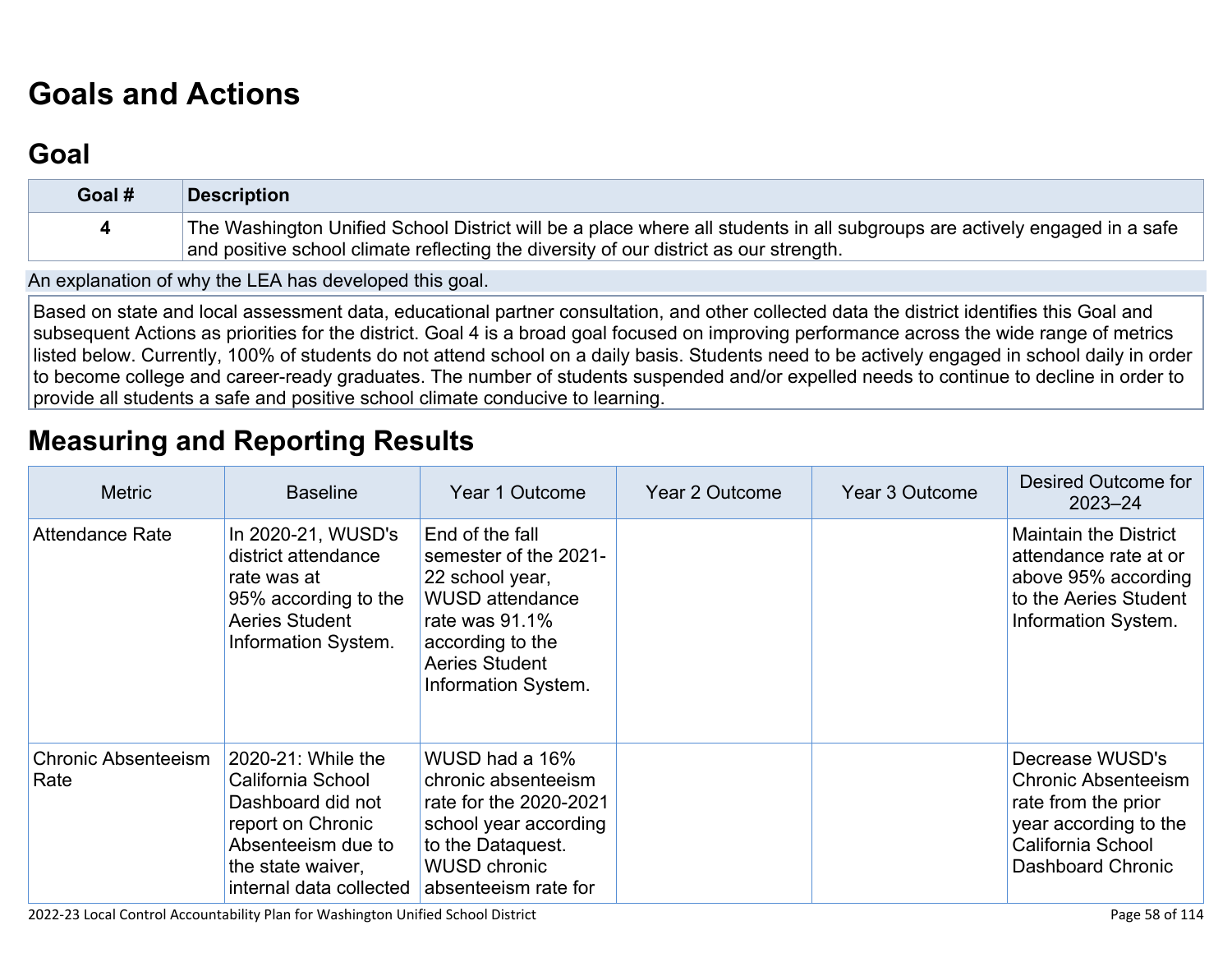| <b>Metric</b>                                | <b>Baseline</b>                                                                                                                                                                                                  | Year 1 Outcome                                                                                                                                                                                             | Year 2 Outcome | Year 3 Outcome | <b>Desired Outcome for</b><br>$2023 - 24$                                                                                                                                                                                                                                        |
|----------------------------------------------|------------------------------------------------------------------------------------------------------------------------------------------------------------------------------------------------------------------|------------------------------------------------------------------------------------------------------------------------------------------------------------------------------------------------------------|----------------|----------------|----------------------------------------------------------------------------------------------------------------------------------------------------------------------------------------------------------------------------------------------------------------------------------|
|                                              | in the Aeries SIS<br>shows that as of April<br>2, 2021 the chronic<br>absenteeism rate of<br>K-8 students is less<br>than $1\%$ .                                                                                | Low Income was<br>17.8%, EL students<br>15.5%, and Foster<br>Youth was 35.3%. In<br>addition, chronic<br>absenteeism rate for<br>AA students was 3.6%<br>and 0% for our<br>homeless students.<br>*adjusted |                |                | Absenteeism<br>performance indicator.                                                                                                                                                                                                                                            |
| <b>High School</b><br><b>Graduation Rate</b> | In 2020, WUHS had a<br>graduation rate of<br>97%, and ELM High<br>School had a<br>graduation rate of<br>92% according to the<br>California School<br>Dashboard and CA<br><b>Alternative School</b><br>Dashboard. | In 2021, WUSD had a<br>graduation rate of<br>87.7% according to<br>the Dataquest. WUSD<br>Low Income<br>graduation rate was<br>87.8%, EL students<br>was 74.7%, and<br>Foster Youth was N/A.<br>*Adjusted  |                |                | The high school<br>graduation rate at<br><b>Washington Union</b><br>High School and in<br>the Alternative<br><b>Education programs</b><br>will meet or exceed<br>the state average<br>according to the<br>California School<br>Dashboard<br><b>Graduation Rate</b><br>Indicator. |
| <b>High School Dropout</b><br>Rate           | According to the four<br>year adjusted<br>outcome for the 2019-<br>20 school year,<br>WUSD had a drop-out<br>rate of 6%.                                                                                         | According to<br><b>CALPADS</b> for the<br>2020-21 school year,<br>WUSD had a 1.9%<br>dropout rate.<br>*adjusted                                                                                            |                |                | The number of high<br>school dropouts will<br>be maintained or<br>decreased according<br>to the four year<br>adjusted cohort<br>outcome (Dataquest)<br>from the previous<br>year's data.                                                                                         |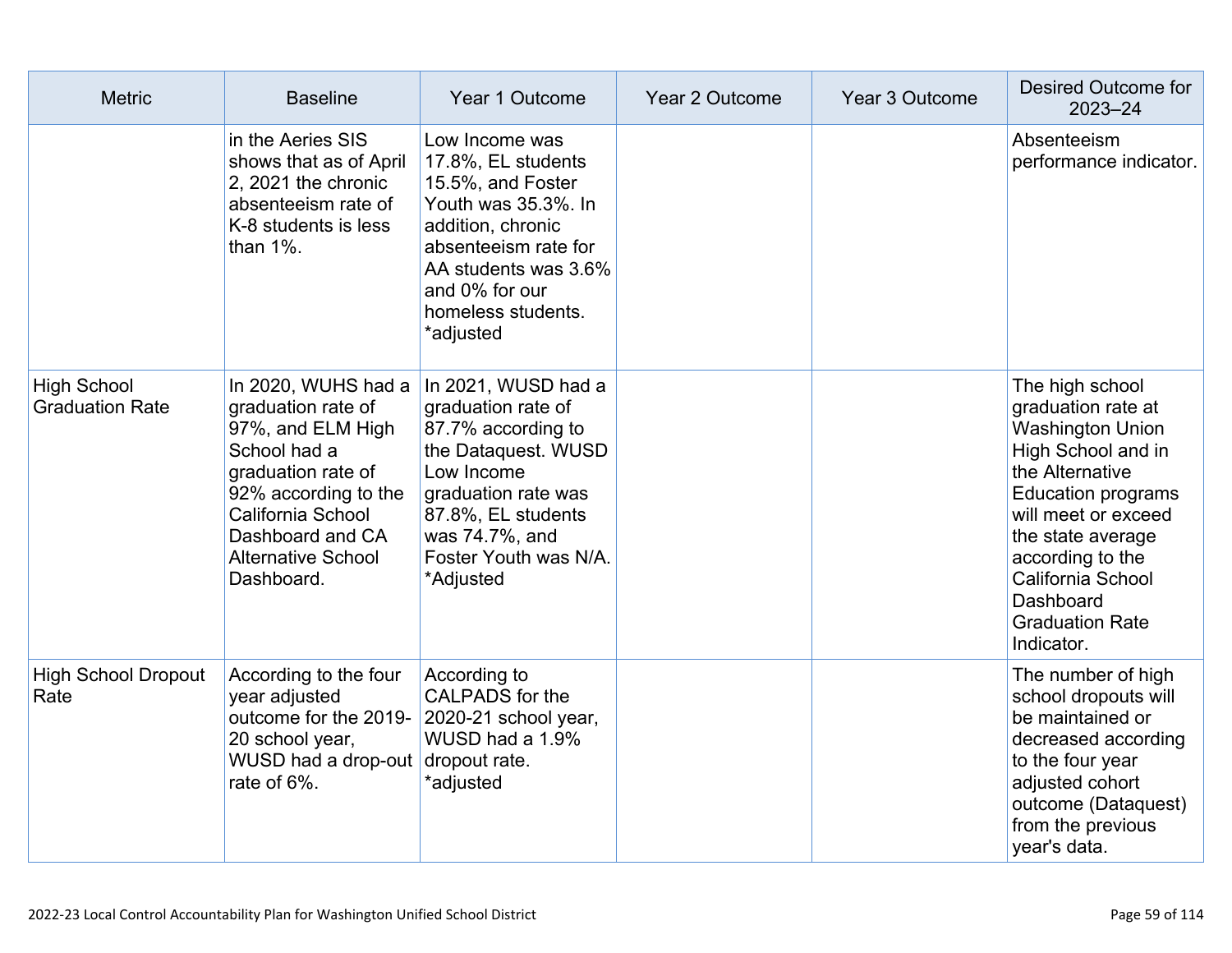| <b>Metric</b>                                 | <b>Baseline</b>                                                                                                                                                                                                                                                                                                                                                        | Year 1 Outcome                                                                                                                                                                                                                                                                                                                                                                               | Year 2 Outcome | Year 3 Outcome | Desired Outcome for<br>$2023 - 24$                                                                                                                                                                                                                                                |
|-----------------------------------------------|------------------------------------------------------------------------------------------------------------------------------------------------------------------------------------------------------------------------------------------------------------------------------------------------------------------------------------------------------------------------|----------------------------------------------------------------------------------------------------------------------------------------------------------------------------------------------------------------------------------------------------------------------------------------------------------------------------------------------------------------------------------------------|----------------|----------------|-----------------------------------------------------------------------------------------------------------------------------------------------------------------------------------------------------------------------------------------------------------------------------------|
| <b>Suspension Rate</b>                        | While the CA School<br>Dashboard did not<br>report suspension<br>data for the 2019-20<br>school year, internal<br>data showed that the<br>district reduced<br>suspensions of All<br>Students to 3.5%,<br>African American<br>students to 7%,<br>Students with<br>Disabilities to 9.5%,<br>and maintained the<br>rate of suspension for<br>Homeless students at<br>22%. | According to the CDE,<br><b>WUSD overall</b><br>suspension rate was<br>.4% for the 2020-21<br>school year. In<br>addition, WUSD<br>African American<br>suspension rate was<br>.5%, Students with<br>Disabilities was .3%,<br><b>Homeless Students</b><br>was 0%, Foster Youth<br>suspension rate was<br>0%, EL students .1%,<br>and Low income<br>student group was<br>$.4\%$ .<br>*adjusted |                |                | The number of<br>students who were<br>suspended overall<br>and for the following<br>subgroups: African<br>American students,<br>Students with<br><b>Disabilities, Foster</b><br>Youth, EL, Low<br>Income, and<br><b>Homeless Students</b><br>decreased from prior<br>year's data. |
| <b>Expulsion Rate</b><br><b>Middle School</b> | were expelled<br>according to the<br><b>Aeries Student</b><br>Information System.<br><b>According to Calpads</b>                                                                                                                                                                                                                                                       | In 2020-21, 0 students In the first semester of<br>the 2021-22 school<br>year, 0 students were<br>expelled according to<br><b>Aeries Student</b><br>Information System.<br><b>According to Calpads</b>                                                                                                                                                                                       |                |                | The number of<br>students who are<br>expelled overall and<br>for the following<br>subgroups: African<br>American students,<br>Students with<br>Disabilities, and<br><b>Homeless Students</b><br>decreased from prior<br>year's data.<br>The number of                             |
| <b>Dropout Rate</b>                           | data, there were 0<br>dropouts reported<br>from West Fresno                                                                                                                                                                                                                                                                                                            | data, there were 0<br>dropouts reported<br>from West Fresno                                                                                                                                                                                                                                                                                                                                  |                |                | dropouts in Middle<br>School programs will<br>be maintained or                                                                                                                                                                                                                    |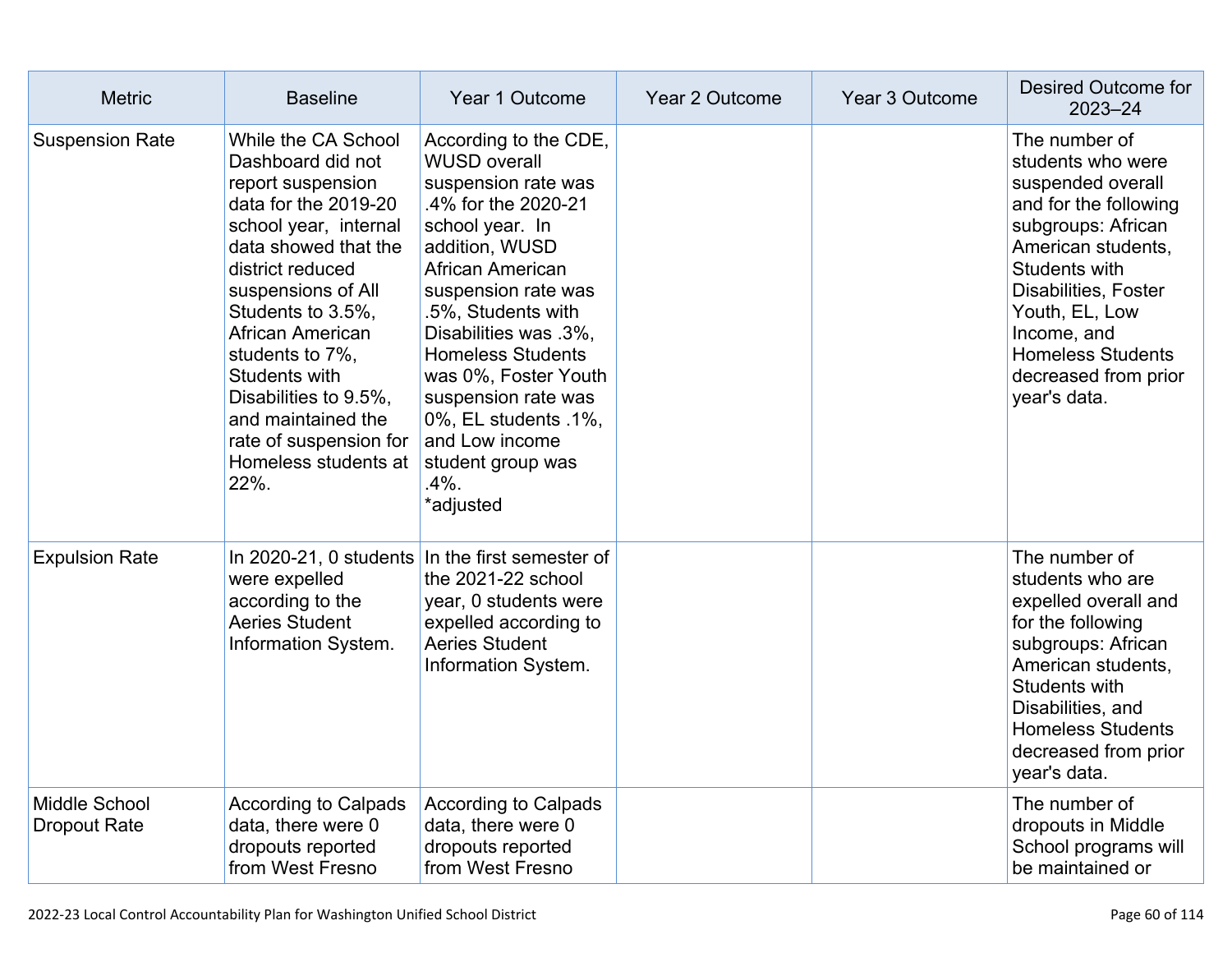| <b>Metric</b>                                               | <b>Baseline</b>                                                                           | Year 1 Outcome                                                                                             | Year 2 Outcome | Year 3 Outcome | Desired Outcome for<br>$2023 - 24$                                                                                                               |
|-------------------------------------------------------------|-------------------------------------------------------------------------------------------|------------------------------------------------------------------------------------------------------------|----------------|----------------|--------------------------------------------------------------------------------------------------------------------------------------------------|
|                                                             | Middle School in<br>2019-20.                                                              | Middle School in<br>2020-21.                                                                               |                |                | decreased from the<br>previous year's data.                                                                                                      |
| Sense of Safety and<br>school connectedness 2020-21 Student | According to the<br>LCAP Survey, 84.4%<br>of students reported<br>feeling safe at school. | According to the<br>2021-22 Student<br>LCAP Survey, 78% of<br>students reported<br>feeling safe at school. |                |                | The percentage of<br>students who report<br>feeling safe at school<br>is at or above 85%,<br>according the the<br>annual LCAP Student<br>Survey. |

## **[Actions](http://www.doc-tracking.com/screenshots/22LCAP/Instructions/22LCAPInstructions.htm#actions)**

| Action # | Title                                                                        | <b>Description</b>                                                                                                                                                                                                                                                                                                                                                                                                                                                                                                                                                                                                                                                                                                                                                                                                                                                                                                                                                                                                                                                                                                                                                                                                                                                                                                                                                                                                                                                                                 | <b>Total Funds</b> | Contributing |
|----------|------------------------------------------------------------------------------|----------------------------------------------------------------------------------------------------------------------------------------------------------------------------------------------------------------------------------------------------------------------------------------------------------------------------------------------------------------------------------------------------------------------------------------------------------------------------------------------------------------------------------------------------------------------------------------------------------------------------------------------------------------------------------------------------------------------------------------------------------------------------------------------------------------------------------------------------------------------------------------------------------------------------------------------------------------------------------------------------------------------------------------------------------------------------------------------------------------------------------------------------------------------------------------------------------------------------------------------------------------------------------------------------------------------------------------------------------------------------------------------------------------------------------------------------------------------------------------------------|--------------------|--------------|
| 4.1      | 4.1 District<br>Coordination of<br><b>Student Support</b><br><b>Services</b> | As demonstrated in the associated metrics sections, our Low Income,<br>Foster Youth, and English Learner students have the most opportunity<br>for continued growth in attendance rates according to the most current<br>state and local data which has a negative impact on learning.<br>Maintaining a clear and cohesive attendance system is necessary in<br>order for each student's attendance needs and circumstances to be<br>effectively managed and supported. To address this need,<br>Washington Unified School District will continue to provide District<br>Student Support Services that include our school-to-home liaison's,<br>analyzing weekly data, and reviewing all processes and procedures<br>on a routine basis to coordinate district efforts to improve attendance.<br>As each department within the larger attendance system<br>communicates and works in coordination, greater awareness of<br>student support needs will surface and can be properly addressed.<br>The additional services provided are designed to meet the specific<br>academic access needs unique to the EL, Foster Youth, and Low<br>Income student population, and are expected to result in increased<br>learning. Because we expect that all students may benefit from<br>additional Student Support Services, this action is available to all<br>students throughout the district. The intended outcome is for our Low<br>Income, EL, and Foster Youth students to be supported in improving | \$252,583.00       | <b>Yes</b>   |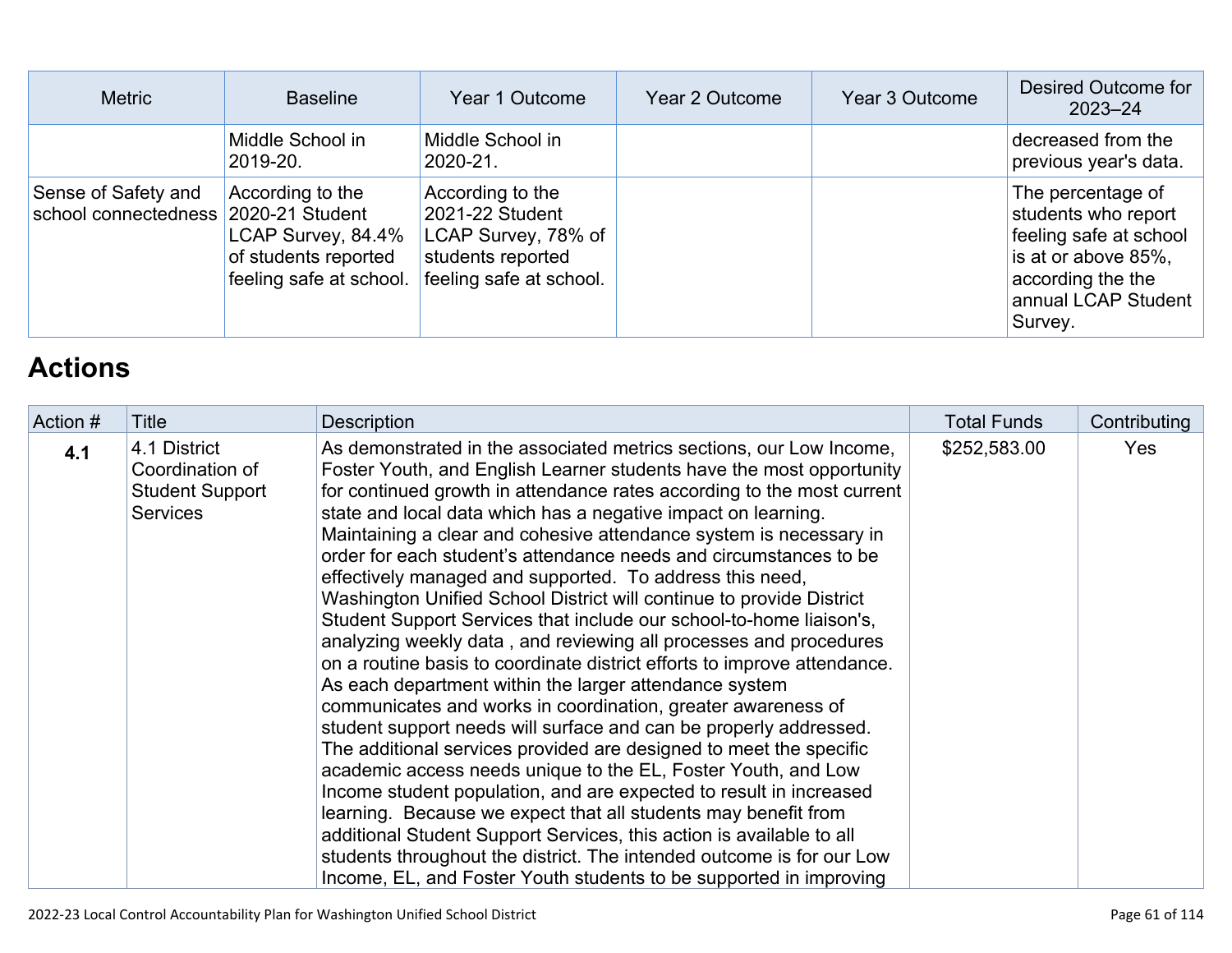| Action # | <b>Title</b>                   | <b>Description</b>                                                                                                                                                                                                                                                                                                                                                                                                                                                                                                                                                                                                                                                                                                                                                                                                                                                                                                                                                                                                                                                                                                                                                                                                                                                                                                                                                                                                                                                                                                                                                                                                                                                                                                                                                  | <b>Total Funds</b> | Contributing |
|----------|--------------------------------|---------------------------------------------------------------------------------------------------------------------------------------------------------------------------------------------------------------------------------------------------------------------------------------------------------------------------------------------------------------------------------------------------------------------------------------------------------------------------------------------------------------------------------------------------------------------------------------------------------------------------------------------------------------------------------------------------------------------------------------------------------------------------------------------------------------------------------------------------------------------------------------------------------------------------------------------------------------------------------------------------------------------------------------------------------------------------------------------------------------------------------------------------------------------------------------------------------------------------------------------------------------------------------------------------------------------------------------------------------------------------------------------------------------------------------------------------------------------------------------------------------------------------------------------------------------------------------------------------------------------------------------------------------------------------------------------------------------------------------------------------------------------|--------------------|--------------|
|          |                                | their attendance and therefore improve learning as measured by state<br>and local assessments.                                                                                                                                                                                                                                                                                                                                                                                                                                                                                                                                                                                                                                                                                                                                                                                                                                                                                                                                                                                                                                                                                                                                                                                                                                                                                                                                                                                                                                                                                                                                                                                                                                                                      |                    |              |
| 4.2      | 4.2 TIP/SARB<br>Program        | As demonstrated in the associated metrics sections, our Low Income,<br>Foster Youth, and English Learner students have the most opportunity<br>for continued growth in attendance rates according to the most current<br>state and local data which has a negative impact on learning.<br>Students experiencing diverse attendance challenges will benefit from<br>a robust process and program that provides various support resources<br>and strategies to help re-engage in learning including on-site<br>counseling services, transportation support other than the bus, and<br>work with individual families as needed. To address this need,<br>Washington Unified School District will participate in the TIP/SARB<br>Program by working with Fresno County Sheriff Department and our<br>local Juvenile Justice Center aiming to improve attendance rates for<br>our Low Income, EL, and Foster Youth student population. As each<br>student's unique attendance challenges are better understood and<br>supported, meaningful support can be put into place that will help the<br>student feel welcomed, understood, and ready to take on the rigors of<br>learning. The additional services provided are designed to meet the<br>specific academic access needs unique to the EL, Foster Youth, and<br>Low Income student population, and are expected to result in<br>increased learning. Because we expect that all students may benefit<br>from the TIP/SARB Program, this action is available to all students<br>throughout the district. The intended outcome is for our Low Income,<br>EL, and Foster Youth students to be supported in improving their<br>attendance and therefore improve learning as measured by state and<br>local assessments. | \$29,392.00        | Yes          |
| 4.3      | 4.3 School to Home<br>Liaisons | As demonstrated in the associated metrics sections, our Low Income,<br>Foster Youth, and English Learner students, including African<br>American and Homeless students, have the most opportunity for<br>continued growth in attendance rates according to the most current<br>state and local data. Students experiencing diverse attendance                                                                                                                                                                                                                                                                                                                                                                                                                                                                                                                                                                                                                                                                                                                                                                                                                                                                                                                                                                                                                                                                                                                                                                                                                                                                                                                                                                                                                       | \$172,202.00       | Yes          |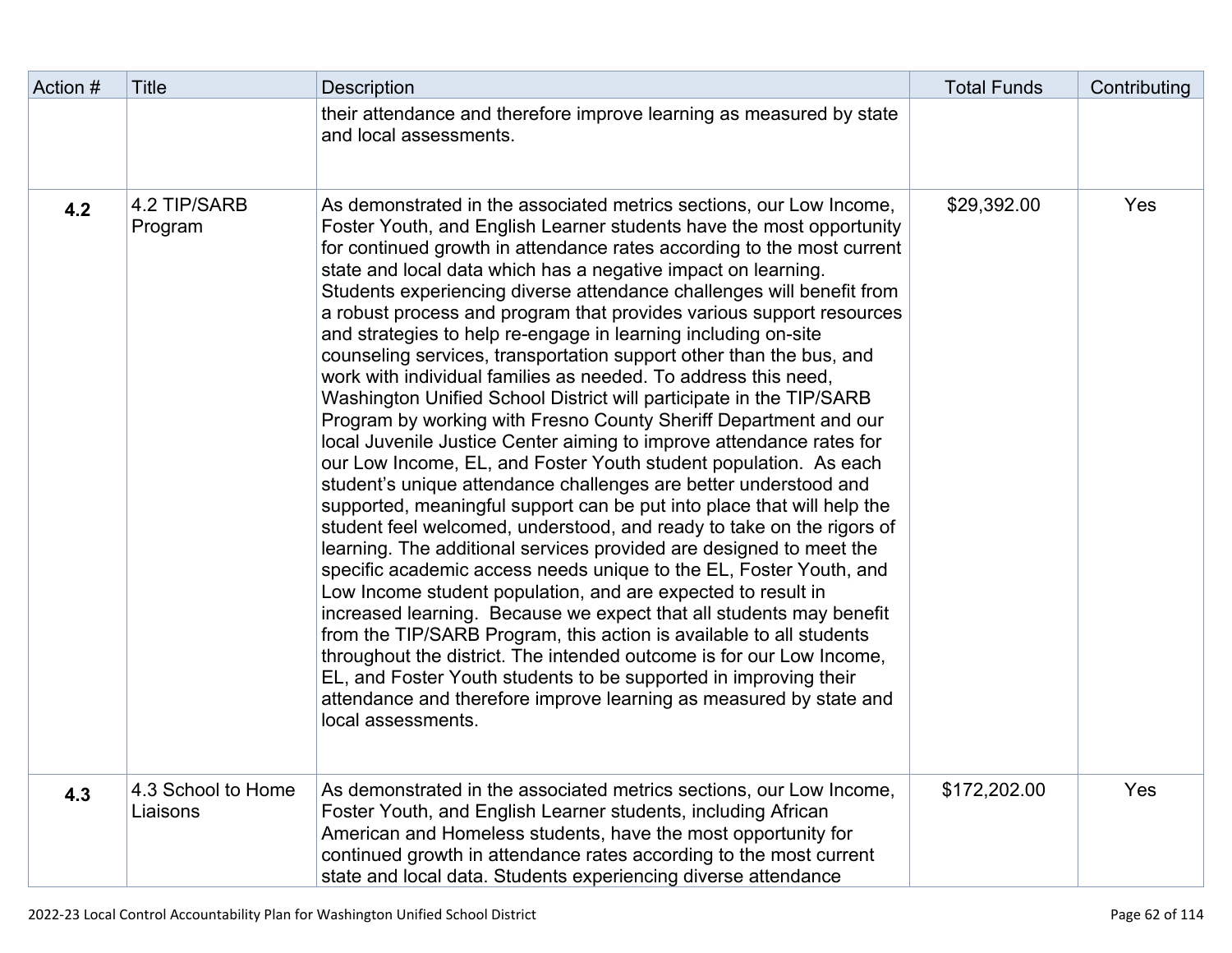| Action # | <b>Title</b>                                  | <b>Description</b>                                                                                                                                                                                                                                                                                                                                                                                                                                                                                                                                                                                                                                                                                                                                                                                                                                                                                                                                                                                                                                                                                                                                                                                                                                                                                                                                                                | <b>Total Funds</b> | Contributing |
|----------|-----------------------------------------------|-----------------------------------------------------------------------------------------------------------------------------------------------------------------------------------------------------------------------------------------------------------------------------------------------------------------------------------------------------------------------------------------------------------------------------------------------------------------------------------------------------------------------------------------------------------------------------------------------------------------------------------------------------------------------------------------------------------------------------------------------------------------------------------------------------------------------------------------------------------------------------------------------------------------------------------------------------------------------------------------------------------------------------------------------------------------------------------------------------------------------------------------------------------------------------------------------------------------------------------------------------------------------------------------------------------------------------------------------------------------------------------|--------------------|--------------|
|          |                                               | challenges will benefit from a dedicated and personalized support to<br>contact who can connect resources, answer questions, and provide a<br>positive reengagement experience. As each student's unique<br>attendance challenges are better understood and supported,<br>meaningful support can be put into place that will help the student feel<br>welcomed, understood, and ready to take on the rigors of learning. To<br>address this need, Washington Unified School District will continue to<br>provide School Liaisons to conduct home visits and coordinate district<br>efforts to improve attendance. The additional services provided are<br>designed to meet the specific academic access needs unique to the<br>EL, Foster Youth, and Low Income student population, and are<br>expected to result in increased learning. Because we expect that all<br>students may benefit from School to Home Liaisons, this action is<br>available to all students throughout the district. The intended outcome<br>is for our Low Income, EL, and Foster Youth students to improve their<br>academic growth as measured by state and local assessments.                                                                                                                                                                                                                       |                    |              |
| 4.4      | 4.4 Campus<br>Engagement<br><b>Activities</b> | As demonstrated in the associated metrics sections, our Low Income,<br>Foster Youth, and English Learner students, including African<br>American Students and Students with Disabilities, have the most<br>opportunity for continued academic growth according to the most<br>current state and local assessments. Feeling a sense of connectivity,<br>belonging, and community has benefits that support well being and<br>ultimately, the conditions for learning for students. To address this<br>need, Washington Unified will continue to provide school site activities<br>like providing stipends for staff to engage with students, extra<br>transportation routes, and a myriad of extra-curricular activities to<br>engage our Low Income, EL, and Foster Youth student population.<br>These activities will continue to provide our students with additional<br>opportunities to be a part of an engaged campus. The additional<br>services provided are designed to meet the specific academic access<br>needs unique to the EL, Foster Youth, and Low Income student<br>population, and are expected to result in increased learning. Because<br>we expect that all students may benefit from campus engagement<br>activities, this action is available to all students throughout the district.<br>The intended outcome is for our Low Income, EL, and Foster Youth | \$323,742.00       | <b>Yes</b>   |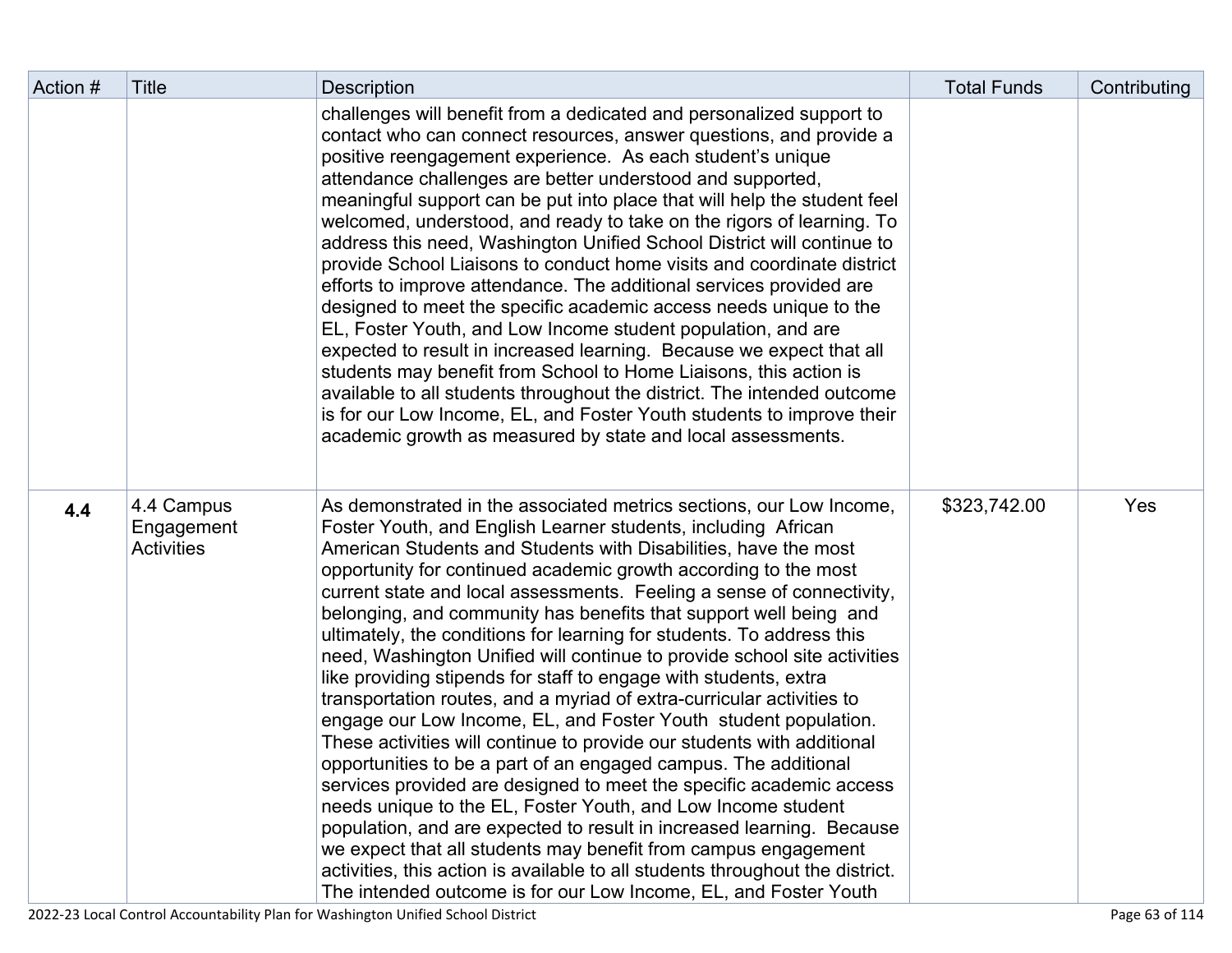| Action # | <b>Title</b>                                                  | <b>Description</b>                                                                                                                                                                                                                                                                                                                                                                                                                                                                                                                                                                                                                                                                                                                                                                                                                                                                                                                                                                                                                                                                                                                                                                                                                                                                                                                                                                                                                                                                                                   | <b>Total Funds</b> | Contributing |
|----------|---------------------------------------------------------------|----------------------------------------------------------------------------------------------------------------------------------------------------------------------------------------------------------------------------------------------------------------------------------------------------------------------------------------------------------------------------------------------------------------------------------------------------------------------------------------------------------------------------------------------------------------------------------------------------------------------------------------------------------------------------------------------------------------------------------------------------------------------------------------------------------------------------------------------------------------------------------------------------------------------------------------------------------------------------------------------------------------------------------------------------------------------------------------------------------------------------------------------------------------------------------------------------------------------------------------------------------------------------------------------------------------------------------------------------------------------------------------------------------------------------------------------------------------------------------------------------------------------|--------------------|--------------|
|          |                                                               | students to improve their academic growth as measured by state and<br>local assessments.                                                                                                                                                                                                                                                                                                                                                                                                                                                                                                                                                                                                                                                                                                                                                                                                                                                                                                                                                                                                                                                                                                                                                                                                                                                                                                                                                                                                                             |                    |              |
| 4.5      | 4.5 Social Work<br><b>Services</b>                            | Social work services are provided. A variety of social work services<br>are provided including, identifying, assessing, and counseling students<br>and families with attendance problems, developing referral plans,<br>providing intervention as needed; and participating in the development<br>of programs aimed at improving attendance. Social work services also<br>include crisis intervention to parents and students in regards to suicide<br>threats, drug abuse, pregnancy, truancy, medical problems,<br>community violence, child abuse and other issues.                                                                                                                                                                                                                                                                                                                                                                                                                                                                                                                                                                                                                                                                                                                                                                                                                                                                                                                                               | \$129,642.00       | <b>No</b>    |
| 4.6      | 4.6 Counseling and<br><b>Mental Health</b><br><b>Services</b> | As demonstrated in the associated metrics sections, our Low Income,<br>Foster Youth, and English Learner students have the most opportunity<br>for continued growth in student mental health and social-emotional<br>indicators according to the most current data. Counseling and mental<br>health services are provided district-wide in order to help support the<br>social-emotional needs of students who are facing difficulties in their<br>lives that are causing them to suffer at school. Counseling and mental<br>health services are available to all students district-wide before and<br>after school to allow for more access beyond the school day by All for<br>Youth. Trained and skilled professionals will help students cultivate<br>self-regulation, process trauma and stresses, and develop<br>interpersonal skills that will ultimately lead to greater levels of<br>confidence,<br>independence, and self-awareness. The additional services provided<br>are designed to meet the specific academic access needs unique to<br>the EL, Foster Youth, and Low Income student population, and are<br>expected to result in increased learning. Because we expect that all<br>students may benefit from additional Counseling and Mental Health<br>Services, this action is available to all students throughout the district.<br>The intended outcome is for our Low Income, EL, and Foster Youth<br>students to improve their academic growth as measured by state and<br>local assessments. | \$232,023.00       | Yes          |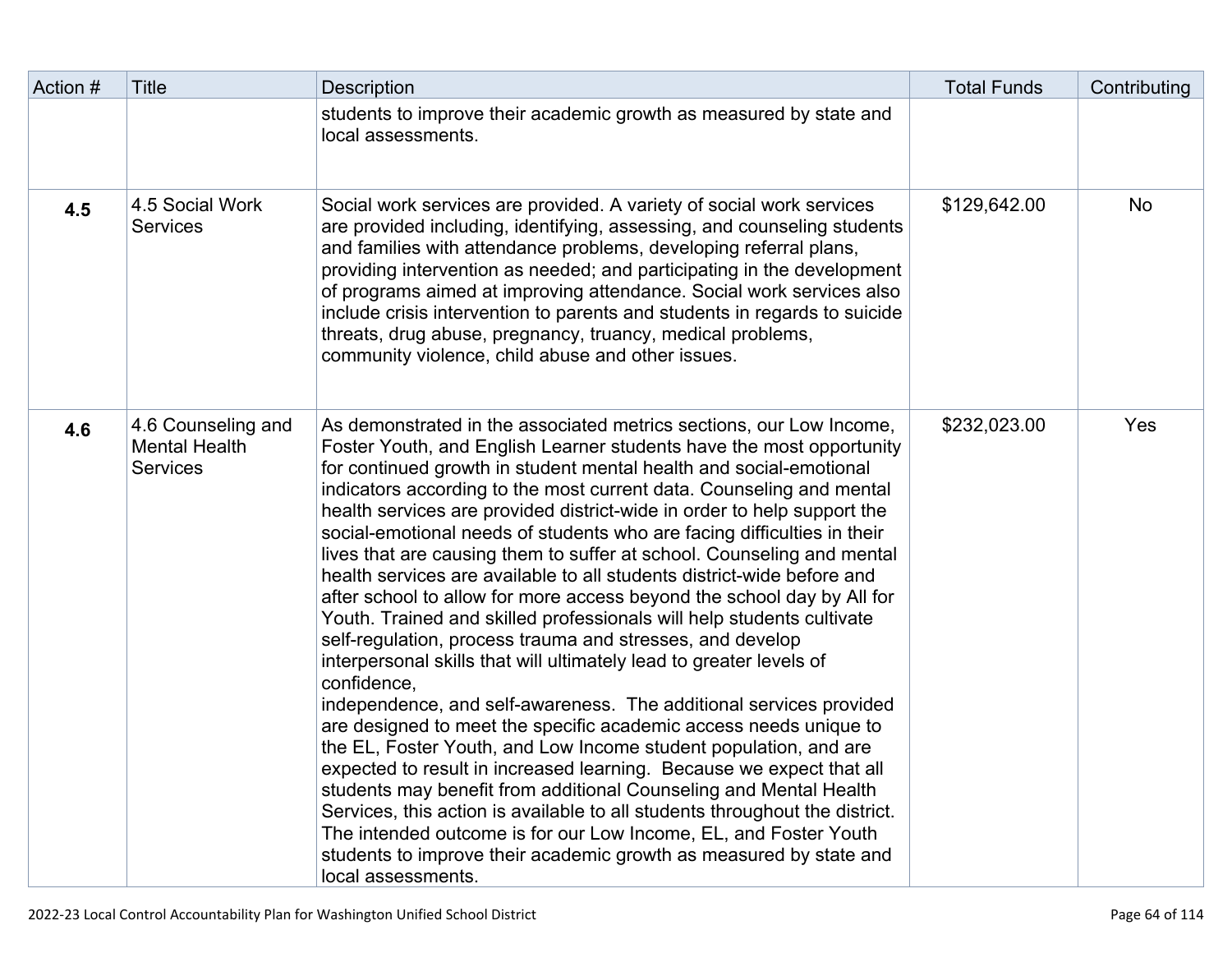| Action # | <b>Title</b>                              | <b>Description</b>                                                                                                                                                                                                                                                                                                                                                                                                                                                                                                                                                                                                                                                                                                                                                                                                                                                                                                                                                                                                                                                                                                                                                                                                                                                                                                                                                                                                        | <b>Total Funds</b> | Contributing |
|----------|-------------------------------------------|---------------------------------------------------------------------------------------------------------------------------------------------------------------------------------------------------------------------------------------------------------------------------------------------------------------------------------------------------------------------------------------------------------------------------------------------------------------------------------------------------------------------------------------------------------------------------------------------------------------------------------------------------------------------------------------------------------------------------------------------------------------------------------------------------------------------------------------------------------------------------------------------------------------------------------------------------------------------------------------------------------------------------------------------------------------------------------------------------------------------------------------------------------------------------------------------------------------------------------------------------------------------------------------------------------------------------------------------------------------------------------------------------------------------------|--------------------|--------------|
|          |                                           |                                                                                                                                                                                                                                                                                                                                                                                                                                                                                                                                                                                                                                                                                                                                                                                                                                                                                                                                                                                                                                                                                                                                                                                                                                                                                                                                                                                                                           |                    |              |
| 4.7      | 4.7 Student<br><b>Transition Programs</b> | As demonstrated in the associated metrics sections, our Low Income,<br>Foster Youth, and English Learner students, including African<br>American and Homeless students, have the most opportunity for<br>continued growth in attendance rates according to the most current<br>state and local data which has a negative impact on learning. A<br>student's sense of safety on campus is a key motivator for attendance.<br>To address this need, Washington Unified will continue to provide<br>transition support programs such as Link Crew, Where Everybody<br>Belongs (WEB), and Student Mediators that provide strategies to<br>welcome our Low Income, EL, and Foster Youth student population,<br>including African American and Homeless students, and make them<br>feel comfortable and safe at school. The additional services provided<br>are designed to meet the specific academic access needs unique to<br>the EL, Foster Youth, and Low Income student population, and are<br>expected to result in increased learning. Because we expect that all<br>students may benefit from additional Student Transition Programs, this<br>action is available to all students throughout the district. The intended<br>outcome is for our Low Income, EL, and Foster Youth students to be<br>supported in improving their attendance and therefore improve<br>learning as measured by state and local assessments. | \$58,767.00        | Yes          |
| 4.8      | 4.8 Additional Safety                     | As demonstrated in the associated metrics sections, our Low Income,<br>Foster Youth, and English Learner students, including African<br>American and Homeless students, have the most opportunity for<br>continued growth in attendance rates according to the most current<br>state and local data which has a negative impact on learning. A<br>student's sense of safety on campus is a key motivator for attendance<br>therefore making it essential that staff are skilled in building positive<br>rapport with students, de-escalation methods, and are a proactive part<br>of cultivating a welcoming environment for all students. A student's<br>sense of safety on campus is a key motivator for attendance. To<br>address this need, Washington Unified will continue to provide school                                                                                                                                                                                                                                                                                                                                                                                                                                                                                                                                                                                                                        | \$397,198.00       | Yes          |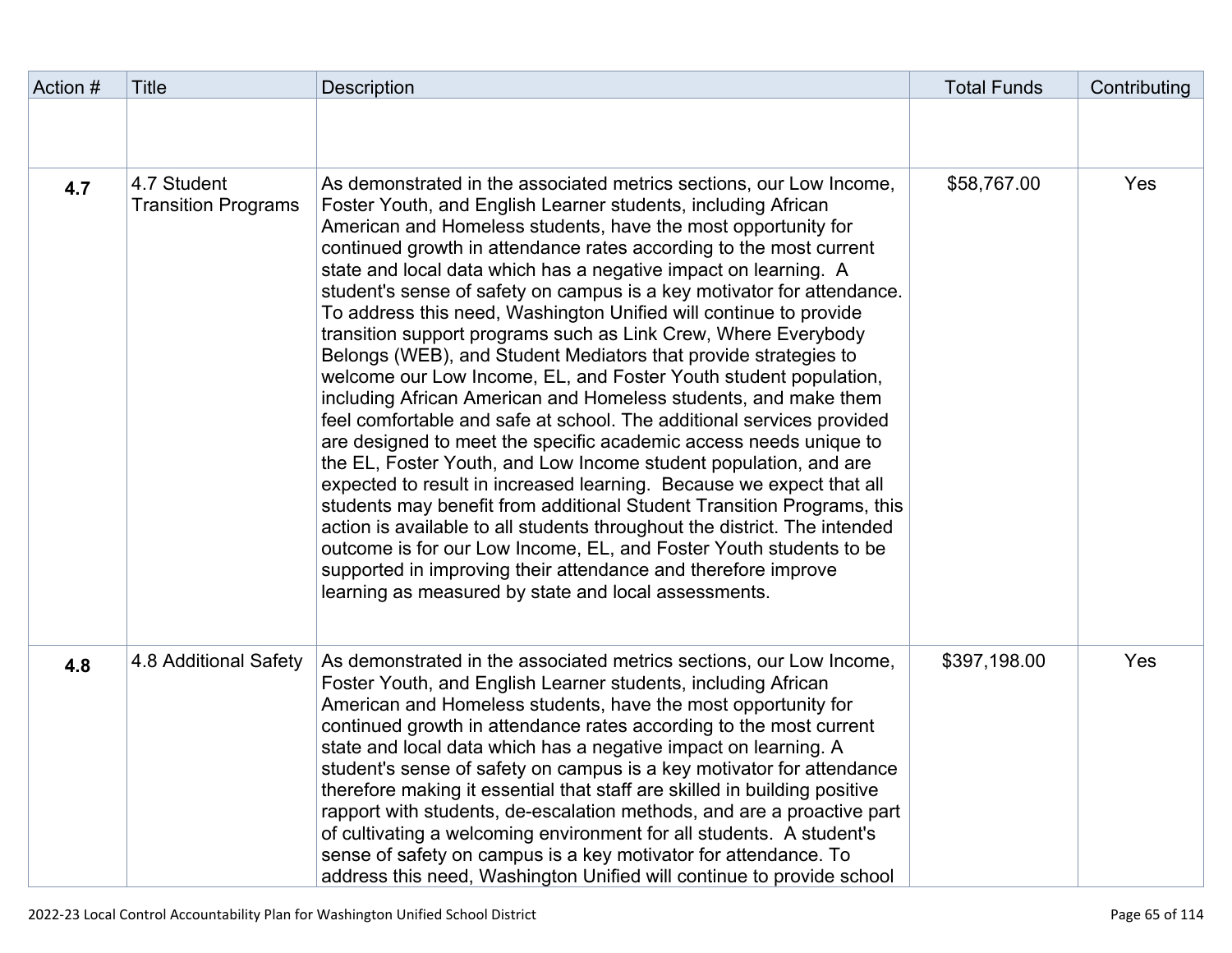| Action # | Title | <b>Description</b>                                                                                                                                                                                                                                                                                                                                                                                                                                                                                                                                                                                                                                                                                                                                                                                                                                                                                                                                                                                                                                                                                                                                                                           | <b>Total Funds</b> | Contributing |
|----------|-------|----------------------------------------------------------------------------------------------------------------------------------------------------------------------------------------------------------------------------------------------------------------------------------------------------------------------------------------------------------------------------------------------------------------------------------------------------------------------------------------------------------------------------------------------------------------------------------------------------------------------------------------------------------------------------------------------------------------------------------------------------------------------------------------------------------------------------------------------------------------------------------------------------------------------------------------------------------------------------------------------------------------------------------------------------------------------------------------------------------------------------------------------------------------------------------------------|--------------------|--------------|
|          |       | safety and security officers and staffing to address the safety needs of<br>our Low Income, EL, and Foster Youth student population, including<br>African American and Homeless students. When trained and skilled in<br>positive behavior strategies, trauma-informed practices, and<br>relationship building, safety and security personnel will be able to<br>connect with students, foster a calm environment, approach tensions<br>with a more equitable lens and thereby creating a calmer, inclusive<br>environment where students feel safe and welcomed and desire to<br>attend school. The additional services provided are designed to meet<br>the specific academic access needs unique to the EL, Foster Youth,<br>and Low Income student population, and are expected to result in<br>increased learning. Because we expect that all students may benefit<br>from additional Safety officers, this action is available to all students<br>throughout the district. The intended outcome is for our Low Income,<br>EL, and Foster Youth students to be supported in improving their<br>attendance and therefore improve learning as measured by state and<br>local assessments. |                    |              |

An analysis of how this goal was carried out in the previous year. A description of any substantive differences in planned actions and actual implementation of these actions.

All actions were executed to ensure progress is made toward accomplishing goal #4. There is one specific action item that WUSD actual expenditures were over planned expenditures. Action item 4.6: Counseling and mental health services, additional funds were expended. As students returned from distance learning and the COVID-19 pandemic, WUSD understood that additional counseling and mental health services would be needed to support students. This action item brought challenges and success in WUSD. The successes, is WUSD was able to provide additional counseling and mental health services for our students and the challenge is servicing larger caseloads of students who are reaching out for counseling and mental health services. WUSD is committed to providing a safe and positive school climate and therefore accomplish goal #4.

An explanation of material differences between Budgeted Expenditures and Estimated Actual Expenditures and/or Planned Percentages of Improved Services and Estimated Actual Percentages of Improved Services.

There were material differences between the budgeted expenditures and the actual expenditures. Action 4.2 TIP/SARB Program: Less meeting occurred throughout the 2021-22 school year which resulted in a decrease in spending of \$20,000.00 Action 4.4 Campus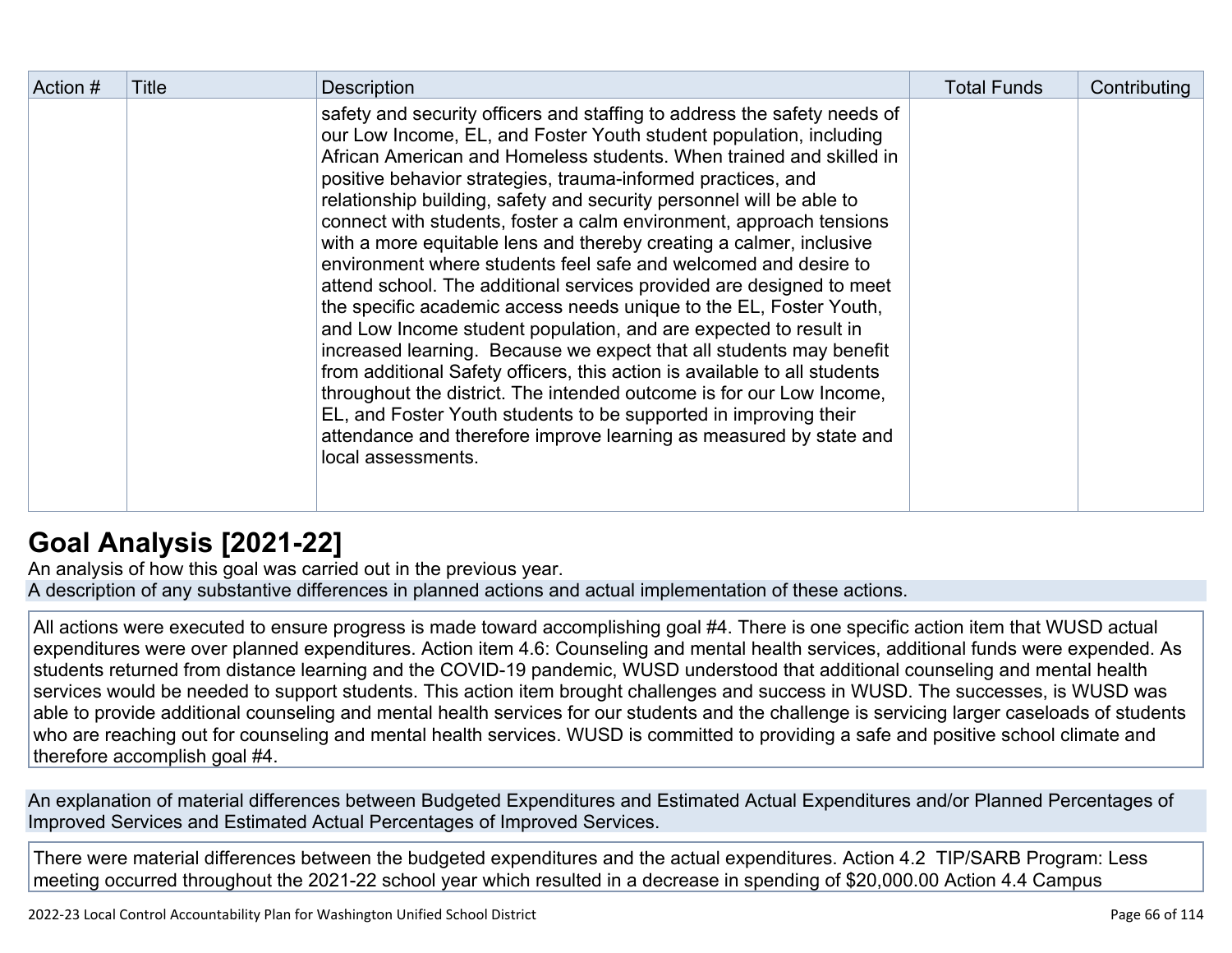Engagement Activities: Fewer activities occurred throughout the 2021-22 school year because of the COVID-19 pandemic which resulted in a decrease in spending of \$84,719.00. Action 4.5 Social Work Services: Additional staffing was hired but well after the school year began which resulted in a decrease in spending of \$57,237.00. Action 4.6 Counseling and Mental Health Services: Services are fluid in this action. Additional contracted services were not needed based on caseloads of students in special education program resulting in \$105,00.00 in reduced spending. Action 4.7 Student Transition Programs: Less activites and field trips occurred in the 2021-22 school year due to the COVID-19 pandemic resulting in \$26,149.00 in unspent funds. Action 4.8 Additional Safety: An increase in salaries and benefits for classified personnel resulted in an increase in spending of \$18,467.00.

An explanation of how effective the specific actions were in making progress toward the goal.

75% of parents surveyed believed their child's school offers social-emotional supports for their child and 20% of parents had no opinion. Adding additional counseling and mental health services was an agreed upon and requested support from district administration and counseling team prior to students returning from distance learning. Services provide counseling and mental health services and also provides drug counseling services. Each of these services support out goal of providing a safe and positive school climate for all WUSD students.

A description of any changes made to the planned goal, metrics, desired outcomes, or actions for the coming year that resulted from reflections on prior practice.

Adjustments have been made to the metrics for year one and desired outcome columns to closely monitor progress of our EL, Low Income, and Foster Youth students. \*The data source has also been adjusted due to the suspension of certain performance indicators on the 2020-21 and 2021-22 Dashboard.

- Chronic absenteeism rate\*
- High school graduation rate\*
- Suspension rate\*

Suspension rate adjusted because the Dashboard was not published for the 2020-21 school year.

Chronic absenteeism data year utilized to capture the entire school year for 2020-21. Baseline data was gathered in April and does not provide a calculation for the entire year.

High school graduation rate metric has been adjusted to district level data to create year to year consistently.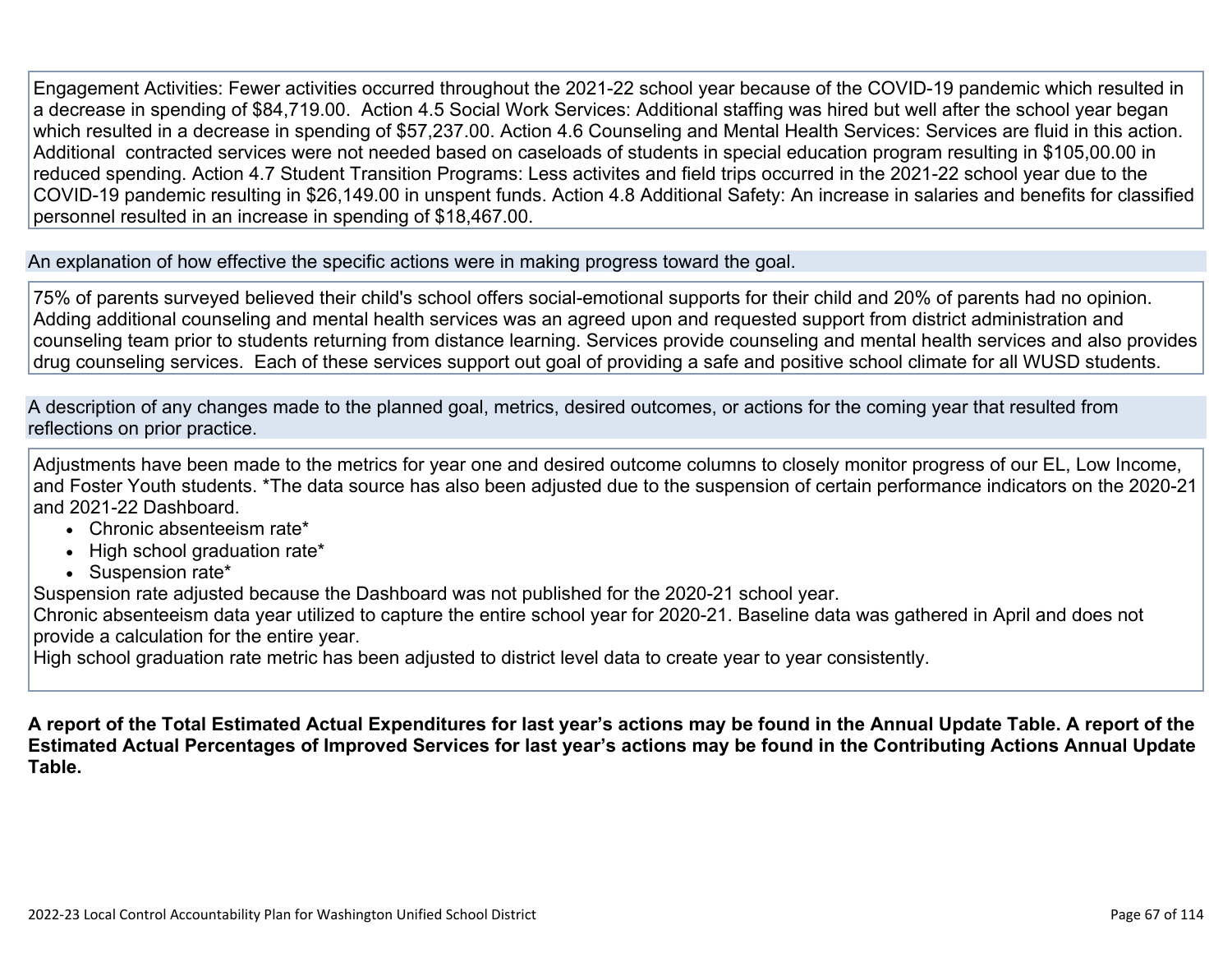# **[Goals and Actions](http://www.doc-tracking.com/screenshots/22LCAP/Instructions/22LCAPInstructions.htm#GoalsandActions)**

## **[Goal](http://www.doc-tracking.com/screenshots/22LCAP/Instructions/22LCAPInstructions.htm#goalDescription)**

| Goal # | <b>Description</b>                                                                                                                                                                                                                                                                                                                                                                                                                                                                                                                                                                                                                                                     |
|--------|------------------------------------------------------------------------------------------------------------------------------------------------------------------------------------------------------------------------------------------------------------------------------------------------------------------------------------------------------------------------------------------------------------------------------------------------------------------------------------------------------------------------------------------------------------------------------------------------------------------------------------------------------------------------|
| 5      | Improve Early Literacy Rates for Groups identified for DA                                                                                                                                                                                                                                                                                                                                                                                                                                                                                                                                                                                                              |
|        | WUSD believes that all students, especially our students with disabilities (SWD), African American (AA), and those<br>experiencing homelessness need to be able to leave our district college and career ready. This begins at the earliest<br>stages of academic development, and therefore establishing a solid early literacy foundation is essential for students to<br>fully engage and be present in learning throughout our TK-12 system. Through a focus on developing early literacy skills,<br>the district expects to see a steady incline of literacy rates based on local assessments and improvement in ELA SBAC<br>assessment for these student groups. |

An explanation of why the LEA has developed this goal.

WUSD has been eligible for Differentiated Assistance (DA) for SWD, AA, and homeless students since the release of the 2019 Dashboard, and more specifically for the homeless student group for three consecutive years. Further details around eligibility can be found in the Identified Needs Section above. 3rd grade local and state assessments demonstrate that only about 50% of students are reading at or above grade level which points to the important opportunity to ensure SWD, AA, and homeless students experience improved literacy rates. Prior to the identification of these eligible student groups, the district lacked specific metrics that gauged and monitored early literacy rates, and actions that supported a district-wide effort to implement a comprehensive approach to early literacy. Early literacy rates are expected to improve as measured by SBAC ELA, BPST, DRA, Foundational Skills, iReady district assessments.

#### **[Measuring and Reporting Results](http://www.doc-tracking.com/screenshots/22LCAP/Instructions/22LCAPInstructions.htm#MeasuringandReportingResults)**

| <b>Metric</b>                 | <b>Baseline</b> | Year 1 Outcome                                                 | Year 2 Outcome | Year 3 Outcome | Desired Outcome for<br>$2023 - 24$                                                    |
|-------------------------------|-----------------|----------------------------------------------------------------|----------------|----------------|---------------------------------------------------------------------------------------|
| <b>SBAC ELA</b><br>Assessment | N/A             | <b>Establishing baseline</b><br>Data Source:<br>Dashboard 2022 |                |                | Improve each year in<br>the Met/Exceed<br>standards of the<br><b>SBAC</b> assessment. |
| <b>BPST Assessment</b>        | N/A             | <b>Establishing baseline</b><br>Data source:<br>Illuminate Q3  |                |                | Improve each year in<br>the Met/Exceeded<br>standards.                                |

2022-23 Local Control Accountability Plan for Washington Unified School District **Page 68** of 114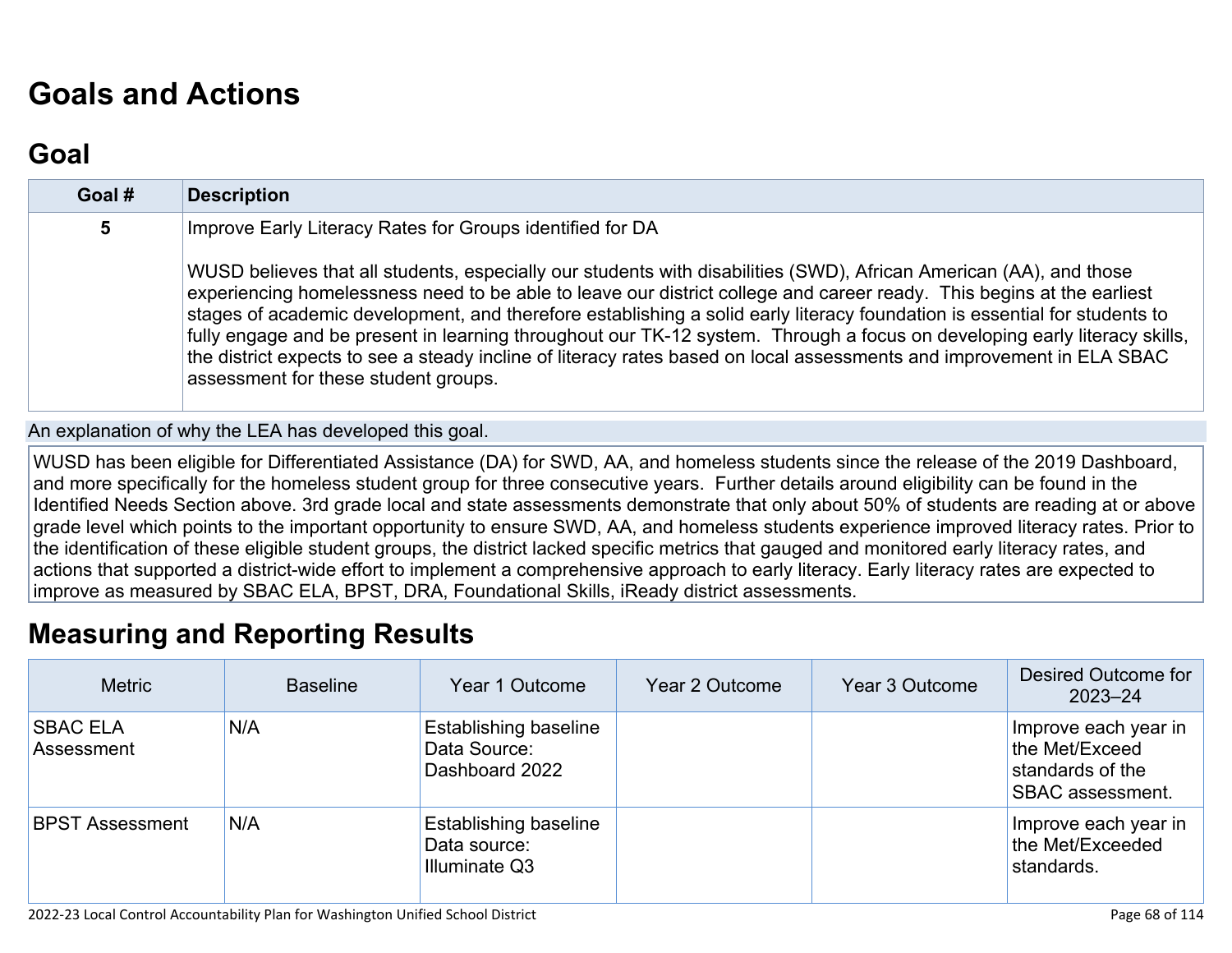| <b>Metric</b>                            | <b>Baseline</b> | Year 1 Outcome                                                                  | Year 2 Outcome | Year 3 Outcome | Desired Outcome for<br>$2023 - 24$                     |
|------------------------------------------|-----------------|---------------------------------------------------------------------------------|----------------|----------------|--------------------------------------------------------|
| <b>DRA Assessment</b>                    | N/A             | <b>Establishing baseline</b><br>Data source:<br>Illuminate Q3                   |                |                | Improve each year in<br>the Met/Exceeded<br>standards. |
| <b>Foundational Skills</b><br>Assessment | N/A             | <b>Establishing baseline</b><br>Data source:<br>Illuminate Q3                   |                |                | Improve each year in<br>the Met/Exceeded<br>standards. |
| <b>iReady Diagnostic</b>                 | N/A             | Establishing baseline<br>Data source: iReady<br><b>Reading Diagnostic</b><br>Q3 |                |                | Improve each year in<br>the Met/Exceeded<br>standards. |

# **[Actions](http://www.doc-tracking.com/screenshots/22LCAP/Instructions/22LCAPInstructions.htm#actions)**

| Action # | <b>Title</b>                 | <b>Description</b>                                                                                                                                                                                                                                                                                                                                                                                                                                                                                                                                                                                                                                                                                                                                                                      | <b>Total Funds</b> | Contributing |
|----------|------------------------------|-----------------------------------------------------------------------------------------------------------------------------------------------------------------------------------------------------------------------------------------------------------------------------------------------------------------------------------------------------------------------------------------------------------------------------------------------------------------------------------------------------------------------------------------------------------------------------------------------------------------------------------------------------------------------------------------------------------------------------------------------------------------------------------------|--------------------|--------------|
| 5.1      | <b>Early Literacy Cycles</b> | As identified by SBAC ELA 2019 data, our SWD, AA, and homeless<br>students have an increased opportunity to improve literacy rates.<br>Additionally, in prior year's other local indicators and educational<br>partner feedback identified the need to support struggling students.                                                                                                                                                                                                                                                                                                                                                                                                                                                                                                     |                    |              |
|          |                              | Through a root cause analysis of barriers to learning for our SWD, AA,<br>and homeless students, the district discovered that what presents as<br>behavior and attendance issues is stemming from an unstable literacy<br>foundation which is creating frustration, disengagement and stress for<br>these students. To address this, the district has designed a<br>comprehensive approach to meeting the foundational literacy needs of<br>our students by creating Early Literacy Cycles using an improvement<br>science approach. Cycles include: professional training around<br>phonics, phonemic awareness, and fluency, regular one-on-one<br>coaching, common assessments, PLCs that inform small group<br>instruction, targeted remediation, administrator literacy walks, and |                    |              |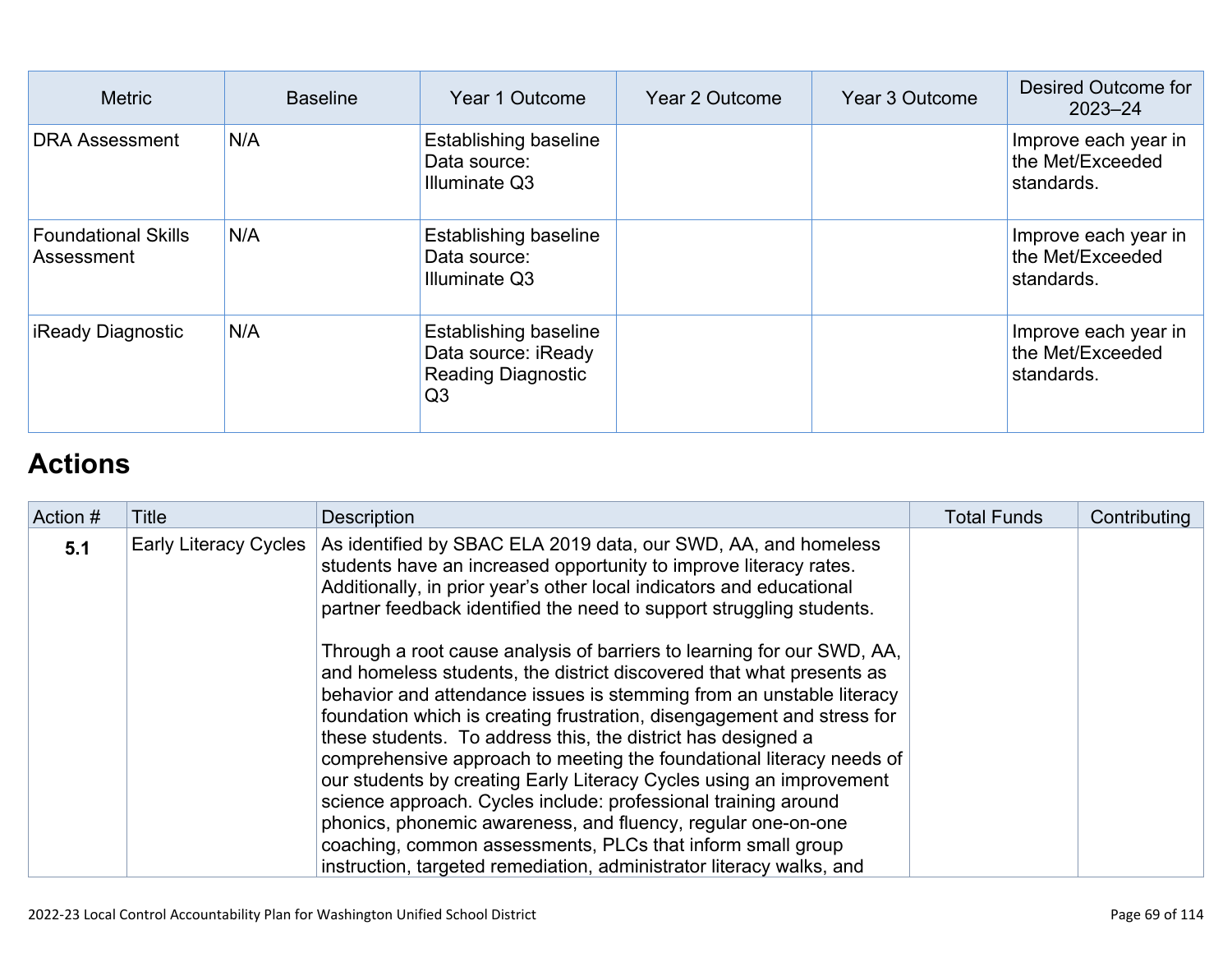| Action # | Title | <b>Description</b>                                                                                                                                                                                                                                                                                                                                                                                                                                                                                                                                                                                                                                                           | <b>Total Funds</b> | Contributing |
|----------|-------|------------------------------------------------------------------------------------------------------------------------------------------------------------------------------------------------------------------------------------------------------------------------------------------------------------------------------------------------------------------------------------------------------------------------------------------------------------------------------------------------------------------------------------------------------------------------------------------------------------------------------------------------------------------------------|--------------------|--------------|
|          |       | Reading Corps tutoring. Additionally, a district Early Literacy Team<br>has been formed to lead the work and meets monthly.                                                                                                                                                                                                                                                                                                                                                                                                                                                                                                                                                  |                    |              |
|          |       | We expect that through a district-wide focus on providing high-quality<br>early educational experiences, that the achievement gap will<br>decrease. These comprehensive services are designed to meet the<br>specific early literacy needs of our SWD, AA, and homeless students.<br>However, because we expect that all students struggling to obtain<br>early reading skills will benefit, this action is provided on an LEA-wide<br>basis. WUSD expects our SWD, AA, and students experiencing<br>homelessness will improve annually and by the end of each academic<br>year all PK-2 students will be reading on grade-level targets for<br>foundational reading skills. |                    |              |

An analysis of how this goal was carried out in the previous year. A description of any substantive differences in planned actions and actual implementation of these actions.

An explanation of material differences between Budgeted Expenditures and Estimated Actual Expenditures and/or Planned Percentages of Improved Services and Estimated Actual Percentages of Improved Services.

An explanation of how effective the specific actions were in making progress toward the goal.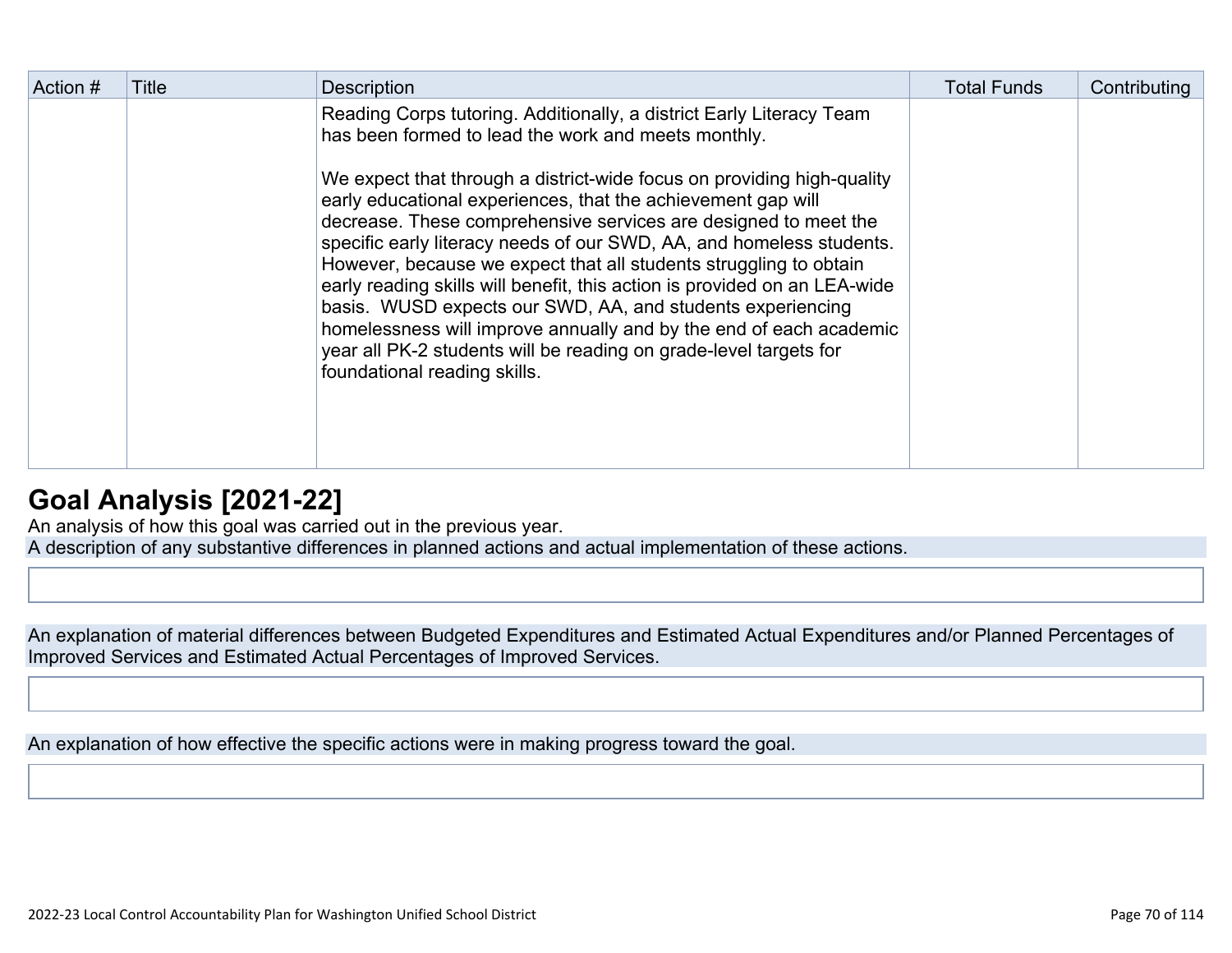A description of any changes made to the planned goal, metrics, desired outcomes, or actions for the coming year that resulted from reflections on prior practice.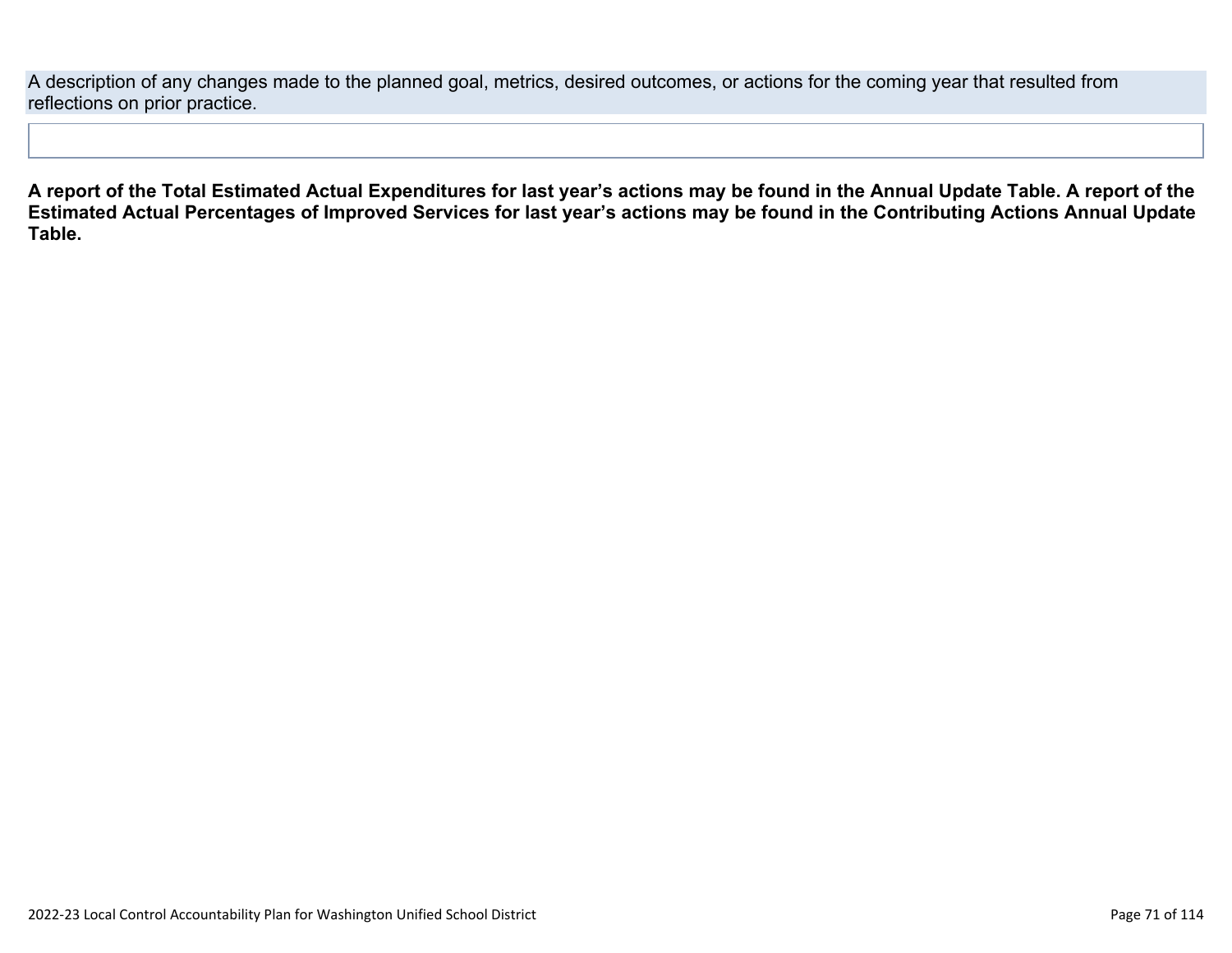# **[Increased or Improved Services for Foster Youth, English Learners, and Low-](http://www.doc-tracking.com/screenshots/22LCAP/Instructions/22LCAPInstructions.htm#IncreasedImprovedServices)[Income Students \[2022-23\]](http://www.doc-tracking.com/screenshots/22LCAP/Instructions/22LCAPInstructions.htm#IncreasedImprovedServices)**

| Projected LCFF Supplemental and/or Concentration Grants | Projected Additional LCFF Concentration Grant (15 percent) |
|---------------------------------------------------------|------------------------------------------------------------|
| \$9,190,114                                             | \$1,204,518                                                |

#### **Required Percentage to Increase or Improve Services for the LCAP Year**

| Projected Percentage to Increase<br>or Improve Services for the<br>Coming School Year | <b>ILCFF Carryover — Percentage</b> | <b>ILCFF Carryover — Dollar</b> | Total Percentage to Increase or<br>Improve Services for the Coming<br>School Year |
|---------------------------------------------------------------------------------------|-------------------------------------|---------------------------------|-----------------------------------------------------------------------------------|
| 39.34%                                                                                | $0.00\%$                            | \$935,820                       | '39.34%                                                                           |

#### **The Budgeted Expenditures for Actions identified as Contributing may be found in the Contributing Actions Table.**

#### **[Required Descriptions](http://www.doc-tracking.com/screenshots/22LCAP/Instructions/22LCAPInstructions.htm#RequiredDescriptions)**

For each action being provided to an entire school, or across the entire school district or county office of education (COE), an explanation of (1) how the needs of foster youth, English learners, and low-income students were considered first, and (2) how these actions are effective in meeting the goals for these students.

Using the calculation tool provided by the state, Washington Unified School District has calculated that it will receive \$8,170,335 in Supplemental and Concentration funding under the Local Control Funding Formula (LCFF). The details of the required justifications for how the district is increasing and improving services for our Low Income, EL, and Foster Youth student groups is contained in the Goals, Actions & Services section of this plan. The contributing action titles are:

Goal 1:

- 1.2 Beginning Teacher Induction
- 1.4 Technology
- 1.5 Professional Development
- 1.6 PLC Facilitators/ Lead Teachers
- 1.7 Classroom Technology Support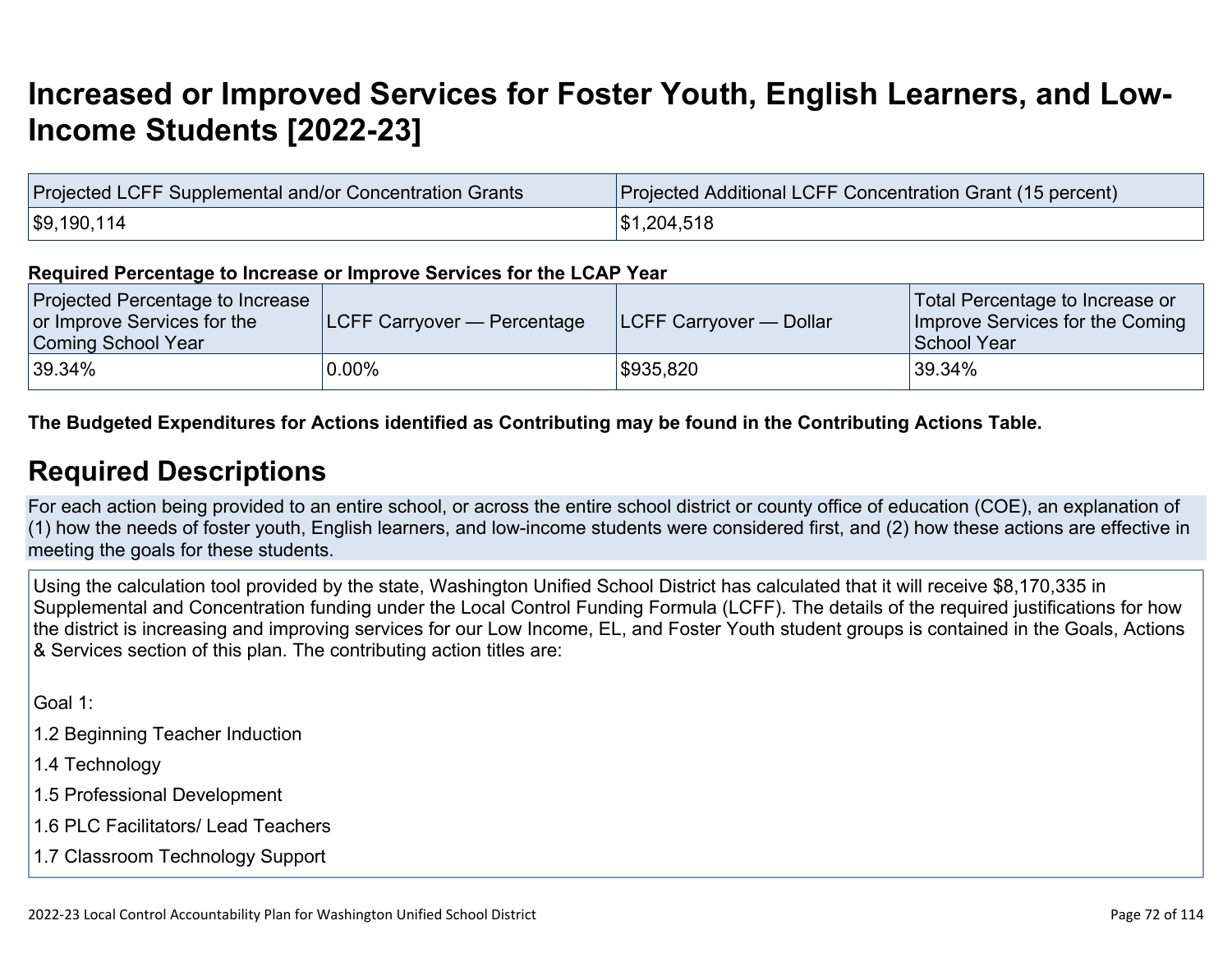1.8 Health Services

Goal 2

- 2.1 Parent Engagement, Support Services, and Supplies
- 2.2 Aeries Communication/Parent Square
- 2.3 Parent Education Classes

Goal 3:

- 3.1 Reading Intervention Teachers
- 3.2 Intervention Assistants
- 3.4 Learning Directors
- 3.5 Instructional Aides
- 3.6 Library Media Services
- 3.7 Supplemental Online Academic Support Programs
- 3.8 WUHS PASS Program
- 3.9 English Language Learner Curriculum & Learning Acquisition
- 3.11 EL Staff
- 3.13 Counselors
- 3.14 Summer School
- 3.16 Full Access to Courses and Electives
- 3.17 CTE Courses and Electives
- 3.18 Supplemental Instructional Materials and Supplies
- 3.19 Academic Coaches
- 3.20 Class Size Reduction (Grades 4-12)

Goal 4: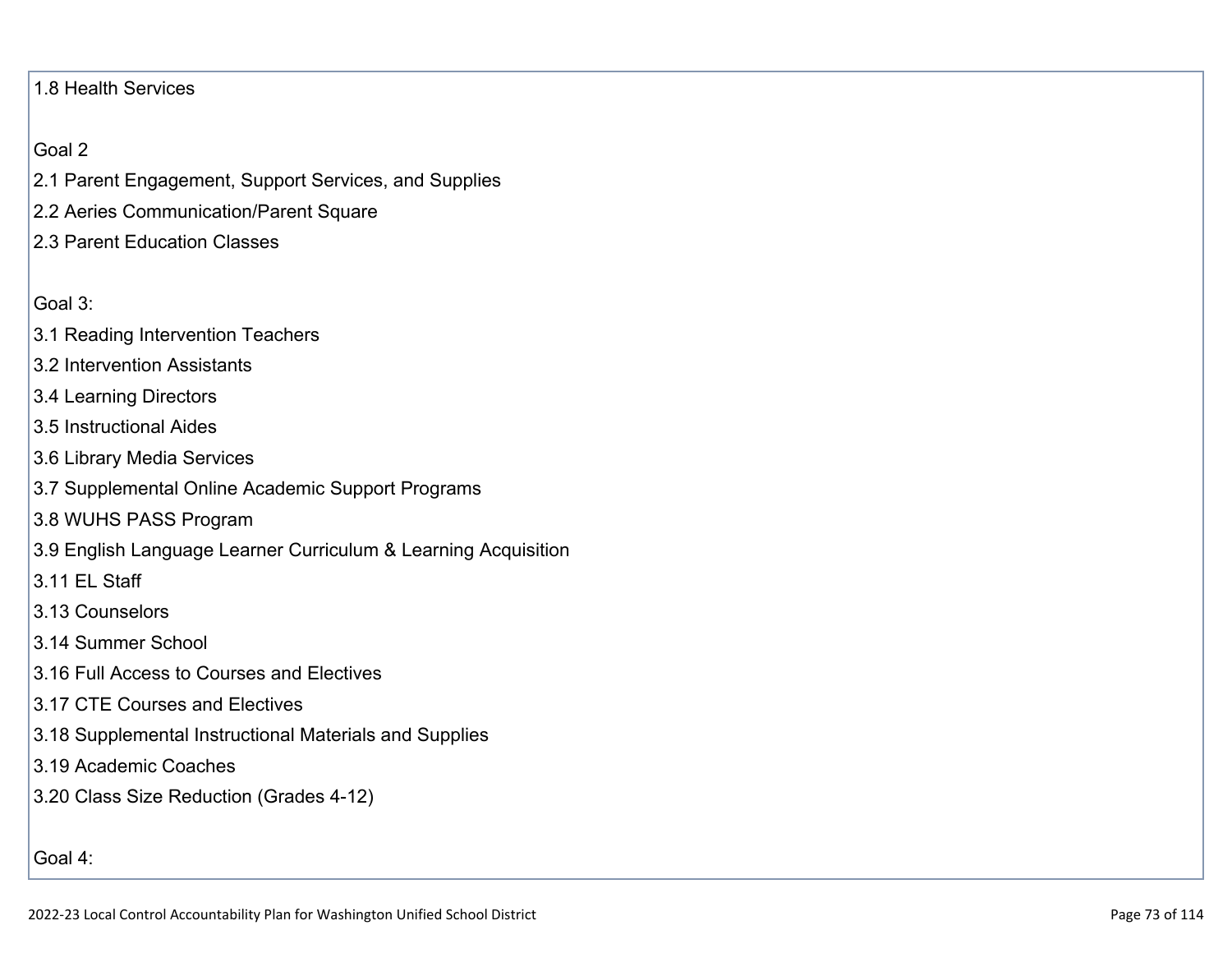4.1 District Coordination of Student Support Services

- 4.2 TIP/SARB Program
- 4.3 School to Home Liaisons
- 4.4 Campus Engagement Activities
- 4.6 Counseling and Mental Health Services
- 4.7 Student Transition Programs
- 4.8 Additional Safety

The actions listed above are being provided on a "wide" basis to maximize efficiency and effectiveness and streamline implementation so that targeted support can be provided to the specific identified unduplicated group(s) in each action, while allowing other students to also benefit as/if needed. Washington Unified School District expects that by providing these actions/services to meet the unique needs of our English learner, foster youth, and/or low-income students, the LEA will achieve the anticipated outcomes targeted to meet each identified student group's stated need(s).

The required justification for how the district is increasing and improving services for the specified unduplicated student group(s) are contained in the action description in the Goals and Actions section of this plan. In the Goals and Actions section of this plan, each action marked as "wide" contains a detailed explanation of how that action is principally directed toward the English learner, foster youth, and/or low-income student population and effective in helping close equity and performance gaps.

Each "wide" action in this plan will meet this requirement by: (1) Identifying it as a contributing action, (2) Clearly articulating how the needs of our foster youth, English learners, and or low-income students were considered first, including how the action considers those needs through its design, content, method, location, or another attribute, and (3) Explaining how the action is effective in meeting the goal and the identified student group(s) needs.

This unique approach was taken after consultation and input from our educational partners and other interested partners. Our intention in doing this was to increase transparency for our educational partners so they can better understand the rationale behind each "wide" action. We find this approach to be very transparent and well received by our community.

The contributing "wide" actions in this plan are above.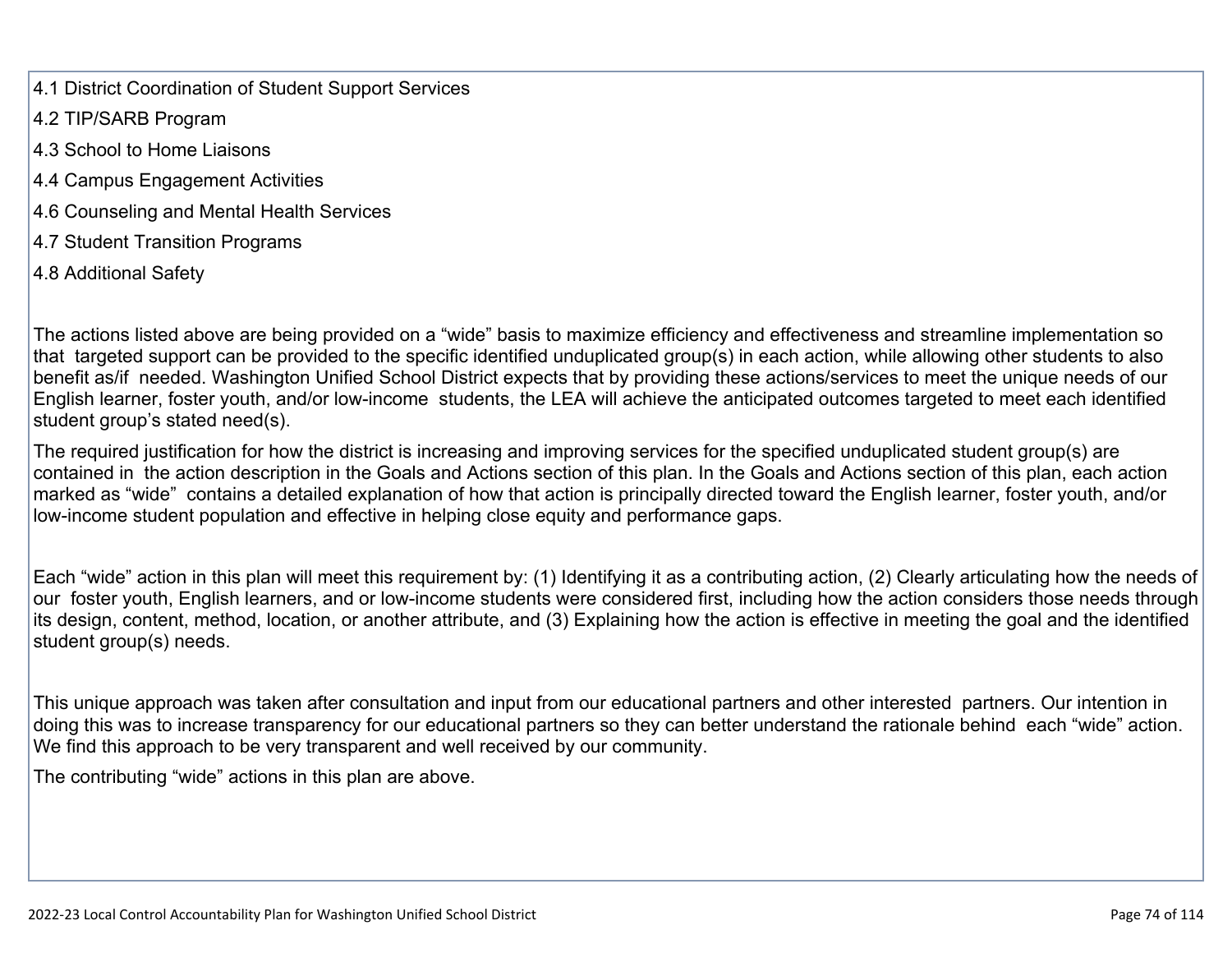A description of how services for foster youth, English learners, and low-income students are being increased or improved by the percentage required.

Washington Unified School District has demonstrated it has at met the 39.6% proportionality percentage by providing increased/improved services to our English learner, foster youth, and/or low-income students equivalent to a 39.67% proportionality percentage based on the contributing actions/services in this plan. We are meeting the minimum proportionality percentage by providing the actions/services principally directed toward the unduplicated student population as summarized in the prompt above and explained and justified in detail in each contributing limited action description within this plan.

It is our intent that this approach of justifying how each applicable action is principally directed and effective in the action's description meets requirements for the "principally directed and effective threshold" as well as contributing toward meeting the Minimum Proportionality Percentage (MPP) requirement. These actions/services are most transparently communicated and understood by our educational partners through the approach we use in this plan. Building on the information provided in the prior prompt response above, the limited actions/services below are contributing to increasing or improving services for English learner, foster youth, and/or low-income students by the percentage indicated above as explained in the language of each unique action. We are using the increased funding to increase and improve services as described for our LEA-wide and school wide services in prompt one and as described below for each of the student groups on a limited basis:

Goal 1: N/A

Goal 2: N/A

Goal 3: Goal 3.9: English Learner Curriculum and Language Acquisition Goal 3.11: EL Staff

Goal 4: N/A

A description of the plan for how the additional concentration grant add-on funding identified above will be used to increase the number of staff providing direct services to students at schools that have a high concentration (above 55 percent) of foster youth, English learners, and lowincome students, as applicable.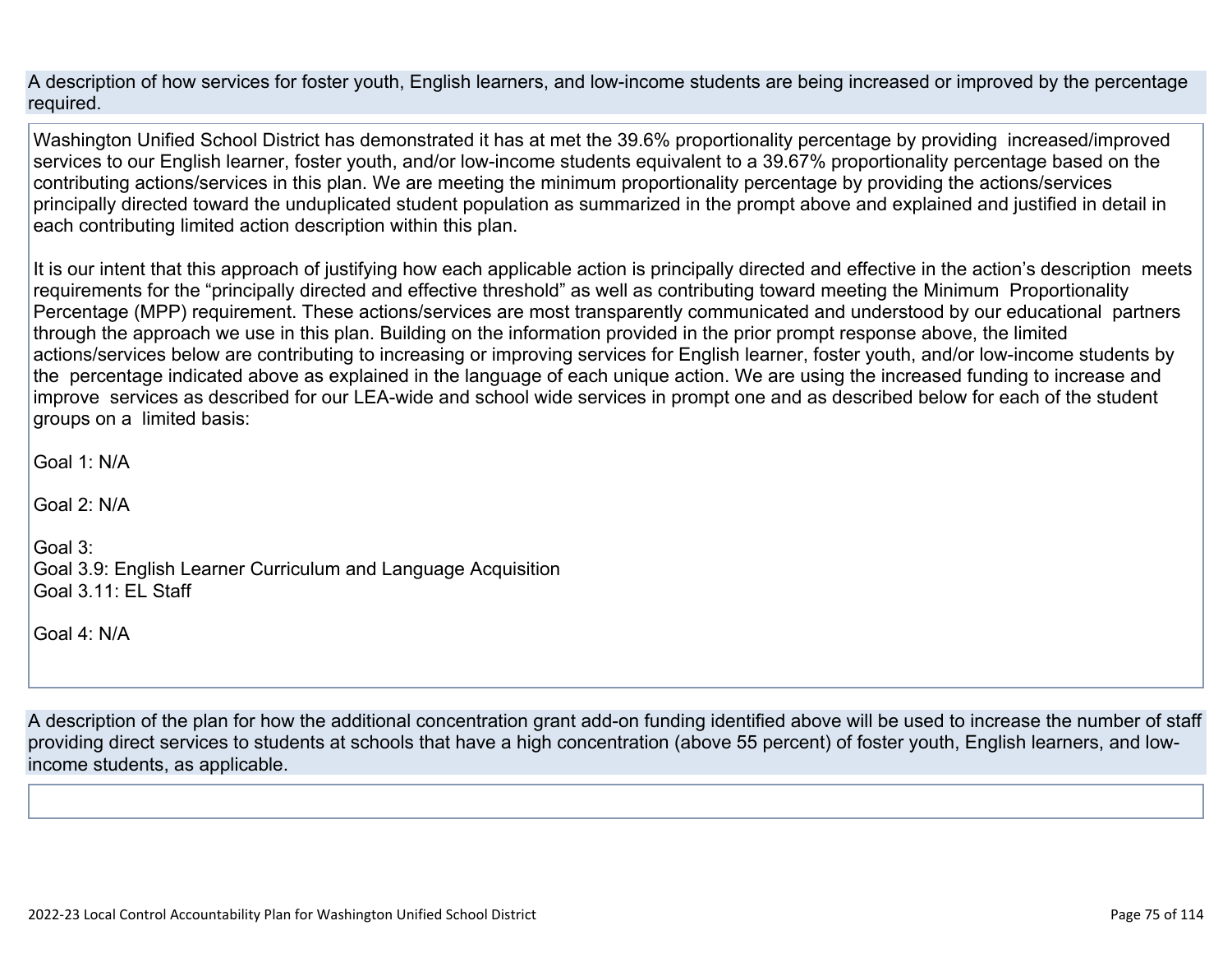| Staff-to-student ratios by<br>type of school and<br>concentration of<br>unduplicated students | Schools with a student concentration of 55 percent or<br>less | Schools with a student concentration of greater than 55<br>percent |
|-----------------------------------------------------------------------------------------------|---------------------------------------------------------------|--------------------------------------------------------------------|
| Staff-to-student ratio of<br>classified staff providing<br>direct services to students        |                                                               |                                                                    |
| Staff-to-student ratio of<br>certificated staff providing<br>direct services to students      |                                                               |                                                                    |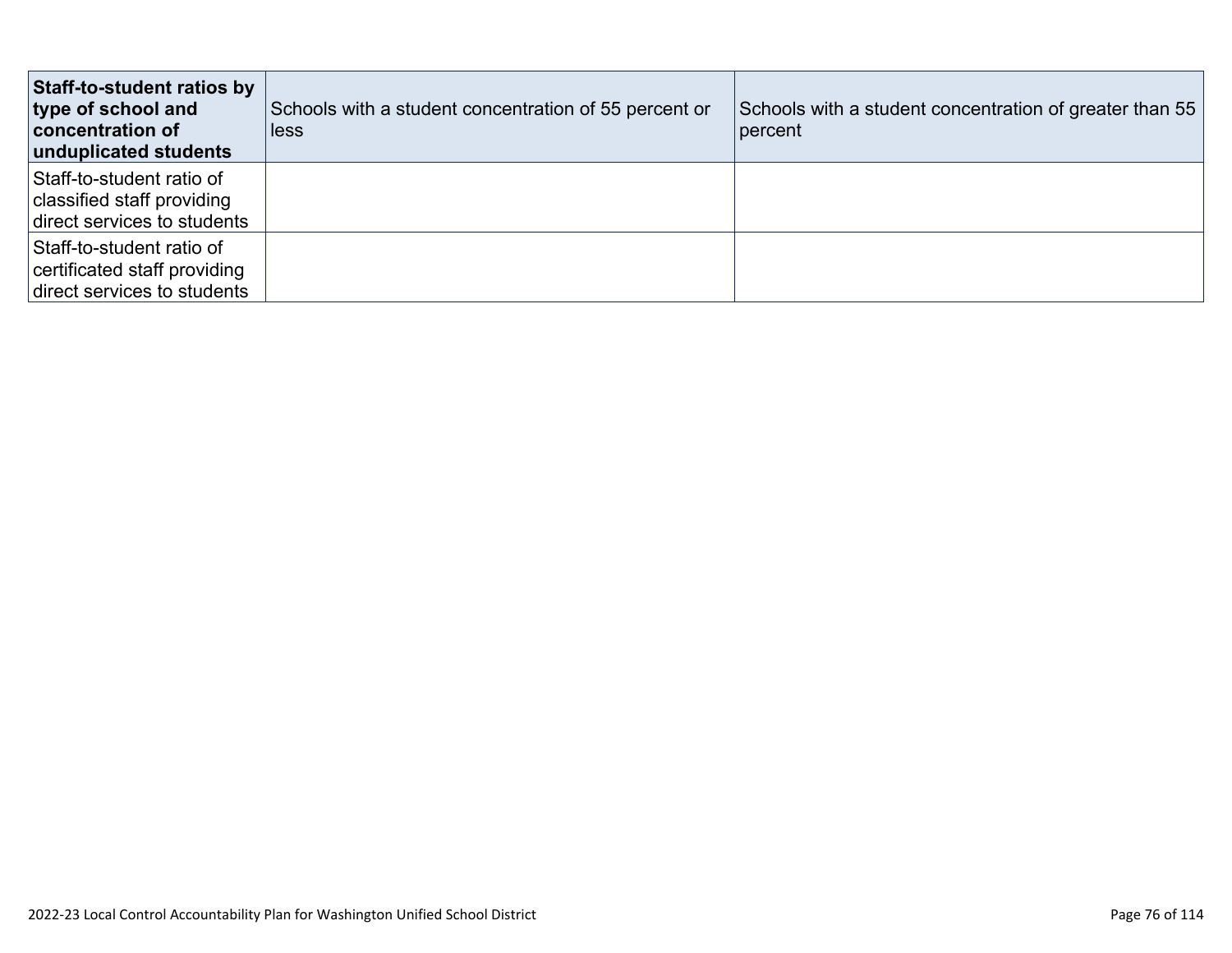### **2022-23 Total Expenditures Table**

| <b>Totals</b>  |                | <b>LCFF Funds</b>                                                     | <b>Funds</b>   | <b>Other State</b>                | <b>Local Funds</b>      | <b>Federal Funds</b> | <b>Total Funds</b>       | <b>Total Personnel</b> | <b>Total Non-</b><br>personnel |                    |
|----------------|----------------|-----------------------------------------------------------------------|----------------|-----------------------------------|-------------------------|----------------------|--------------------------|------------------------|--------------------------------|--------------------|
| <b>Totals</b>  |                | \$29,841,893.00                                                       | \$4,856,994.00 |                                   | \$1,629,864.00          | \$4,252,446.00       | \$40,581,197.00          | \$31,084,795.00        | \$9,496,402.00                 |                    |
| Goal           | <b>Action#</b> | <b>Action Title</b>                                                   |                |                                   | <b>Student Group(s)</b> | <b>LCFF Funds</b>    | <b>Other State Funds</b> | <b>Local Funds</b>     | <b>Federal Funds</b>           | <b>Total Funds</b> |
| $\mathbf{1}$   | $1.1$          | 1.1 Staff, Supplies,<br><b>Services</b>                               |                | All                               |                         | \$21,659,005.00      | \$3,979,879.00           | \$1,116,839.00         | \$829,685.00                   | \$27,585,408.00    |
| $\mathbf 1$    | $1.2$          | 1.2 Beginning<br><b>Teacher Induction</b>                             |                | Foster Youth<br>Low Income        | <b>English Learners</b> | \$7,293.00           |                          |                        | \$56,017.00                    | \$63,310.00        |
| $\mathbf 1$    | $1.3$          | 1.3 Texts and<br><b>Instructional Materials</b>                       |                | All                               |                         |                      | \$117,433.00             |                        |                                | \$117,433.00       |
| $\mathbf 1$    | $1.4$          | 1.4 Technology                                                        |                | <b>Foster Youth</b><br>Low Income | <b>English Learners</b> | \$39,614.00          |                          |                        | \$485,085.00                   | \$524,699.00       |
| $\mathbf 1$    | $1.5$          | 1.5 Professional<br>Development                                       |                | <b>Foster Youth</b><br>Low Income | <b>English Learners</b> | \$19,243.00          |                          |                        | \$124,685.00                   | \$143,928.00       |
| $\mathbf{1}$   | 1.6            | 1.6 PLC Facilitators/<br><b>Lead Teachers</b>                         |                | <b>Foster Youth</b><br>Low Income | <b>English Learners</b> | \$46,648.00          |                          |                        |                                | \$46,648.00        |
| $\mathbf 1$    | $1.7$          | 1.7 Classroom<br><b>Technology Support</b>                            |                | <b>Foster Youth</b><br>Low Income | <b>English Learners</b> | \$168,281.00         |                          |                        |                                | \$168,281.00       |
| $\mathbf 1$    | 1.8            | 1.8 Health Services                                                   |                | <b>Foster Youth</b><br>Low Income | <b>English Learners</b> | \$227,856.00         | \$180.00                 | \$45,645.00            | \$147,774.00                   | \$421,455.00       |
| $\overline{2}$ | 2.1            | 2.1 Parent<br>Engagement, Support<br>Services, and<br><b>Supplies</b> |                | <b>Foster Youth</b><br>Low Income | <b>English Learners</b> | \$5,606.00           |                          |                        | \$24,221.00                    | \$29,827.00        |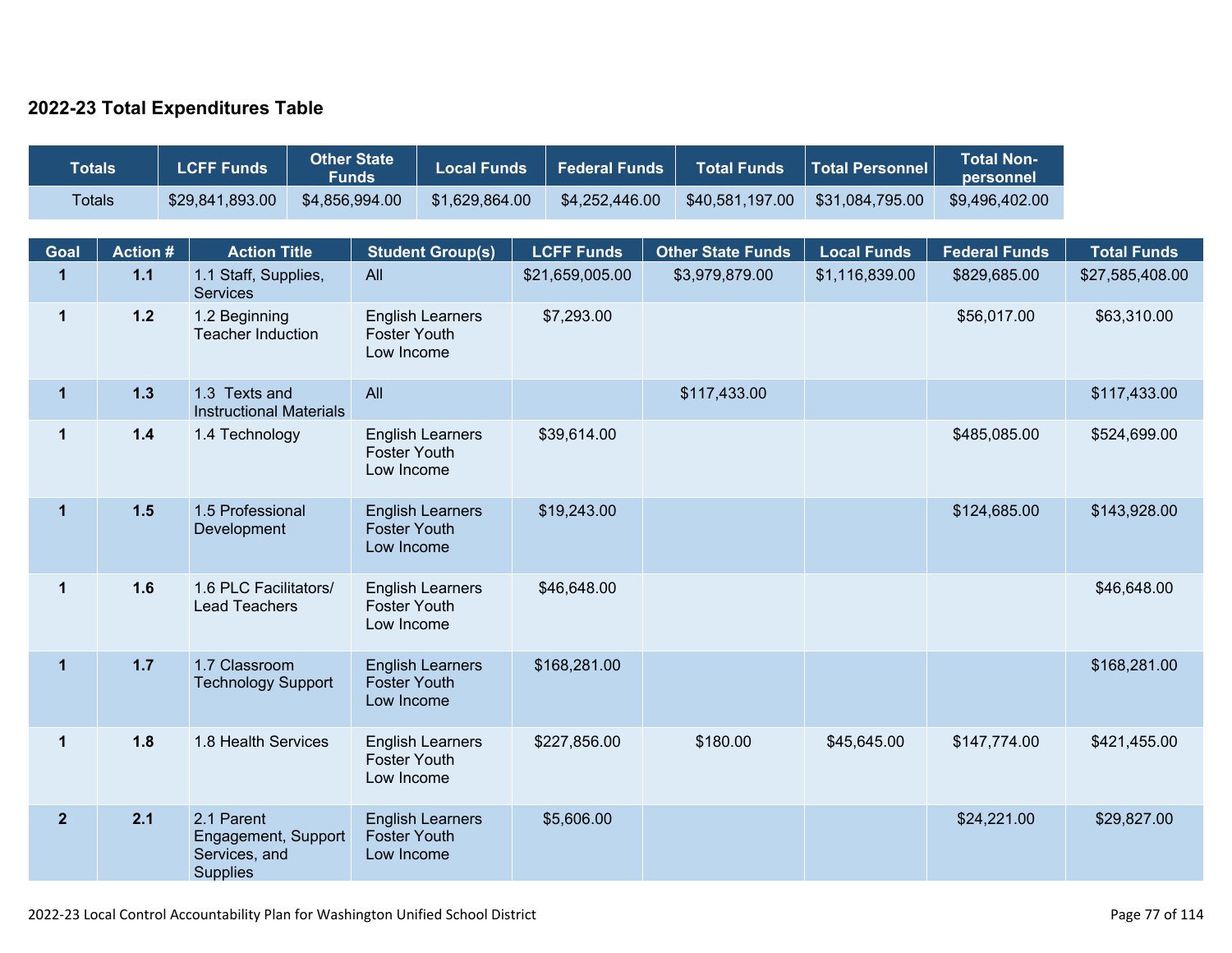| Goal           | <b>Action #</b> | <b>Action Title</b>                                                   | <b>Student Group(s)</b>                                      | <b>LCFF Funds</b> | <b>Other State Funds</b> | <b>Local Funds</b> | <b>Federal Funds</b> | <b>Total Funds</b> |
|----------------|-----------------|-----------------------------------------------------------------------|--------------------------------------------------------------|-------------------|--------------------------|--------------------|----------------------|--------------------|
| $\mathbf{2}$   | 2.2             | 2.2 Aeries<br>Communication/Pare<br>nt Square                         | <b>English Learners</b><br><b>Foster Youth</b><br>Low Income | \$30,500.00       |                          |                    |                      | \$30,500.00        |
| 2 <sup>2</sup> | 2.3             | 2.3 Parent Education<br><b>Classes</b>                                | <b>English Learners</b><br><b>Foster Youth</b><br>Low Income | \$38,040.00       |                          |                    |                      | \$38,040.00        |
| 3 <sup>5</sup> | 3.1             | 3.1 Reading<br><b>Intervention Teachers</b>                           | <b>English Learners</b><br><b>Foster Youth</b><br>Low Income | \$236,380.00      |                          |                    | \$419,545.00         | \$655,925.00       |
| $\mathbf{3}$   | 3.2             | 3.2 Intervention<br>Assistants                                        | <b>English Learners</b><br><b>Foster Youth</b><br>Low Income | \$209,621.00      |                          |                    | \$380,082.00         | \$589,703.00       |
| 3 <sup>5</sup> | 3.3             | 3.3 Intervention<br>Curriculum                                        | All                                                          |                   |                          |                    | \$6,890.00           | \$6,890.00         |
| $\mathbf{3}$   | 3.4             | 3.4 Learning<br><b>Directors</b>                                      | <b>English Learners</b><br><b>Foster Youth</b><br>Low Income | \$959,754.00      |                          |                    |                      | \$959,754.00       |
| 3 <sup>5</sup> | 3.5             | 3.5 Instructional<br>Aides                                            | <b>English Learners</b><br><b>Foster Youth</b><br>Low Income | \$530,512.00      |                          |                    | \$3,344.00           | \$533,856.00       |
| $3\phantom{a}$ | 3.6             | 3.6 Library Media<br><b>Services</b>                                  | <b>English Learners</b><br><b>Foster Youth</b><br>Low Income | \$265,725.00      |                          |                    |                      | \$265,725.00       |
| 3 <sup>5</sup> | 3.7             | 3.7 Supplemental<br><b>Online Academic</b><br><b>Support Programs</b> | <b>English Learners</b><br><b>Foster Youth</b><br>Low Income | \$111,851.00      |                          | \$31,759.00        | \$10,245.00          | \$153,855.00       |
| $\mathbf{3}$   | 3.8             | 3.8 WUHS PASS<br>Program                                              | <b>English Learners</b><br><b>Foster Youth</b><br>Low Income | \$8,523.00        |                          |                    | \$166,714.00         | \$175,237.00       |
| 3 <sup>5</sup> | 3.9             | 3.9 English Learner<br>Curriculum and<br>Language Acquisition         | <b>English Learners</b>                                      | \$2,302.00        |                          |                    | \$41,002.00          | \$43,304.00        |
| $3\phantom{a}$ | 3.10            | This action<br>intentionally left<br>blank.                           |                                                              |                   |                          |                    |                      |                    |
| $\mathbf{3}$   | 3.11            | 3.11 EL Staff                                                         | <b>English Learners</b>                                      | \$166,971.00      |                          |                    | \$106,822.00         | \$273,793.00       |
| 3              | 3.12            | Action Intentionally<br>left blank.                                   |                                                              |                   |                          |                    |                      |                    |
| $\mathbf{3}$   | 3.13            | 3.13 Counselors                                                       | <b>English Learners</b><br><b>Foster Youth</b>               | \$637,790.00      |                          |                    | \$482,620.00         | \$1,120,410.00     |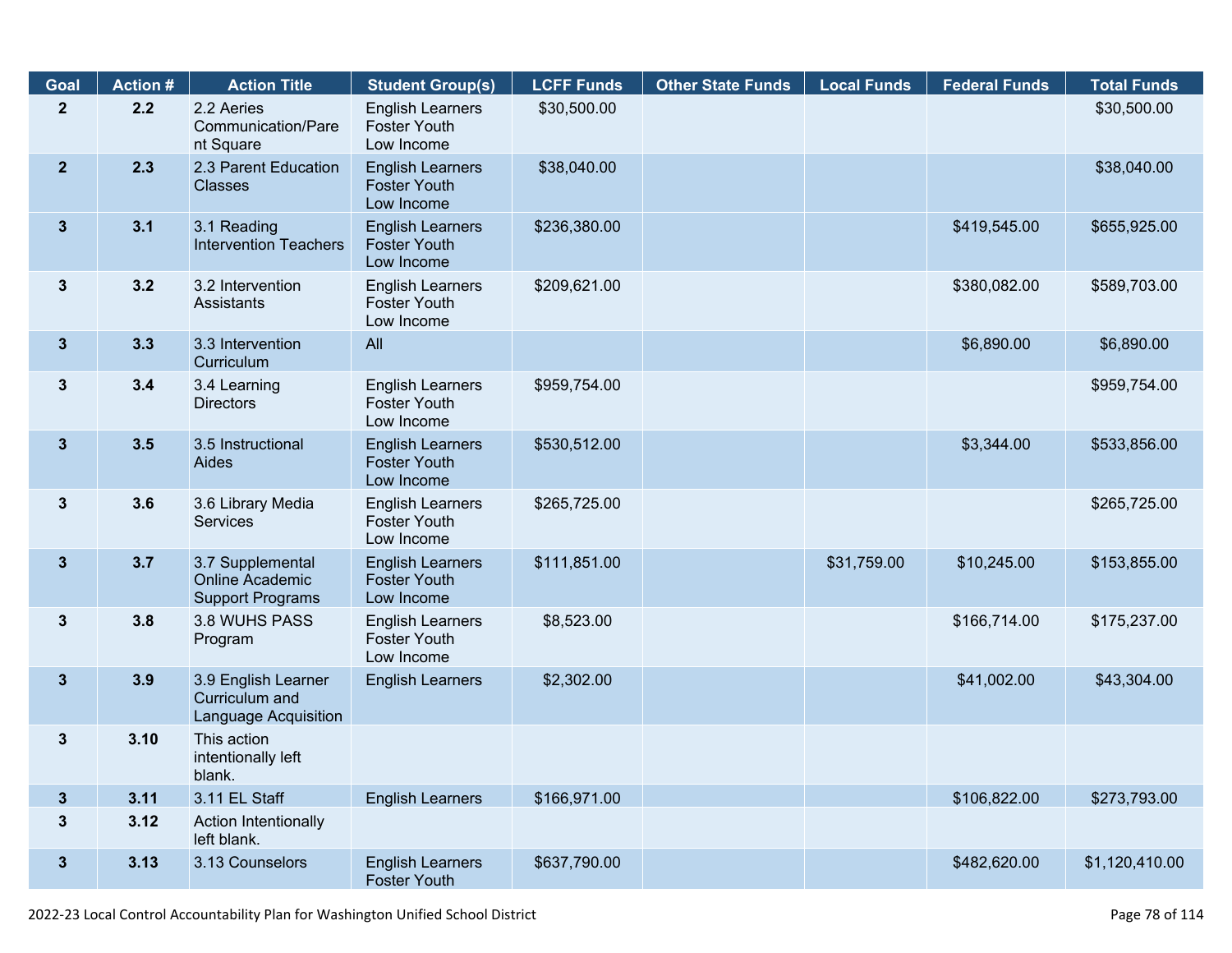| <b>Goal</b>             | <b>Action #</b> | <b>Action Title</b>                                                          | <b>Student Group(s)</b>                                      | <b>LCFF Funds</b> | <b>Other State Funds</b> | <b>Local Funds</b> | <b>Federal Funds</b> | <b>Total Funds</b> |
|-------------------------|-----------------|------------------------------------------------------------------------------|--------------------------------------------------------------|-------------------|--------------------------|--------------------|----------------------|--------------------|
|                         |                 |                                                                              | Low Income                                                   |                   |                          |                    |                      |                    |
| $\mathbf{3}$            | 3.14            | 3.14 Summer School                                                           | <b>English Learners</b><br><b>Foster Youth</b><br>Low Income | \$93,363.00       | \$488,632.00             |                    |                      | \$581,995.00       |
| $3\phantom{a}$          | 3.15            | 3.15 After School<br>Program                                                 | All                                                          |                   | \$220,020.00             |                    | \$268,519.00         | \$488,539.00       |
| $\mathbf{3}$            | 3.16            | 3.16 Full Access to<br>Courses and<br>Electives                              | <b>English Learners</b><br><b>Foster Youth</b><br>Low Income | \$1,084,862.00    |                          | \$14,000.00        | \$20,396.00          | \$1,119,258.00     |
| 3 <sup>5</sup>          | 3.17            | 3.17 CTE Courses<br>and Electives                                            | <b>English Learners</b><br><b>Foster Youth</b><br>Low Income | \$1,096,818.00    | \$50,850.00              | \$264,369.00       | \$139,812.00         | \$1,551,849.00     |
| $\mathbf{3}$            | 3.18            | 3.18 Supplemental<br><b>Instructional Materials</b><br>and Supplies          | <b>English Learners</b><br><b>Foster Youth</b><br>Low Income | \$319,212.00      |                          |                    | \$8,297.00           | \$327,509.00       |
| $3\phantom{a}$          | 3.19            | 3.19 Academic<br>Coaches                                                     | <b>English Learners</b><br><b>Foster Youth</b><br>Low Income | \$600.00          |                          |                    | \$257,786.00         | \$258,386.00       |
| $\mathbf{3}$            | 3.20            | 3.20 Class Size<br><b>Reduction (Grades 4-</b><br>12)                        | <b>English Learners</b><br><b>Foster Youth</b><br>Low Income | \$710,131.00      |                          |                    |                      | \$710,131.00       |
| $\overline{\mathbf{4}}$ | 4.1             | 4.1 District<br>Coordination of<br><b>Student Support</b><br><b>Services</b> | <b>English Learners</b><br><b>Foster Youth</b><br>Low Income | \$252,583.00      |                          |                    |                      | \$252,583.00       |
| $\overline{\mathbf{4}}$ | 4.2             | 4.2 TIP/SARB<br>Program                                                      | <b>English Learners</b><br><b>Foster Youth</b><br>Low Income | \$29,392.00       |                          |                    |                      | \$29,392.00        |
| $\overline{\mathbf{4}}$ | 4.3             | 4.3 School to Home<br>Liaisons                                               | <b>English Learners</b><br><b>Foster Youth</b><br>Low Income | \$85,210.00       |                          |                    | \$86,992.00          | \$172,202.00       |
| 4                       | 4.4             | 4.4 Campus<br>Engagement<br><b>Activities</b>                                | <b>English Learners</b><br><b>Foster Youth</b><br>Low Income | \$323,742.00      |                          |                    |                      | \$323,742.00       |
| $\overline{\mathbf{4}}$ | 4.5             | 4.5 Social Work<br><b>Services</b>                                           | All                                                          |                   |                          |                    | \$129,642.00         | \$129,642.00       |
| $\overline{\mathbf{4}}$ | 4.6             | 4.6 Counseling and<br><b>Mental Health</b><br><b>Services</b>                | <b>English Learners</b><br><b>Foster Youth</b><br>Low Income | \$18,500.00       |                          | \$157,252.00       | \$56,271.00          | \$232,023.00       |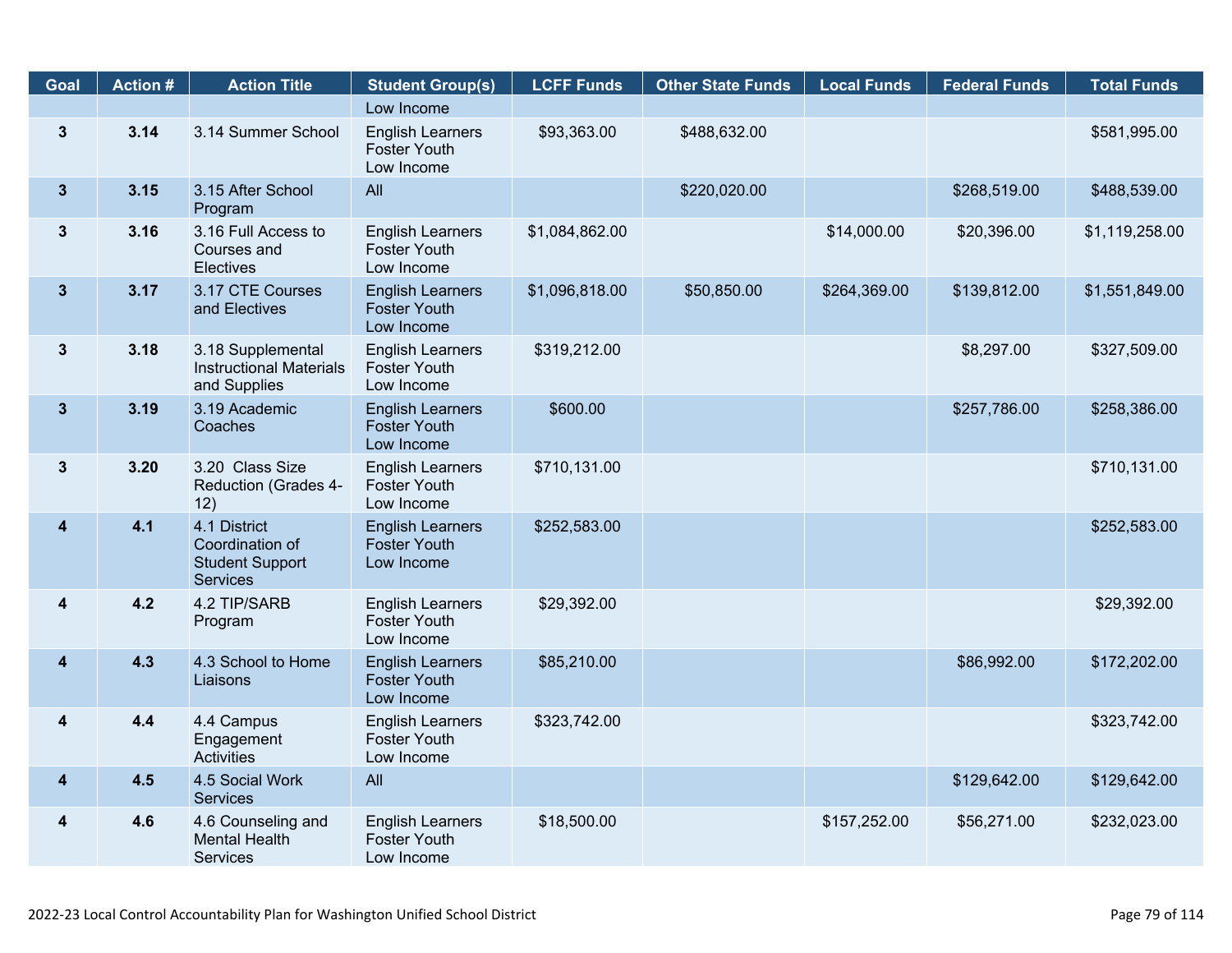| <b>Goal</b> | Action # | <b>Action Title</b>                | <b>Student Group(s)</b>                                      | <b>LCFF Funds</b> | <b>Other State Funds</b> | <b>Local Funds</b> | <b>Federal Funds</b> | <b>Total Funds</b> |
|-------------|----------|------------------------------------|--------------------------------------------------------------|-------------------|--------------------------|--------------------|----------------------|--------------------|
|             | 4.7      | 4.7 Student Transition<br>Programs | <b>English Learners</b><br><b>Foster Youth</b><br>Low Income | \$58,767.00       |                          |                    |                      | \$58,767.00        |
|             | 4.8      | 4.8 Additional Safety              | <b>English Learners</b><br><b>Foster Youth</b><br>Low Income | \$397,198.00      |                          |                    |                      | \$397,198.00       |
|             | 5.1      | <b>Early Literacy Cycles</b>       |                                                              |                   |                          |                    |                      |                    |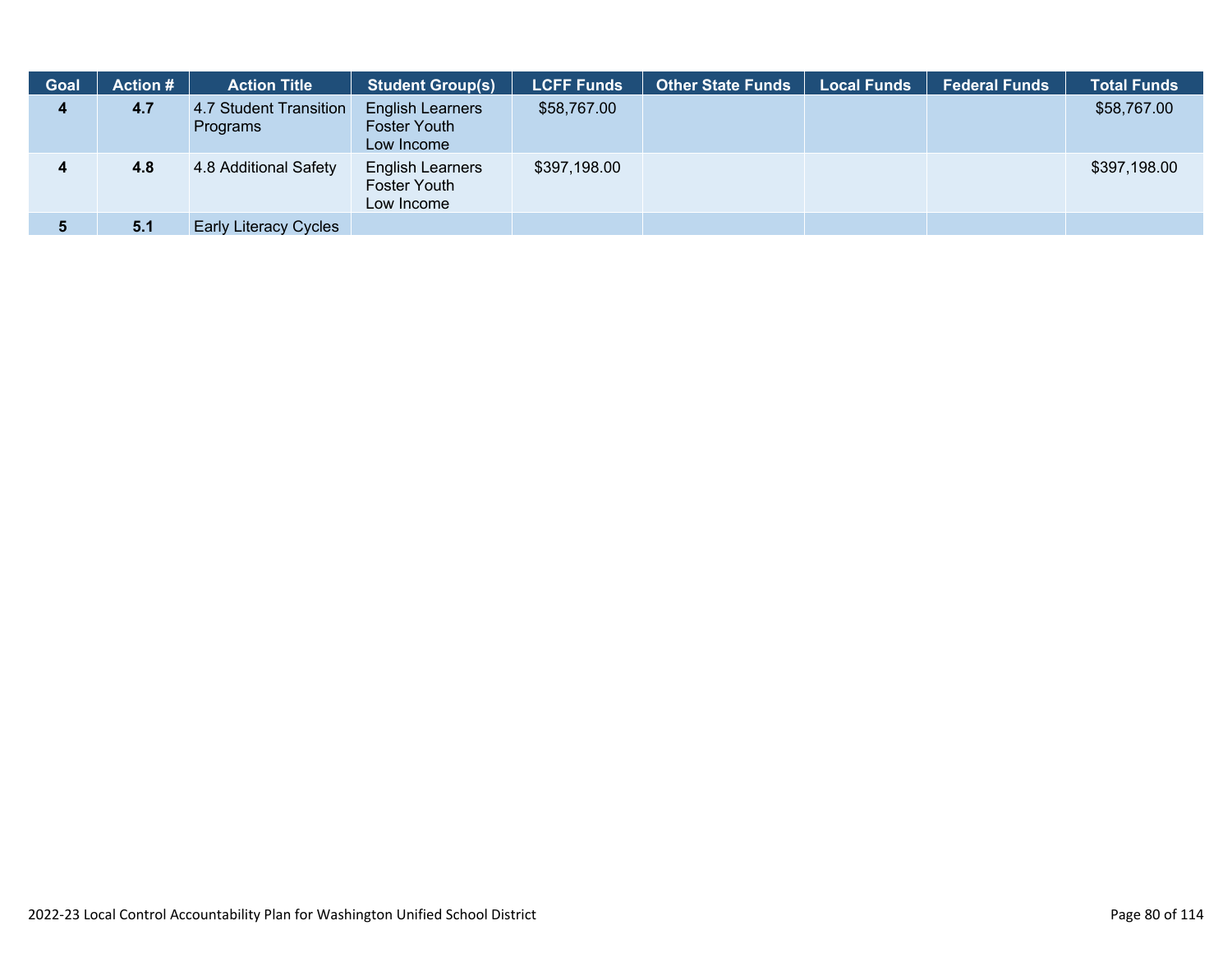### **2022-23 Contributing Actions Table**

| 1. Projected<br>LCFF Base<br>Grant | 2. Projected<br><b>LCFF</b><br><b>Supplemental</b><br>and/or<br><b>Concentration</b><br><b>Grants</b> | 3. Projected<br><b>Percentage to</b><br>Increase or<br><b>Improve</b><br><b>Services for</b><br>the Coming<br><b>School Year</b><br>(2 divided by | <b>LCFF</b><br>Carryover -<br>Percentage<br>(Percentage<br>from Prior<br>Year) | <b>Total</b><br><b>Percentage to</b><br>Increase or<br><b>Improve</b><br><b>Services for</b><br>the Coming<br><b>School Year</b><br>(3 + Carryover<br>%) | 4. Total<br><b>Planned</b><br><b>Contributing</b><br><b>Expenditures</b><br>(LCFF Funds) | 5. Total<br><b>Planned</b><br><b>Percentage of</b><br><b>Improved</b><br><b>Services</b><br>(%) | <b>Planned</b><br><b>Percentage to</b><br>Increase or<br><b>Improve</b><br><b>Services for</b><br>the Coming<br><b>School Year</b><br>(4 divided by<br>$1$ , plus $5$ ) | <b>Totals by</b><br><b>Type</b> | <b>Total LCFF</b><br><b>Funds</b> |
|------------------------------------|-------------------------------------------------------------------------------------------------------|---------------------------------------------------------------------------------------------------------------------------------------------------|--------------------------------------------------------------------------------|----------------------------------------------------------------------------------------------------------------------------------------------------------|------------------------------------------------------------------------------------------|-------------------------------------------------------------------------------------------------|-------------------------------------------------------------------------------------------------------------------------------------------------------------------------|---------------------------------|-----------------------------------|
| 23361332                           | \$9,190,114                                                                                           | 39.34%                                                                                                                                            | $0.00\%$                                                                       | 39.34%                                                                                                                                                   | \$8,182,888.00                                                                           | $0.00\%$                                                                                        | 35.03 %                                                                                                                                                                 | Total:                          | \$8,182,888.00                    |
|                                    |                                                                                                       |                                                                                                                                                   |                                                                                |                                                                                                                                                          |                                                                                          |                                                                                                 |                                                                                                                                                                         | <b>LEA-wide</b><br>Total:       | \$7,768,712.00                    |
|                                    |                                                                                                       |                                                                                                                                                   |                                                                                |                                                                                                                                                          |                                                                                          |                                                                                                 |                                                                                                                                                                         | <b>Limited Total:</b>           | \$169,273.00                      |
|                                    |                                                                                                       |                                                                                                                                                   |                                                                                |                                                                                                                                                          |                                                                                          |                                                                                                 |                                                                                                                                                                         | <b>Schoolwide</b><br>Total:     | \$244,903.00                      |

| Goal        | <b>Action #</b> | <b>Action Title</b>                           | <b>Contributing to</b><br><b>Increased or</b><br><b>Improved</b><br><b>Services?</b> | <b>Scope</b> | <b>Unduplicated</b><br><b>Student Group(s)</b>               | <b>Location</b>    | <b>Planned</b><br><b>Expenditures for</b><br><b>Contributing</b><br><b>Actions (LCFF</b><br>Funds) | <b>Planned</b><br><b>Percentage of</b><br><b>Improved</b><br>Services (%) |
|-------------|-----------------|-----------------------------------------------|--------------------------------------------------------------------------------------|--------------|--------------------------------------------------------------|--------------------|----------------------------------------------------------------------------------------------------|---------------------------------------------------------------------------|
|             | 1.2             | 1.2 Beginning Teacher<br><b>Induction</b>     | Yes                                                                                  | LEA-wide     | <b>English Learners</b><br><b>Foster Youth</b><br>Low Income | <b>All Schools</b> | \$7,293.00                                                                                         |                                                                           |
|             | 1.4             | 1.4 Technology                                | Yes                                                                                  | LEA-wide     | <b>English Learners</b><br><b>Foster Youth</b><br>Low Income | <b>All Schools</b> | \$39,614.00                                                                                        |                                                                           |
|             | 1.5             | 1.5 Professional<br>Development               | <b>Yes</b>                                                                           | LEA-wide     | <b>English Learners</b><br><b>Foster Youth</b><br>Low Income | <b>All Schools</b> | \$19,243.00                                                                                        |                                                                           |
|             | 1.6             | 1.6 PLC Facilitators/ Lead<br><b>Teachers</b> | Yes                                                                                  | LEA-wide     | <b>English Learners</b><br><b>Foster Youth</b><br>Low Income | All Schools        | \$46,648.00                                                                                        |                                                                           |
| $\mathbf 1$ | 1.7             | 1.7 Classroom Technology<br>Support           | <b>Yes</b>                                                                           | LEA-wide     | <b>English Learners</b><br><b>Foster Youth</b><br>Low Income | <b>All Schools</b> | \$168,281.00                                                                                       |                                                                           |
|             | 1.8             | 1.8 Health Services                           | Yes                                                                                  | LEA-wide     | <b>English Learners</b><br><b>Foster Youth</b><br>Low Income | All Schools        | \$227,856.00                                                                                       |                                                                           |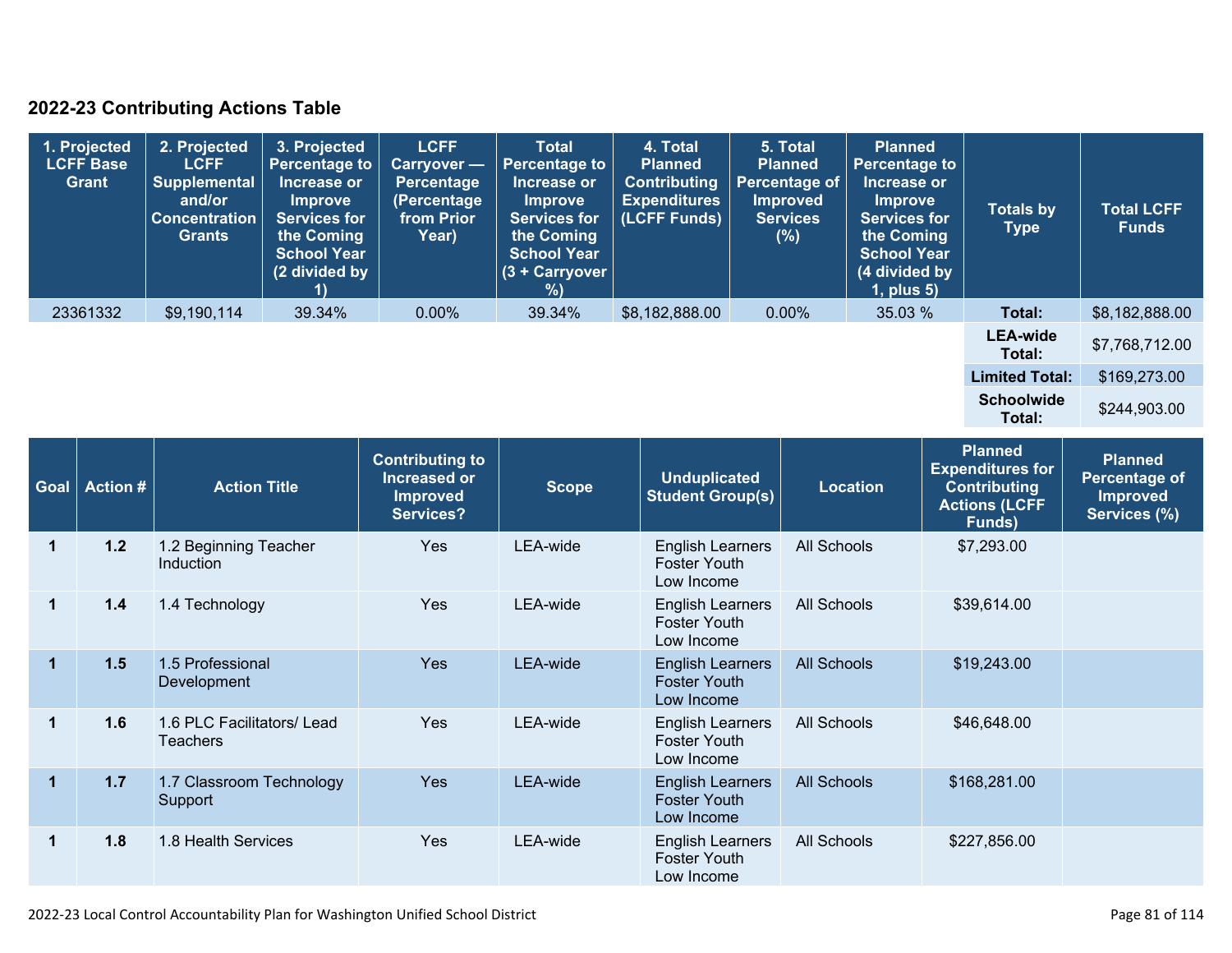| Goal           | <b>Action #</b> | <b>Action Title</b>                                                | <b>Contributing to</b><br>Increased or<br><b>Improved</b><br><b>Services?</b> | <b>Scope</b>                                   | <b>Unduplicated</b><br><b>Student Group(s)</b>               | <b>Location</b>                                                                                                                 | <b>Planned</b><br><b>Expenditures for</b><br><b>Contributing</b><br><b>Actions (LCFF</b><br>Funds) | <b>Planned</b><br>Percentage of<br><b>Improved</b><br>Services (%) |
|----------------|-----------------|--------------------------------------------------------------------|-------------------------------------------------------------------------------|------------------------------------------------|--------------------------------------------------------------|---------------------------------------------------------------------------------------------------------------------------------|----------------------------------------------------------------------------------------------------|--------------------------------------------------------------------|
| $\overline{2}$ | 2.1             | 2.1 Parent Engagement,<br>Support Services, and<br><b>Supplies</b> | Yes                                                                           | <b>LEA-wide</b>                                | <b>English Learners</b><br><b>Foster Youth</b><br>Low Income | <b>All Schools</b>                                                                                                              | \$5,606.00                                                                                         |                                                                    |
| $\mathbf{2}$   | 2.2             | 2.2 Aeries<br><b>Communication/Parent</b><br>Square                | Yes                                                                           | LEA-wide                                       | <b>English Learners</b><br><b>Foster Youth</b><br>Low Income | <b>All Schools</b>                                                                                                              | \$30,500.00                                                                                        |                                                                    |
| $\overline{2}$ | 2.3             | 2.3 Parent Education<br><b>Classes</b>                             | Yes                                                                           | LEA-wide                                       | <b>English Learners</b><br><b>Foster Youth</b><br>Low Income | <b>All Schools</b>                                                                                                              | \$38,040.00                                                                                        |                                                                    |
| $3\phantom{a}$ | 3.1             | 3.1 Reading Intervention<br><b>Teachers</b>                        | Yes                                                                           | Schoolwide                                     | <b>English Learners</b><br><b>Foster Youth</b><br>Low Income | <b>Specific Schools:</b><br><b>American Union</b><br><b>Elementary School</b><br><b>West Fresno</b><br><b>Elementary School</b> | \$236,380.00                                                                                       |                                                                    |
|                |                 |                                                                    |                                                                               |                                                |                                                              | $TK-5$                                                                                                                          |                                                                                                    |                                                                    |
| $\mathbf{3}$   | 3.2             | 3.2 Intervention Assistants                                        | Yes                                                                           | LEA-wide                                       | <b>English Learners</b><br><b>Foster Youth</b><br>Low Income | <b>All Schools</b>                                                                                                              | \$209,621.00                                                                                       |                                                                    |
| $\mathbf{3}$   | 3.4             | 3.4 Learning Directors                                             | Yes                                                                           | LEA-wide                                       | <b>English Learners</b><br><b>Foster Youth</b><br>Low Income | All Schools                                                                                                                     | \$959,754.00                                                                                       |                                                                    |
| $3\phantom{a}$ | 3.5             | 3.5 Instructional Aides                                            | Yes                                                                           | <b>LEA-wide</b>                                | <b>English Learners</b><br><b>Foster Youth</b><br>Low Income | <b>All Schools</b>                                                                                                              | \$530,512.00                                                                                       |                                                                    |
| $\mathbf{3}$   | 3.6             | 3.6 Library Media Services                                         | Yes                                                                           | LEA-wide                                       | <b>English Learners</b><br><b>Foster Youth</b><br>Low Income | All Schools                                                                                                                     | \$265,725.00                                                                                       |                                                                    |
| 3              | 3.7             | 3.7 Supplemental Online<br><b>Academic Support</b><br>Programs     | Yes                                                                           | <b>LEA-wide</b>                                | <b>English Learners</b><br><b>Foster Youth</b><br>Low Income | <b>All Schools</b>                                                                                                              | \$111,851.00                                                                                       |                                                                    |
| $\mathbf{3}$   | 3.8             | 3.8 WUHS PASS Program                                              | Yes                                                                           | Schoolwide                                     | <b>English Learners</b><br><b>Foster Youth</b><br>Low Income | Specific Schools:<br><b>Washington Union</b><br><b>High School</b>                                                              | \$8,523.00                                                                                         |                                                                    |
| $3\phantom{a}$ | 3.9             | 3.9 English Learner<br>Curriculum and Language<br>Acquisition      | Yes                                                                           | Limited to<br>Unduplicated<br>Student Group(s) | <b>English Learners</b>                                      | <b>All Schools</b>                                                                                                              | \$2,302.00                                                                                         |                                                                    |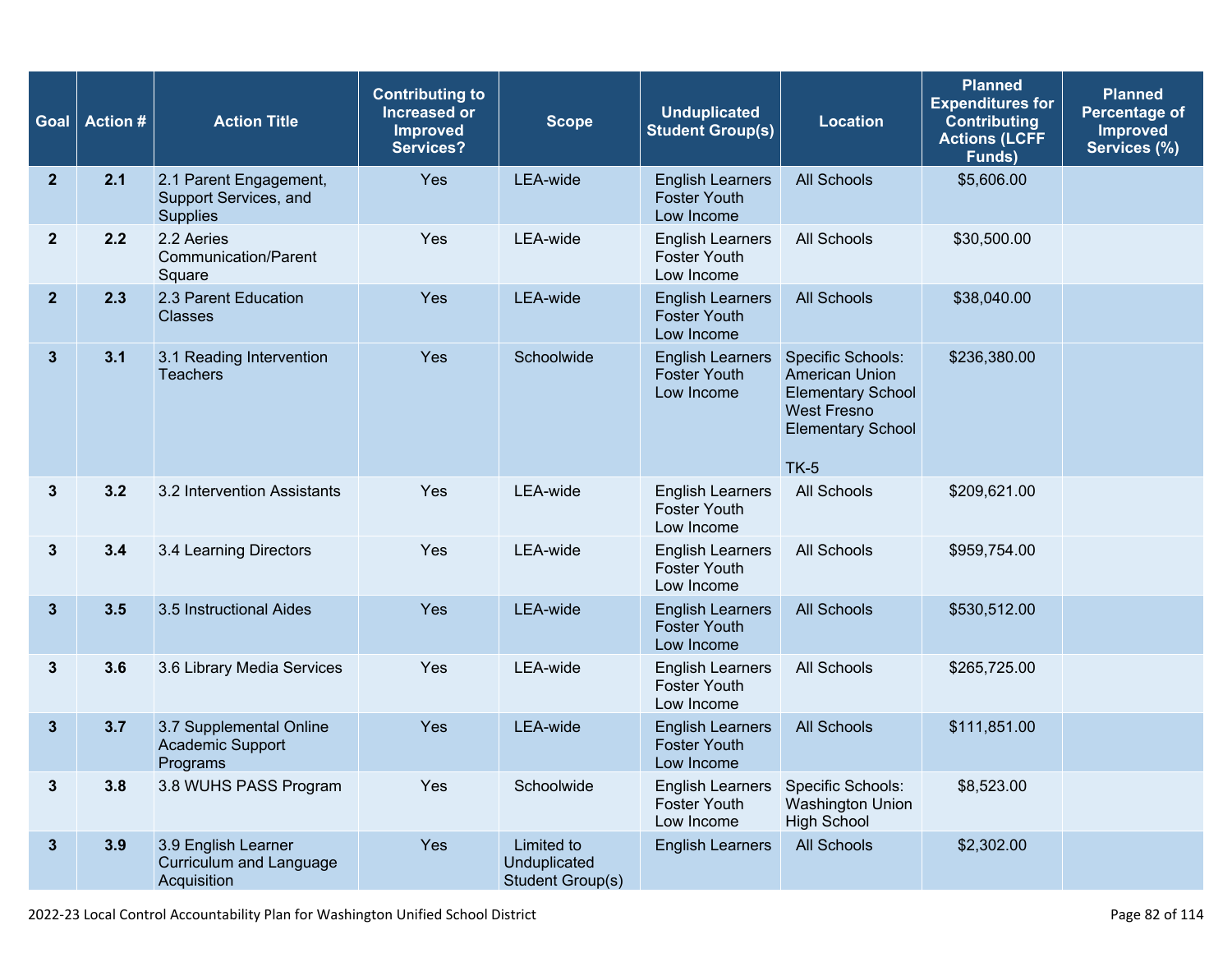| Goal                    | <b>Action#</b> | <b>Action Title</b>                                             | <b>Contributing to</b><br>Increased or<br><b>Improved</b><br><b>Services?</b> | <b>Scope</b>                                   | <b>Unduplicated</b><br><b>Student Group(s)</b>               | <b>Location</b>    | <b>Planned</b><br><b>Expenditures for</b><br><b>Contributing</b><br><b>Actions (LCFF</b><br>Funds) | <b>Planned</b><br>Percentage of<br>Improved<br>Services (%) |
|-------------------------|----------------|-----------------------------------------------------------------|-------------------------------------------------------------------------------|------------------------------------------------|--------------------------------------------------------------|--------------------|----------------------------------------------------------------------------------------------------|-------------------------------------------------------------|
| $\mathbf{3}$            | 3.11           | 3.11 EL Staff                                                   | Yes                                                                           | Limited to<br>Unduplicated<br>Student Group(s) | <b>English Learners</b>                                      | All Schools        | \$166,971.00                                                                                       |                                                             |
| $\mathbf{3}$            | 3.13           | 3.13 Counselors                                                 | Yes                                                                           | <b>LEA-wide</b>                                | <b>English Learners</b><br><b>Foster Youth</b><br>Low Income | <b>All Schools</b> | \$637,790.00                                                                                       |                                                             |
| $\mathbf{3}$            | 3.14           | 3.14 Summer School                                              | Yes                                                                           | LEA-wide                                       | <b>English Learners</b><br><b>Foster Youth</b><br>Low Income | All Schools        | \$93,363.00                                                                                        |                                                             |
| $\mathbf{3}$            | 3.16           | 3.16 Full Access to Courses<br>and Electives                    | Yes                                                                           | LEA-wide                                       | <b>English Learners</b><br><b>Foster Youth</b><br>Low Income | All Schools        | \$1,084,862.00                                                                                     |                                                             |
| $\mathbf{3}$            | 3.17           | 3.17 CTE Courses and<br><b>Electives</b>                        | Yes                                                                           | LEA-wide                                       | <b>English Learners</b><br><b>Foster Youth</b><br>Low Income | <b>All Schools</b> | \$1,096,818.00                                                                                     |                                                             |
| $\mathbf{3}$            | 3.18           | 3.18 Supplemental<br>Instructional Materials and<br>Supplies    | Yes                                                                           | LEA-wide                                       | <b>English Learners</b><br><b>Foster Youth</b><br>Low Income | All Schools        | \$319,212.00                                                                                       |                                                             |
| $\mathbf{3}$            | 3.19           | 3.19 Academic Coaches                                           | Yes                                                                           | LEA-wide                                       | <b>English Learners</b><br><b>Foster Youth</b><br>Low Income | <b>All Schools</b> | \$600.00                                                                                           |                                                             |
| $\mathbf{3}$            | 3.20           | 3.20 Class Size Reduction<br>(Grades 4-12)                      | Yes                                                                           | LEA-wide                                       | <b>English Learners</b><br><b>Foster Youth</b><br>Low Income | All Schools        | \$710,131.00                                                                                       |                                                             |
| $\boldsymbol{4}$        | 4.1            | 4.1 District Coordination of<br><b>Student Support Services</b> | Yes                                                                           | LEA-wide                                       | <b>English Learners</b><br><b>Foster Youth</b><br>Low Income | <b>All Schools</b> | \$252,583.00                                                                                       |                                                             |
| $\overline{\mathbf{4}}$ | 4.2            | 4.2 TIP/SARB Program                                            | Yes                                                                           | LEA-wide                                       | <b>English Learners</b><br><b>Foster Youth</b><br>Low Income | All Schools        | \$29,392.00                                                                                        |                                                             |
| $\overline{\mathbf{4}}$ | 4.3            | 4.3 School to Home<br>Liaisons                                  | Yes                                                                           | LEA-wide                                       | <b>English Learners</b><br><b>Foster Youth</b><br>Low Income | <b>All Schools</b> | \$85,210.00                                                                                        |                                                             |
| $\overline{\mathbf{4}}$ | 4.4            | 4.4 Campus Engagement<br>Activities                             | Yes                                                                           | LEA-wide                                       | <b>English Learners</b><br><b>Foster Youth</b><br>Low Income | All Schools        | \$323,742.00                                                                                       |                                                             |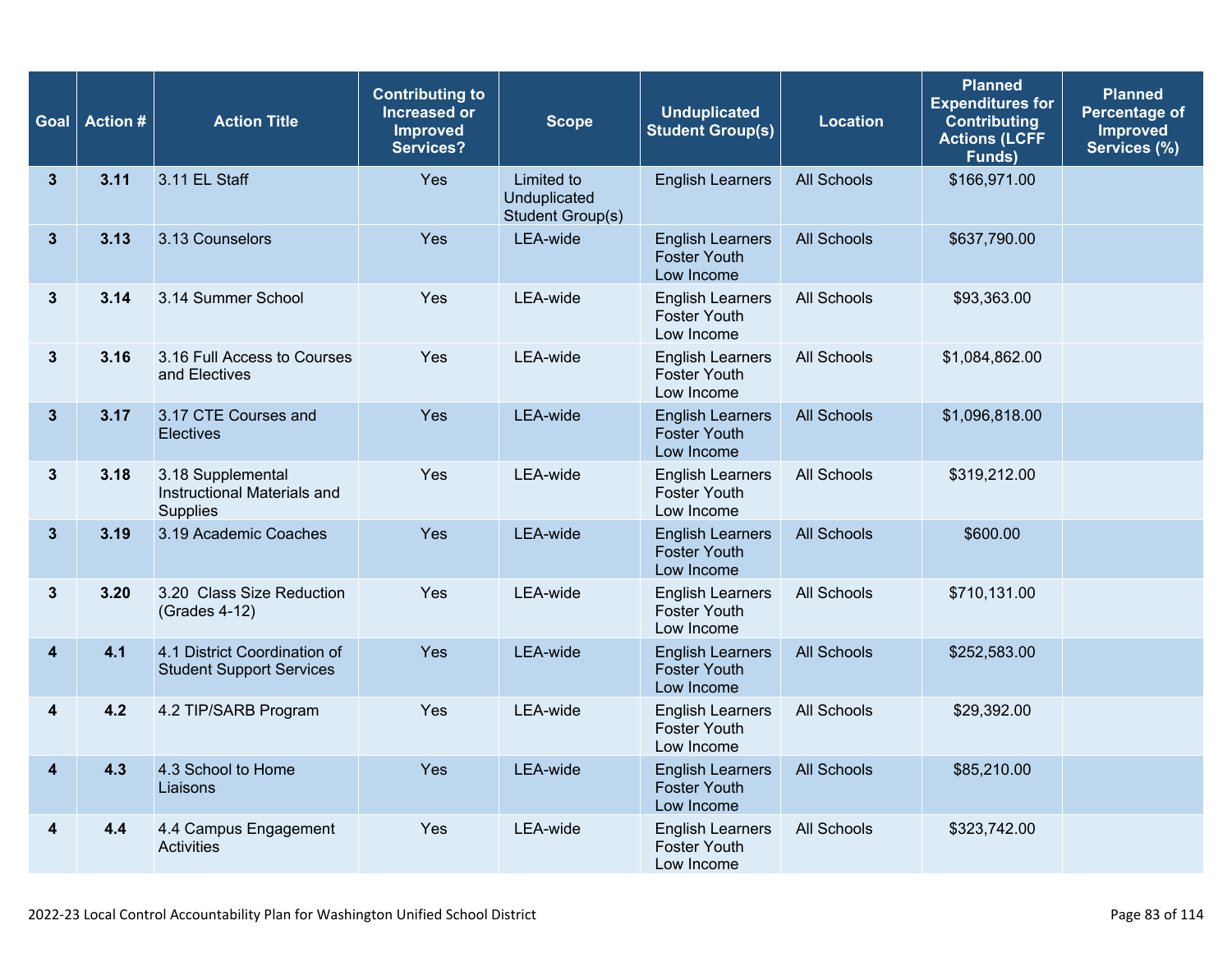| <b>Goal</b>    | <b>Action #</b> | <b>Action Title</b>                                 | <b>Contributing to</b><br>Increased or<br><b>Improved</b><br>Services? | <b>Scope</b> | <b>Unduplicated</b><br><b>Student Group(s)</b>               | Location    | Planned<br><b>Expenditures for</b><br><b>Contributing</b><br><b>Actions (LCFF</b><br>Funds) | <b>Planned</b><br>Percentage of<br>Improved<br>Services (%) |
|----------------|-----------------|-----------------------------------------------------|------------------------------------------------------------------------|--------------|--------------------------------------------------------------|-------------|---------------------------------------------------------------------------------------------|-------------------------------------------------------------|
| $\overline{4}$ | 4.6             | 4.6 Counseling and Mental<br><b>Health Services</b> | <b>Yes</b>                                                             | LEA-wide     | <b>English Learners</b><br><b>Foster Youth</b><br>Low Income | All Schools | \$18,500.00                                                                                 |                                                             |
| $\overline{4}$ | 4.7             | 4.7 Student Transition<br><b>Programs</b>           | <b>Yes</b>                                                             | LEA-wide     | <b>English Learners</b><br><b>Foster Youth</b><br>Low Income | All Schools | \$58,767.00                                                                                 |                                                             |
| $\overline{4}$ | 4.8             | 4.8 Additional Safety                               | <b>Yes</b>                                                             | LEA-wide     | <b>English Learners</b><br><b>Foster Youth</b><br>Low Income | All Schools | \$397,198.00                                                                                |                                                             |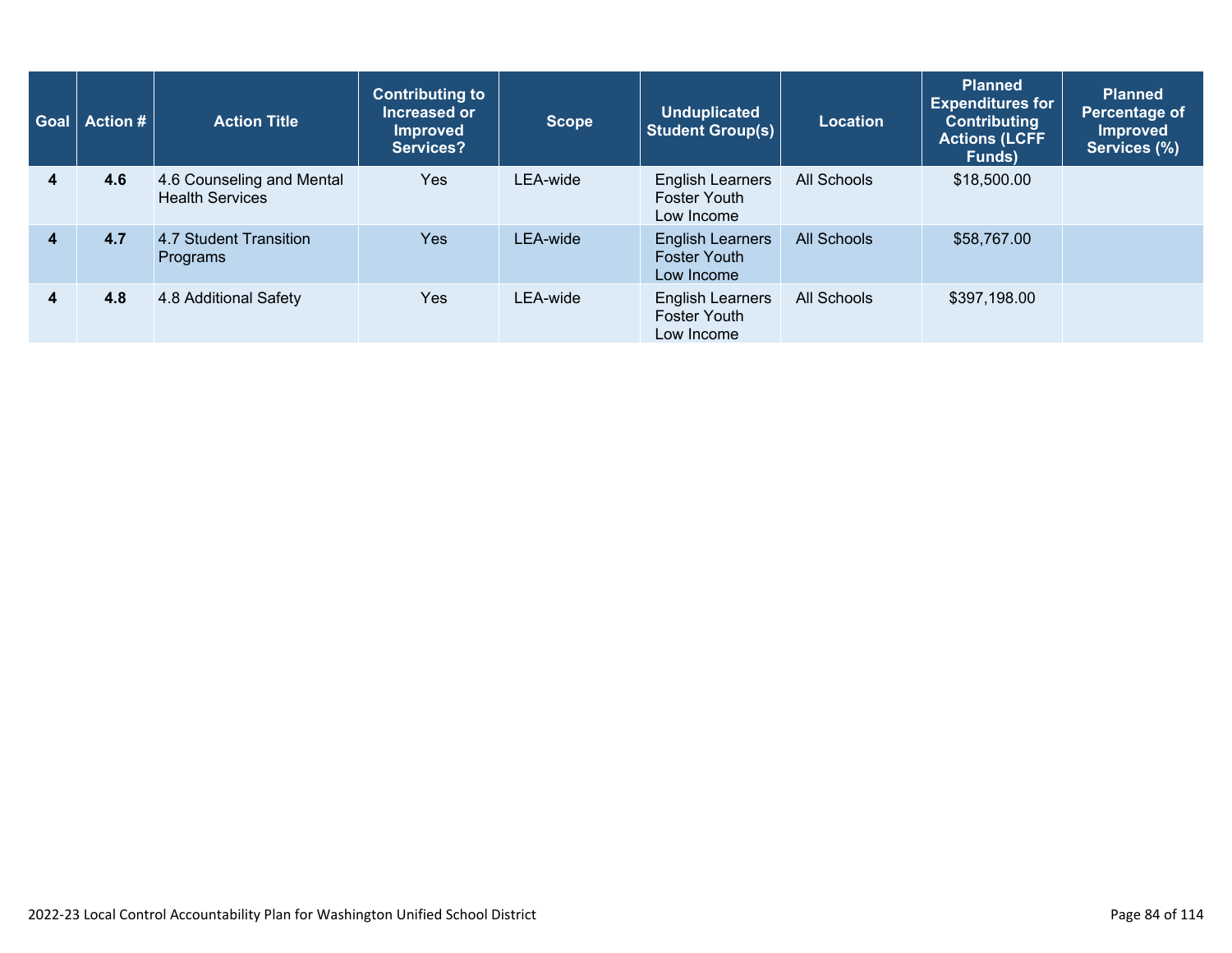### **2021-22 Annual Update Table**

| <b>Totals</b> | <b>Last Year's</b><br><b>Total Planned</b><br><b>Expenditures</b><br>(Total Funds) | Total Estimated<br><b>Expenditures</b><br>(Total Funds) |
|---------------|------------------------------------------------------------------------------------|---------------------------------------------------------|
| <b>Totals</b> | \$40,581,197.00                                                                    | \$40,581,197.00                                         |

| <b>Last Year's</b><br>Goal # | <b>Last Year's Action</b><br># | <b>Prior Action/Service Title</b>                        | <b>Contributed to Increased</b><br>or Improved Services? | <b>Last Year's Planned</b><br><b>Expenditures</b><br>(Total Funds) | <b>Estimated Actual</b><br><b>Expenditures</b><br>(Input Total Funds) |
|------------------------------|--------------------------------|----------------------------------------------------------|----------------------------------------------------------|--------------------------------------------------------------------|-----------------------------------------------------------------------|
| $\mathbf{1}$                 | $1.1$                          | 1.1 Staff, Supplies, Services                            | <b>No</b>                                                | \$27,585,408.00                                                    | \$26,787,038                                                          |
| $\overline{1}$               | $1.2$                          | 1.2 Beginning Teacher Induction                          | Yes                                                      | \$63,310.00                                                        | \$109,469                                                             |
| $\mathbf{1}$                 | $1.3$                          | 1.3 Texts and Instructional<br><b>Materials</b>          | <b>No</b>                                                | \$117,433.00                                                       | \$425,459                                                             |
| $\blacktriangleleft$         | $1.4$                          | 1.4 Technology                                           | Yes                                                      | \$524,699.00                                                       | \$641,982                                                             |
| $\blacktriangleleft$         | 1.5                            | 1.5 Professional Development                             | Yes                                                      | \$143,928.00                                                       | \$188,237                                                             |
| $\mathbf{1}$                 | 1.6                            | 1.6 PLC Facilitators/ Lead Teachers                      | <b>Yes</b>                                               | \$46,648.00                                                        | \$50,538                                                              |
| $\mathbf{1}$                 | $1.7$                          | 1.7 Classroom Technology Support                         | Yes                                                      | \$168,281.00                                                       | \$312,160                                                             |
| $\blacktriangleleft$         | 1.8                            | 1.8 Health Services                                      | Yes                                                      | \$421,455.00                                                       | \$308,679                                                             |
| $\overline{2}$               | 2.1                            | 2.1 Parent Engagement, Support<br>Services, and Supplies | Yes                                                      | \$29,827.00                                                        | \$87,225                                                              |
| $\mathbf{2}$                 | 2.2                            | 2.2 Aeries Communication/Parent<br>Square                | Yes                                                      | \$30,500.00                                                        | \$30,500                                                              |

2022-23 Local Control Accountability Plan for Washington Unified School District Page 85 of 114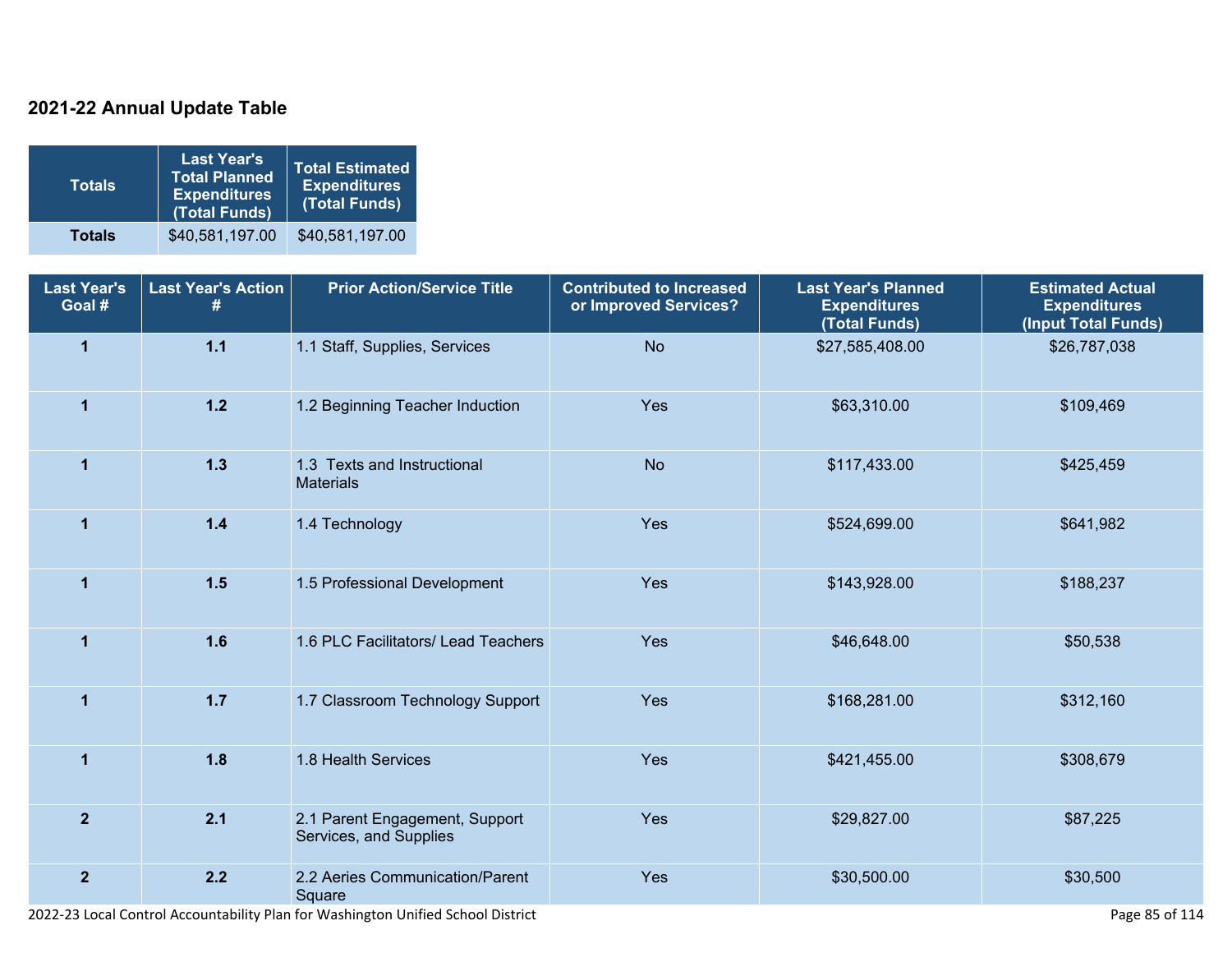| <b>Last Year's</b><br>Goal # | <b>Last Year's Action</b><br># | <b>Prior Action/Service Title</b>                           | <b>Contributed to Increased</b><br>or Improved Services? | <b>Last Year's Planned</b><br><b>Expenditures</b><br>(Total Funds) | <b>Estimated Actual</b><br><b>Expenditures</b><br>(Input Total Funds) |
|------------------------------|--------------------------------|-------------------------------------------------------------|----------------------------------------------------------|--------------------------------------------------------------------|-----------------------------------------------------------------------|
|                              |                                |                                                             |                                                          |                                                                    |                                                                       |
| $\overline{2}$               | 2.3                            | 2.3 Parent Education Classes                                | Yes                                                      | \$38,040.00                                                        | \$1,276                                                               |
| $\mathbf{3}$                 | 3.1                            | 3.1 Reading Intervention Teachers                           | Yes                                                      | \$655,925.00                                                       | \$386,921                                                             |
| $\mathbf{3}$                 | 3.2                            | 3.2 Intervention Assistants                                 | Yes                                                      | \$589,703.00                                                       | \$450,672                                                             |
| $\mathbf{3}$                 | 3.3                            | 3.3 Intervention Curriculum                                 | <b>No</b>                                                | \$6,890.00                                                         | \$52,181                                                              |
| $\mathbf{3}$                 | 3.4                            | 3.4 Learning Directors                                      | Yes                                                      | \$959,754.00                                                       | \$1,032,426                                                           |
| $\mathbf{3}$                 | 3.5                            | 3.5 Instructional Aides                                     | Yes                                                      | \$533,856.00                                                       | \$704,365                                                             |
| $\mathbf{3}$                 | 3.6                            | 3.6 Library Media Services                                  | Yes                                                      | \$265,725.00                                                       | \$222,578                                                             |
| $\mathbf{3}$                 | 3.7                            | 3.7 Supplemental Online Academic<br><b>Support Programs</b> | Yes                                                      | \$153,855.00                                                       | \$95,771                                                              |
| $\mathbf{3}$                 | 3.8                            | 3.8 WUHS PASS Program                                       | Yes                                                      | \$175,237.00                                                       | \$290,978                                                             |
| $\mathbf{3}$                 | 3.9                            | 3.9 English Learner Curriculum and<br>Language Acquisition  | Yes                                                      | \$43,304.00                                                        | \$0                                                                   |
| $\mathbf{3}$                 | 3.10                           | This action intentionally left blank.                       |                                                          |                                                                    |                                                                       |
| $\mathbf{3}$                 | 3.11                           | 3.11 EL Staff                                               | Yes                                                      | \$273,793.00                                                       | \$296,452                                                             |
| $\mathbf{3}$                 | 3.12                           | Action Intentionally left blank.                            |                                                          |                                                                    |                                                                       |
| $\overline{\mathbf{3}}$      | 3.13                           | 3.13 Counselors                                             | Yes                                                      | \$1,120,410.00                                                     | \$1,209,500                                                           |

2022-23 Local Control Accountability Plan for Washington Unified School District Page 86 of 114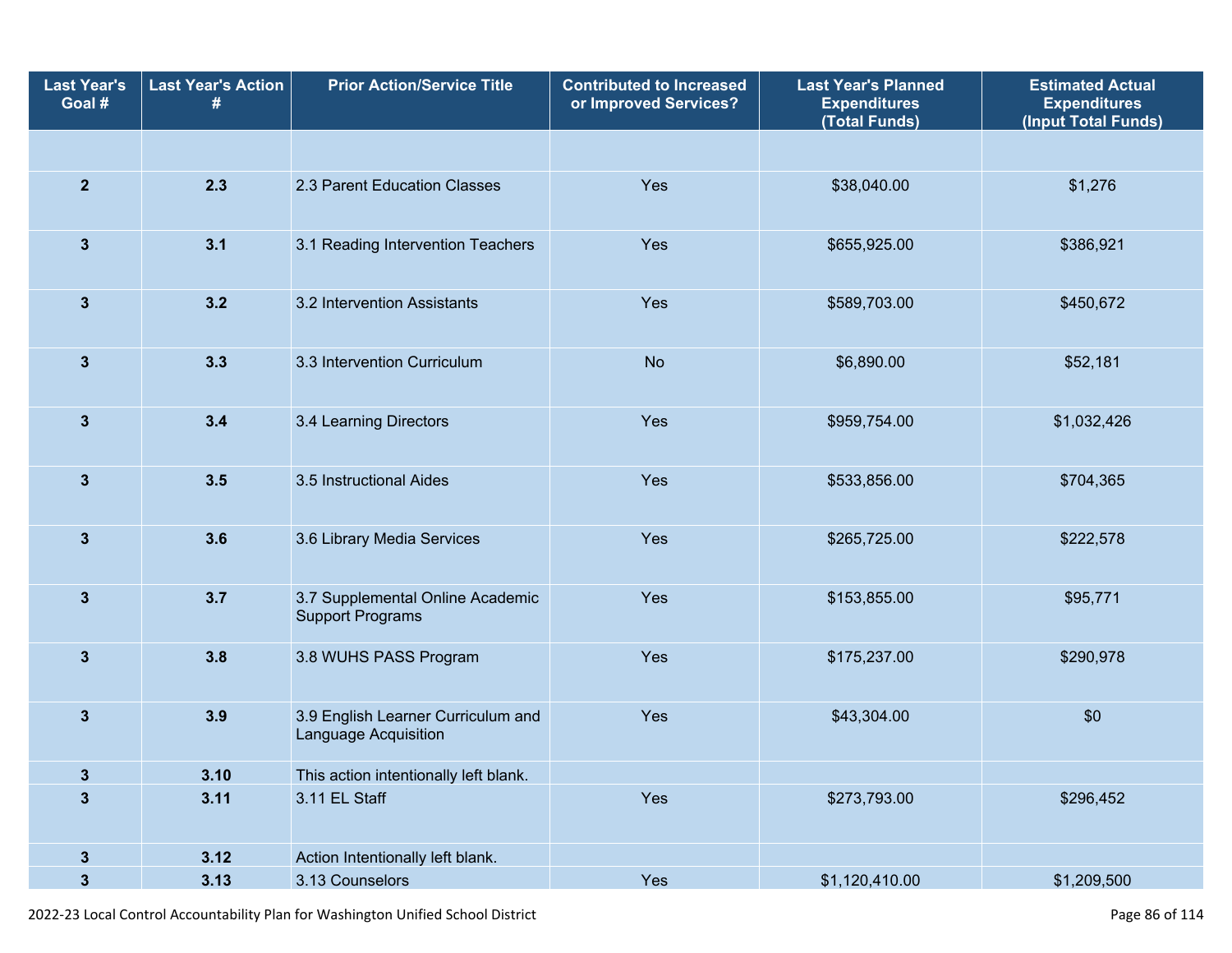| <b>Last Year's</b><br>Goal # | <b>Last Year's Action</b><br># | <b>Prior Action/Service Title</b>                                | <b>Contributed to Increased</b><br>or Improved Services? | <b>Last Year's Planned</b><br><b>Expenditures</b><br>(Total Funds) | <b>Estimated Actual</b><br><b>Expenditures</b><br>(Input Total Funds) |
|------------------------------|--------------------------------|------------------------------------------------------------------|----------------------------------------------------------|--------------------------------------------------------------------|-----------------------------------------------------------------------|
|                              |                                |                                                                  |                                                          |                                                                    |                                                                       |
| $\overline{3}$               | 3.14                           | 3.14 Summer School                                               | Yes                                                      | \$581,995.00                                                       | \$281,083                                                             |
| $\mathbf{3}$                 | 3.15                           | 3.15 After School Program                                        | <b>No</b>                                                | \$488,539.00                                                       | \$475,846                                                             |
| $\mathbf{3}$                 | 3.16                           | 3.16 Full Access to Courses and<br>Electives                     | Yes                                                      | \$1,119,258.00                                                     | \$1,062,865                                                           |
| $\mathbf{3}$                 | 3.17                           | 3.17 CTE Courses and Electives                                   | Yes                                                      | \$1,551,849.00                                                     | \$1,551,849                                                           |
| $\mathbf{3}$                 | 3.18                           | 3.18 Supplemental Instructional<br><b>Materials and Supplies</b> | Yes                                                      | \$327,509.00                                                       | \$167,089                                                             |
| $\mathbf{3}$                 | 3.19                           | 3.19 Academic Coaches                                            | Yes                                                      | \$258,386.00                                                       | \$260,813                                                             |
| $\mathbf{3}$                 | 3.20                           | 3.20 Class Size Reduction (Grades<br>$4-12)$                     | Yes                                                      | \$710,131.00                                                       | \$752,231                                                             |
| $\overline{\mathbf{4}}$      | 4.1                            | 4.1 District Coordination of Student<br><b>Support Services</b>  | Yes                                                      | \$252,583.00                                                       | \$254,581                                                             |
| $\overline{\mathbf{4}}$      | 4.2                            | 4.2 TIP/SARB Program                                             | Yes                                                      | \$29,392.00                                                        | \$9,392                                                               |
| $\overline{\mathbf{4}}$      | 4.3                            | 4.3 School to Home Liaisons                                      | Yes                                                      | \$172,202.00                                                       | \$160,068                                                             |
| 4                            | 4.4                            | 4.4 Campus Engagement Activities                                 | Yes                                                      | \$323,742.00                                                       | \$239,023                                                             |
| $\overline{\mathbf{4}}$      | 4.5                            | 4.5 Social Work Services                                         | <b>No</b>                                                | \$129,642.00                                                       | \$72,405                                                              |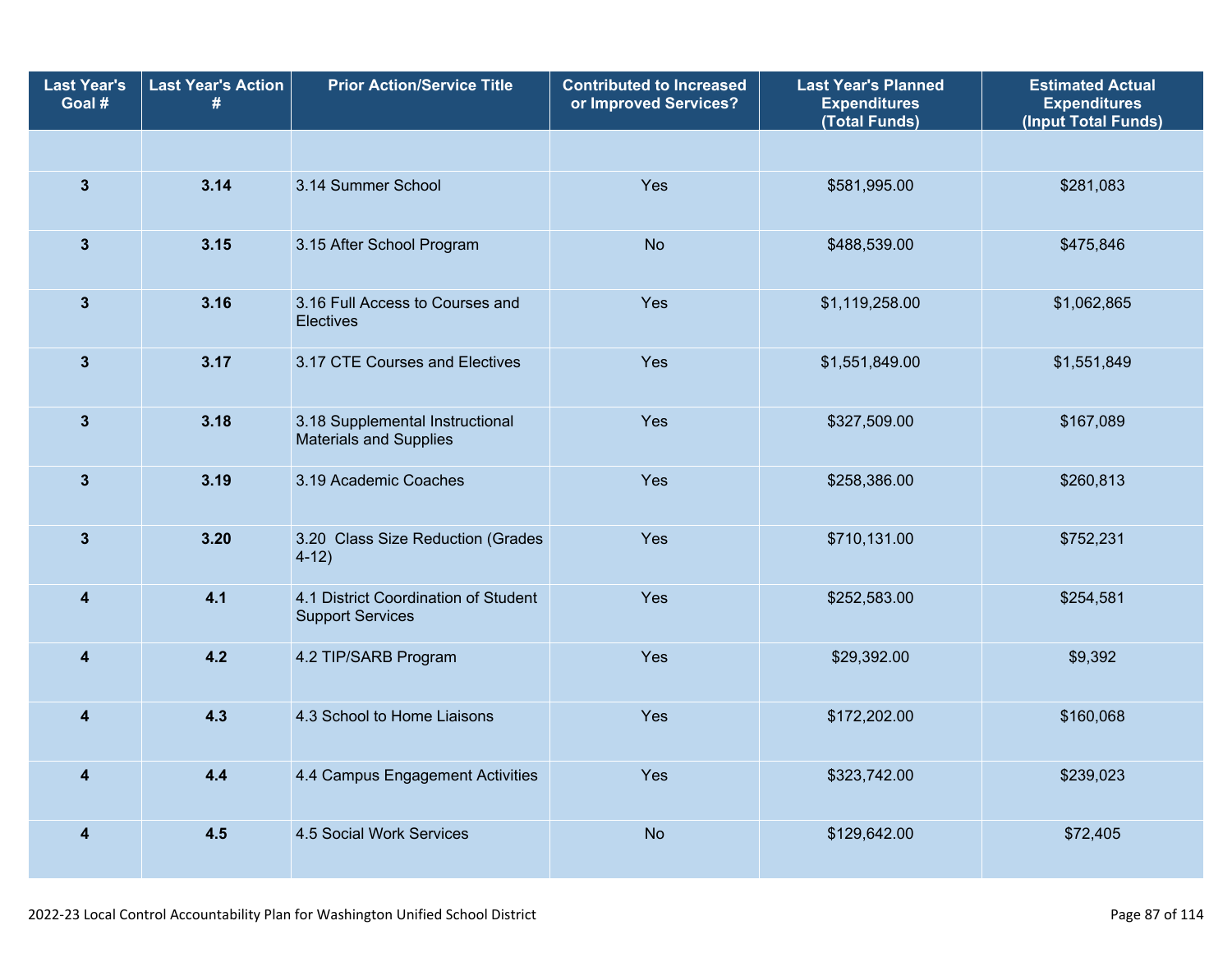| <b>Last Year's</b><br>Goal # | <b>Last Year's Action</b><br># | <b>Prior Action/Service Title</b>                   | <b>Contributed to Increased</b><br>or Improved Services? | <b>Last Year's Planned</b><br><b>Expenditures</b><br>(Total Funds) | <b>Estimated Actual</b><br><b>Expenditures</b><br>(Input Total Funds) |
|------------------------------|--------------------------------|-----------------------------------------------------|----------------------------------------------------------|--------------------------------------------------------------------|-----------------------------------------------------------------------|
| $\overline{\mathbf{4}}$      | 4.6                            | 4.6 Counseling and Mental Health<br><b>Services</b> | <b>Yes</b>                                               | \$232,023.00                                                       | \$126,923                                                             |
|                              | 4.7                            | 4.7 Student Transition Programs                     | <b>Yes</b>                                               | \$58,767.00                                                        | \$32,618                                                              |
|                              | 4.8                            | 4.8 Additional Safety                               | Yes                                                      | \$397,198.00                                                       | \$415,665                                                             |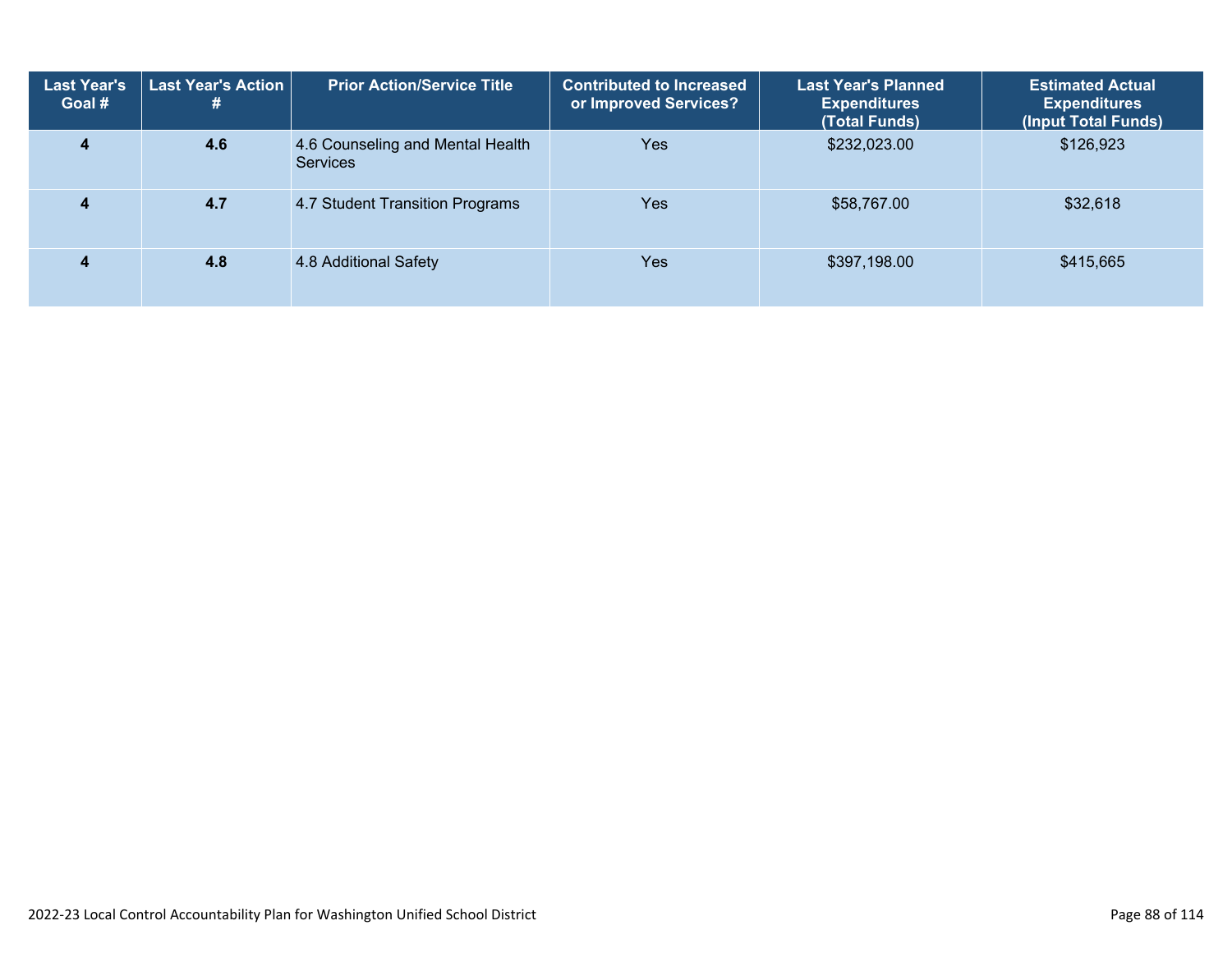### **2021-22 Contributing Actions Annual Update Table**

|                          | <b>6. Estimated</b><br><b>LCFF</b><br><b>Supplemental</b><br>and/or<br><b>Concentration</b><br>Grants<br>(Input Dollar<br><b>Amount)</b> | 4. Total Planned<br><b>Contributing</b><br><b>Expenditures</b><br>(LCFF Funds) | 7. Total Estimated<br><b>Expenditures for</b><br><b>Contributing</b><br><b>Actions</b><br>(LCFF Funds) |                                                                            | <b>Difference</b><br><b>Between Planned</b><br>and Estimated<br><b>Expenditures for</b><br><b>Contributing</b><br><b>Actions</b><br>(Subtract 7 from<br>4) | <b>5. Total Planned</b><br>Percentage of<br><b>Improved</b><br>Services (%)                                    | <b>8. Total Estimated</b><br><b>Percentage of</b><br><b>Improved</b><br><b>Services</b><br>(%)                    | <b>Difference</b><br><b>Between Planned</b><br>and Estimated<br>Percentage of<br><b>Improved</b><br><b>Services</b><br>(Subtract 5 from<br>8) |                                                                                                   |
|--------------------------|------------------------------------------------------------------------------------------------------------------------------------------|--------------------------------------------------------------------------------|--------------------------------------------------------------------------------------------------------|----------------------------------------------------------------------------|------------------------------------------------------------------------------------------------------------------------------------------------------------|----------------------------------------------------------------------------------------------------------------|-------------------------------------------------------------------------------------------------------------------|-----------------------------------------------------------------------------------------------------------------------------------------------|---------------------------------------------------------------------------------------------------|
|                          | \$8,591,845                                                                                                                              | \$8,182,888.00                                                                 | \$7,656,025.00                                                                                         |                                                                            | (\$804,497.00)                                                                                                                                             | 100.03%                                                                                                        | 100.00%                                                                                                           | $0.00\%$                                                                                                                                      |                                                                                                   |
| Last<br>Year's<br>Goal # | Last<br>Year's<br><b>Action #</b>                                                                                                        | <b>Prior Action/Service Title</b>                                              |                                                                                                        | <b>Contributing to</b><br><b>Increased or</b><br><b>Improved Services?</b> |                                                                                                                                                            | <b>Last Year's Planned</b><br><b>Expenditures for</b><br><b>Contributing</b><br><b>Actions (LCFF</b><br>Funds) | <b>Estimated Actual</b><br><b>Expenditures for</b><br><b>Contributing</b><br><b>Actions</b><br>(Input LCFF Funds) | <b>Planned Percentage</b><br>of Improved<br><b>Services</b>                                                                                   | <b>Estimated Actual</b><br><b>Percentage of</b><br><b>Improved Services</b><br>(Input Percentage) |
| $\mathbf{1}$             | $1.2$                                                                                                                                    | 1.2 Beginning Teacher<br>Induction                                             |                                                                                                        | Yes                                                                        |                                                                                                                                                            | \$7,293.00                                                                                                     | \$7,293                                                                                                           | .09                                                                                                                                           | $\cdot$ 1                                                                                         |
| $\mathbf 1$              | 1.4                                                                                                                                      | 1.4 Technology                                                                 |                                                                                                        | Yes                                                                        |                                                                                                                                                            | \$39,614.00                                                                                                    | \$64,310                                                                                                          | .48                                                                                                                                           | .84                                                                                               |
| $\mathbf{1}$             | 1.5                                                                                                                                      | 1.5 Professional Development                                                   |                                                                                                        | Yes                                                                        |                                                                                                                                                            | \$19,243.00                                                                                                    | \$19,562                                                                                                          | .24                                                                                                                                           | .26                                                                                               |
| $\mathbf{1}$             | 1.6                                                                                                                                      | 1.6 PLC Facilitators/ Lead<br><b>Teachers</b>                                  |                                                                                                        | Yes                                                                        |                                                                                                                                                            | \$46,648.00                                                                                                    | \$51,538                                                                                                          | .57                                                                                                                                           | .67                                                                                               |
| $\mathbf{1}$             | 1.7                                                                                                                                      | 1.7 Classroom Technology<br>Support                                            |                                                                                                        | Yes                                                                        |                                                                                                                                                            | \$168,281.00                                                                                                   | \$173,848                                                                                                         | 2.06                                                                                                                                          | 2.27                                                                                              |
| $\mathbf{1}$             | 1.8                                                                                                                                      | 1.8 Health Services                                                            |                                                                                                        | Yes                                                                        |                                                                                                                                                            | \$227,856.00                                                                                                   | \$184,774                                                                                                         | 2.78                                                                                                                                          | 2.41                                                                                              |
| $\overline{2}$           | 2.1                                                                                                                                      | 2.1 Parent Engagement,<br>Support Services, and<br><b>Supplies</b>             |                                                                                                        | Yes                                                                        |                                                                                                                                                            | \$5,606.00                                                                                                     | \$73,618                                                                                                          | .07                                                                                                                                           | .96                                                                                               |
| $\overline{2}$           | 2.2                                                                                                                                      | 2.2 Aeries<br><b>Communication/Parent Square</b>                               |                                                                                                        | Yes                                                                        |                                                                                                                                                            | \$30,500.00                                                                                                    | \$30,500                                                                                                          | .37                                                                                                                                           | $\mathbf{A}$                                                                                      |
| 2 <sup>2</sup>           | 2.3                                                                                                                                      | 2.3 Parent Education Classes                                                   |                                                                                                        | Yes                                                                        |                                                                                                                                                            | \$38,040.00                                                                                                    | \$1,276                                                                                                           | .46                                                                                                                                           | .02                                                                                               |
| 3 <sup>5</sup>           | 3.1                                                                                                                                      | 3.1 Reading Intervention<br><b>Teachers</b>                                    |                                                                                                        | Yes                                                                        |                                                                                                                                                            | \$236,380.00                                                                                                   | \$62,701                                                                                                          | 2.89                                                                                                                                          | .82                                                                                               |
| $3\phantom{a}$           | 3.2                                                                                                                                      | 3.2 Intervention Assistants                                                    |                                                                                                        | Yes                                                                        |                                                                                                                                                            | \$209,621.00                                                                                                   | \$147,362                                                                                                         | 2.56                                                                                                                                          | 1.92                                                                                              |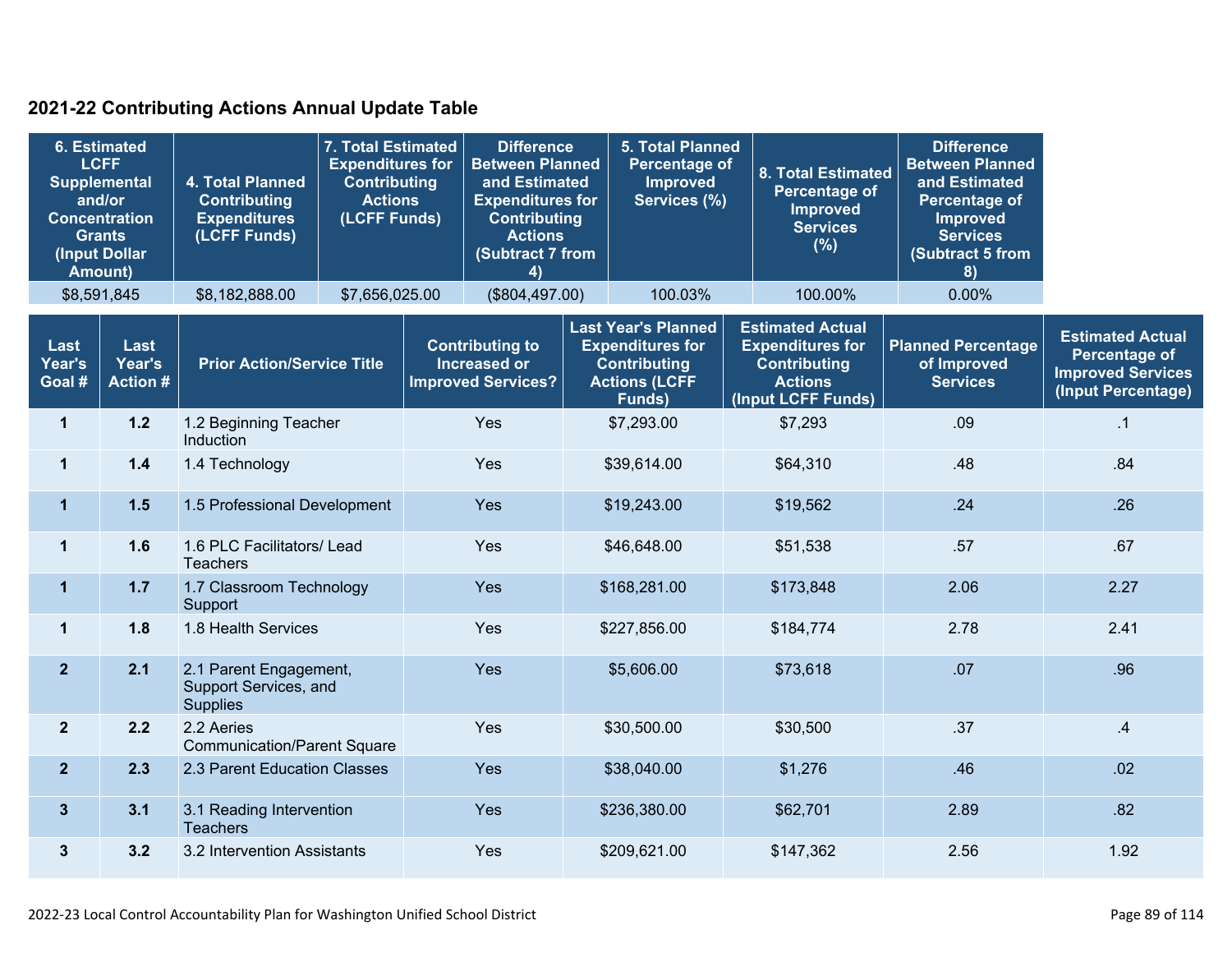| Last<br>Year's<br>Goal # | Last<br>Year's<br><b>Action#</b> | <b>Prior Action/Service Title</b>                               | <b>Contributing to</b><br>Increased or<br><b>Improved Services?</b> | <b>Last Year's Planned</b><br><b>Expenditures for</b><br><b>Contributing</b><br><b>Actions (LCFF</b><br>Funds) | <b>Estimated Actual</b><br><b>Expenditures for</b><br><b>Contributing</b><br><b>Actions</b><br>(Input LCFF Funds) | <b>Planned Percentage</b><br>of Improved<br><b>Services</b> | <b>Estimated Actual</b><br><b>Percentage of</b><br><b>Improved Services</b><br>(Input Percentage) |
|--------------------------|----------------------------------|-----------------------------------------------------------------|---------------------------------------------------------------------|----------------------------------------------------------------------------------------------------------------|-------------------------------------------------------------------------------------------------------------------|-------------------------------------------------------------|---------------------------------------------------------------------------------------------------|
| $\mathbf{3}$             | 3.4                              | 3.4 Learning Directors                                          | Yes                                                                 | \$959,754.00                                                                                                   | \$1,017,875                                                                                                       | 11.73                                                       | 13.3                                                                                              |
| $\mathbf{3}$             | 3.5                              | 3.5 Instructional Aides                                         | Yes                                                                 | \$530,512.00                                                                                                   | \$456,031                                                                                                         | 6.48                                                        | 5.96                                                                                              |
| $\overline{\mathbf{3}}$  | 3.6                              | 3.6 Library Media Services                                      | Yes                                                                 | \$265,725.00                                                                                                   | \$222,576                                                                                                         | 3.25                                                        | 2.91                                                                                              |
| $\overline{\mathbf{3}}$  | 3.7                              | 3.7 Supplemental Online<br><b>Academic Support Programs</b>     | Yes                                                                 | \$111,851.00                                                                                                   | \$72,431                                                                                                          | 1.37                                                        | .95                                                                                               |
| $\mathbf{3}$             | 3.8                              | 3.8 WUHS PASS Program                                           | Yes                                                                 | \$8,523.00                                                                                                     | \$8,523                                                                                                           | $\cdot$ 1                                                   | .11                                                                                               |
| $\overline{\mathbf{3}}$  | 3.9                              | 3.9 English Learner Curriculum<br>and Language Acquisition      | Yes                                                                 | \$2,302.00                                                                                                     | \$2,302                                                                                                           | .03                                                         | .03                                                                                               |
| $\overline{\mathbf{3}}$  | 3.11                             | 3.11 EL Staff                                                   | Yes                                                                 | \$166,971.00                                                                                                   | \$185,456                                                                                                         | 2.04                                                        | 2.42                                                                                              |
| 3 <sup>1</sup>           | 3.13                             | 3.13 Counselors                                                 | Yes                                                                 | \$637,790.00                                                                                                   | \$551,283                                                                                                         | 7.79                                                        | 7.2                                                                                               |
| $\mathbf{3}$             | 3.14                             | 3.14 Summer School                                              | Yes                                                                 | \$93,363.00                                                                                                    | \$93,363                                                                                                          | 1.14                                                        | 1.22                                                                                              |
| 3                        | 3.16                             | 3.16 Full Access to Courses<br>and Electives                    | Yes                                                                 | \$1,084,862.00                                                                                                 | \$1,048,648                                                                                                       | 13.25                                                       | 13.7                                                                                              |
| $\overline{\mathbf{3}}$  | 3.17                             | 3.17 CTE Courses and<br><b>Electives</b>                        | Yes                                                                 | \$1,096,818.00                                                                                                 | \$1,158,532                                                                                                       | 13.38                                                       | 15.13                                                                                             |
| $\mathbf{3}$             | 3.18                             | 3.18 Supplemental<br>Instructional Materials and<br>Supplies    | Yes                                                                 | \$319,212.00                                                                                                   | \$164,063                                                                                                         | 3.90                                                        | 2.14                                                                                              |
| $\mathbf{3}$             | 3.19                             | 3.19 Academic Coaches                                           | Yes                                                                 | \$600.00                                                                                                       | \$3,521                                                                                                           | .01                                                         | .05                                                                                               |
| $\mathbf{3}$             | 3.20                             | 3.20 Class Size Reduction<br>(Grades 4-12)                      | Yes                                                                 | \$710,131.00                                                                                                   | \$752,231                                                                                                         | 8.67                                                        | 9.83                                                                                              |
| 4                        | 4.1                              | 4.1 District Coordination of<br><b>Student Support Services</b> | Yes                                                                 | \$252,583.00                                                                                                   | \$251,881                                                                                                         | 3.09                                                        | 3.29                                                                                              |
| 4                        | 4.2                              | 4.2 TIP/SARB Program                                            | Yes                                                                 | \$29,392.00                                                                                                    | \$9,392                                                                                                           | .36                                                         | .12                                                                                               |
| 4                        | 4.3                              | 4.3 School to Home Liaisons                                     | Yes                                                                 | \$85,210.00                                                                                                    | \$88,197                                                                                                          | 1.04                                                        | 1.15                                                                                              |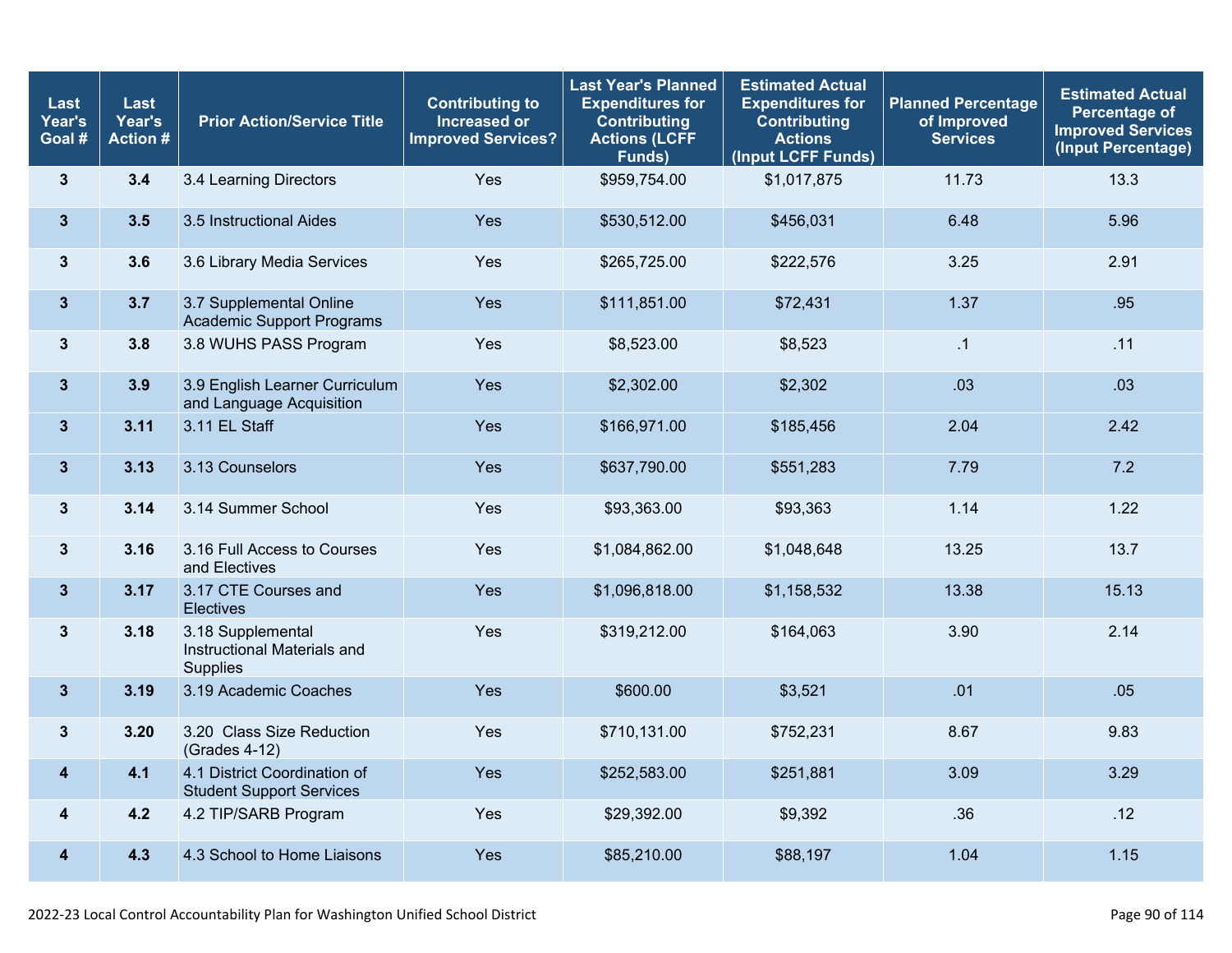| Last<br>Year's<br>Goal # | Last<br>Year's<br><b>Action #</b> | <b>Prior Action/Service Title</b>                   | <b>Contributing to</b><br>Increased or<br><b>Improved Services?</b> | <b>Last Year's Planned</b><br><b>Expenditures for</b><br><b>Contributing</b><br><b>Actions (LCFF</b><br>Funds) | <b>Estimated Actual</b><br><b>Expenditures for</b><br><b>Contributing</b><br><b>Actions</b><br>(Input LCFF Funds) | <b>Planned Percentage</b><br>of Improved<br><b>Services</b> | <b>Estimated Actual</b><br>Percentage of<br><b>Improved Services</b><br>(Input Percentage) |
|--------------------------|-----------------------------------|-----------------------------------------------------|---------------------------------------------------------------------|----------------------------------------------------------------------------------------------------------------|-------------------------------------------------------------------------------------------------------------------|-------------------------------------------------------------|--------------------------------------------------------------------------------------------|
| 4                        | 4.4                               | 4.4 Campus Engagement<br><b>Activities</b>          | Yes                                                                 | \$323,742.00                                                                                                   | \$239,023                                                                                                         | 3.96                                                        | 3.12                                                                                       |
| 4                        | 4.6                               | 4.6 Counseling and Mental<br><b>Health Services</b> | Yes                                                                 | \$18,500.00                                                                                                    | \$80,601                                                                                                          | .23                                                         | .1.05                                                                                      |
| 4                        | 4.7                               | 4.7 Student Transition<br><b>Programs</b>           | <b>Yes</b>                                                          | \$58,767.00                                                                                                    | \$32,618                                                                                                          | .75                                                         | .43                                                                                        |
| 4                        | 4.8                               | 4.8 Additional Safety                               | Yes                                                                 | \$397,198.00                                                                                                   | \$400,696                                                                                                         | 4.85                                                        | 5.23                                                                                       |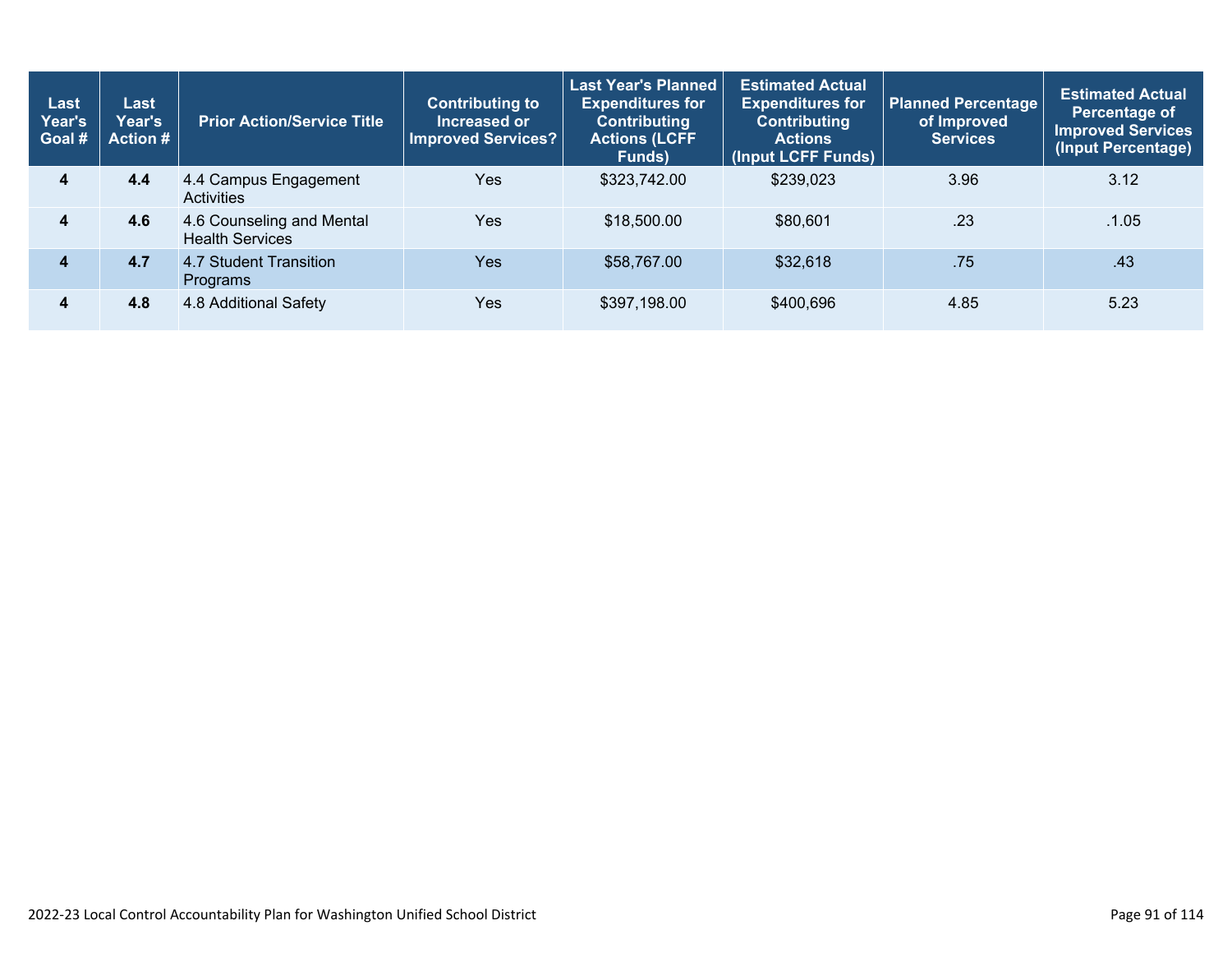### **2021-22 LCFF Carryover Table**

| 9. Estimated<br><b>Actual LCFF</b><br><b>Base Grant</b><br>(Input Dollar)<br>Amount) | 6. Estimated<br><b>Actual LCFF</b><br><b>Supplemental</b><br>and/or<br><b>Concentration</b><br><b>Grants</b> | <b>LCFF</b><br>Carryover —<br>Percentage<br>(Percentage<br>from Prior<br>Year) | 10. Total<br><b>Percentage to</b><br>Increase or<br><b>Improve</b><br><b>Services for</b><br>the Current<br><b>School Year</b><br>(6 divided by $9$ $ $<br>+ Carryover<br>% | 7. Total<br><b>Estimated</b><br><b>Actual</b><br><b>Expenditures</b><br>for.<br><b>Contributing</b><br><b>Actions</b><br>(LCFF Funds) | 8. Total<br><b>Estimated</b><br><b>Actual</b><br>Percentage of<br><b>Improved</b><br><b>Services</b><br>$(\%)$ | 11. Estimated<br><b>Actual</b><br><b>Percentage of</b><br>Increased or<br><b>Improved</b><br><b>Services</b><br>(7 divided by<br>$9$ , plus 8) | <b>12. LCFF</b><br>Carryover -<br>Dollar Amount<br>(Subtract 11<br>from 10 and<br>multiply by 9) | <b>13. LCFF</b><br>Carryover —<br><b>Percentage</b><br>(12 divided by<br>$\left( 9\right)$ |
|--------------------------------------------------------------------------------------|--------------------------------------------------------------------------------------------------------------|--------------------------------------------------------------------------------|-----------------------------------------------------------------------------------------------------------------------------------------------------------------------------|---------------------------------------------------------------------------------------------------------------------------------------|----------------------------------------------------------------------------------------------------------------|------------------------------------------------------------------------------------------------------------------------------------------------|--------------------------------------------------------------------------------------------------|--------------------------------------------------------------------------------------------|
| \$22,303,744                                                                         | \$8,591,845                                                                                                  | $\overline{0}$                                                                 | 38.52%                                                                                                                                                                      | \$7,656,025.00                                                                                                                        | 100.00%                                                                                                        | 133.23%                                                                                                                                        | \$935,820                                                                                        | $0.00\%$                                                                                   |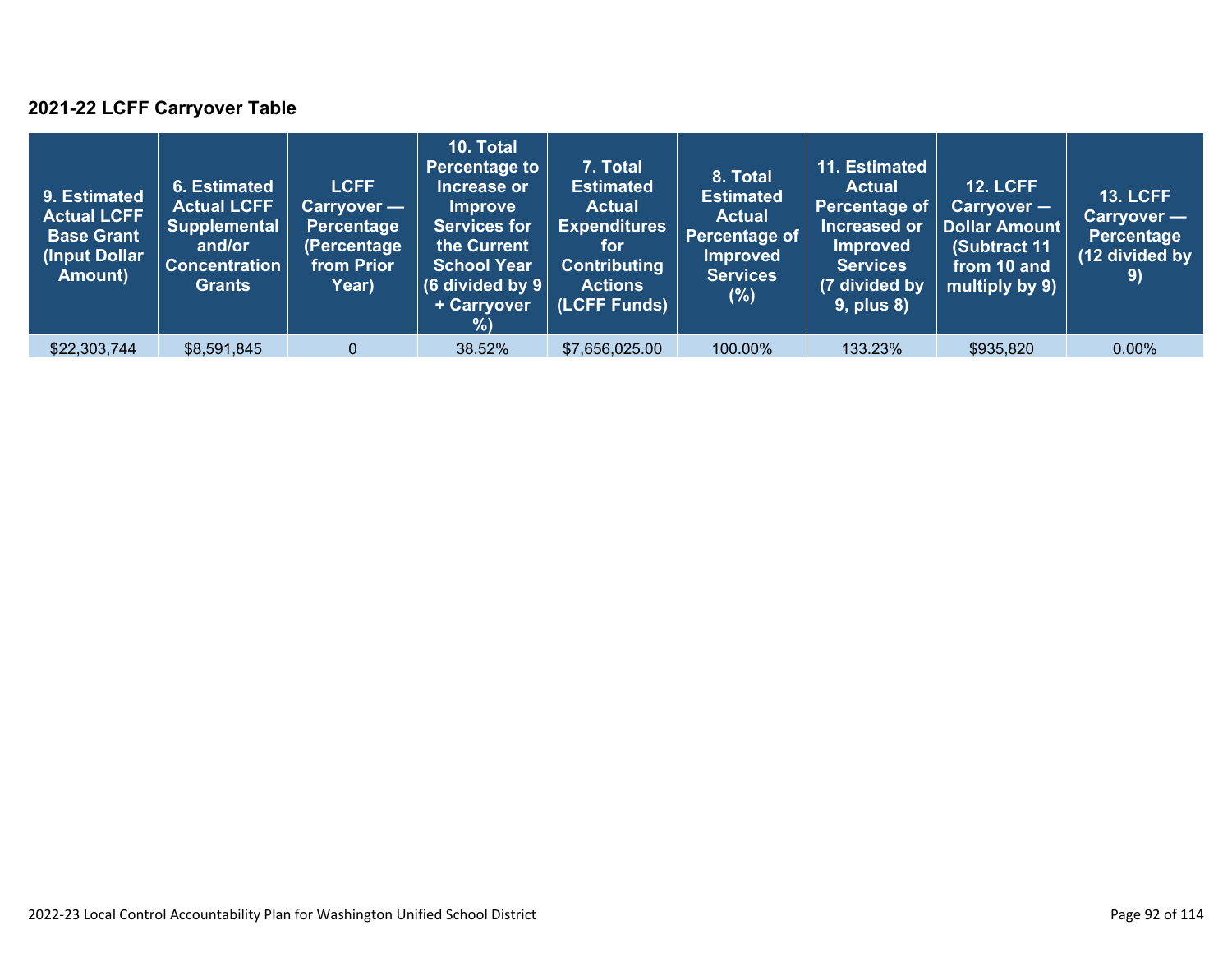# **Instructions**

Plan Summary

Engaging Educational Partners

Goals and Actions

Increased or Improved Services for Foster Youth, English Learners, and Low-Income Students

*For additional questions or technical assistance related to the completion of the Local Control and Accountability Plan (LCAP) template, please contact the local county office of education (COE), or the California Department of Education's (CDE's) Local Agency Systems Support Office, by phone at 916-319-0809 or by email at [lcff@cde.ca.gov](mailto:lcff@cde.ca.gov).*

# **Introduction and Instructions**

The Local Control Funding Formula (LCFF) requires local educational agencies (LEAs) to engage their local educational partners in an annual planning process to evaluate their progress within eight state priority areas encompassing all statutory metrics (COEs have 10 state priorities). LEAs document the results of this planning process in the LCAP using the template adopted by the State Board of Education.

The LCAP development process serves three distinct, but related functions:

- **Comprehensive Strategic Planning:** The process of developing and annually updating the LCAP supports comprehensive strategic planning (California *Education Code* [*EC*] Section 52064[e][1]). Strategic planning that is comprehensive connects budgetary decisions to teaching and learning performance data. LEAs should continually evaluate the hard choices they make about the use of limited resources to meet student and community needs to ensure opportunities and outcomes are improved for all students.
- **Meaningful Engagement of Educational Partners:** The LCAP development process should result in an LCAP that reflects decisions made through meaningful engagement (*EC* Section 52064[e][1]). Local educational partners possess valuable perspectives and insights about an LEA's programs and services. Effective strategic planning will incorporate these perspectives and insights in order to identify potential goals and actions to be included in the LCAP.
- **Accountability and Compliance:** The LCAP serves an important accountability function because aspects of the LCAP template require LEAs to show that they have complied with various requirements specified in the LCFF statutes and regulations, most notably:
	- o Demonstrating that LEAs are increasing or improving services for foster youth, English learners, and low-income students in proportion to the amount of additional funding those students generate under LCFF (*EC* Section 52064[b][4-6]).
	- o Establishing goals, supported by actions and related expenditures, that address the statutory priority areas and statutory metrics (*EC* sections 52064[b][1] and [2]).
	- o Annually reviewing and updating the LCAP to reflect progress toward the goals (*EC* Section 52064[b][7]).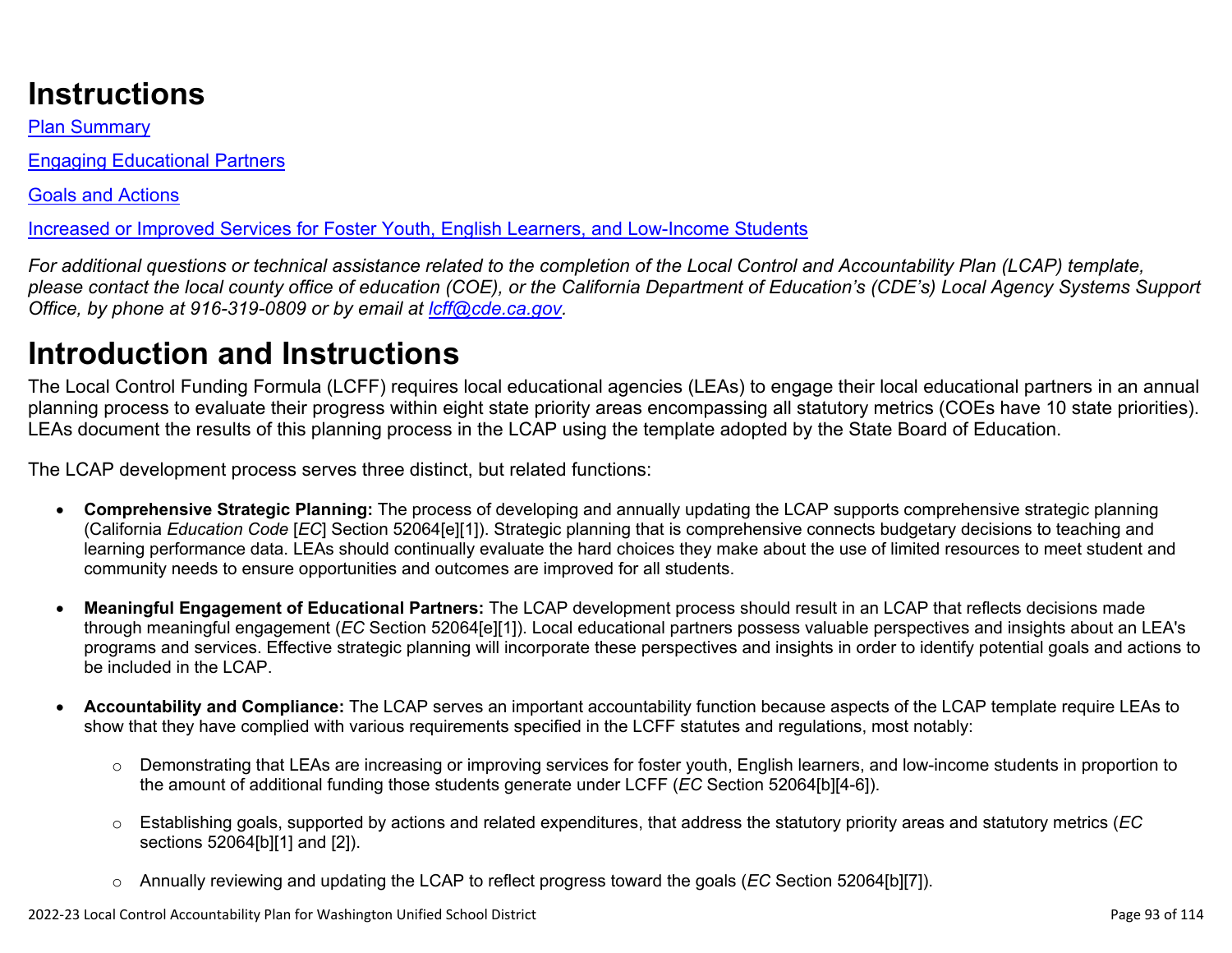The LCAP template, like each LEA's final adopted LCAP, is a document, not a process. LEAs must use the template to memorialize the outcome of their LCAP development process, which should: (a) reflect comprehensive strategic planning (b) through meaningful engagement with educational partners that (c) meets legal requirements, as reflected in the final adopted LCAP. The sections included within the LCAP template do not and cannot reflect the full development process, just as the LCAP template itself is not intended as a tool for engaging educational partners.

If a county superintendent of schools has jurisdiction over a single school district, the county board of education and the governing board of the school district may adopt and file for review and approval a single LCAP consistent with the requirements in *EC* sections 52060, 52062, 52066, 52068, and 52070. The LCAP must clearly articulate to which entity's budget (school district or county superintendent of schools) all budgeted and actual expenditures are aligned.

The revised LCAP template for the 2021–22, 2022–23, and 2023–24 school years reflects statutory changes made through Assembly Bill 1840 (Committee on Budget), Chapter 243, Statutes of 2018. These statutory changes enhance transparency regarding expenditures on actions included in the LCAP, including actions that contribute to meeting the requirement to increase or improve services for foster youth, English learners, and low-income students, and to streamline the information presented within the LCAP to make adopted LCAPs more accessible for educational partners and the public.

At its most basic, the adopted LCAP should attempt to distill not just what the LEA is doing for students in transitional kindergarten through grade twelve (TK–12), but also allow educational partners to understand why, and whether those strategies are leading to improved opportunities and outcomes for students. LEAs are strongly encouraged to use language and a level of detail in their adopted LCAPs intended to be meaningful and accessible for the LEA's diverse educational partners and the broader public.

In developing and finalizing the LCAP for adoption, LEAs are encouraged to keep the following overarching frame at the forefront of the strategic planning and educational partner engagement functions:

Given present performance across the state priorities and on indicators in the California School Dashboard (Dashboard), how is the LEA using its budgetary resources to respond to TK–12 student and community needs, and address any performance gaps, including by meeting its obligation to increase or improve services for foster youth, English learners, and low-income students?

LEAs are encouraged to focus on a set of metrics and actions that the LEA believes, based on input gathered from educational partners, research, and experience, will have the biggest impact on behalf of its TK–12 students.

These instructions address the requirements for each section of the LCAP, but may include information about effective practices when developing the LCAP and completing the LCAP itself. Additionally, information is included at the beginning of each section emphasizing the purpose that each section serves.

# **Plan Summary Purpose**

2022-23 Local Control Accountability Plan for Washington Unified School District Page 94 of 114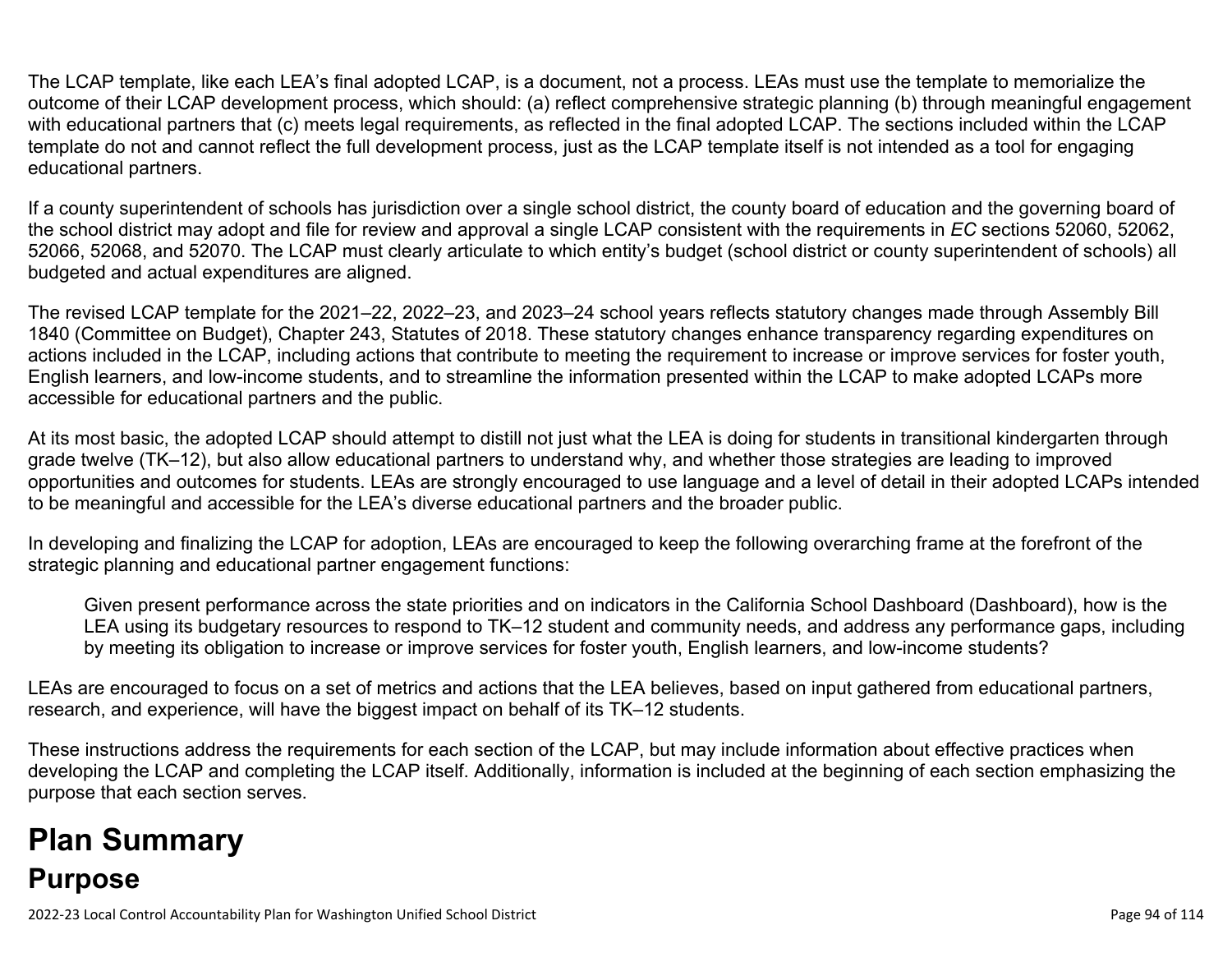A well-developed Plan Summary section provides a meaningful context for the LCAP. This section provides information about an LEA's community as well as relevant information about student needs and performance. In order to provide a meaningful context for the rest of the LCAP, the content of this section should be clearly and meaningfully related to the content included in the subsequent sections of the LCAP.

### **Requirements and Instructions**

*General Information* – Briefly describe the LEA, its schools, and its students in grades TK–12, as applicable to the LEA. For example, information about an LEA in terms of geography, enrollment, or employment, the number and size of specific schools, recent community challenges, and other such information as an LEA wishes to include can enable a reader to more fully understand an LEA's LCAP.

*Reflections: Successes* – Based on a review of performance on the state indicators and local performance indicators included in the Dashboard, progress toward LCAP goals, local self-assessment tools, input from educational partners, and any other information, what progress is the LEA most proud of and how does the LEA plan to maintain or build upon that success? This may include identifying specific examples of how past increases or improvements in services for foster youth, English learners, and low-income students have led to improved performance for these students.

*Reflections: Identified Need* – Referring to the Dashboard, identify: (a) any state indicator for which overall performance was in the "Red" or "Orange" performance category or any local indicator where the LEA received a "Not Met" or "Not Met for Two or More Years" rating AND (b) any state indicator for which performance for any student group was two or more performance levels below the "all student*"* performance. What steps is the LEA planning to take to address these areas of low performance and performance gaps? An LEA that is required to include a goal to address one or more consistently low-performing student groups or low-performing schools must identify that it is required to include this goal and must also identify the applicable student group(s) and/or school(s). Other needs may be identified using locally collected data including data collected to inform the self-reflection tools and reporting local indicators on the Dashboard.

*LCAP Highlights* – Identify and briefly summarize the key features of this year's LCAP.

*Comprehensive Support and Improvement* – An LEA with a school or schools identified for comprehensive support and improvement (CSI) under the Every Student Succeeds Act must respond to the following prompts:

- **Schools Identified**: Identify the schools within the LEA that have been identified for CSI.
- **Support for Identified Schools**: Describe how the LEA has or will support the identified schools in developing CSI plans that included a school-level needs assessment, evidence-based interventions, and the identification of any resource inequities to be addressed through the implementation of the CSI plan.
- **Monitoring and Evaluating Effectiveness**: Describe how the LEA will monitor and evaluate the implementation and effectiveness of the CSI plan to support student and school improvement.

# **Engaging Educational Partners**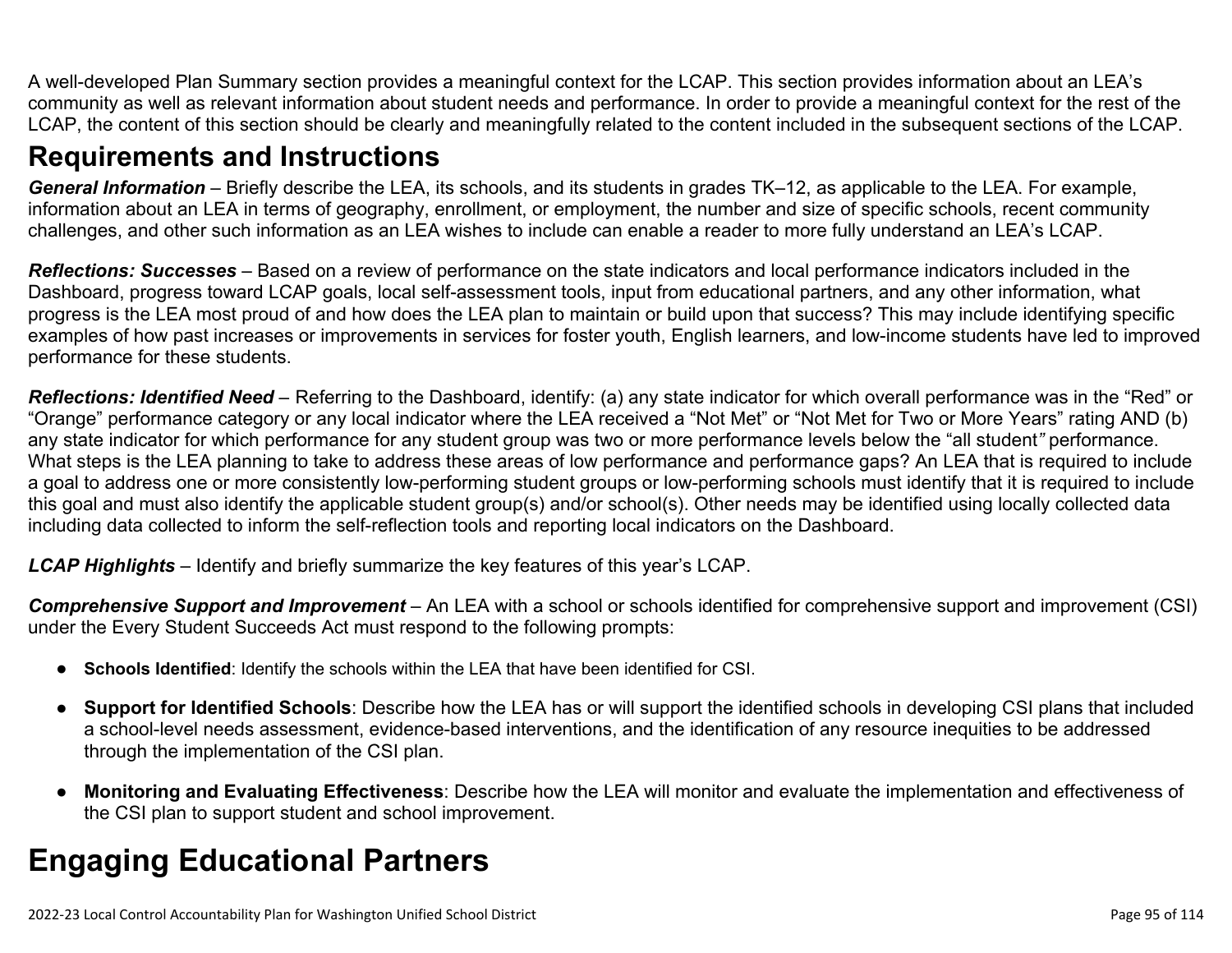## **Purpose**

Significant and purposeful engagement of parents, students, educators, and other educational partners, including those representing the student groups identified by LCFF, is critical to the development of the LCAP and the budget process. Consistent with statute, such engagement should support comprehensive strategic planning, accountability, and improvement across the state priorities and locally identified priorities (*EC* Section 52064[e][1]). Engagement of educational partners is an ongoing, annual process.

This section is designed to reflect how the engagement of educational partners influenced the decisions reflected in the adopted LCAP. The goal is to allow educational partners that participated in the LCAP development process and the broader public understand how the LEA engaged educational partners and the impact of that engagement. LEAs are encouraged to keep this goal in the forefront when completing this section.

Statute and regulations specify the educational partners that school districts and COEs must consult when developing the LCAP: teachers, principals, administrators, other school personnel, local bargaining units of the LEA, parents, and students. Before adopting the LCAP, school districts and COEs must share it with the Parent Advisory Committee and, if applicable, to its English Learner Parent Advisory Committee. The superintendent is required by statute to respond in writing to the comments received from these committees. School districts and COEs must also consult with the special education local plan area administrator(s) when developing the LCAP.

Statute requires charter schools to consult with teachers, principals, administrators, other school personnel, parents, and students in developing the LCAP. The LCAP should also be shared with, and LEAs should request input from, schoolsite-level advisory groups, as applicable (e.g., schoolsite councils, English Learner Advisory Councils, student advisory groups, etc.), to facilitate alignment between schoolsite and district-level goals and actions.

Information and resources that support effective engagement, define student consultation, and provide the requirements for advisory group composition, can be found under Resources on the following web page of the CDE's website: <https://www.cde.ca.gov/re/lc/>.

### **Requirements and Instructions**

Below is an excerpt from the 2018–19 *Guide for Annual Audits of K–12 Local Education Agencies and State Compliance Reporting*, which is provided to highlight the legal requirements for engagement of educational partners in the LCAP development process:

#### **Local Control and Accountability Plan:**

For county offices of education and school districts only, verify the LEA:

- a) Presented the local control and accountability plan to the parent advisory committee in accordance with Education Code section 52062(a)(1) or 52068(a)(1), as appropriate.
- b) If applicable, presented the local control and accountability plan to the English learner parent advisory committee, in accordance with Education Code section 52062(a)(2) or 52068(a)(2), as appropriate.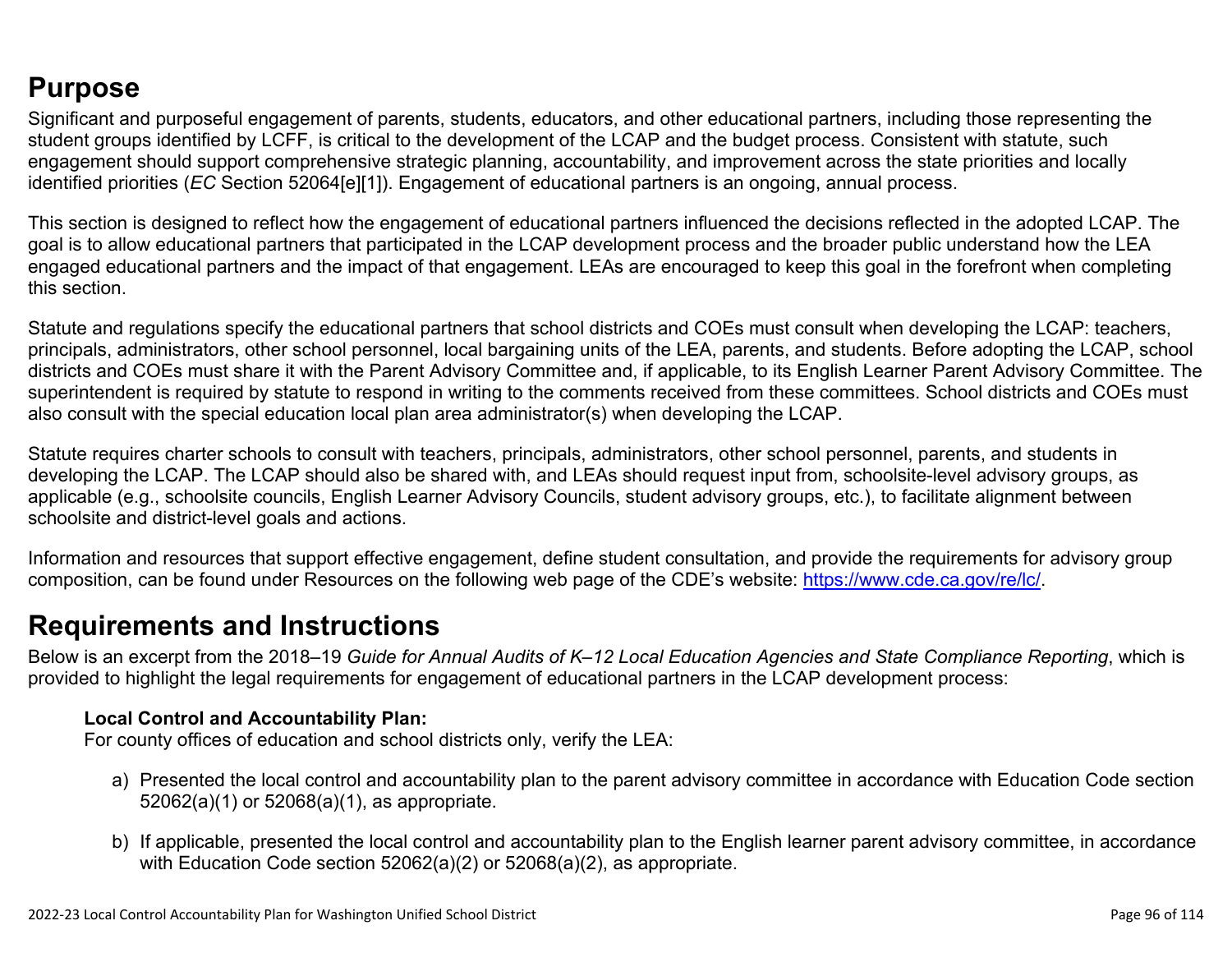- c) Notified members of the public of the opportunity to submit comments regarding specific actions and expenditures proposed to be included in the local control and accountability plan in accordance with Education Code section 52062(a)(3) or 52068(a)(3), as appropriate.
- d) Held at least one public hearing in accordance with Education Code section 52062(b)(1) or 52068(b)(1), as appropriate.
- e) Adopted the local control and accountability plan in a public meeting in accordance with Education Code section 52062(b)(2) or 52068(b)(2), as appropriate.

**Prompt 1**: "A summary of the process used to engage educational partners and how this engagement was considered before finalizing the LCAP."

Describe the engagement process used by the LEA to involve educational partners in the development of the LCAP, including, at a minimum, describing how the LEA met its obligation to consult with all statutorily required educational partners as applicable to the type of LEA. A sufficient response to this prompt must include general information about the timeline of the process and meetings or other engagement strategies with educational partners. A response may also include information about an LEA's philosophical approach to engaging its educational partners.

**Prompt 2:** "A summary of the feedback provided by specific educational partners."

Describe and summarize the feedback provided by specific educational partners. A sufficient response to this prompt will indicate ideas, trends, or inputs that emerged from an analysis of the feedback received from educational partners.

**Prompt 3**: "A description of the aspects of the LCAP that were influenced by specific input from educational partners."

A sufficient response to this prompt will provide educational partners and the public with clear, specific information about how the engagement process influenced the development of the LCAP. The response must describe aspects of the LCAP that were influenced by or developed in response to the educational partner feedback described in response to Prompt 2. This may include a description of how the LEA prioritized requests of educational partners within the context of the budgetary resources available or otherwise prioritized areas of focus within the LCAP. For the purposes of this prompt, "aspects" of an LCAP that may have been influenced by educational partner input can include, but are not necessarily limited to:

- Inclusion of a goal or decision to pursue a Focus Goal (as described below)
- Inclusion of metrics other than the statutorily required metrics
- Determination of the desired outcome on one or more metrics
- Inclusion of performance by one or more student groups in the Measuring and Reporting Results subsection
- Inclusion of action(s) or a group of actions
- Elimination of action(s) or group of actions
- Changes to the level of proposed expenditures for one or more actions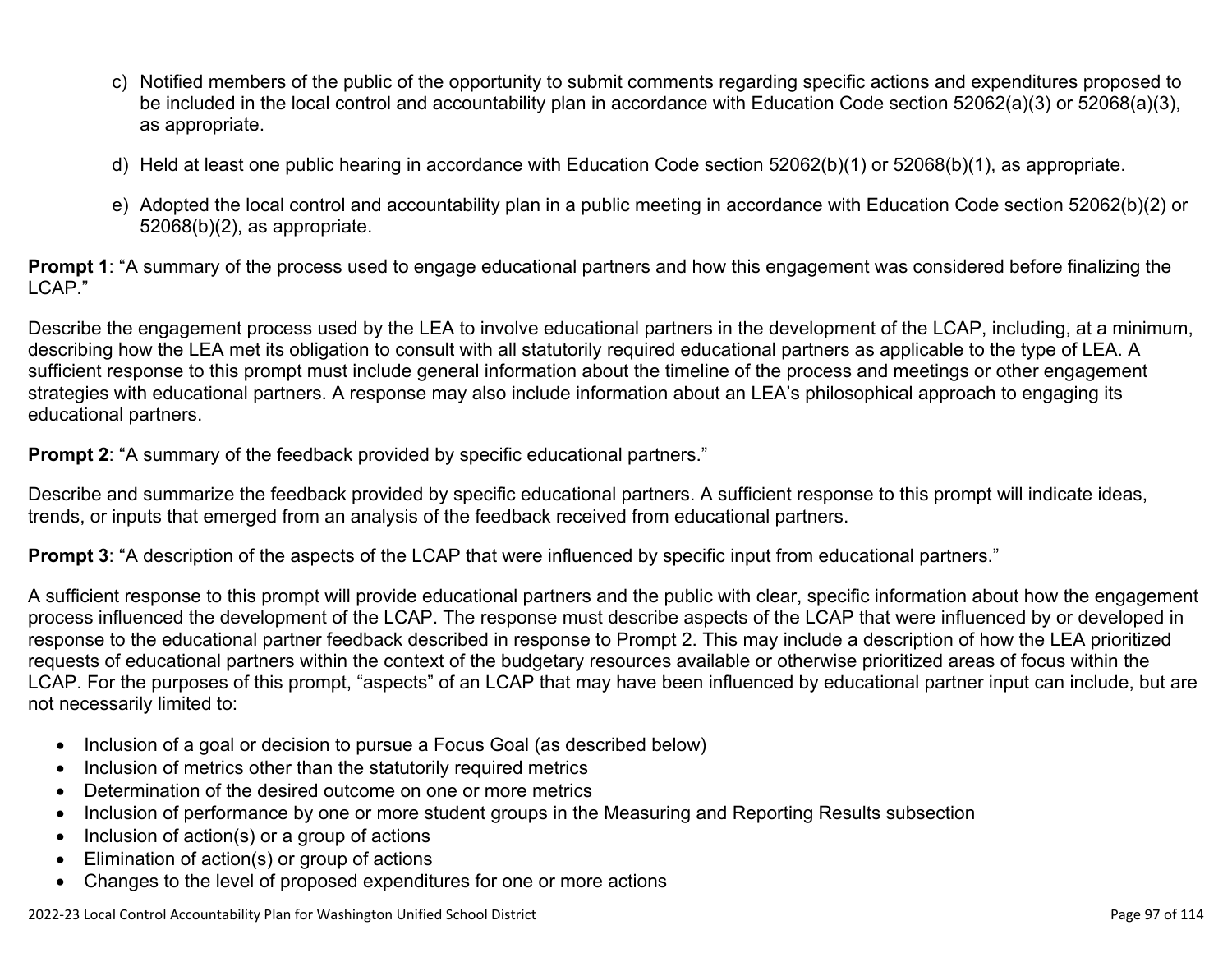- Inclusion of action(s) as contributing to increased or improved services for unduplicated services
- Determination of effectiveness of the specific actions to achieve the goal
- Determination of material differences in expenditures
- Determination of changes made to a goal for the ensuing LCAP year based on the annual update process
- Determination of challenges or successes in the implementation of actions

# **Goals and Actions**

## **Purpose**

Well-developed goals will clearly communicate to educational partners what the LEA plans to accomplish, what the LEA plans to do in order to accomplish the goal, and how the LEA will know when it has accomplished the goal. A goal statement, associated metrics and expected outcomes, and the actions included in the goal should be in alignment. The explanation for why the LEA included a goal is an opportunity for LEAs to clearly communicate to educational partners and the public why, among the various strengths and areas for improvement highlighted by performance data and strategies and actions that could be pursued, the LEA decided to pursue this goal, and the related metrics, expected outcomes, actions, and expenditures.

A well-developed goal can be focused on the performance relative to a metric or metrics for all students, a specific student group(s), narrowing performance gaps, or implementing programs or strategies expected to impact outcomes. LEAs should assess the performance of their student groups when developing goals and the related actions to achieve such goals.

## **Requirements and Instructions**

LEAs should prioritize the goals, specific actions, and related expenditures included within the LCAP within one or more state priorities. LEAs should consider performance on the state and local indicators, including their locally collected and reported data for the local indicators that are included in the Dashboard in determining whether and how to prioritize its goals within the LCAP.

In order to support prioritization of goals, the LCAP template provides LEAs with the option of developing three different kinds of goals:

- Focus Goal: A Focus Goal is relatively more concentrated in scope and may focus on a fewer number of metrics to measure improvement. A Focus Goal statement will be time bound and make clear how the goal is to be measured.
- Broad Goal: A Broad Goal is relatively less concentrated in its scope and may focus on improving performance across a wide range of metrics.
- Maintenance of Progress Goal: A Maintenance of Progress Goal includes actions that may be ongoing without significant changes and allows an LEA to track performance on any metrics not addressed in the other goals of the LCAP.

At a minimum, the LCAP must address all LCFF priorities and associated metrics.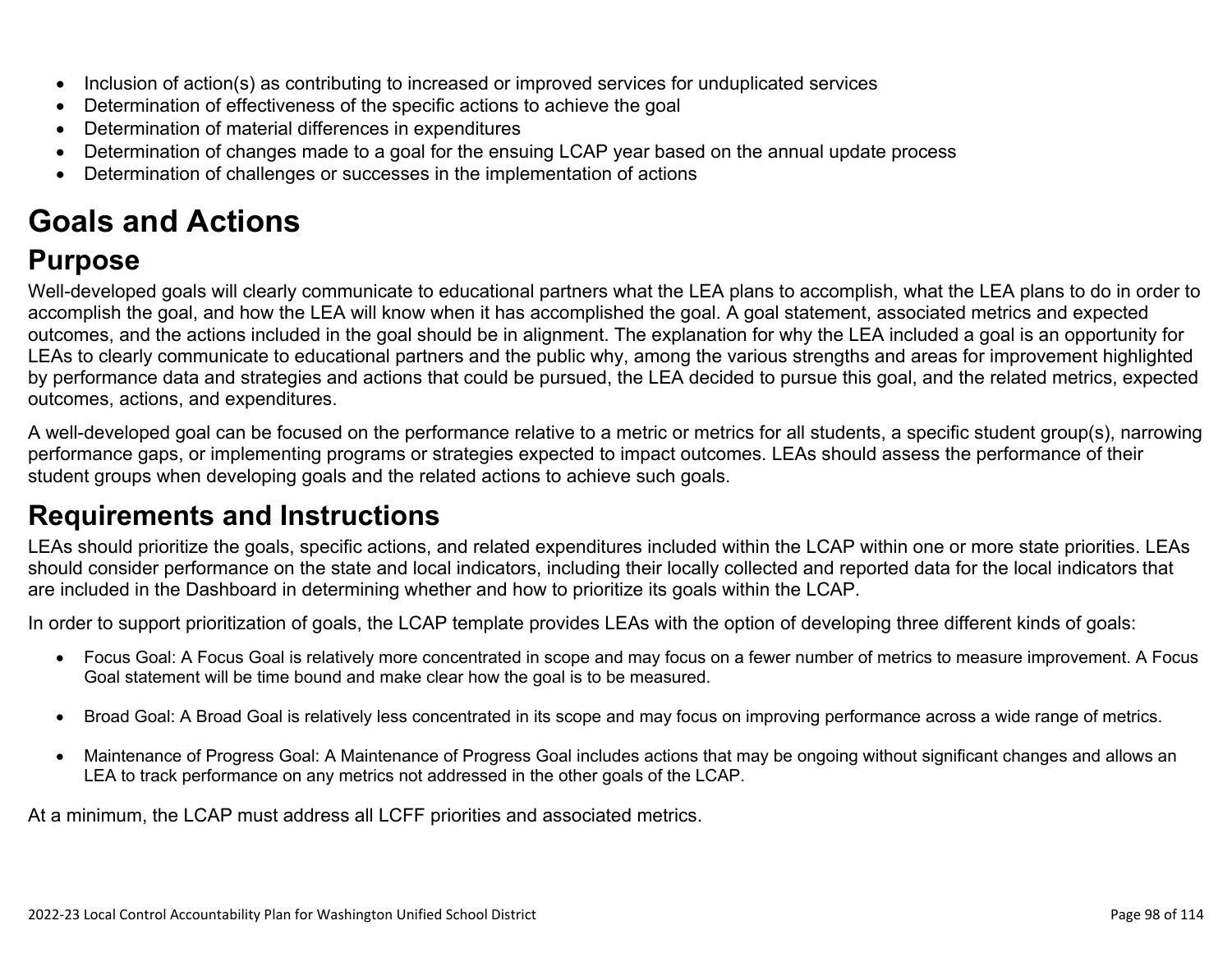#### **Focus Goal(s)**

**Goal Description:** The description provided for a Focus Goal must be specific, measurable, and time bound. An LEA develops a Focus Goal to address areas of need that may require or benefit from a more specific and data intensive approach. The Focus Goal can explicitly reference the metric(s) by which achievement of the goal will be measured and the time frame according to which the LEA expects to achieve the goal.

**Explanation of why the LEA has developed this goal:** Explain why the LEA has chosen to prioritize this goal. An explanation must be based on Dashboard data or other locally collected data. LEAs must describe how the LEA identified this goal for focused attention, including relevant consultation with educational partners. LEAs are encouraged to promote transparency and understanding around the decision to pursue a focus goal.

#### **Broad Goal**

Goal Description: Describe what the LEA plans to achieve through the actions included in the goal. The description of a broad goal will be clearly aligned with the expected measurable outcomes included for the goal. The goal description organizes the actions and expected outcomes in a cohesive and consistent manner. A goal description is specific enough to be measurable in either quantitative or qualitative terms. A broad goal is not as specific as a focus goal. While it is specific enough to be measurable, there are many different metrics for measuring progress toward the goal.

**Explanation of why the LEA has developed this goal:** Explain why the LEA developed this goal and how the actions and metrics grouped together will help achieve the goal.

#### **Maintenance of Progress Goal**

**Goal Description:** Describe how the LEA intends to maintain the progress made in the LCFF State Priorities not addressed by the other goals in the LCAP. Use this type of goal to address the state priorities and applicable metrics not addressed within the other goals in the LCAP. The state priorities and metrics to be addressed in this section are those for which the LEA, in consultation with educational partners, has determined to maintain actions and monitor progress while focusing implementation efforts on the actions covered by other goals in the LCAP.

**Explanation of why the LEA has developed this goal**: Explain how the actions will sustain the progress exemplified by the related metrics.

#### **Required Goals**

In general, LEAs have flexibility in determining what goals to include in the LCAP and what those goals will address; however, beginning with the development of the 2022–23 LCAP, LEAs that meet certain criteria are required to include a specific goal in their LCAP.

**Consistently low-performing student group(s) criteria:** An LEA is eligible for Differentiated Assistance for three or more consecutive years based on the performance of the same student group or groups in the Dashboard. A list of the LEAs required to include a goal in the LCAP based on student group performance, and the student group(s) that lead to identification, may be found on the CDE's Local Control Funding Formula web page at [https://www.cde.ca.gov/fg/aa/lc/.](https://www.cde.ca.gov/fg/aa/lc/)

2022-23 Local Control Accountability Plan for Washington Unified School District **Page 19 of 114** and 2022-23 Local Control Accountability Plan for Washington Unified School District • **Consistently low-performing student group(s) goal requirement:** An LEA meeting the consistently low-performing student group(s) criteria must include a goal in its LCAP focused on improving the performance of the student group or groups that led to the LEA's eligibility for Differentiated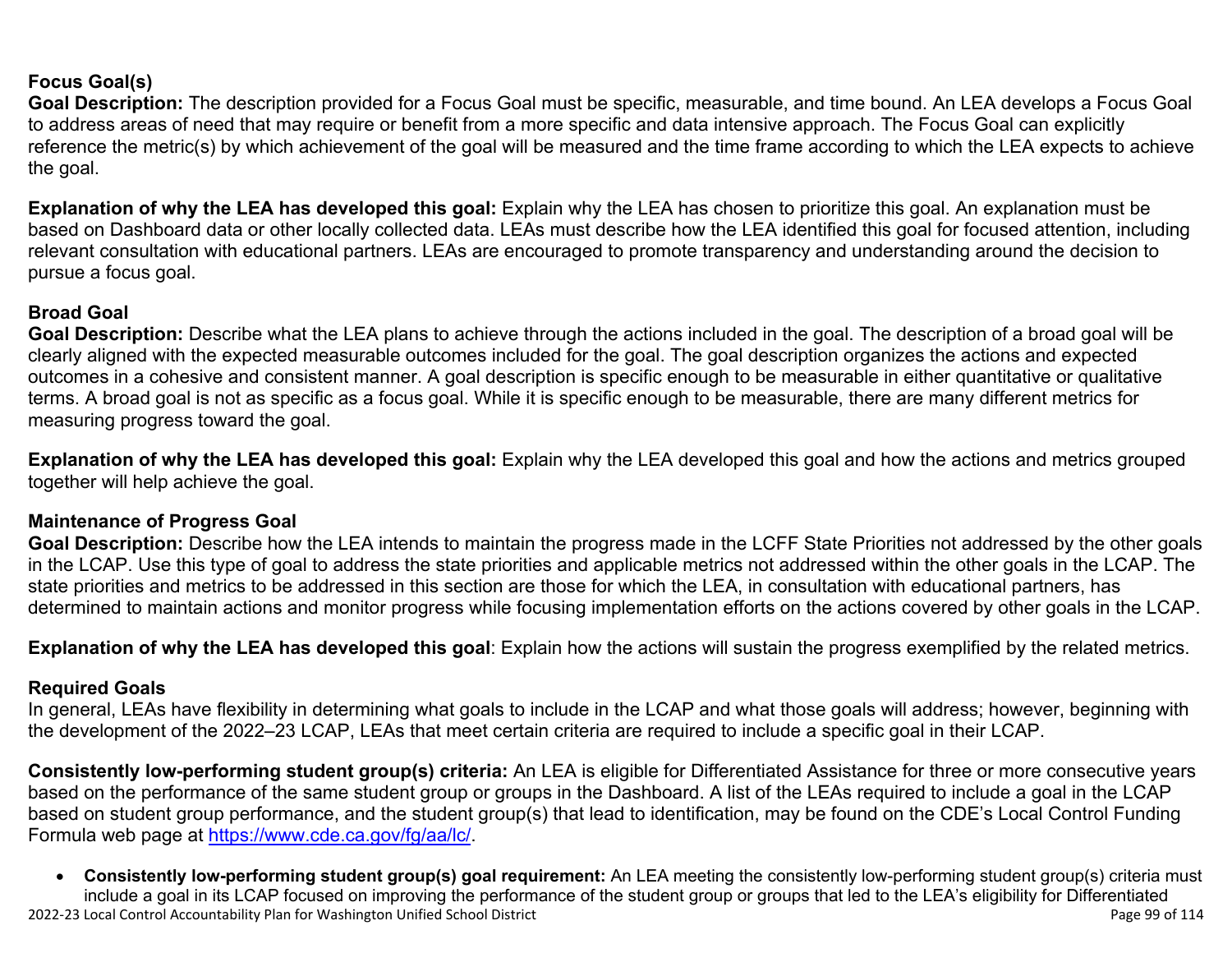Assistance. This goal must include metrics, outcomes, actions, and expenditures specific to addressing the needs of, and improving outcomes for, this student group or groups. An LEA required to address multiple student groups is not required to have a goal to address each student group; however, each student group must be specifically addressed in the goal. This requirement may not be met by combining this required goal with another goal.

- **Goal Description:** Describe the outcomes the LEA plans to achieve to address the needs of, and improve outcomes for, the student group or groups that led to the LEA's eligibility for Differentiated Assistance.
- **Explanation of why the LEA has developed this goal**: Explain why the LEA is required to develop this goal, including identifying the student group(s) that lead to the LEA being required to develop this goal, how the actions and associated metrics included in this goal differ from previous efforts to improve outcomes for the student group(s), and why the LEA believes the actions, metrics, and expenditures included in this goal will help achieve the outcomes identified in the goal description.

**Low-performing school(s) criteria:** The following criteria only applies to a school district or COE with two or more schools; it does not apply to a single-school district. A school district or COE has one or more schools that, for two consecutive years, received the two lowest performance levels on all but one of the state indicators for which the school(s) receive performance levels in the Dashboard and the performance of the "All Students" student group for the LEA is at least one performance level higher in all of those indicators. A list of the LEAs required to include a goal in the LCAP based on school performance, and the school(s) that lead to identification, may be found on the CDE's Local Control Funding Formula web page at [https://www.cde.ca.gov/fg/aa/lc/.](https://www.cde.ca.gov/fg/aa/lc/)

- **Low-performing school(s) goal requirement:** A school district or COE meeting the low-performing school(s) criteria must include a goal in its LCAP focusing on addressing the disparities in performance between the school(s) and the LEA as a whole. This goal must include metrics, outcomes, actions, and expenditures specific to addressing the needs of, and improving outcomes for, the students enrolled at the low-performing school or schools. An LEA required to address multiple schools is not required to have a goal to address each school; however, each school must be specifically addressed in the goal. This requirement may not be met by combining this goal with another goal.
- **Goal Description:** Describe what outcomes the LEA plans to achieve to address the disparities in performance between the students enrolled at the low-performing school(s) and the students enrolled at the LEA as a whole.
- **Explanation of why the LEA has developed this goal**: Explain why the LEA is required to develop this goal, including identifying the schools(s) that lead to the LEA being required to develop this goal; how the actions and associated metrics included in this goal differ from previous efforts to improve outcomes for the school(s); and why the LEA believes the actions, metrics, and expenditures included in this goal will help achieve the outcomes for students enrolled at the low-performing school or schools identified in the goal description.

#### **Measuring and Reporting Results:**

For each LCAP year, identify the metric(s) that the LEA will use to track progress toward the expected outcomes. LEAs are encouraged to identify metrics for specific student groups, as appropriate, including expected outcomes that would reflect narrowing of any existing performance gaps.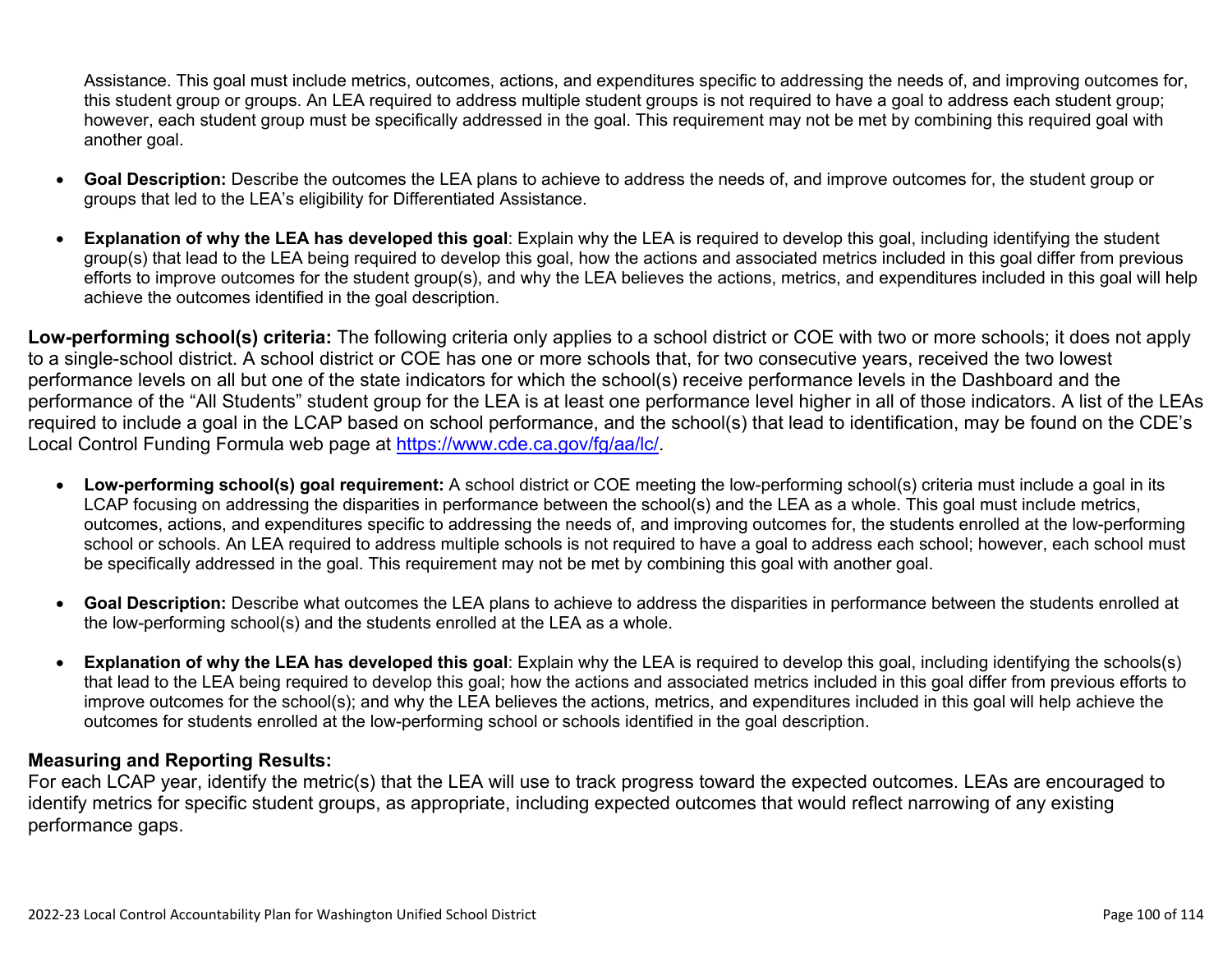Include in the baseline column the most recent data associated with this metric available at the time of adoption of the LCAP for the first year of the three-year plan. LEAs may use data as reported on the 2019 Dashboard for the baseline of a metric only if that data represents the most recent available (e.g., high school graduation rate).

Using the most recent data available may involve reviewing data the LEA is preparing for submission to the California Longitudinal Pupil Achievement Data System (CALPADS) or data that the LEA has recently submitted to CALPADS. Because final 2020–21 outcomes on some metrics may not be computable at the time the 2021–24 LCAP is adopted (e.g., graduation rate, suspension rate), the most recent data available may include a point in time calculation taken each year on the same date for comparability purposes.

The baseline data shall remain unchanged throughout the three-year LCAP.

Complete the table as follows:

- **Metric**: Indicate how progress is being measured using a metric.
- **Baseline**: Enter the baseline when completing the LCAP for 2021–22. As described above, the baseline is the most recent data associated with a metric. Indicate the school year to which the data applies, consistent with the instructions above.
- **Year 1 Outcome**: When completing the LCAP for 2022–23, enter the most recent data available. Indicate the school year to which the data applies, consistent with the instructions above.
- **Year 2 Outcome**: When completing the LCAP for 2023–24, enter the most recent data available. Indicate the school year to which the data applies, consistent with the instructions above.
- **Year 3 Outcome**: When completing the LCAP for 2024–25, enter the most recent data available. Indicate the school year to which the data applies, consistent with the instructions above. The 2024–25 LCAP will be the first year in the next three-year cycle. Completing this column will be part of the Annual Update for that year.
- **Desired Outcome for 2023**–**24**: When completing the first year of the LCAP, enter the desired outcome for the relevant metric the LEA expects to achieve by the end of the 2023–24 LCAP year.

Timeline for completing the "**Measuring and Reporting Results**" part of the Goal.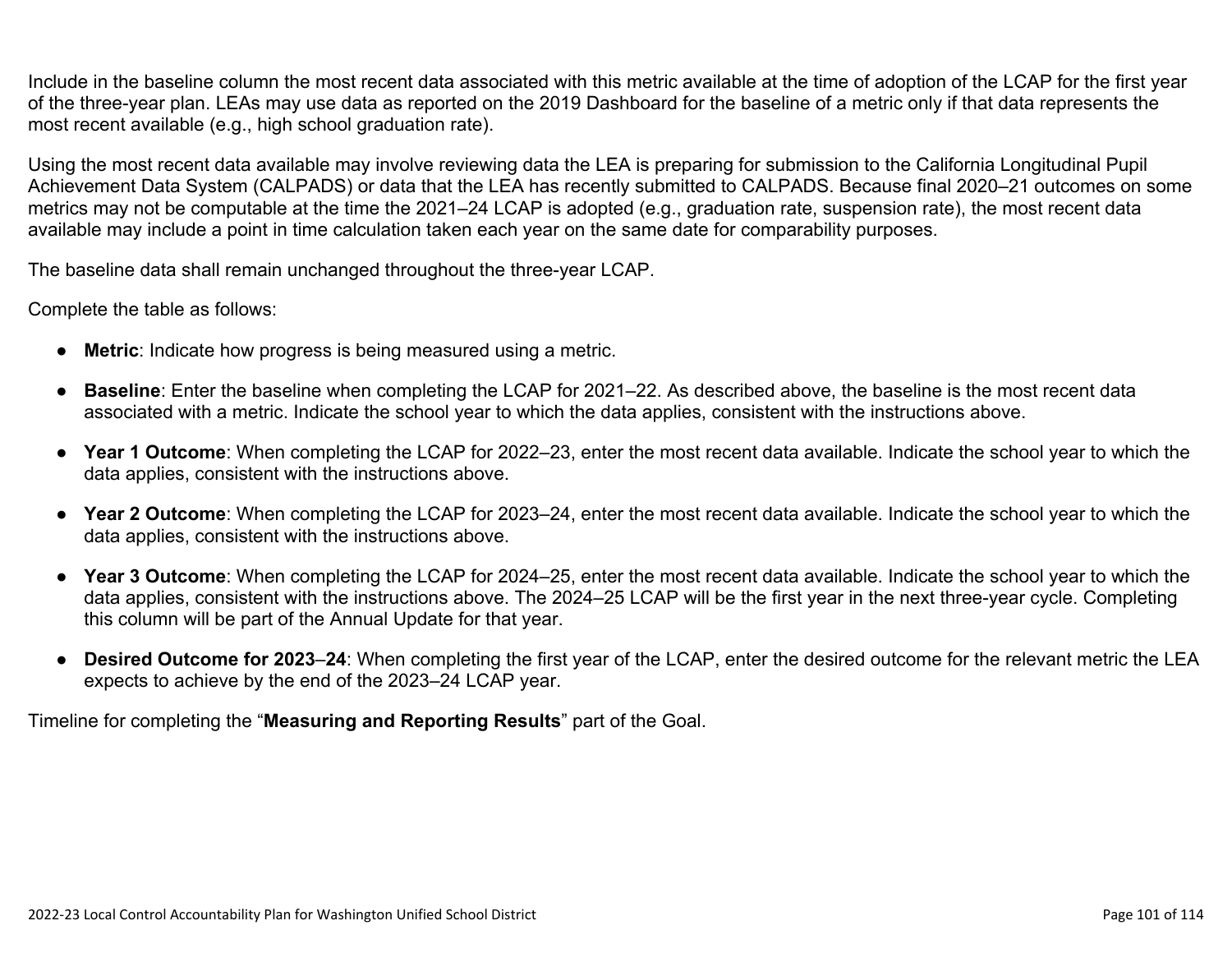| <b>Metric</b>                                                                    | <b>Baseline</b>                                                                  | Year 1 Outcome                                                                                              | Year 2 Outcome                                                                                              | Year 3 Outcome                                                                                              | <b>Desired Outcome</b><br>for Year 3<br>$(2023 - 24)$                                                              |
|----------------------------------------------------------------------------------|----------------------------------------------------------------------------------|-------------------------------------------------------------------------------------------------------------|-------------------------------------------------------------------------------------------------------------|-------------------------------------------------------------------------------------------------------------|--------------------------------------------------------------------------------------------------------------------|
| Enter information<br>in this box when<br>completing the<br>LCAP for 2021-<br>22. | Enter information<br>in this box when<br>completing the<br>LCAP for 2021-<br>22. | Enter information<br>in this box when<br>completing the<br>LCAP for 2022-<br>23. Leave blank<br>until then. | Enter information<br>in this box when<br>completing the<br>LCAP for 2023-<br>24. Leave blank<br>until then. | Enter information<br>in this box when<br>completing the<br>LCAP for 2024-<br>25. Leave blank<br>until then. | Enter information<br>in this box when<br>completing the<br>LCAP for 2021-<br>22 or when<br>adding a new<br>metric. |

The metrics may be quantitative or qualitative; but at minimum, an LEA's LCAP must include goals that are measured using all of the applicable metrics for the related state priorities, in each LCAP year as applicable to the type of LEA. To the extent a state priority does not specify one or more metrics (e.g., implementation of state academic content and performance standards), the LEA must identify a metric to use within the LCAP. For these state priorities, LEAs are encouraged to use metrics based on or reported through the relevant self-reflection tool for local indicators within the Dashboard.

*Actions*: Enter the action number. Provide a short title for the action. This title will also appear in the action tables. Provide a description of the action. Enter the total amount of expenditures associated with this action. Budgeted expenditures from specific fund sources will be provided in the summary tables. Indicate whether the action contributes to meeting the increase or improved services requirement as described in the Increased or Improved Services section using a "Y" for Yes or an "N" for No. (**Note:** for each such action offered on an LEA-wide or schoolwide basis, the LEA will need to provide additional information in the Increased or Improved Summary Section to address the requirements in *California Code of Regulations*, Title 5 [5 *CCR*] Section 15496(b) in the Increased or Improved Services Section of the LCAP).

*Actions for English Learners:* School districts, COEs, and charter schools that have a numerically significant English learner student subgroup must include specific actions in the LCAP related to, at a minimum, the language acquisition programs, as defined in *EC* Section 306, provided to students and professional development activities specific to English learners.

*Actions for Foster Youth*: School districts, COEs, and charter schools that have a numerically significant Foster Youth student subgroup are encouraged to include specific actions in the LCAP designed to meet needs specific to Foster Youth students.

#### **Goal Analysis:**

Enter the LCAP Year.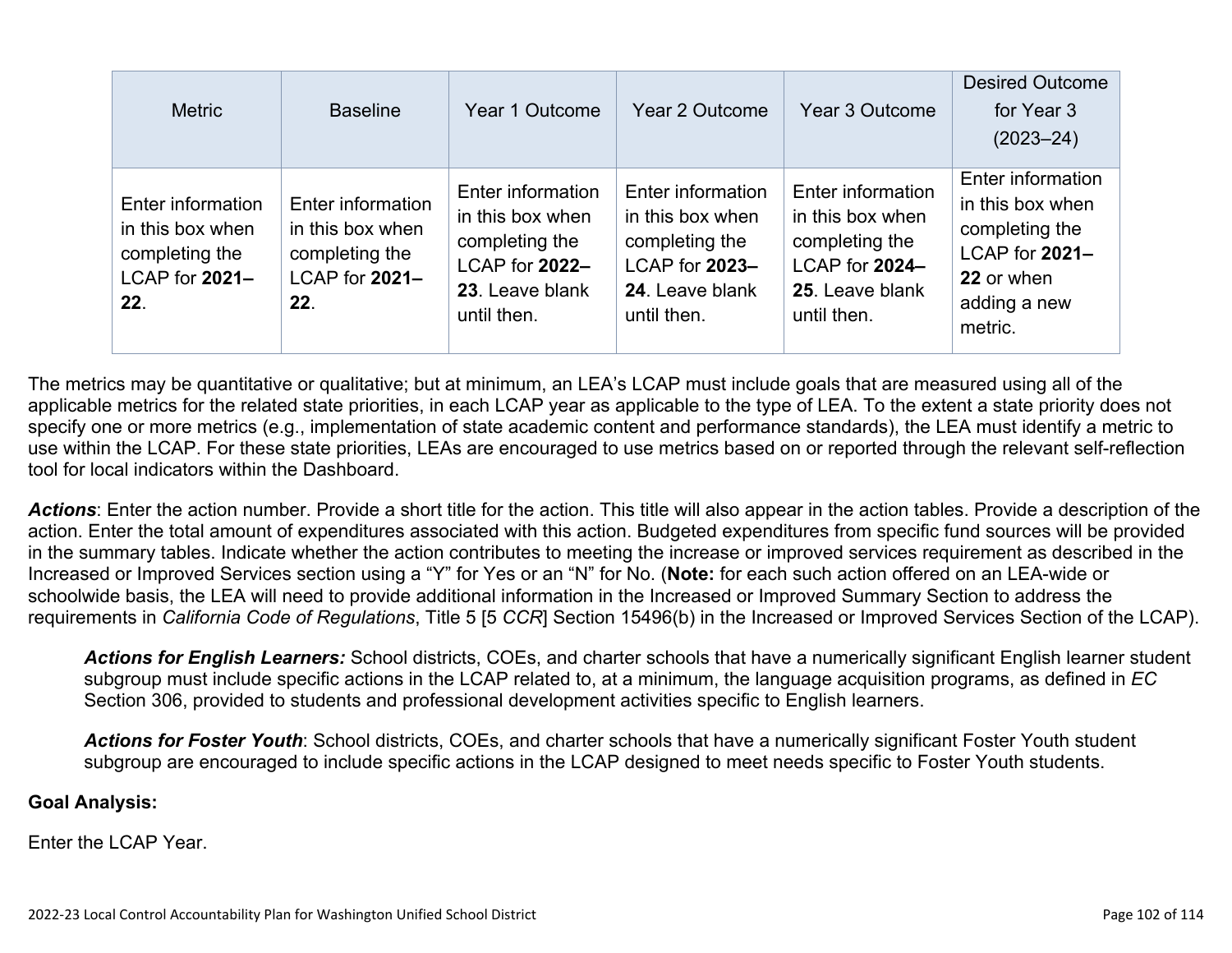Using actual annual measurable outcome data, including data from the Dashboard, analyze whether the planned actions were effective in achieving the goal. Respond to the prompts as instructed.

- Describe the overall implementation of the actions to achieve the articulated goal. Include a discussion of relevant challenges and successes experienced with the implementation process. This must include any instance where the LEA did not implement a planned action or implemented a planned action in a manner that differs substantively from how it was described in the adopted LCAP.
- Explain material differences between Budgeted Expenditures and Estimated Actual Expenditures and between the Planned Percentages of Improved Services and Estimated Actual Percentages of Improved Services, as applicable. Minor variances in expenditures or percentages do not need to be addressed, and a dollar-for-dollar accounting is not required.
- Describe the effectiveness of the specific actions to achieve the articulated goal as measured by the LEA. In some cases, not all actions in a goal will be intended to improve performance on all of the metrics associated with the goal. When responding to this prompt, LEAs may assess the effectiveness of a single action or group of actions within the goal in the context of performance on a single metric or group of specific metrics within the goal that are applicable to the action(s). Grouping actions with metrics will allow for more robust analysis of whether the strategy the LEA is using to impact a specified set of metrics is working and increase transparency for educational partners. LEAs are encouraged to use such an approach when goals include multiple actions and metrics that are not closely associated.
- Describe any changes made to this goal, expected outcomes, metrics, or actions to achieve this goal as a result of this analysis and analysis of the data provided in the Dashboard or other local data, as applicable.

# **Increased or Improved Services for Foster Youth, English Learners, and Low-Income Students**

## **Purpose**

A well-written Increased or Improved Services section provides educational partners with a comprehensive description, within a single dedicated section, of how an LEA plans to increase or improve services for its unduplicated students in grades TK–12 as compared to all students in grades TK–12, as applicable, and how LEA-wide or schoolwide actions identified for this purpose meet regulatory requirements. Descriptions provided should include sufficient detail yet be sufficiently succinct to promote a broader understanding of educational partners to facilitate their ability to provide input. An LEA's description in this section must align with the actions included in the Goals and Actions section as contributing.

## **Requirements and Instructions**

*Projected LCFF Supplemental and/or Concentration Grants*: Specify the amount of LCFF supplemental and concentration grant funds the LEA estimates it will receive in the coming year based on the number and concentration of low income, foster youth, and English learner students.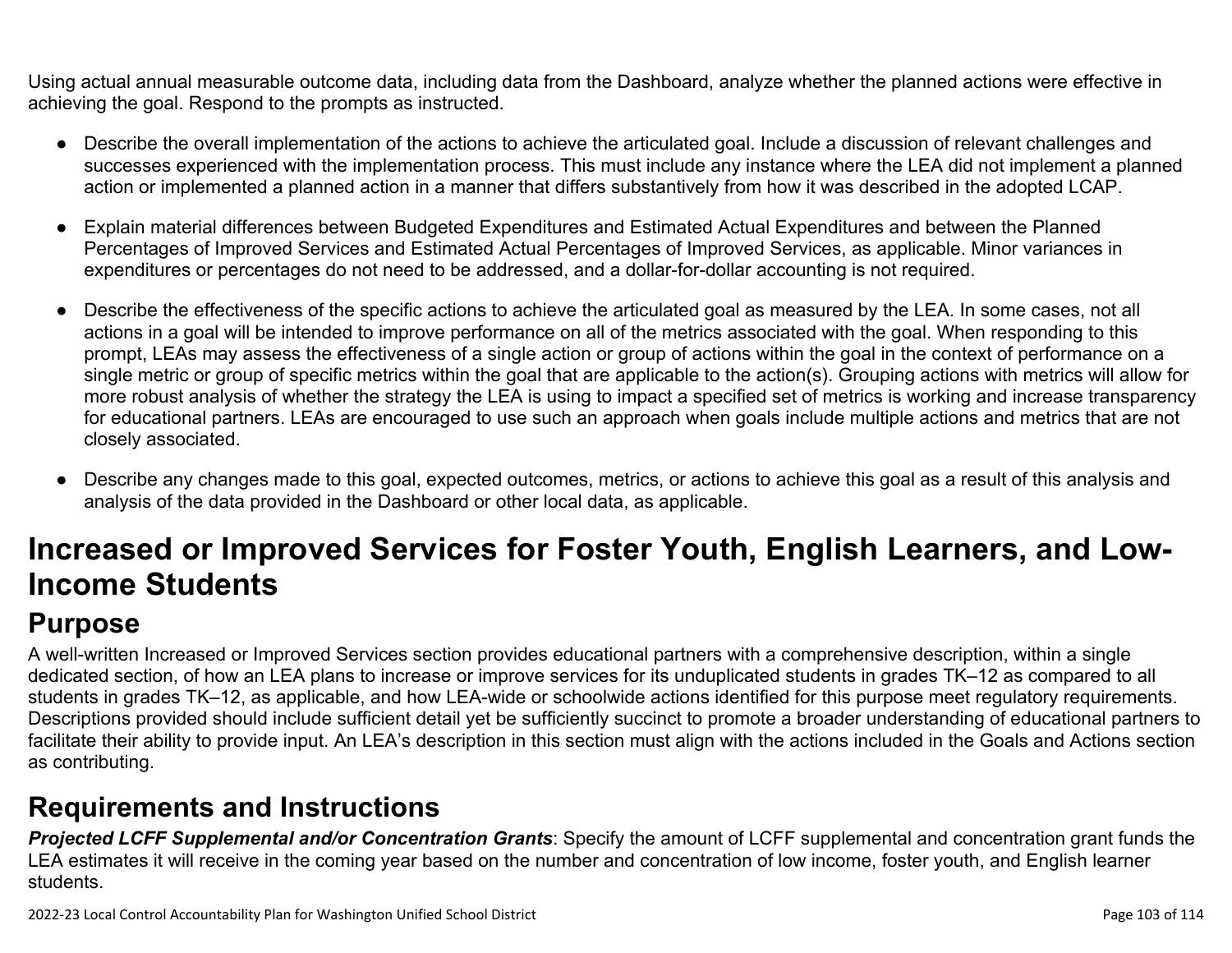**Projected Additional LCFF Concentration Grant (15 percent):** Specify the amount of additional LCFF concentration grant add-on funding, as described in *EC* Section 42238.02, that the LEA estimates it will receive in the coming year.

*Projected Percentage to Increase or Improve Services for the Coming School Year***:** Specify the estimated percentage by which services for unduplicated pupils must be increased or improved as compared to the services provided to all students in the LCAP year as calculated pursuant to 5 *CCR* Section 15496(a)(7).

*LCFF Carryover — Percentage:* Specify the LCFF Carryover — Percentage identified in the LCFF Carryover Table. If a carryover percentage is not identified in the LCFF Carryover Table, specify a percentage of zero (0.00%).

*LCFF Carryover — Dollar:* Specify the LCFF Carryover — Dollar amount identified in the LCFF Carryover Table. If a carryover amount is not identified in the LCFF Carryover Table, specify an amount of zero (\$0).

**Total Percentage to Increase or Improve Services for the Coming School Year:** Add the Projected Percentage to Increase or Improve Services for the Coming School Year and the Proportional LCFF Required Carryover Percentage and specify the percentage. This is the LEAs percentage by which services for unduplicated pupils must be increased or improved as compared to the services provided to all students in the LCAP year, as calculated pursuant to 5 *CCR* Section 15496(a)(7).

#### *Required Descriptions:*

**For each action being provided to an entire school, or across the entire school district or COE, an explanation of (1) how the needs of foster youth, English learners, and low-income students were considered first, and (2) how these actions are effective in meeting the goals for these students.**

For each action included in the Goals and Actions section as contributing to the increased or improved services requirement for unduplicated pupils and provided on an LEA-wide or schoolwide basis, the LEA must include an explanation consistent with 5 *CCR* Section 15496(b). For any such actions continued into the 2021–24 LCAP from the 2017–2020 LCAP, the LEA must determine whether or not the action was effective as expected, and this determination must reflect evidence of outcome data or actual implementation to date.

**Principally Directed and Effective:** An LEA demonstrates how an action is principally directed towards and effective in meeting the LEA's goals for unduplicated students when the LEA explains how:

- It considers the needs, conditions, or circumstances of its unduplicated pupils;
- The action, or aspect(s) of the action (including, for example, its design, content, methods, or location), is based on these considerations; and
- The action is intended to help achieve an expected measurable outcome of the associated goal.

As such, the response provided in this section may rely on a needs assessment of unduplicated students.

2022-23 Local Control Accountability Plan for Washington Unified School District **Page 104 of 114** Page 104 of 114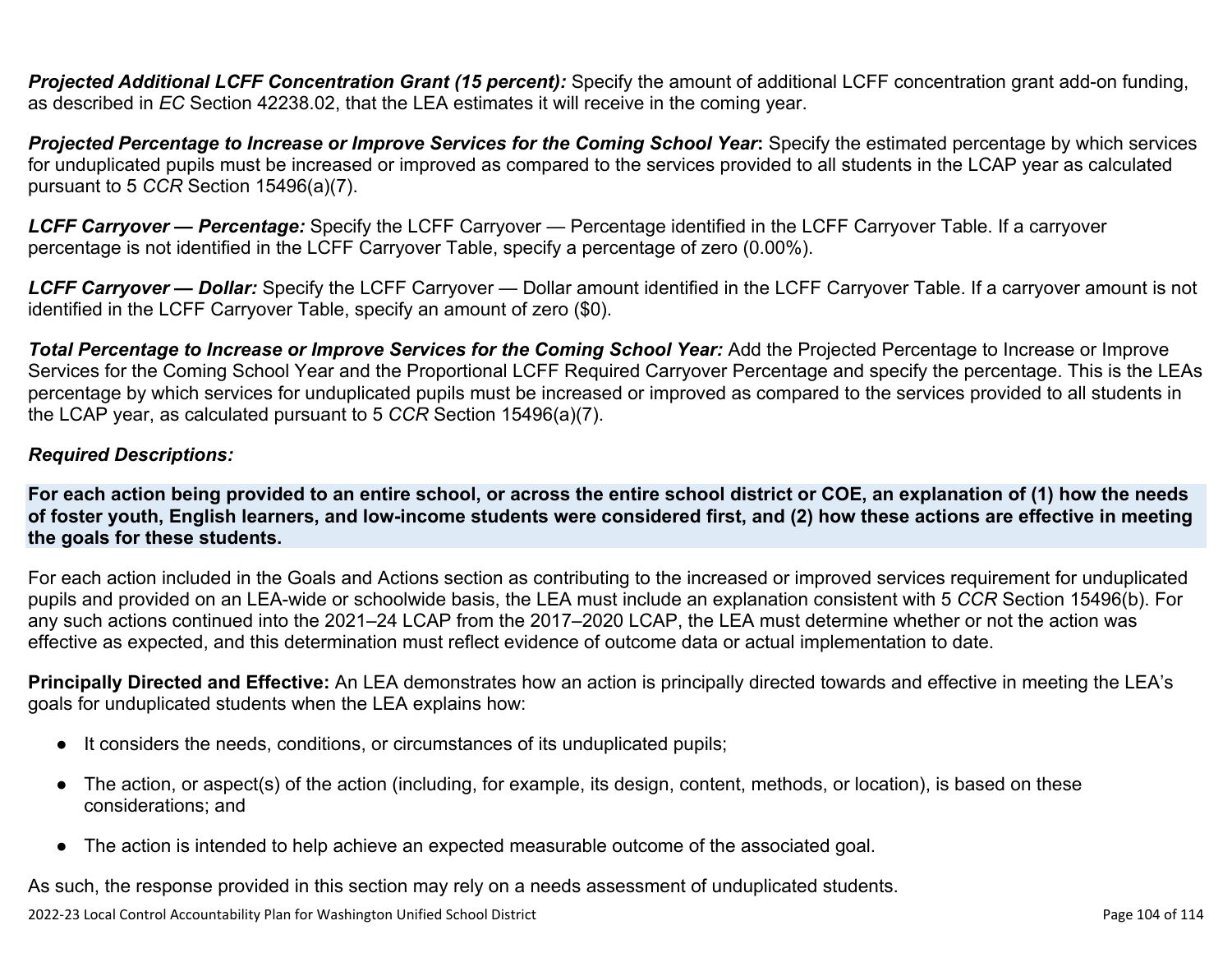Conclusory statements that a service will help achieve an expected outcome for the goal, without an explicit connection or further explanation as to how, are not sufficient. Further, simply stating that an LEA has a high enrollment percentage of a specific student group or groups does not meet the increase or improve services standard because enrolling students is not the same as serving students.

For example, if an LEA determines that low-income students have a significantly lower attendance rate than the attendance rate for all students, it might justify LEA-wide or schoolwide actions to address this area of need in the following way:

After assessing the needs, conditions, and circumstances of our low-income students, we learned that the attendance rate of our lowincome students is 7 percent lower than the attendance rate for all students. (Needs, Conditions, Circumstances [Principally Directed])

In order to address this condition of our low-income students, we will develop and implement a new attendance program that is designed to address some of the major causes of absenteeism, including lack of reliable transportation and food, as well as a school climate that does not emphasize the importance of attendance. Goal N, Actions X, Y, and Z provide additional transportation and nutritional resources as well as a districtwide educational campaign on the benefits of high attendance rates. (Contributing Action[s])

These actions are being provided on an LEA-wide basis and we expect/hope that all students with less than a 100 percent attendance rate will benefit. However, because of the significantly lower attendance rate of low-income students, and because the actions meet needs most associated with the chronic stresses and experiences of a socio-economically disadvantaged status, we expect that the attendance rate for our low-income students will increase significantly more than the average attendance rate of all other students. (Measurable Outcomes [Effective In])

**COEs and Charter Schools**: Describe how actions included as contributing to meeting the increased or improved services requirement on an LEA-wide basis are principally directed to and effective in meeting its goals for unduplicated pupils in the state and any local priorities as described above. In the case of COEs and charter schools, schoolwide and LEA-wide are considered to be synonymous.

### **For School Districts Only:**

#### **Actions Provided on an LEA-Wide Basis:**

*Unduplicated Percentage > 55 percent:* For school districts with an unduplicated pupil percentage of 55 percent or more, describe how these actions are principally directed to and effective in meeting its goals for unduplicated pupils in the state and any local priorities as described above.

*Unduplicated Percentage < 55 percent:* For school districts with an unduplicated pupil percentage of less than 55 percent, describe how these actions are principally directed to and effective in meeting its goals for unduplicated pupils in the state and any local priorities. Also describe how the actions **are the most effective use of the funds** to meet these goals for its unduplicated pupils. Provide the basis for this determination, including any alternatives considered, supporting research, experience, or educational theory.

#### **Actions Provided on a Schoolwide Basis:**

2022-23 Local Control Accountability Plan for Washington Unified School District Page 105 of 114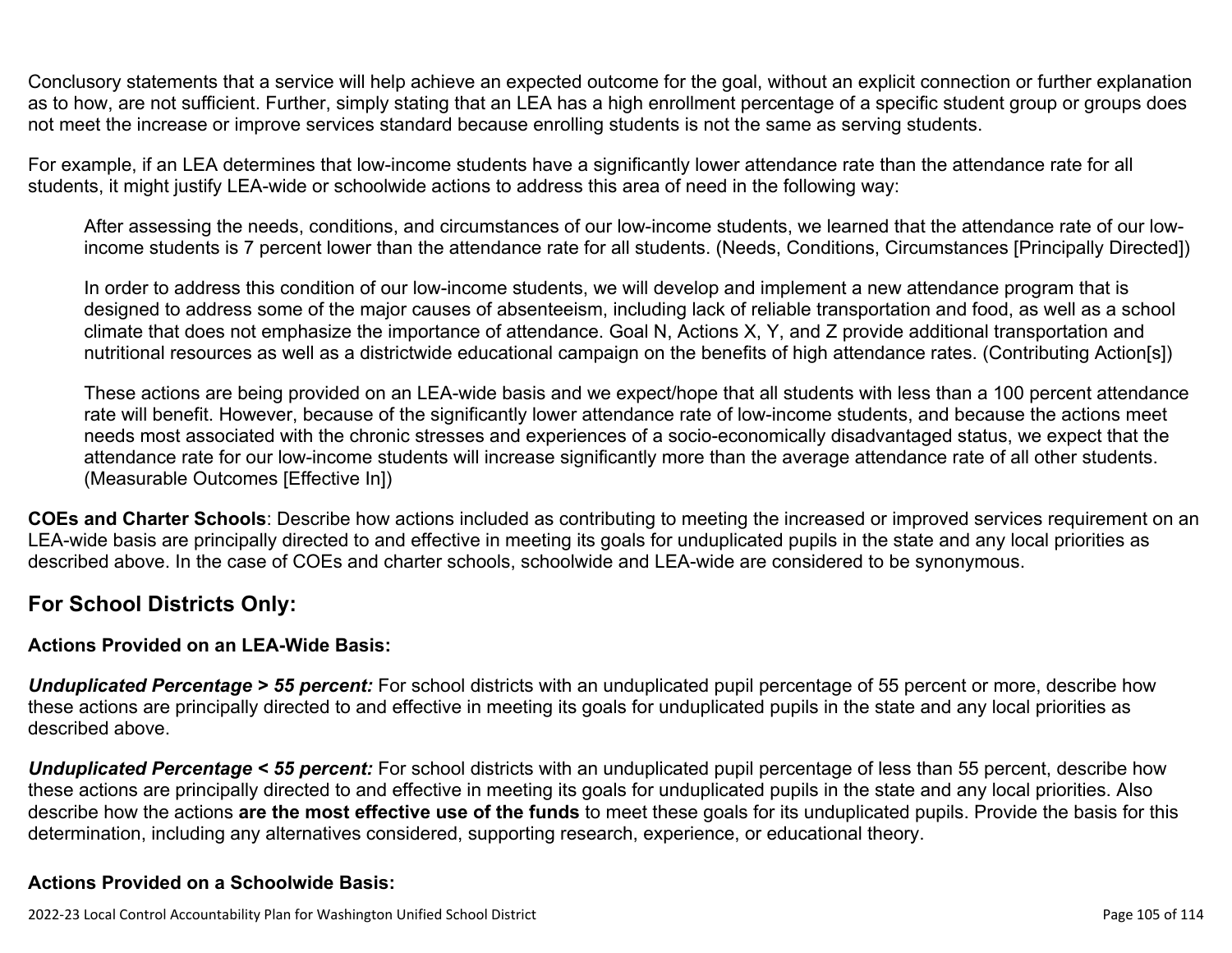School Districts must identify in the description those actions being funded and provided on a schoolwide basis, and include the required description supporting the use of the funds on a schoolwide basis.

**For schools with 40 percent or more enrollment of unduplicated pupils:** Describe how these actions are principally directed to and effective in meeting its goals for its unduplicated pupils in the state and any local priorities.

**For school districts expending funds on a schoolwide basis at a school with less than 40 percent enrollment of unduplicated pupils:** Describe how these actions are principally directed to and how the actions are the most effective use of the funds to meet its goals for foster youth, English learners, and low-income students in the state and any local priorities.

#### **A description of how services for foster youth, English learners, and low-income students are being increased or improved by the percentage required.**

Consistent with the requirements of 5 *CCR* Section 15496, describe how services provided for unduplicated pupils are increased or improved by at least the percentage calculated as compared to the services provided for all students in the LCAP year. To improve services means to grow services in quality and to increase services means to grow services in quantity. Services are increased or improved by those actions in the LCAP that are included in the Goals and Actions section as contributing to the increased or improved services requirement, whether they are provided on an LEA-wide or schoolwide basis or provided on a limited basis to unduplicated students. A limited action is an action that only serves foster youth, English learners, and/or low-income students. This description must address how these action(s) are expected to result in the required proportional increase or improvement in services for unduplicated pupils as compared to the services the LEA provides to all students for the relevant LCAP year.

For any action contributing to meeting the increased or improved services requirement that is associated with a Planned Percentage of Improved Services in the Contributing Summary Table rather than an expenditure of LCFF funds, describe the methodology that was used to determine the contribution of the action towards the proportional percentage. See the instructions for determining the Planned Percentage of Improved Services for information on calculating the Percentage of Improved Services.

#### **A description of the plan for how the additional concentration grant add-on funding identified above will be used to increase the number of staff providing direct services to students at schools that have a high concentration (above 55 percent) of foster youth, English learners, and low-income students, as applicable.**

An LEA that receives the additional concentration grant add-on described in *EC* Section 42238.02 is required to demonstrate how it is using these funds to increase the number of staff who provide direct services to students at schools with an enrollment of unduplicated students that is greater than 55 percent as compared to the number of staff who provide direct services to students at schools with an enrollment of unduplicated students that is equal to or less than 55 percent. The staff who provide direct services to students must be certificated staff and/or classified staff employed by the LEA; classified staff includes custodial staff.

Provide the following descriptions, as applicable to the LEA: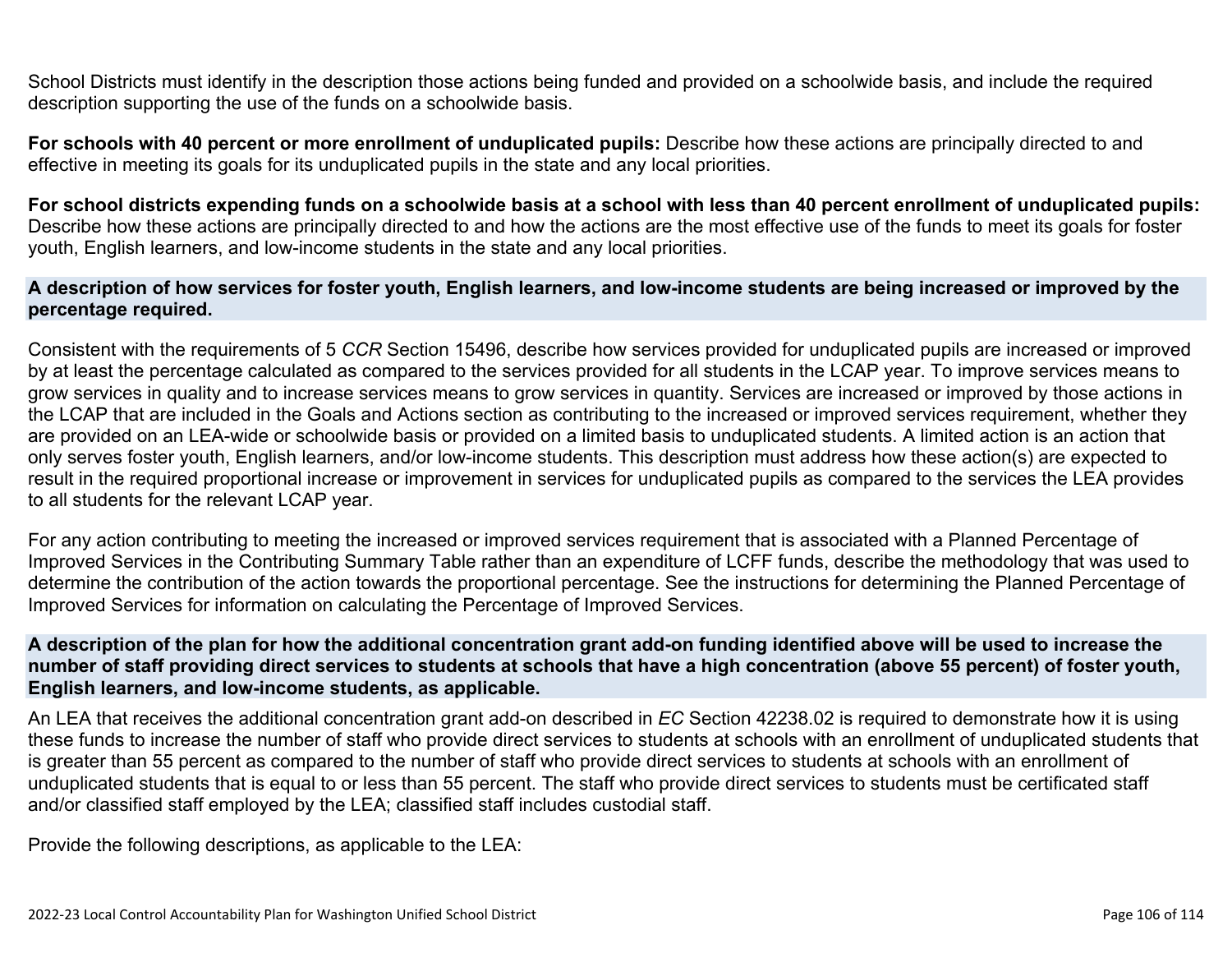An LEA that does not receive a concentration grant or the concentration grant add-on must indicate that a response to this prompt is not applicable.

Identify the goal and action numbers of the actions in the LCAP that the LEA is implementing to meet the requirement to increase the number of staff who provide direct services to students at schools with an enrollment of unduplicated students that is greater than 55 percent.

An LEA that does not have comparison schools from which to describe how it is using the concentration grant add-on funds, such as an LEA that only has schools with an enrollment of unduplicated students that is greater than 55 percent, must describe how it is using the funds to increase the number of credentialed staff, classified staff, or both, including custodial staff, who provide direct services to students at selected schools and the criteria used to determine which schools require additional staffing support.

In the event that an additional concentration grant add-on is not sufficient to increase staff providing direct services to students at a school with an enrollment of unduplicated students that is greater than 55 percent, the LEA must describe how it is using the funds to retain staff providing direct services to students at a school with an enrollment of unduplicated students that is greater than 55 percent.

Complete the table as follows:

- Provide the staff-to-student ratio of classified staff providing direct services to students with a concentration of unduplicated students that is 55 percent or less and the staff-to-student ratio of classified staff providing direct services to students at schools with a concentration of unduplicated students that is greater than 55 percent, as applicable to the LEA. The LEA may group its schools by grade span (Elementary, Middle/Junior High, and High Schools), as applicable to the LEA. The staff-to-student ratio must be based on the number of full time equivalent (FTE) staff and the number of enrolled students as counted on the first Wednesday in October of each year.
- Provide the staff-to-student ratio of certificated staff providing direct services to students at schools with a concentration of unduplicated students that is 55 percent or less and the staff-to-student ratio of certificated staff providing direct services to students at schools with a concentration of unduplicated students that is greater than 55 percent, as applicable to the LEA. The LEA may group its schools by grade span (Elementary, Middle/Junior High, and High Schools), as applicable to the LEA. The staff-to-student ratio must be based on the number of FTE staff and the number of enrolled students as counted on the first Wednesday in October of each year.

## **Action Tables**

Complete the Data Entry Table for each action in the LCAP. The information entered into this table will automatically populate the other Action Tables. Information is only entered into the Data Entry Table, the Annual Update Table, the Contributing Actions Annual Update Table, and the LCFF Carryover Table. With the exception of the Data Entry Table, the word "input" has been added to column headers to aid in identifying the column(s) where information will be entered. Information is not entered on the remaining Action tables.

The following tables are required to be included as part of the LCAP adopted by the local governing board or governing body:

• Table 1: Total Planned Expenditures Table (for the coming LCAP Year)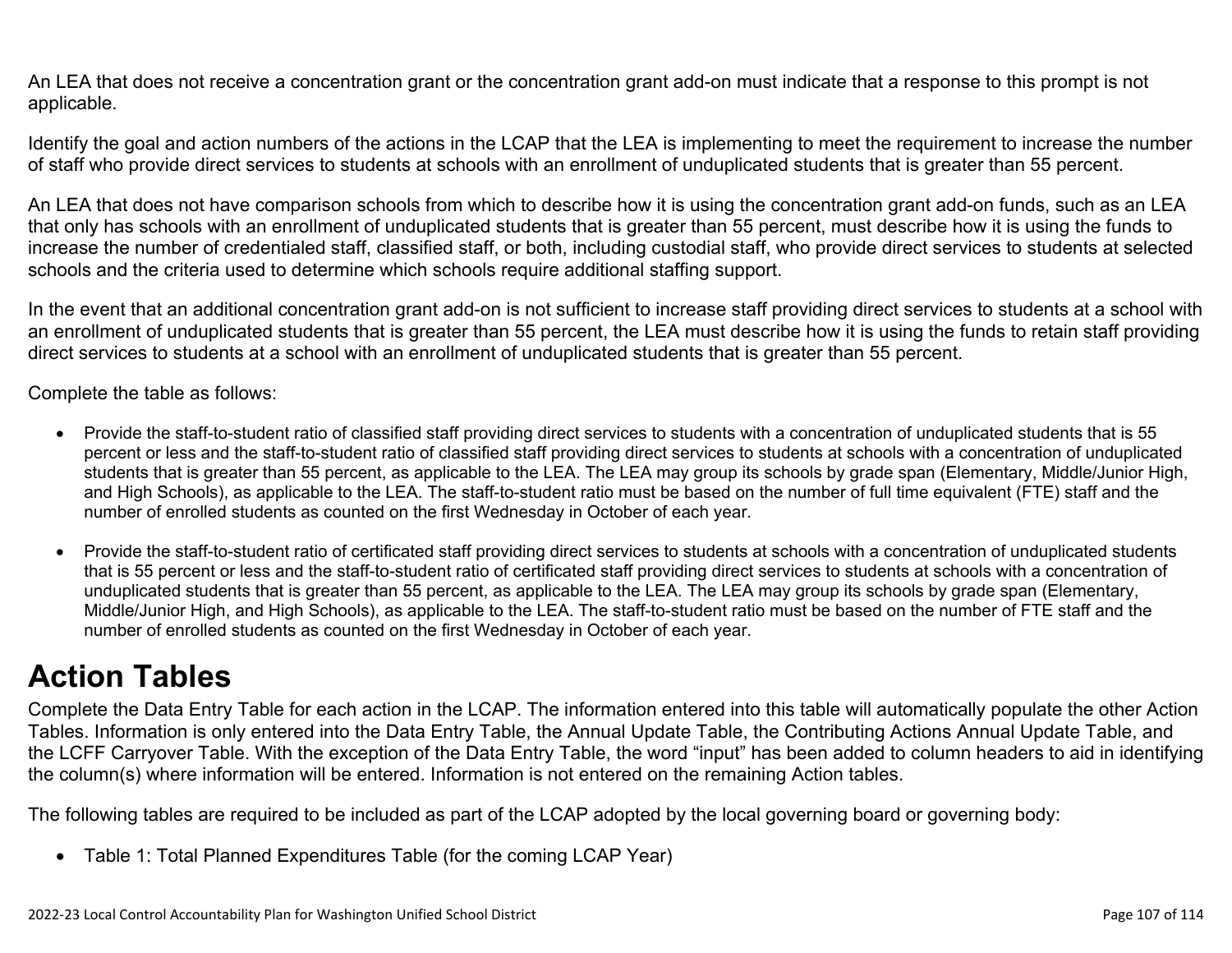- Table 2: Contributing Actions Table (for the coming LCAP Year)
- Table 3: Annual Update Table (for the current LCAP Year)
- Table 4: Contributing Actions Annual Update Table (for the current LCAP Year)
- Table 5: LCFF Carryover Table (for the current LCAP Year)

Note: The coming LCAP Year is the year that is being planned for, while the current LCAP year is the current year of implementation. For example, when developing the 2022–23 LCAP, 2022–23 will be the coming LCAP Year and 2021–22 will be the current LCAP Year.

## **Data Entry Table**

The Data Entry Table may be included in the LCAP as adopted by the local governing board or governing body, but is not required to be included. In the Data Entry Table, input the following information for each action in the LCAP for that applicable LCAP year:

- **LCAP Year**: Identify the applicable LCAP Year.
- **1. Projected LCFF Base Grant**: Provide the total amount of LCFF funding the LEA estimates it will receive for the coming school year, excluding the supplemental and concentration grants and the add-ons for the Targeted Instructional Improvement Grant Program and the Home to School Transportation Program, pursuant to 5 *CCR* Section 15496(a)(8).

See *EC* sections 2574 (for COEs) and 42238.02 (for school districts and charter schools), as applicable, for LCFF apportionment calculations.

- **2. Projected LCFF Supplemental and/or Concentration Grants:** Provide the total amount of LCFF supplemental and concentration grants the LEA estimates it will receive on the basis of the number and concentration of unduplicated students for the coming school year.
- **3. Projected Percentage to Increase or Improve Services for the Coming School Year:** This percentage will not be entered; it is calculated based on the Projected LCFF Base Grant and the Projected LCFF Supplemental and/or Concentration Grants, pursuant to 5 *CCR* Section 15496(a)(8). This is the percentage by which services for unduplicated pupils must be increased or improved as compared to the services provided to all students in the coming LCAP year.
- **LCFF Carryover Percentage:** Specify the LCFF Carryover Percentage identified in the LCFF Carryover Table from the prior LCAP year. If a carryover percentage is not identified in the LCFF Carryover Table, specify a percentage of zero (0.00%).
- **Total Percentage to Increase or Improve Services for the Coming School Year:** This percentage will not be entered; it is calculated based on the Projected Percentage to Increase or Improve Services for the Coming School Year and the LCFF Carryover —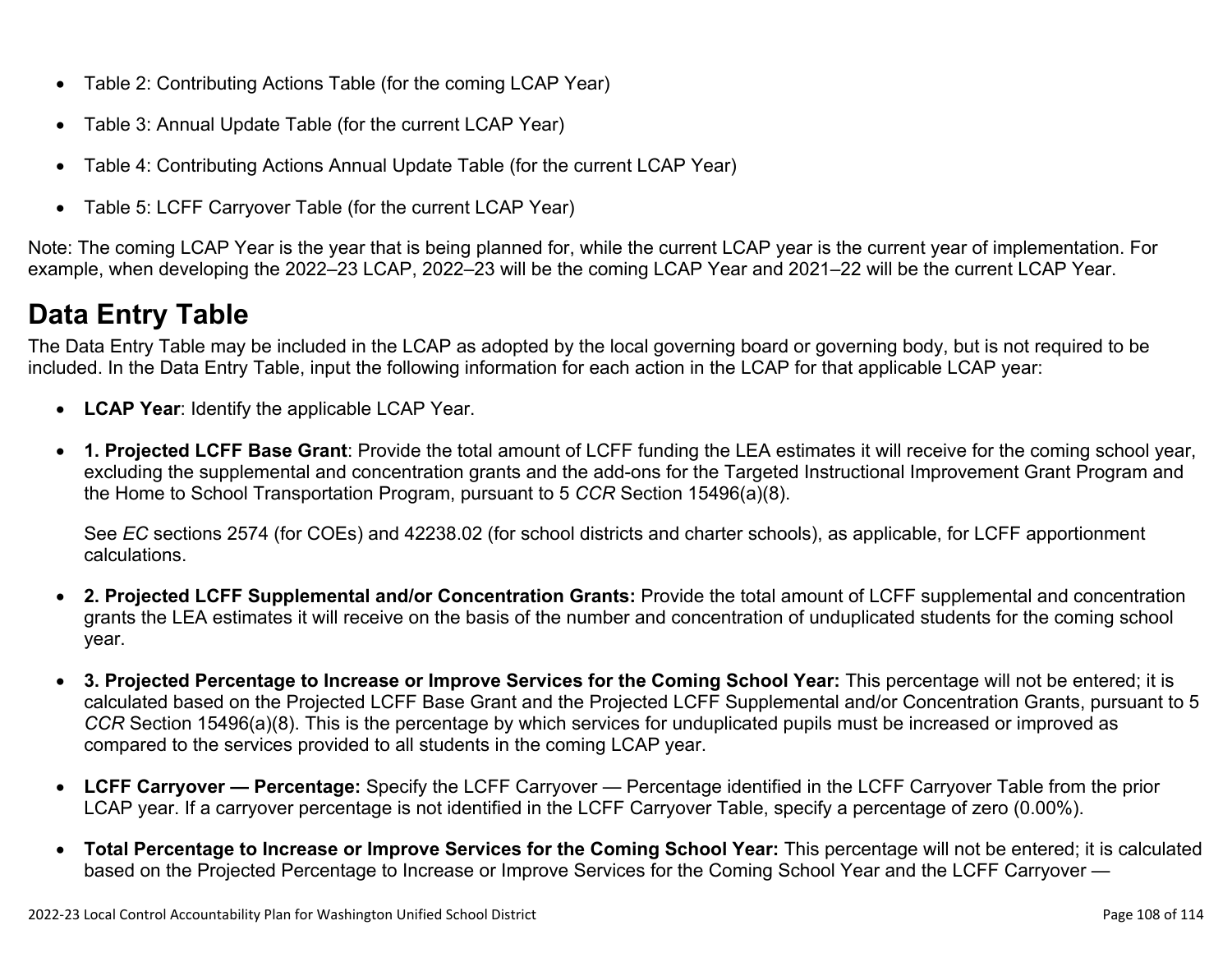Percentage. This is the percentage by which the LEA must increase or improve services for unduplicated pupils as compared to the services provided to all students in the coming LCAP year.

- **Goal #**: Enter the LCAP Goal number for the action.
- **Action #**: Enter the action's number as indicated in the LCAP Goal.
- **Action Title**: Provide a title of the action.
- **Student Group(s)**: Indicate the student group or groups who will be the primary beneficiary of the action by entering "All," or by entering a specific student group or groups.
- **Contributing to Increased or Improved Services?:** Type "Yes" if the action **is** included as contributing to meeting the increased or improved services; OR, type "No" if the action is **not** included as contributing to meeting the increased or improved services.
- If "Yes" is entered into the Contributing column, then complete the following columns:
	- o **Scope**: The scope of an action may be LEA-wide (i.e., districtwide, countywide, or charterwide), schoolwide, or limited. An action that is LEA-wide in scope upgrades the entire educational program of the LEA. An action that is schoolwide in scope upgrades the entire educational program of a single school. An action that is limited in its scope is an action that serves only one or more unduplicated student groups.
	- o **Unduplicated Student Group(s)**: Regardless of scope, contributing actions serve one or more unduplicated student groups. Indicate one or more unduplicated student groups for whom services are being increased or improved as compared to what all students receive.
	- o **Location**: Identify the location where the action will be provided. If the action is provided to all schools within the LEA, the LEA must indicate "All Schools." If the action is provided to specific schools within the LEA or specific grade spans only, the LEA must enter "Specific Schools" or "Specific Grade Spans." Identify the individual school or a subset of schools or grade spans (e.g., all high schools or grades transitional kindergarten through grade five), as appropriate.
- **Time Span**: Enter "ongoing" if the action will be implemented for an indeterminate period of time. Otherwise, indicate the span of time for which the action will be implemented. For example, an LEA might enter "1 Year," or "2 Years," or "6 Months."
- **Total Personnel**: Enter the total amount of personnel expenditures utilized to implement this action.
- **Total Non-Personnel**: This amount will be automatically calculated based on information provided in the Total Personnel column and the Total Funds column.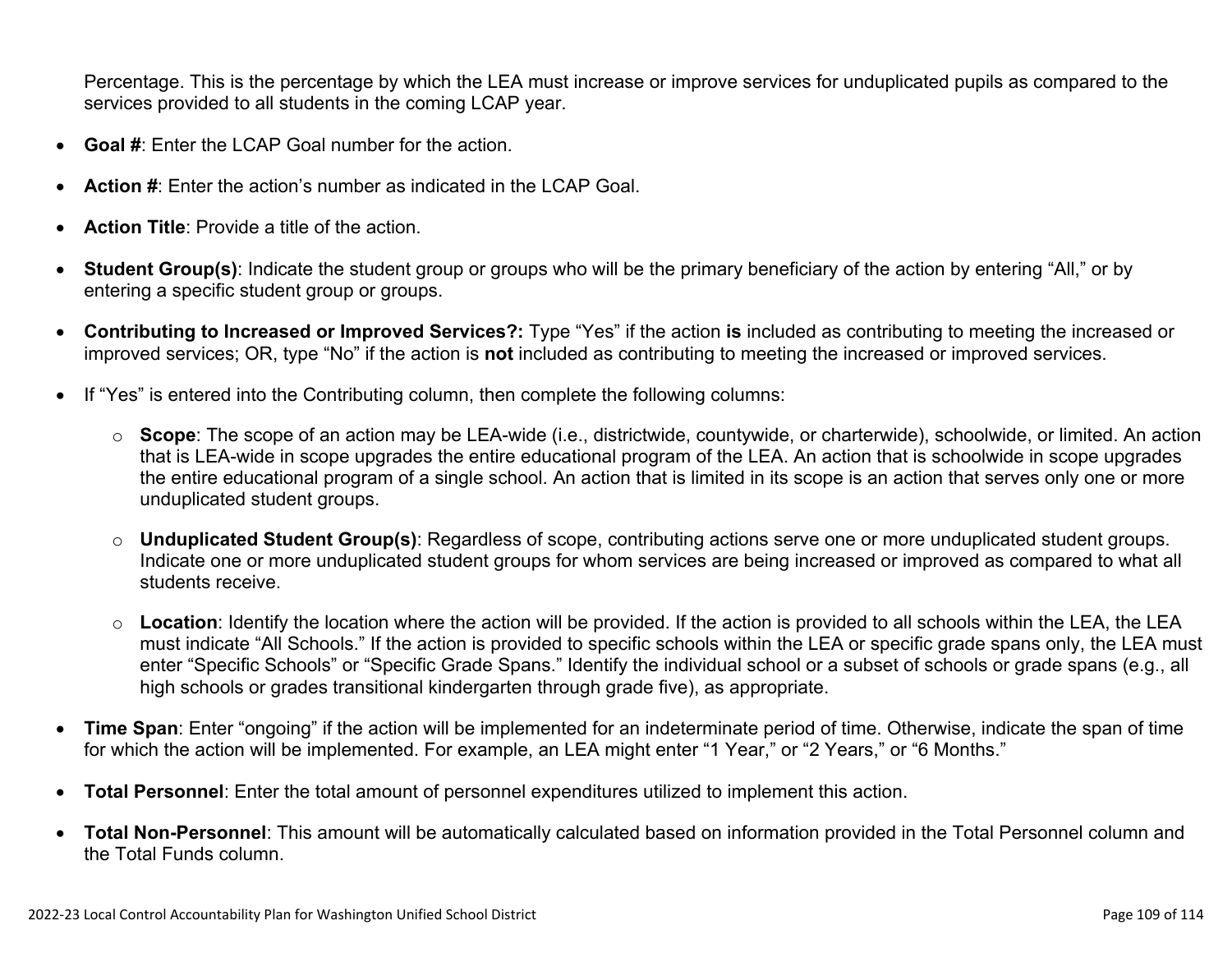- **LCFF Funds**: Enter the total amount of LCFF funds utilized to implement this action, if any. LCFF funds include all funds that make up an LEA's total LCFF target (i.e., base grant, grade span adjustment, supplemental grant, concentration grant, Targeted Instructional Improvement Block Grant, and Home-To-School Transportation).
	- o **Note:** For an action to contribute towards meeting the increased or improved services requirement it must include some measure of LCFF funding. The action may also include funding from other sources, however the extent to which an action contributes to meeting the increased or improved services requirement is based on the LCFF funding being used to implement the action.
- **Other State Funds**: Enter the total amount of Other State Funds utilized to implement this action, if any.
- **Local Funds**: Enter the total amount of Local Funds utilized to implement this action, if any.
- **Federal Funds**: Enter the total amount of Federal Funds utilized to implement this action, if any.
- **Total Funds**: This amount is automatically calculated based on amounts entered in the previous four columns.
- **Planned Percentage of Improved Services**: For any action identified as contributing, being provided on a Limited basis to unduplicated students, and that does not have funding associated with the action, enter the planned quality improvement anticipated for the action as a percentage rounded to the nearest hundredth (0.00%). A limited action is an action that only serves foster youth, English learners, and/or low-income students.
	- o As noted in the instructions for the Increased or Improved Services section, when identifying a Planned Percentage of Improved Services, the LEA must describe the methodology that it used to determine the contribution of the action towards the proportional percentage. The percentage of improved services for an action corresponds to the amount of LCFF funding that the LEA estimates it would expend to implement the action if it were funded.

For example, an LEA determines that there is a need to analyze data to ensure that instructional aides and expanded learning providers know what targeted supports to provide to students who are foster youth. The LEA could implement this action by hiring additional staff to collect and analyze data and to coordinate supports for students, which the LEA estimates would cost \$165,000. Instead, the LEA chooses to utilize a portion of existing staff time to analyze data relating to students who are foster youth. This analysis will then be shared with site principals who will use the data to coordinate services provided by instructional assistants and expanded learning providers to target support to students. In this example, the LEA would divide the estimated cost of \$165,000 by the amount of LCFF Funding identified in the Data Entry Table and then convert the quotient to a percentage. This percentage is the Planned Percentage of Improved Service for the action.

## **Contributing Actions Table**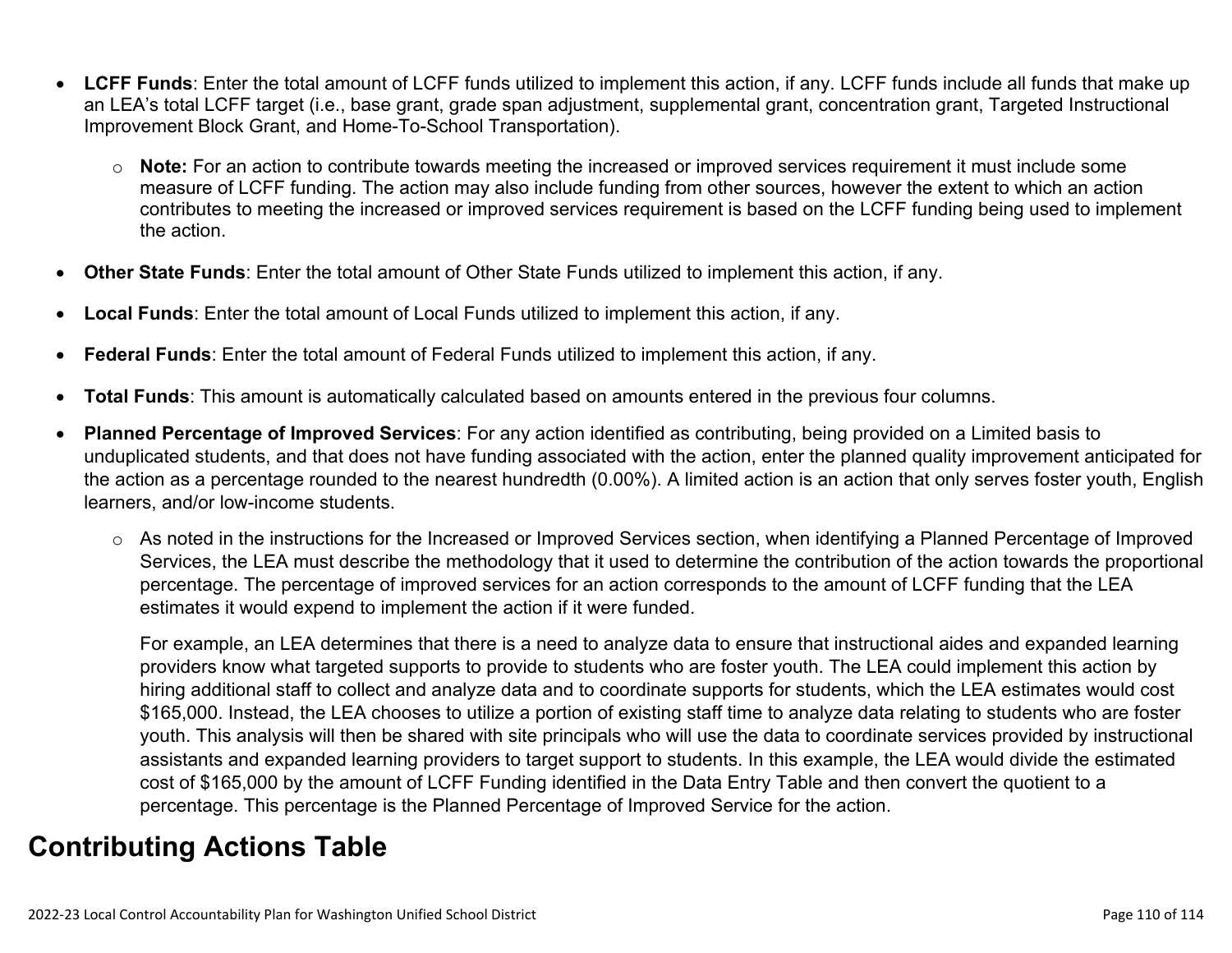As noted above, information will not be entered in the Contributing Actions Table; however, the 'Contributing to Increased or Improved Services?' column will need to be checked to ensure that only actions with a "Yes" are displaying. If actions with a "No" are displayed or if actions that are contributing are not displaying in the column, use the drop-down menu in the column header to filter only the "Yes" responses.

# **Annual Update Table**

In the Annual Update Table, provide the following information for each action in the LCAP for the relevant LCAP year:

• **Estimated Actual Expenditures**: Enter the total estimated actual expenditures to implement this action, if any.

## **Contributing Actions Annual Update Table**

In the Contributing Actions Annual Update Table, check the 'Contributing to Increased or Improved Services?' column to ensure that only actions with a "Yes" are displaying. If actions with a "No" are displayed or if actions that are contributing are not displaying in the column, use the drop-down menu in the column header to filter only the "Yes" responses. Provide the following information for each contributing action in the LCAP for the relevant LCAP year:

- **6. Estimated Actual LCFF Supplemental and/or Concentration Grants:** Provide the total amount of LCFF supplemental and concentration grants the LEA estimates it will actually receive based on of the number and concentration of unduplicated students in the current school year.
- **Estimated Actual Expenditures for Contributing Actions**: Enter the total estimated actual expenditure of LCFF funds used to implement this action, if any.
- **Estimated Actual Percentage of Improved Services:** For any action identified as contributing, being provided on a Limited basis only to unduplicated students, and that does not have funding associated with the action, enter the total estimated actual quality improvement anticipated for the action as a percentage rounded to the nearest hundredth (0.00%).
	- o Building on the example provided above for calculating the Planned Percentage of Improved Services, the LEA in the example implements the action. As part of the annual update process, the LEA reviews implementation and student outcome data and determines that the action was implemented with fidelity and that outcomes for foster youth students improved. The LEA reviews the original estimated cost for the action and determines that had it hired additional staff to collect and analyze data and to coordinate supports for students that estimated actual cost would have been \$169,500 due to a cost of living adjustment. The LEA would divide the estimated actual cost of \$169,500 by the amount of LCFF Funding identified in the Data Entry Table and then convert the quotient to a percentage. This percentage is the Estimated Actual Percentage of Improved Services for the action.

## **LCFF Carryover Table**

• **9. Estimated Actual LCFF Base Grant**: Provide the total amount of LCFF funding the LEA estimates it will receive for the current school year, excluding the supplemental and concentration grants and the add-ons for the Targeted Instructional Improvement Grant Program and the Home to School Transportation Program, pursuant to 5 *CCR* Section 15496(a)(8).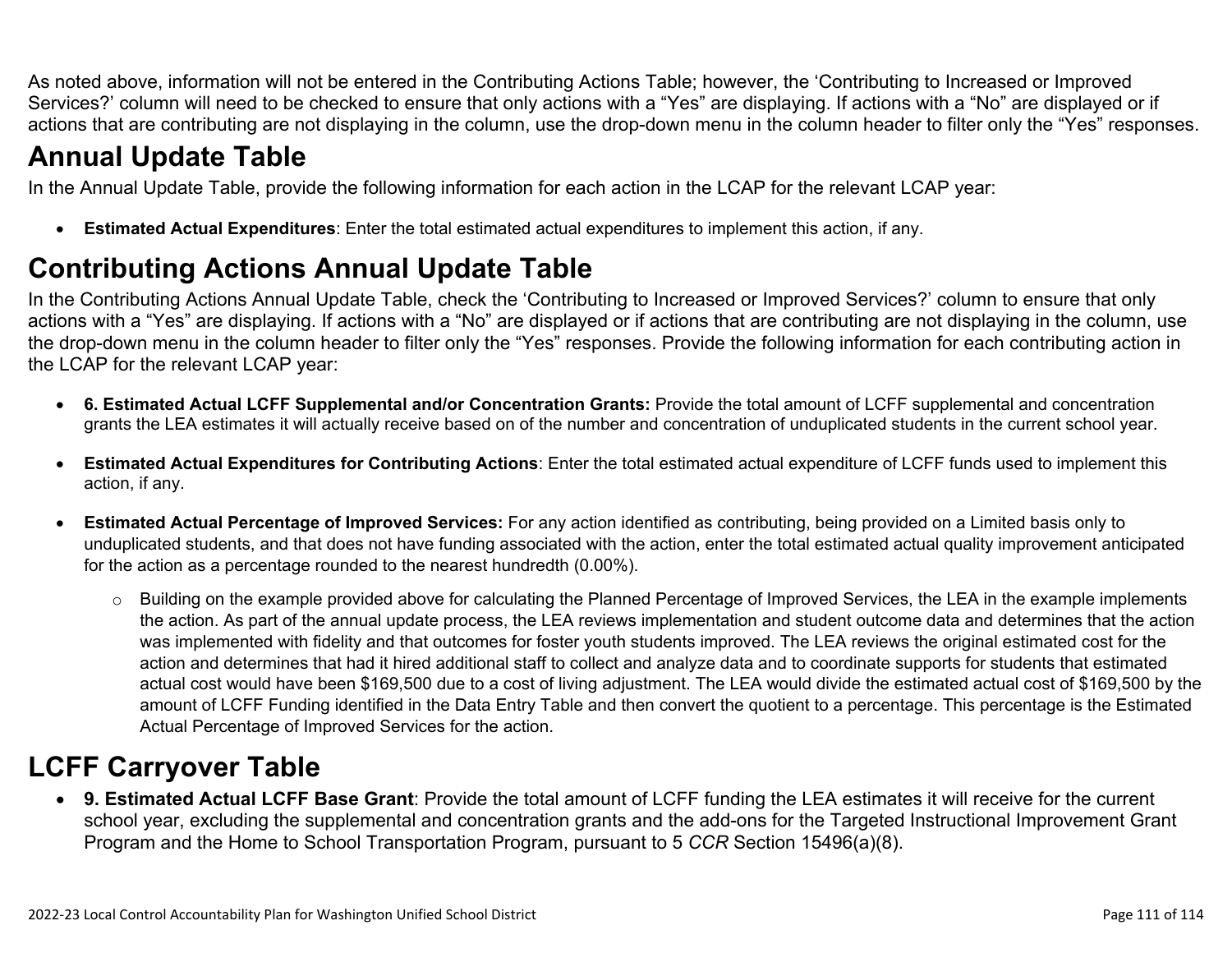• **10. Total Percentage to Increase or Improve Services for the Current School Year:** This percentage will not be entered. The percentage is calculated based on the amounts of the Estimated Actual LCFF Base Grant (9) and the Estimated Actual LCFF Supplemental and/or Concentration Grants (6), pursuant to 5 *CCR* Section 15496(a)(8), plus the LCFF Carryover – Percentage from the prior year. This is the percentage by which services for unduplicated pupils must be increased or improved as compared to the services provided to all students in the current LCAP year.

### **Calculations in the Action Tables**

To reduce the duplication of effort of LEAs, the Action Tables include functionality such as pre-population of fields and cells based on the information provided in the Data Entry Table, the Annual Update Summary Table, and the Contributing Actions Table. For transparency, the functionality and calculations used are provided below.

#### **Contributing Actions Table**

- 4. Total Planned Contributing Expenditures (LCFF Funds)
	- $\circ$  This amount is the total of the Planned Expenditures for Contributing Actions (LCFF Funds) column
- 5. Total Planned Percentage of Improved Services
	- $\circ$  This percentage is the total of the Planned Percentage of Improved Services column
- Planned Percentage to Increase or Improve Services for the coming school year (4 divided by 1, plus 5)
	- o This percentage is calculated by dividing the Total Planned Contributing Expenditures (4) by the Projected LCFF Base Grant (1), converting the quotient to a percentage, and adding it to the Total Planned Percentage of Improved Services (5).

### **Contributing Actions Annual Update Table**

Pursuant to *EC* Section 42238.07(c)(2), if the Total Planned Contributing Expenditures (4) is less than the Estimated Actual LCFF Supplemental and Concentration Grants (6), the LEA is required to calculate the difference between the Total Planned Percentage of Improved Services (5) and the Total Estimated Actual Percentage of Improved Services (7). If the Total Planned Contributing Expenditures (4) is equal to or greater than the Estimated Actual LCFF Supplemental and Concentration Grants (6), the Difference Between Planned and Estimated Actual Percentage of Improved Services will display "Not Required."

- 6. Estimated Actual LCFF Supplemental and Concentration Grants
	- o This is the total amount of LCFF supplemental and concentration grants the LEA estimates it will actually receive based on of the number and concentration of unduplicated students in the current school year.
- 4. Total Planned Contributing Expenditures (LCFF Funds)
	- $\circ$  This amount is the total of the Last Year's Planned Expenditures for Contributing Actions (LCFF Funds)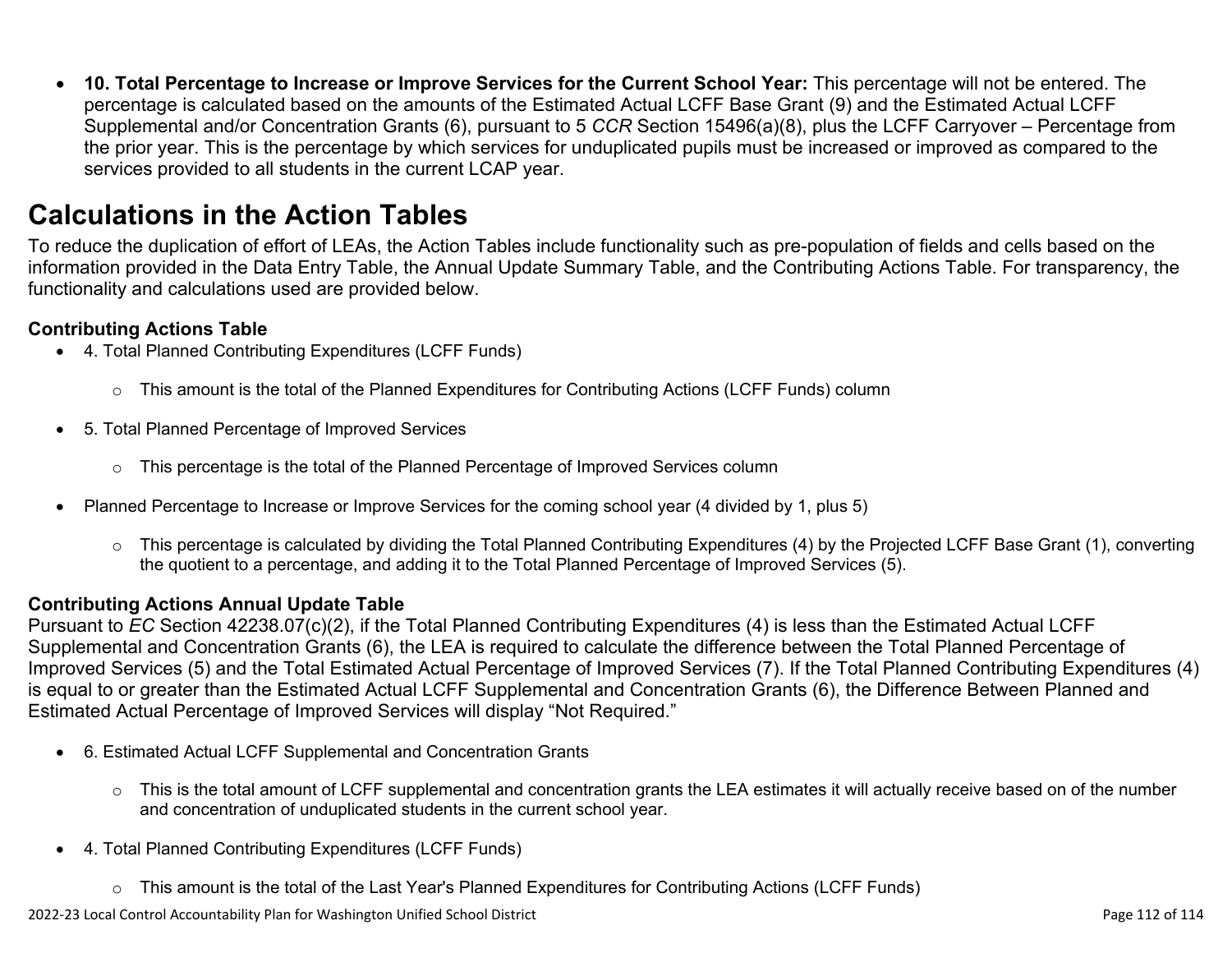- 7. Total Estimated Actual Expenditures for Contributing Actions
	- o This amount is the total of the Estimated Actual Expenditures for Contributing Actions (LCFF Funds)
- Difference Between Planned and Estimated Actual Expenditures for Contributing Actions (Subtract 7 from 4)
	- $\circ$  This amount is the Total Estimated Actual Expenditures for Contributing Actions (7) subtracted from the Total Planned Contributing Expenditures (4)
- 5. Total Planned Percentage of Improved Services (%)
	- $\circ$  This amount is the total of the Planned Percentage of Improved Services column
- 8. Total Estimated Actual Percentage of Improved Services (%)
	- o This amount is the total of the Estimated Actual Percentage of Improved Services column
- Difference Between Planned and Estimated Actual Percentage of Improved Services (Subtract 5 from 8)
	- o This amount is the Total Planned Percentage of Improved Services (5) subtracted from the Total Estimated Actual Percentage of Improved Services (8)

### **LCFF Carryover Table**

- 10. Total Percentage to Increase or Improve Services for the Current School Year (6 divided by 9 + Carryover %)
	- $\circ$  This percentage is the Estimated Actual LCFF Supplemental and/or Concentration Grants (6) divided by the Estimated Actual LCFF Base Grant (9) plus the LCFF Carryover – Percentage from the prior year.
- 11. Estimated Actual Percentage of Increased or Improved Services (7 divided by 9, plus 8)
	- o This percentage is the Total Estimated Actual Expenditures for Contributing Actions (7) divided by the LCFF Funding (9), then converting the quotient to a percentage and adding the Total Estimated Actual Percentage of Improved Services (8).
- 12. LCFF Carryover Dollar Amount LCFF Carryover (Subtract 11 from 10 and multiply by 9)
	- $\circ$  If the Estimated Actual Percentage of Increased or Improved Services (11) is less than the Estimated Actual Percentage to Increase or Improve Services (10), the LEA is required to carry over LCFF funds.

The amount of LCFF funds is calculated by subtracting the Estimated Actual Percentage to Increase or Improve Services (11) from the Estimated Actual Percentage of Increased or Improved Services (10) and then multiplying by the Estimated Actual LCFF Base Grant (9). This amount is the amount of LCFF funds that is required to be carried over to the coming year.